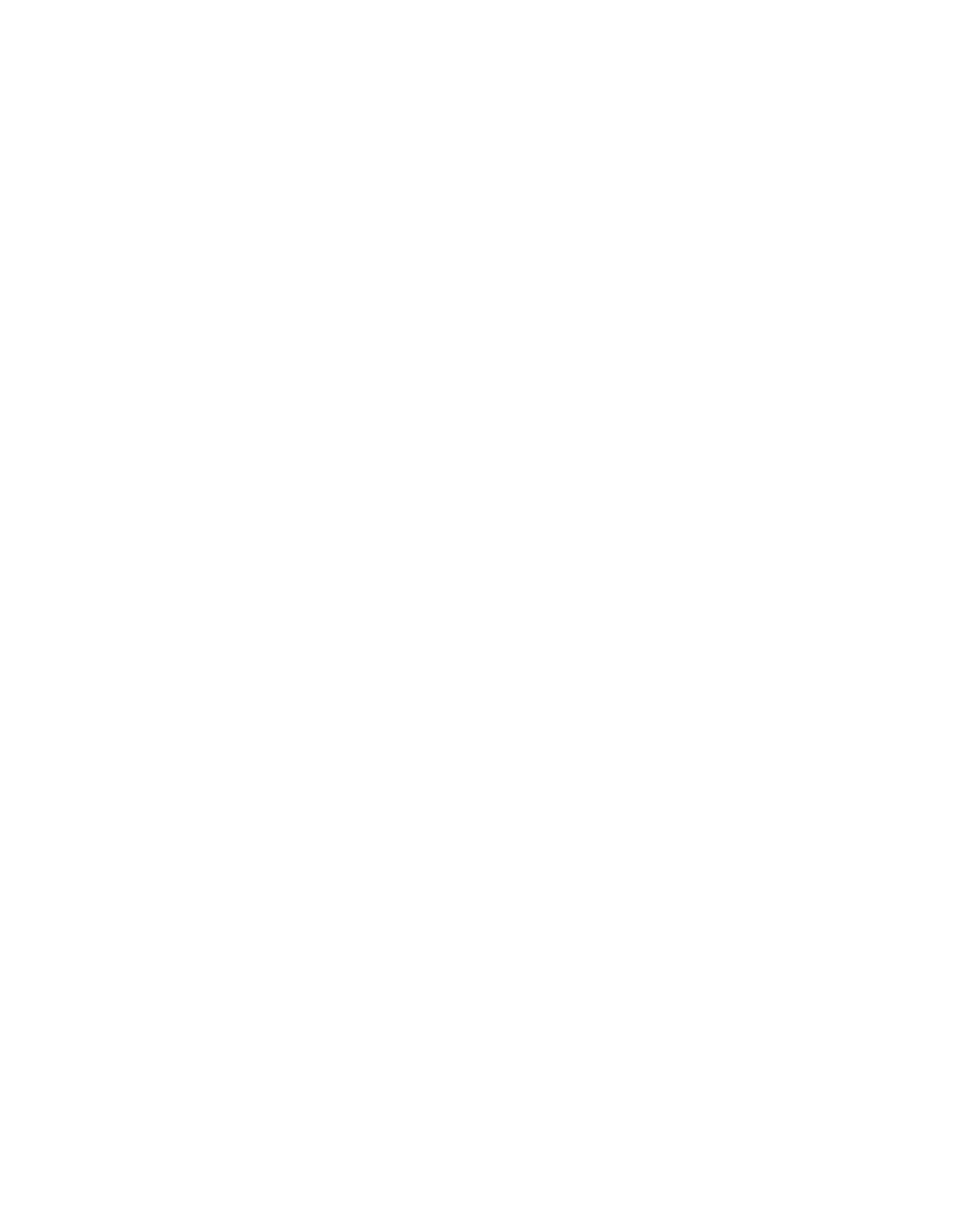**Please Note: Apprenticeship Training and Curriculum Standards were developed by the Ministry of Training, Colleges and Universities (MTCU). As of April 8th, 2013, the Ontario College of Trades (College) has become responsible for the development and maintenance of these standards. The College is carrying over existing standards without any changes.**

**However, because the Apprenticeship Training and Curriculum Standards documents were developed under either the** *Trades Qualification and Apprenticeship Act* **(TQAA) or the**  *Apprenticeship and Certification Act, 1998* **(ACA), the definitions contained in these documents may no longer be accurate and may not be reflective of the** *Ontario College of Trades and Apprenticeship Act, 2009* **(OCTAA) as the new trades legislation in the province***.* **The College will update these definitions in the future.**

**Meanwhile, please refer to the College's website [\(http://www.collegeoftrades.ca\)](http://www.collegeoftrades.ca/) for the most accurate and up-to-date information about the College. For information on OCTAA and its regulations***,* **please visit***:* **<http://www.collegeoftrades.ca/about/legislation-and-regulations>**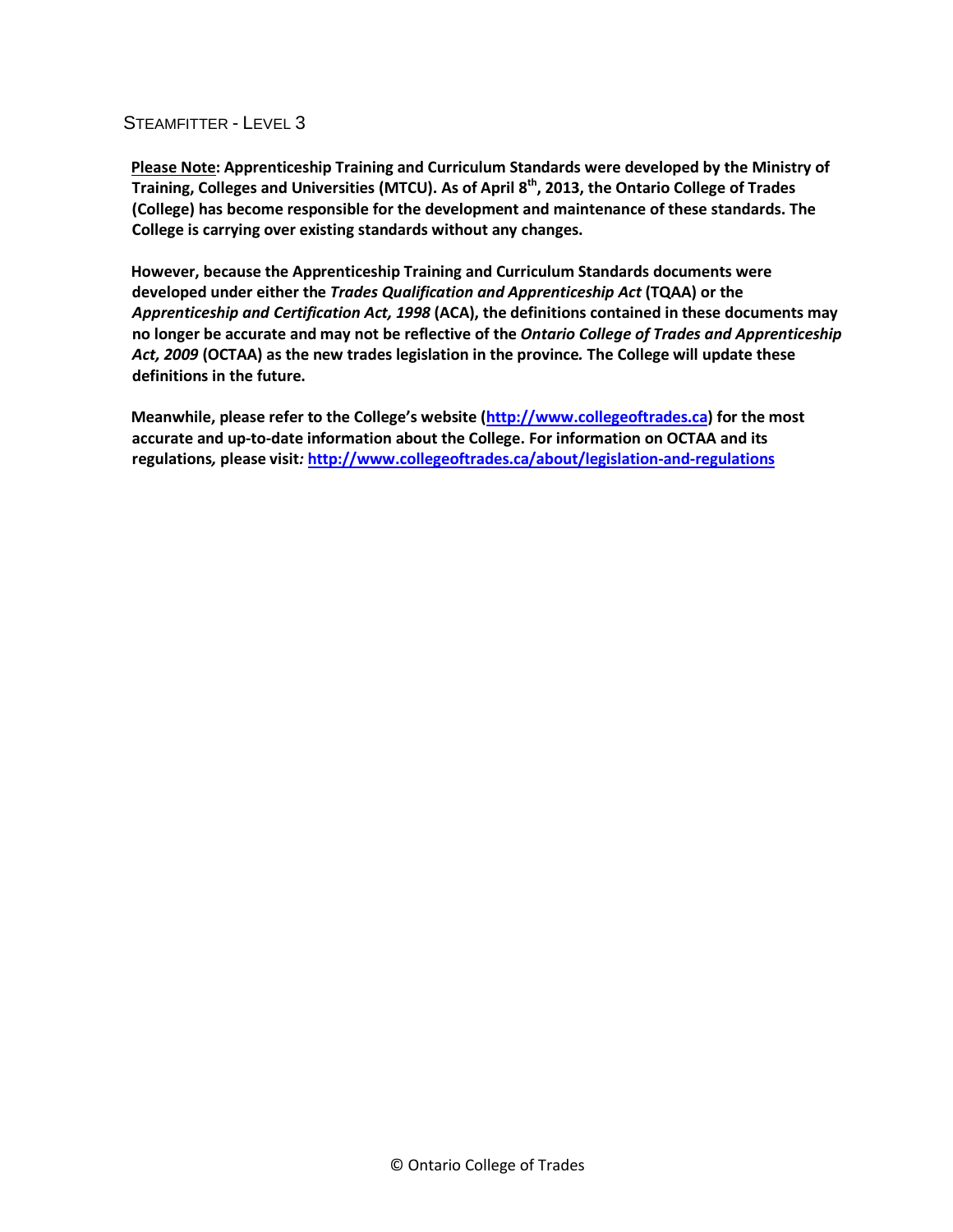## **TABLE OF CONTENTS**

|--|--|

## **Pneumatic Systems**

| <b>S0932</b> |  |
|--------------|--|
| S0932.1      |  |
| S0932.2      |  |
| S0932.3      |  |
| S0932.4      |  |
| S0932.5      |  |
| S0932.6      |  |

## **Hydraulic Systems**

| S0932.7  |  |
|----------|--|
| S0932.8  |  |
| S0932.9  |  |
| S0932.10 |  |
| S0932.11 |  |
| S0932.12 |  |
| S0932.13 |  |
| S0932.14 |  |
| S0932.15 |  |
| S0932.16 |  |
|          |  |

## **Robotics**

| <b>S0933</b> |  |
|--------------|--|
| S0933.1      |  |
| S0933.2      |  |
| S0933.3      |  |

# **Fuel Gas Systems**

| S0933.4  |  |
|----------|--|
| S0933.5  |  |
| S0933.6  |  |
| S0933.7  |  |
| S0933.8  |  |
| S0933.9  |  |
| S0933.10 |  |
| S0933.11 |  |
|          |  |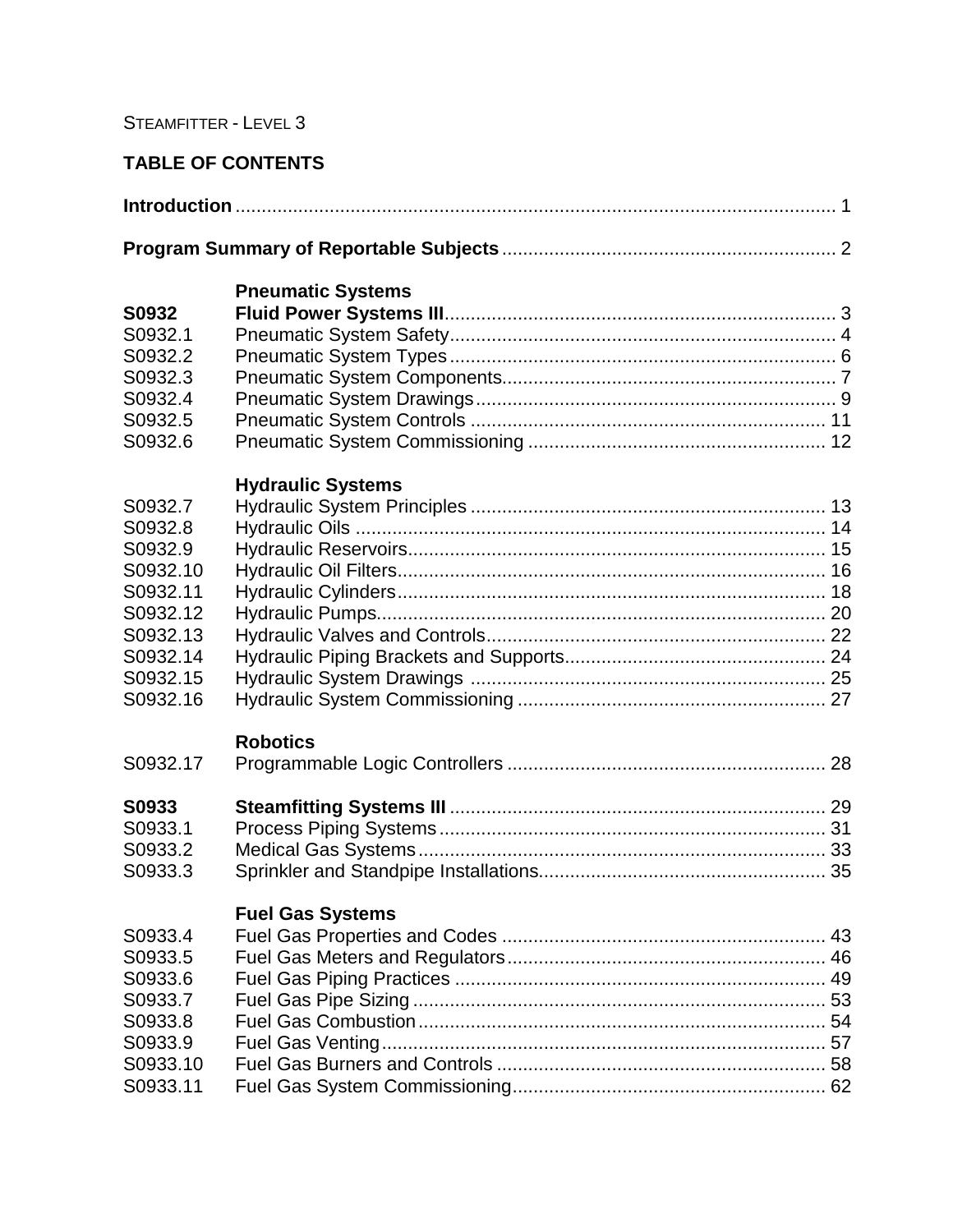# **Hydronic Heating Systems**

| S0933.13                                                                                                                              |  |
|---------------------------------------------------------------------------------------------------------------------------------------|--|
|                                                                                                                                       |  |
| <b>Refrigeration Systems</b><br>S0933.14                                                                                              |  |
| S0933.15                                                                                                                              |  |
| S0933.16<br>S0933.17                                                                                                                  |  |
| <b>Air Conditioning Systems</b>                                                                                                       |  |
| S0933.18<br>S0933.19                                                                                                                  |  |
| S0933.20                                                                                                                              |  |
| S0933.21                                                                                                                              |  |
| S0933.22                                                                                                                              |  |
| <b>Heat Pump Systems</b>                                                                                                              |  |
| S0933.23<br>S0933.24                                                                                                                  |  |
| <b>High Temperature Hot Water Systems</b>                                                                                             |  |
| Introduction to High Temperature Hot Water Systems  96<br>S0933.25<br>Direct Return High Temperature Hot Water Systems 98<br>S0933.26 |  |
| Pressurization of High Temperature Hot Water Systems  100<br>S0933.27                                                                 |  |
| High Temperature Hot Water System Components 102<br>S0933.28                                                                          |  |
| S0933.29                                                                                                                              |  |
| <b>Cross Connection Prevention</b>                                                                                                    |  |
| S0933.30                                                                                                                              |  |
| S0934                                                                                                                                 |  |
| S0934.1<br>S0934.2                                                                                                                    |  |

| S0934.2  |  |
|----------|--|
| S0934.3  |  |
| S0934.4  |  |
| S0934.5  |  |
| S0934.6  |  |
| S0934.7  |  |
| S0934.8  |  |
| S0934.9  |  |
| S0934.10 |  |
| S0934.11 |  |
|          |  |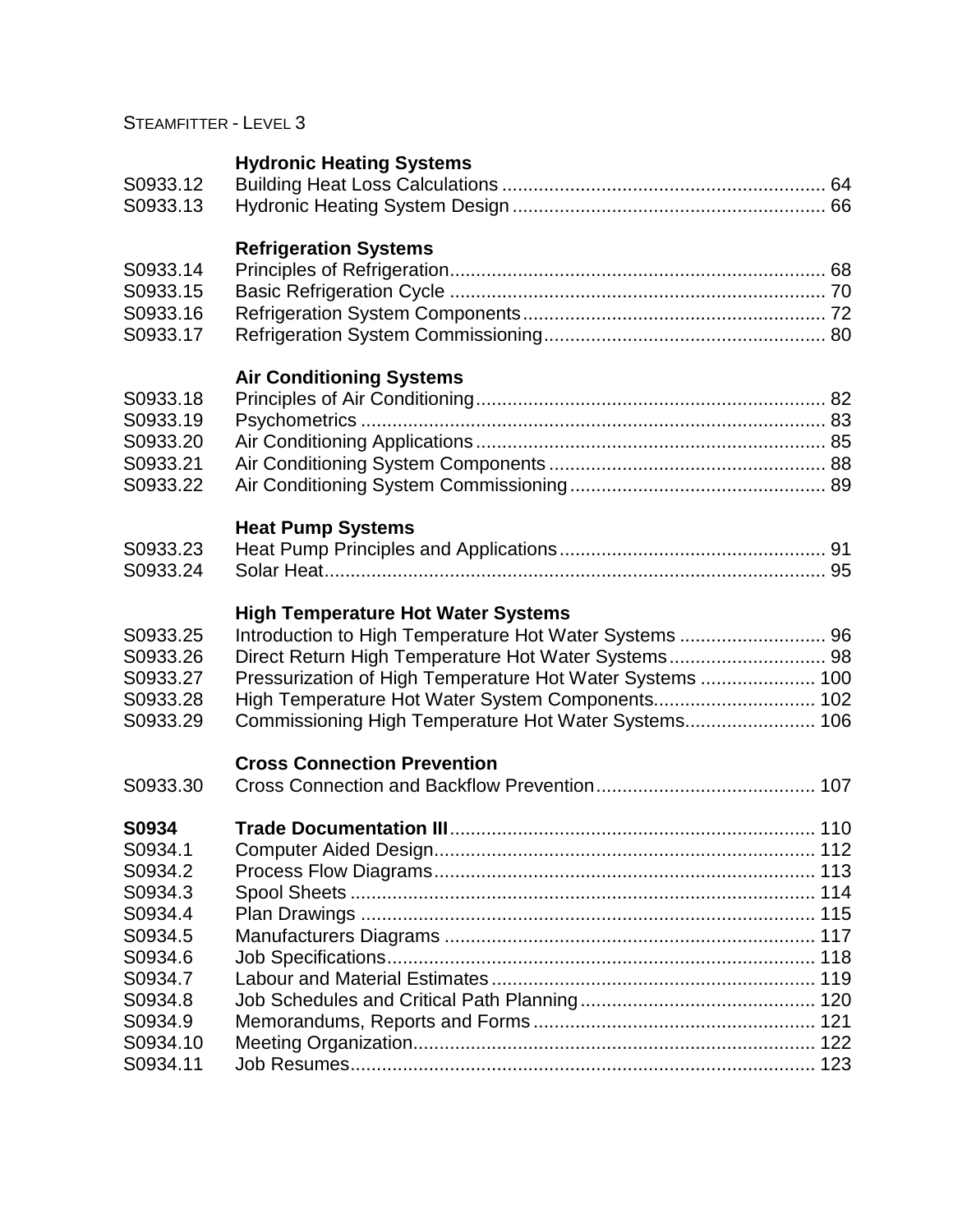| S0935   |  |
|---------|--|
| S0935.1 |  |
| S0935.2 |  |
| S0935.3 |  |
| S0935.4 |  |
| S0935.5 |  |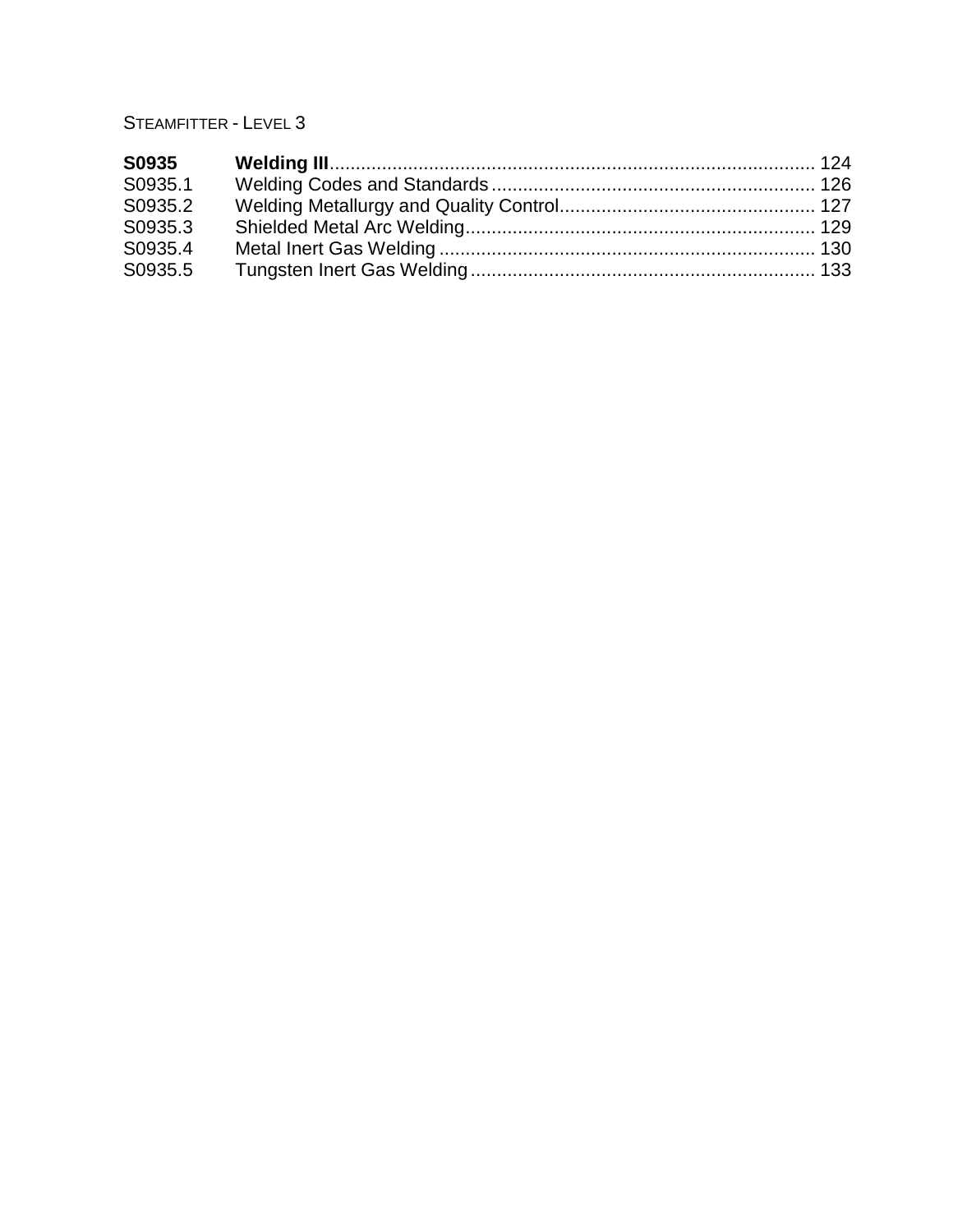#### **Introduction**

This new curriculum standard for the Steamfitter trade is based upon the on-the-job performance objectives, located in the industry-approved training standard.

The curriculum is organized into 3 levels of training. The Program Summary of Reportable Subjects chart summarizes the training hours for each reportable subject.

The curriculum identifies only the learning that takes place off-the-job. The in-school program focuses primarily on the theoretical knowledge and the essential skills required to support the performance objectives of the Apprenticeship Training Standards. Employers/Sponsors are expected to extend the apprentice's knowledge and skills through practical training on the work site. Regular evaluations of the apprentice's knowledge and skills are conducted throughout training to ensure that all apprentices have achieved the learning outcomes identified in the curriculum standard.

It is not the intent of the in-school curriculum to perfect on-the-job skills. The practical portion of the in-school program is used to reinforce theoretical knowledge. Skill training is provided on the job.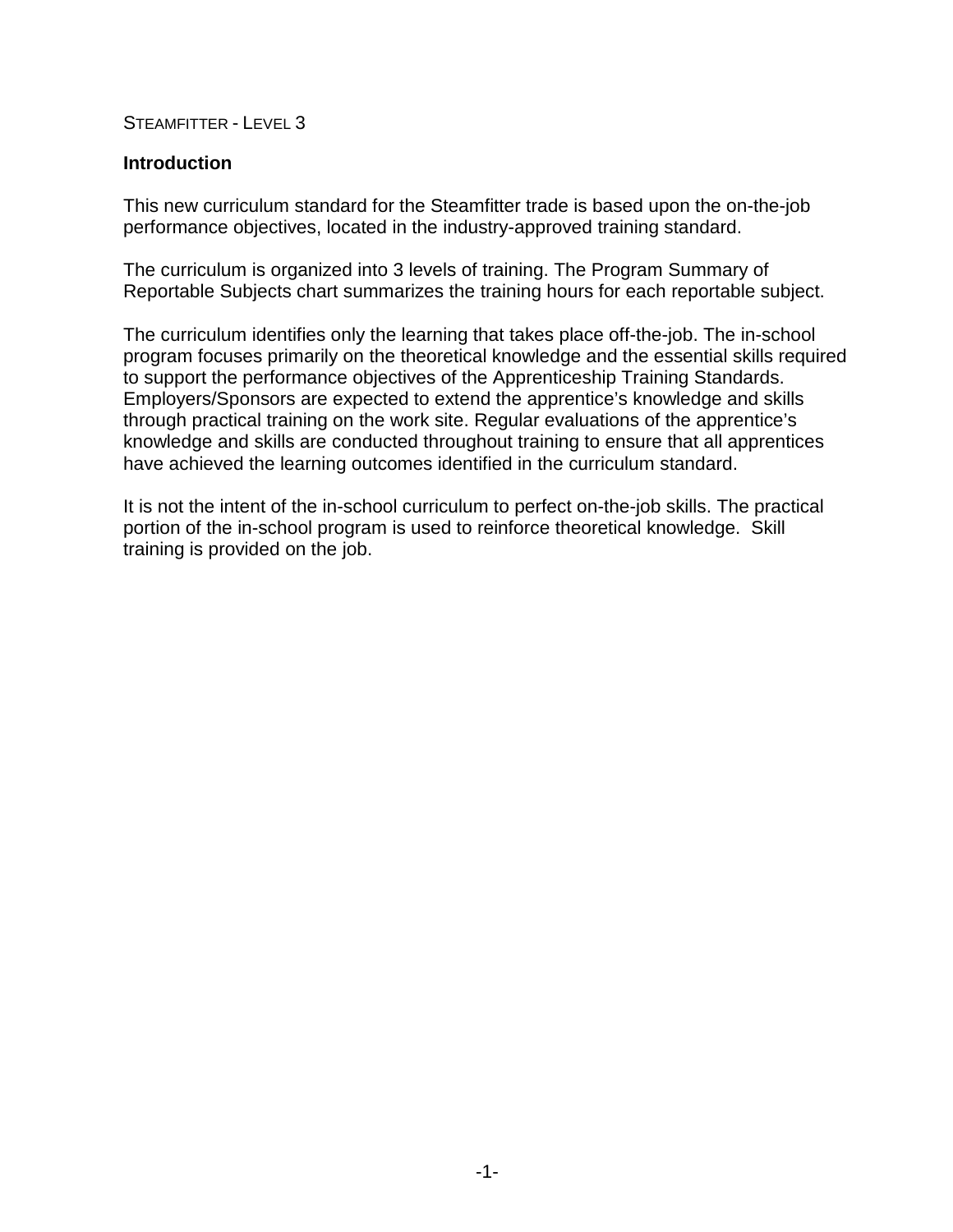# **Program Summary of Reportable Subjects - Level 3**

| <b>Level III</b>                        | <b>Reportable Subjects</b>      | <b>Hours</b><br><b>Total</b> | <b>Hours</b><br><b>Theory</b> | <b>Hours</b><br><b>Practice</b> |
|-----------------------------------------|---------------------------------|------------------------------|-------------------------------|---------------------------------|
| S0932                                   | <b>Fluid Power Systems III</b>  | 48                           | 39                            | 9                               |
| S0933                                   | <b>Steamfitting Systems III</b> | 120                          | 96                            | 24                              |
| S0934<br><b>Trade Documentation III</b> |                                 | 48                           | 18                            | 30                              |
| S0935                                   | <b>Welding III</b>              | 24                           | 15                            | 9                               |
|                                         | <b>Total</b>                    | 240                          | 168                           | 72                              |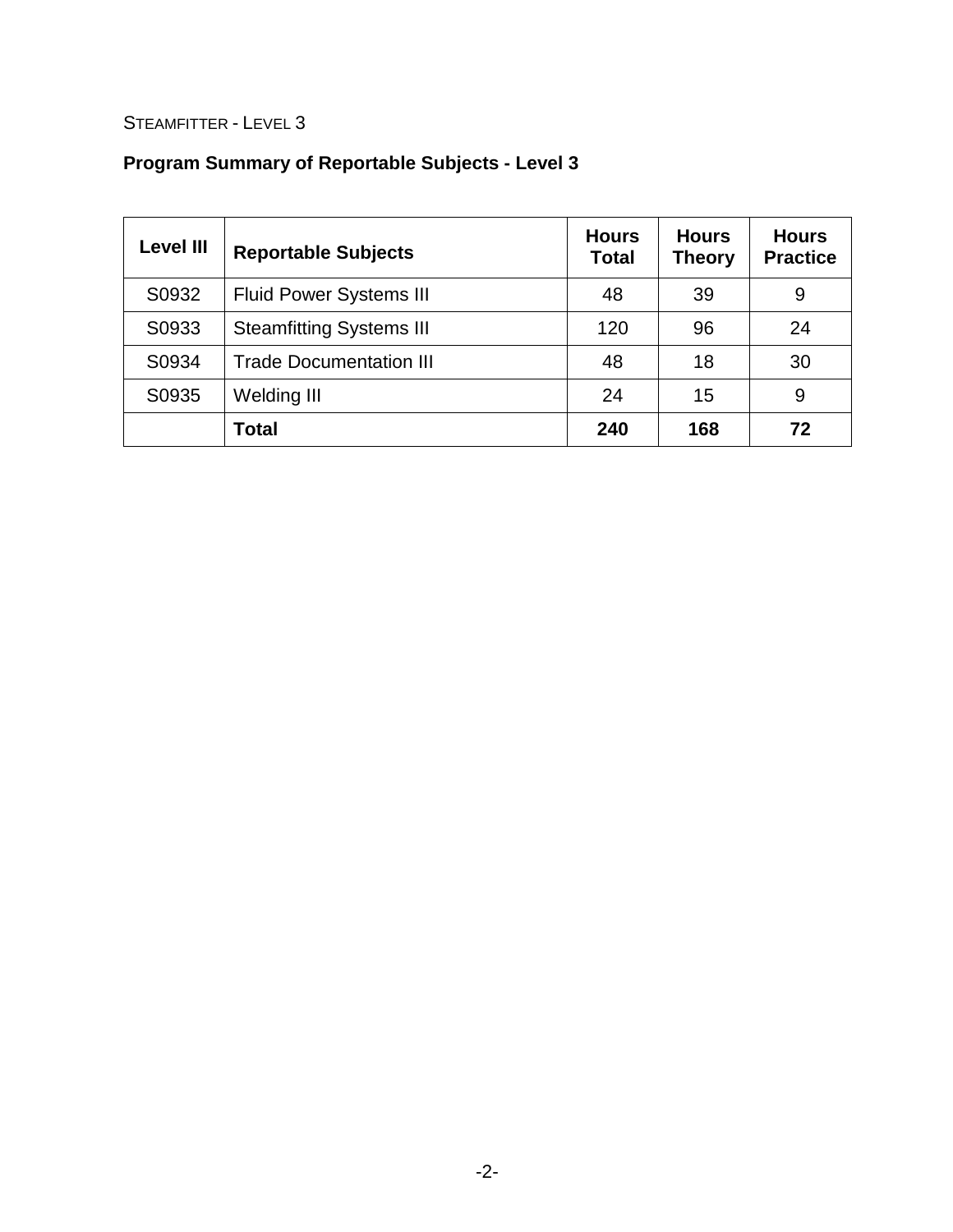| Number:                          | S0932                                                                                                                  |  |                                                                                                                                                                                                                                                                                                                                             |                                                           |
|----------------------------------|------------------------------------------------------------------------------------------------------------------------|--|---------------------------------------------------------------------------------------------------------------------------------------------------------------------------------------------------------------------------------------------------------------------------------------------------------------------------------------------|-----------------------------------------------------------|
| <b>Reportable Subject:</b>       | <b>FLUID POWER SYSTEMS</b>                                                                                             |  |                                                                                                                                                                                                                                                                                                                                             |                                                           |
| Duration:                        | Total 48 hours                                                                                                         |  | Theory 39 hours                                                                                                                                                                                                                                                                                                                             | <b>Practical 9 hours</b>                                  |
| Prerequisites:                   | Level II                                                                                                               |  |                                                                                                                                                                                                                                                                                                                                             |                                                           |
| Content:                         | <b>Pneumatic Systems</b><br>S0932.1<br>S0932.2<br>S0932.3<br>S0932.4<br>S0932.5<br>S0932.6<br><b>Hydraulic Systems</b> |  | <b>Pneumatic System Safety</b><br><b>Pneumatic System Types</b><br><b>Pneumatic System Components</b><br><b>Pneumatic System Drawings</b><br><b>Pneumatic System Controls</b><br><b>Pneumatic System Commissioning</b>                                                                                                                      |                                                           |
|                                  | S0932.7<br>S0932.8<br>S0932.9<br>S0932.10<br>S0932.11<br>S0932.12<br>S0932.13<br>S0932.14<br>S0932.14<br>S0932.16      |  | <b>Hydraulic System Principles</b><br><b>Hydraulic Oils</b><br><b>Hydraulic Reservoirs</b><br><b>Hydraulic Oil Filters</b><br><b>Hydraulic Cylinders</b><br><b>Hydraulic Pumps</b><br><b>Hydraulic Valves and Controls</b><br><b>Hydraulic Piping Supports</b><br><b>Hydraulic System Drawings</b><br><b>Hydraulic System Commissioning</b> |                                                           |
| <b>Evaluation &amp; Testing:</b> | <b>Robotics</b><br>S0932.17<br>skills.<br>Final exam at end of term.<br>Periodic quizzes.                              |  | Programmable Logic Controllers<br>Minimum of one mid-term test during the 8-week term.                                                                                                                                                                                                                                                      | Assignments related to theory and appropriate application |

## Mark Distribution:

| Theory     | Practical                  | Final      |
|------------|----------------------------|------------|
| $T$ esting | <b>Application Testing</b> | Assessment |
| 60%        | 10%                        | 30%        |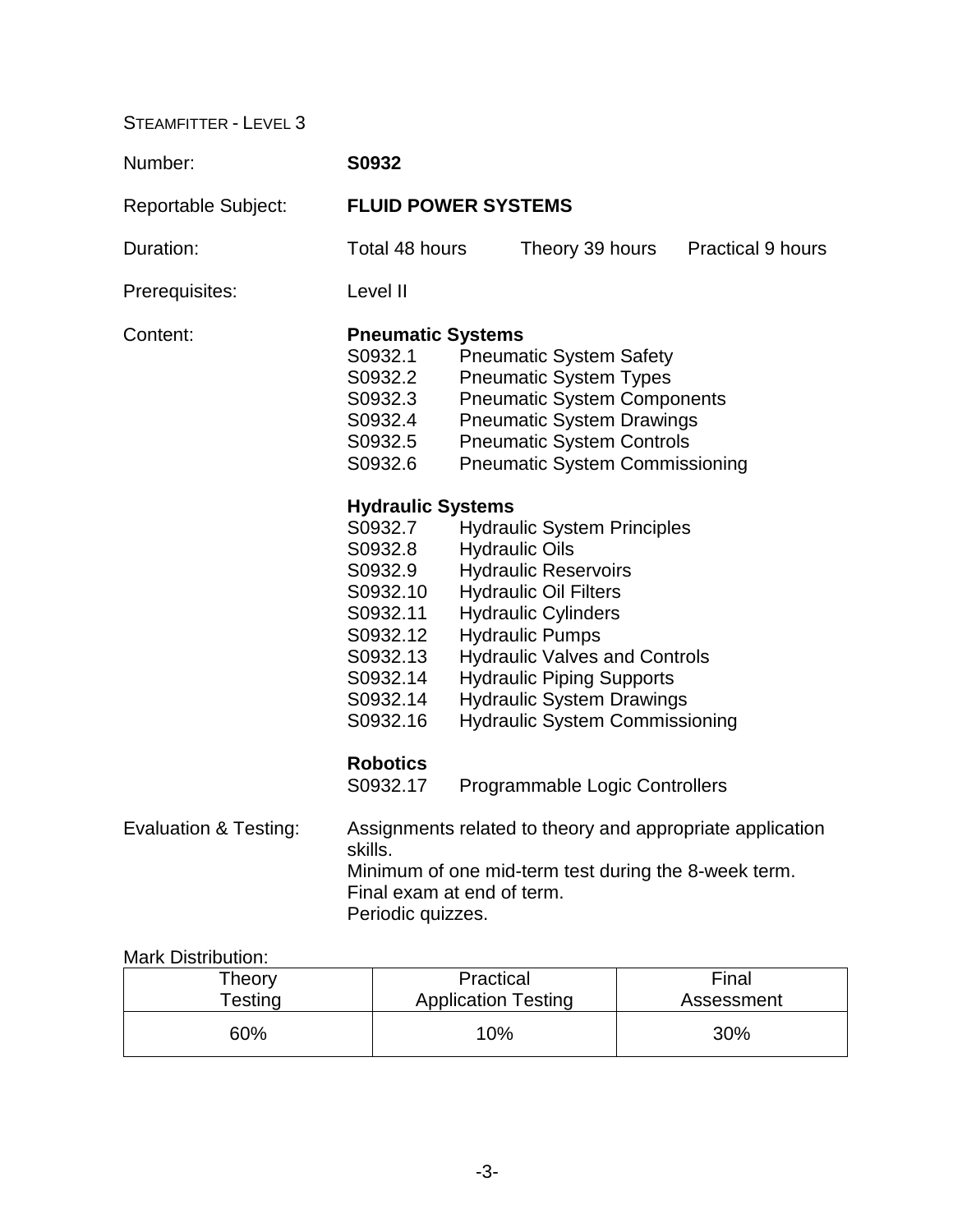| Instructional and Delivery Strategies: | Use of material samples and manufacturers'<br>specifications (CDs, manuals, internet,<br>computers, satellite)                                                                                                                                                                                                                                                                                                        |
|----------------------------------------|-----------------------------------------------------------------------------------------------------------------------------------------------------------------------------------------------------------------------------------------------------------------------------------------------------------------------------------------------------------------------------------------------------------------------|
| <b>Reference Materials:</b>            | <b>IPT Pipe trades Handbook</b><br><b>IPT Industrial Hydraulics Handbook</b><br>Alberta steamfitting modules                                                                                                                                                                                                                                                                                                          |
| <b>Recommended Equipment List:</b>     | air compressor<br>pump<br>reservoirs<br>cylinders<br>actuator<br>hoses<br>relief valves<br>gauges<br>stauff clamps<br>tubing wrenches<br>allen keys (imperial/metric)<br>pneumatic valves<br>hydraulic valves<br>pneumatically controlled valves for heating and<br>cooling<br>dryer<br>regulator set<br>filter oiler sets<br>intensifiers<br>pneumatic tools<br>pneumatic controller (heating and cooling<br>boards) |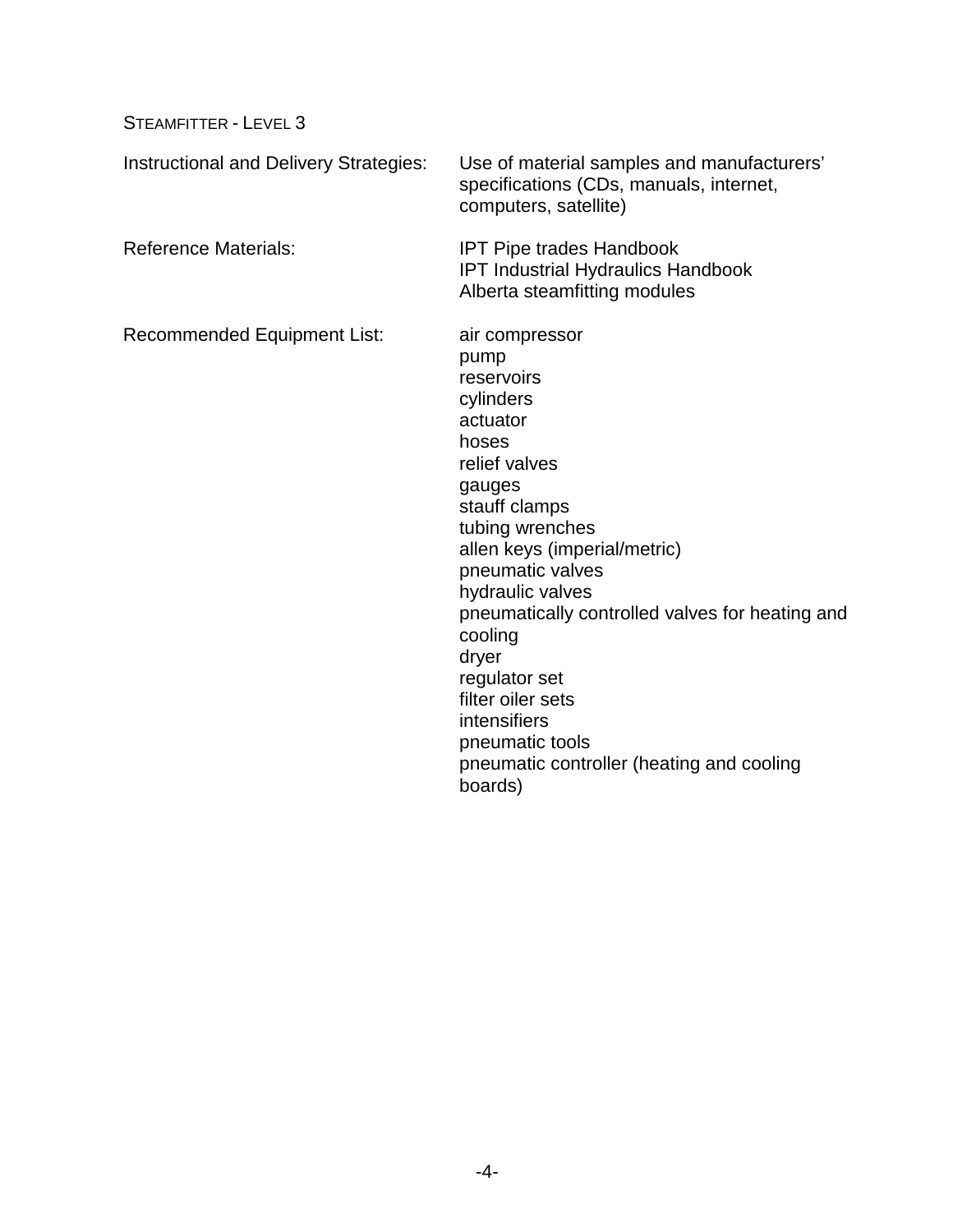#### **S0932.1 Pneumatic System Safety**

Duration: Total 0.5 hour Theory 0.5 hours Practical 0 hours

Cross-Reference to Training Standard: 5470.0, 5472.0, 5473.0, 5474.0, 5476.0, 5477.0, 5478.0, 5479.0, 5480.0, 5481.0, 5483.0 5484.0

#### **GENERAL LEARNING OUTCOMES**

Upon successful completion the apprentice is able to identify and state the safety precautions used when working with or in the vicinity of compressed air.

- 1.1 Identify the correct behaviour when working with compressed air in order to avoid hazards
- 1.2 Determine and apply the correct methods of practising compressed air safety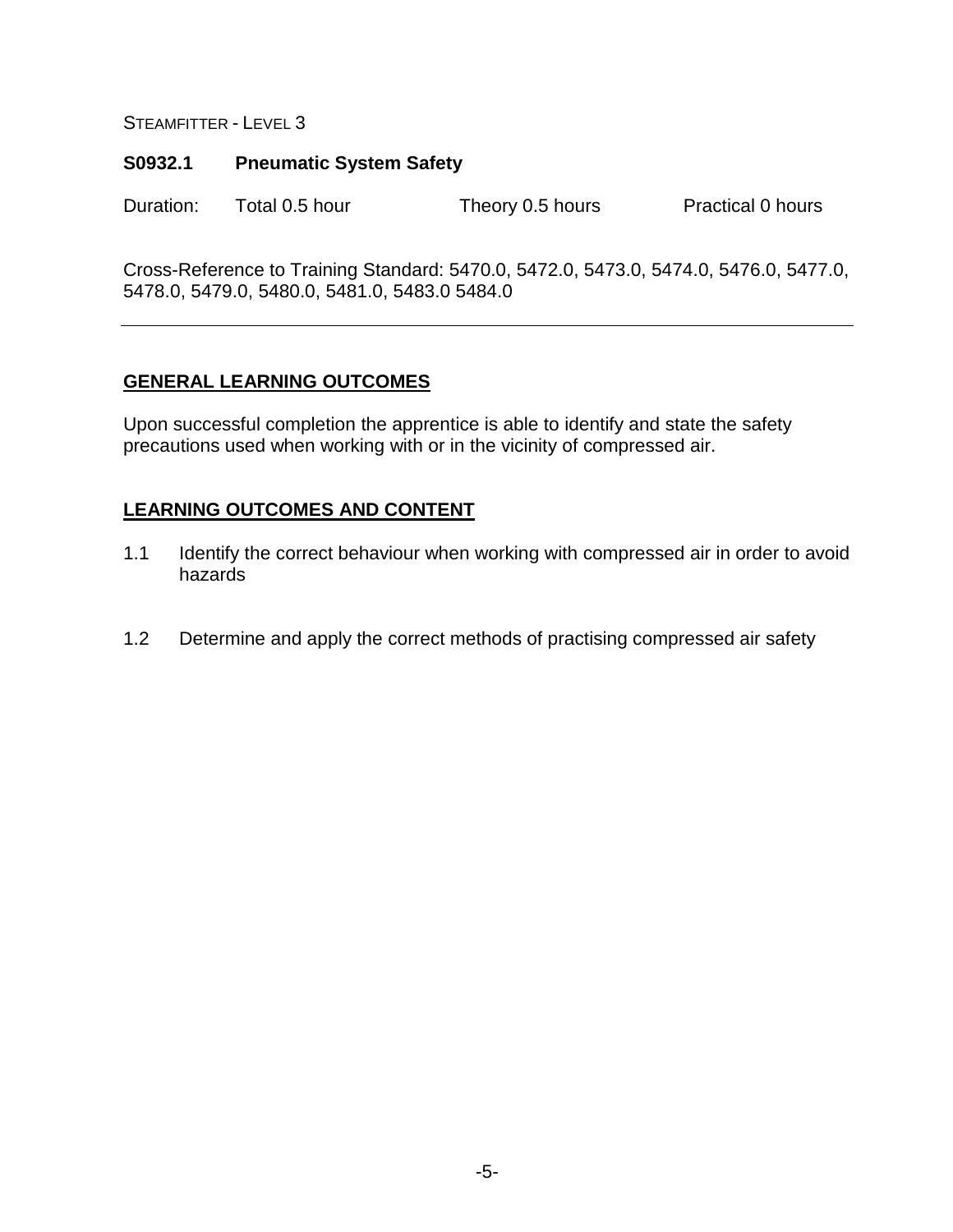#### **S0932.2 Pneumatic System Types**

Duration: Total 1.5 hours Theory 1.5 hours Practical 0 hours

Cross-Reference to Training Standard: 5470.0, 5472.0, 5473.0, 5474.0, 5476.0, 5477.0, 5478.0, 5479.0, 5480.0, 5481.0, 5483.0 5484.0

#### **GENERAL LEARNING OUTCOMES**

Upon successful completion the apprentice is able to identify types of pneumatic systems.

- 2.1 Identify the following air systems:
	- instrument air
	- control air
	- building automation
	- ultra-pure air lab air
	- plant air
	- robotics
	- air driven tools
	- conveyors
	- paint shop air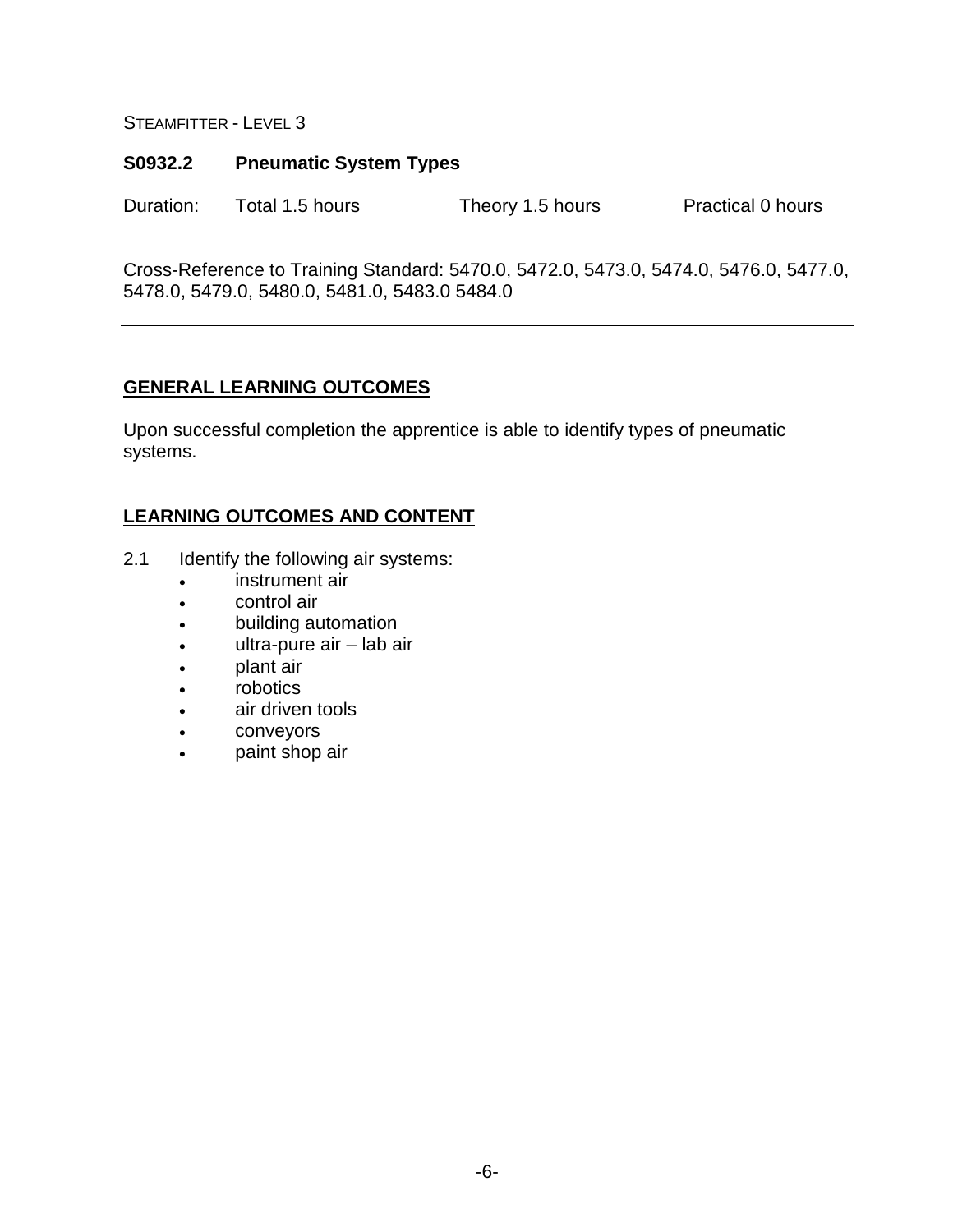#### **S0932.3 Pneumatic System Components**

Duration: Total 6 hours Theory 6 hours Practical 0 hours

Cross-Reference to Training Standard: 5470.0, 5472.0, 5473.0, 5474.0, 5476.0, 5477.0, 5478.0, 5479.0, 5480.0, 5481.0, 5483.0 5484.0

## **GENERAL LEARNING OUTCOMES**

Upon successful completion the apprentice is able to identify types, use and applications of pneumatic system components.

- 3.1 Identify types of the following pneumatic system components:
	- compressors
	- motors
	- mounting requirements
	- pipes and fittings
	- **filters**
	- dryers
	- oilers
	- receivers
	- **valves**
	- cylinders
	- pressure regulators
	- gauges
	- circuits
	- **intensifiers**
	- controllers and recorders
	- sensors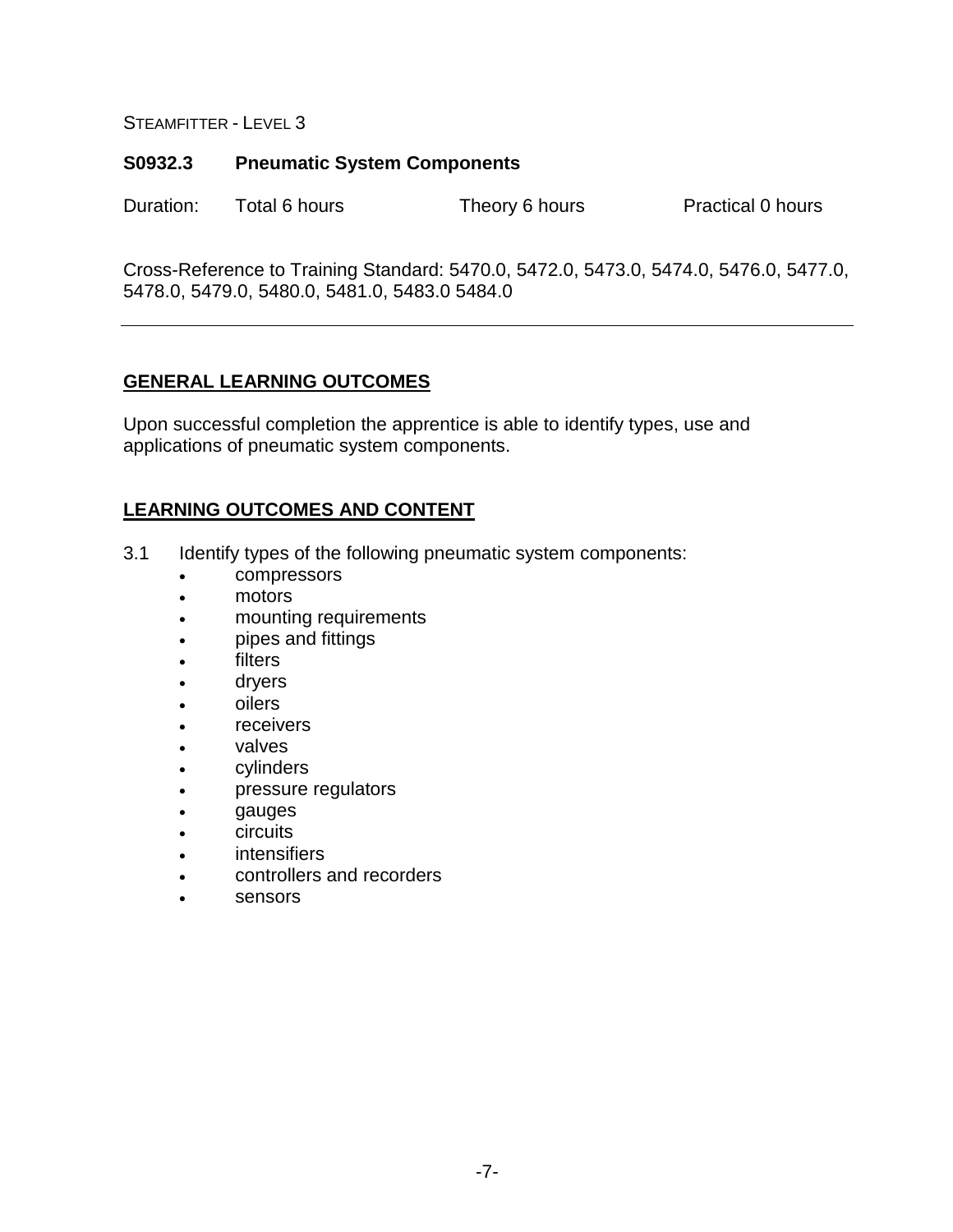- 3.2 Describe the function, applications and construction features of the following pneumatic components:
	- compressors
	- motors
	- mounting requirements
	- pipes and fittings
	- **filters**
	- dryers
	- valves
	- cylinders
	- oilers
	- pressure regulators
	- manifold blocks
	- gauges
	- **circuits**
	- controllers and recorders
	- intensifiers
	- sensors
- 3.3 Describe the installation procedures for pneumatic gauges
- 3.4 Determine the function and correct layout of pneumatic circuits
- 3.5 Identify the purpose and methods of adjusting controllers and recorders
- 3.6 Identify the purpose and use of pneumatic tools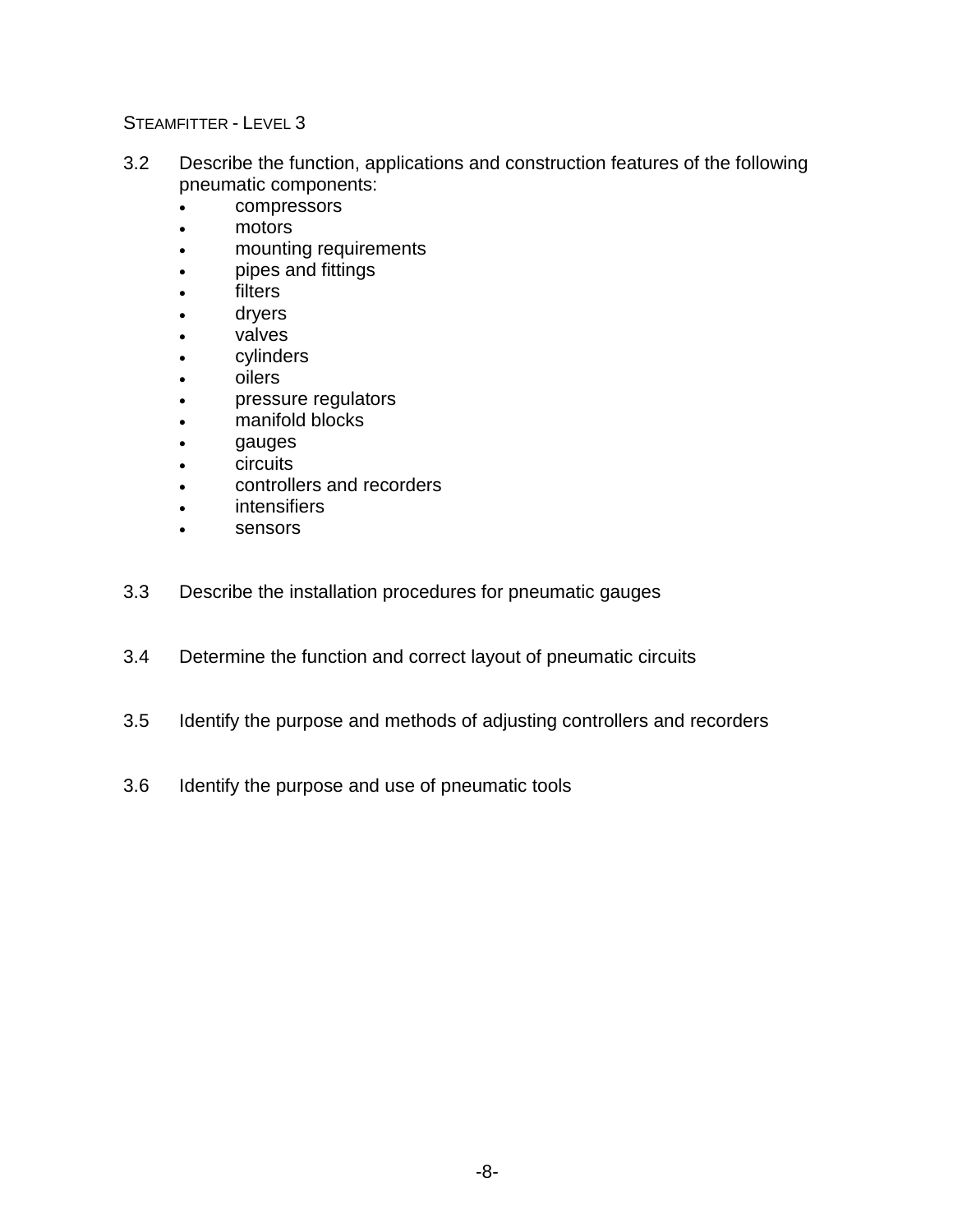#### **S0932.4 Pneumatic System Drawings**

Duration: Total 6 hours Theory 3 hours Practical 3 hours

Cross-Reference to Training Standard: 5470.0, 5472.0, 5473.0, 5474.0, 5476.0, 5477.0, 5478.0, 5479.0, 5480.0, 5481.0, 5483.0 5484.0

#### **GENERAL LEARNING OUTCOMES**

Upon successful completion the apprentice is able to read and draw pneumatic system drawings and sketches.

- 4.1 Identify pneumatic systems
- 4.2 Draw the following pneumatic system component symbols:
	- air intake filters
	- compressors
	- receivers
	- **regulators**
	- **lubricators**
	- valves
	- cylinders
	- motors
	- oscillators
	- blowers
	- transmission lines
- 4.3 Read and interpret pneumatic system drawings and sketches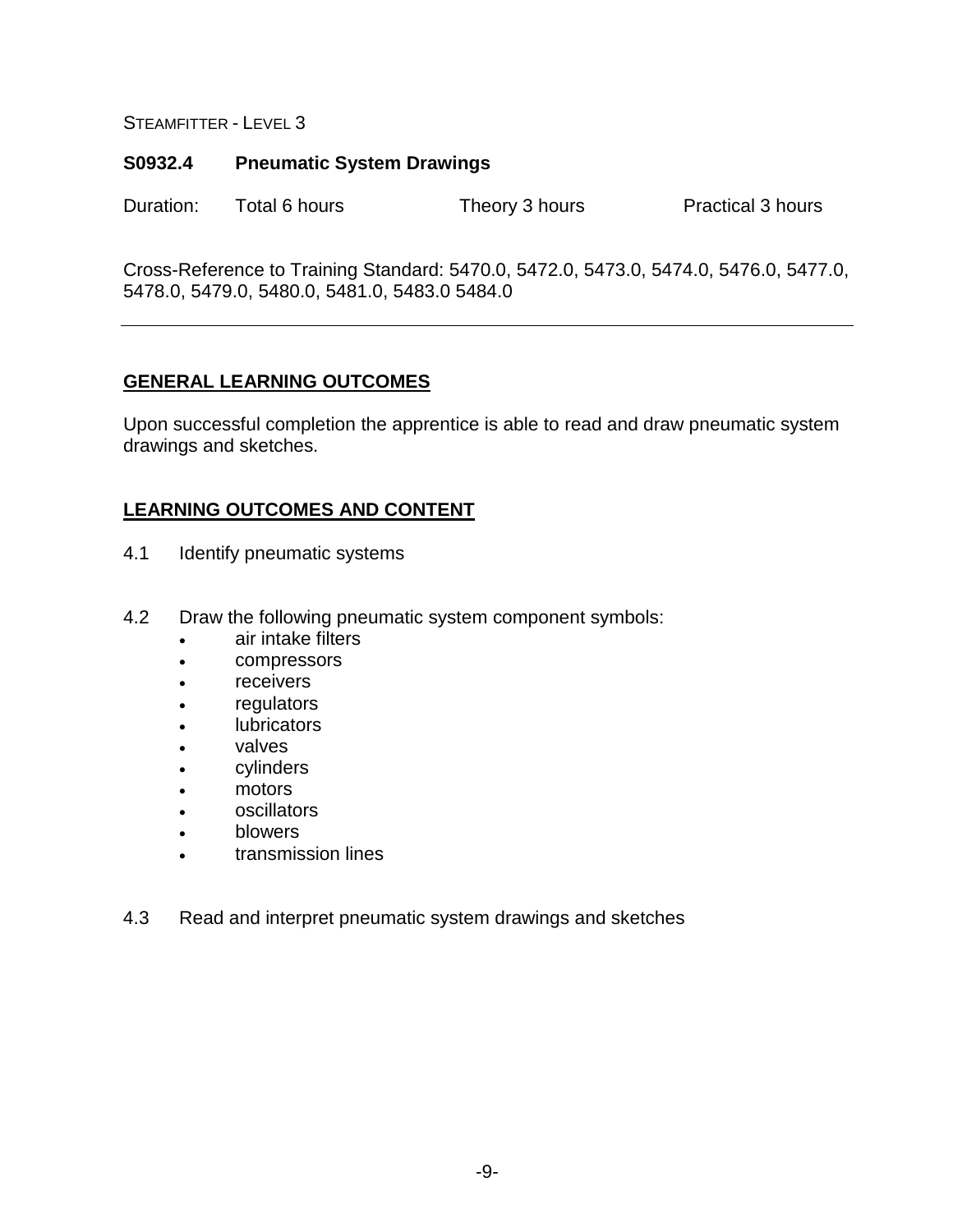- 4.4 Sketch and label an isometric drawing of a five-station plant air circuit with:
	- a reciprocating multi-cylinder air compressor
	- filter
	- dryer
	- valves
	- oilers
	- pressure regulator
	- pressure relief valve
	- manifold block
	- gauges
	- pipes and fittings including a start-up bypass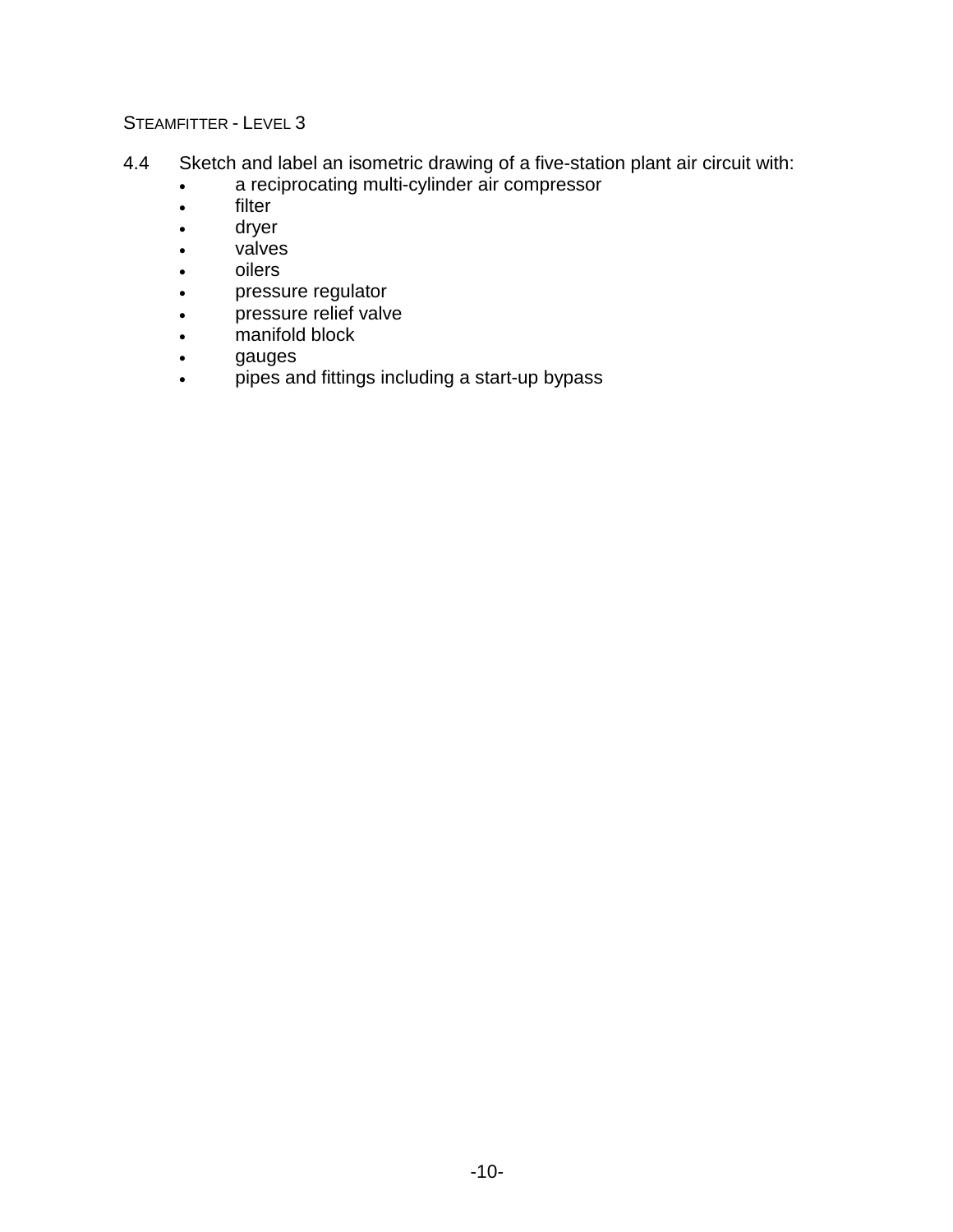#### **S0932.5 Pneumatic System Controls**

Duration: Total 6 hours Theory 3 hours Practical 3 hours

Cross-Reference to Training Standard: 5470.0, 5472.0, 5473.0, 5474.0, 5476.0, 5477.0, 5478.0, 5479.0, 5480.0, 5481.0, 5483.0 5484.0

#### **GENERAL LEARNING OUTCOMES**

Upon successful completion the apprentice is able to read and sketch pneumatic control systems.

- 5.1 Define the abbreviation "LOC"
- 5.2 Sketch steam control valves
- 5.3 Identify the sequencing of pneumatic controls
- 5.4 Describe humidity control features
- 5.5 Describe zone control features
- 5.6 Describe indoor and outdoor control features
- 5.7 Describe digital controls for electronic and computer systems
- 5.8 Build and test a number of projects using various pneumatic valves and tubing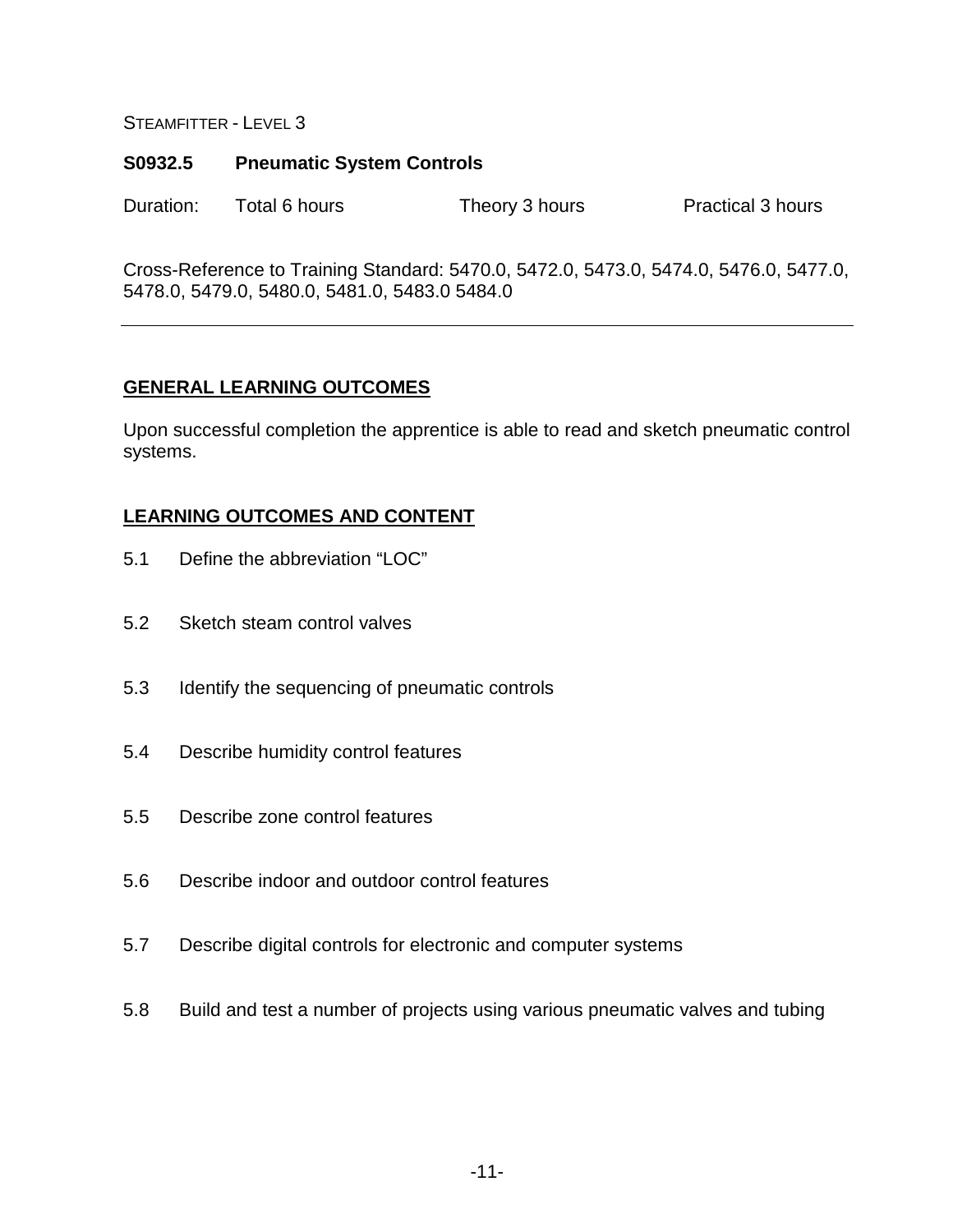#### **S0932.6 Pneumatic System Commissioning**

Duration: Total 0.5 hours Theory 0.5 hours Practical 0 hours

Cross-Reference to Training Standard: 5470.0, 5472.0, 5473.0, 5474.0, 5476.0, 5477.0, 5478.0, 5479.0, 5480.0, 5481.0, 5483.0 5484.0

#### **GENERAL LEARNING OUTCOMES**

Upon successful completion the apprentice is able to describe pneumatic system commissioning procedures.

- 6.1 Define the following commissioning procedures:
	- testing
	- start-up
	- balance, set up and adjust equipment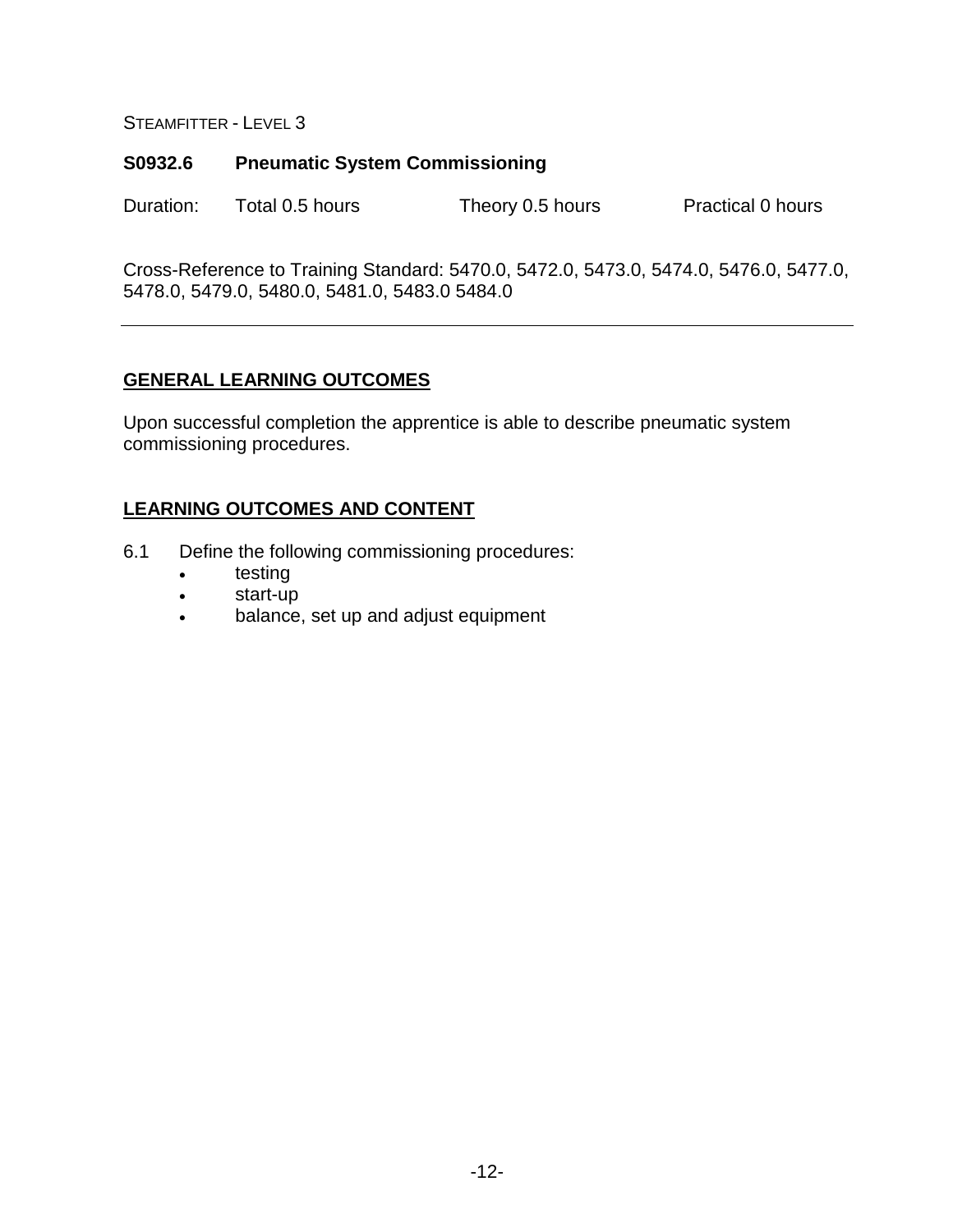#### **S0932.7 Hydraulic Systems Principles**

Duration: Total 3 hours Theory 3 hours Practical 0 hours

Cross-Reference to Training Standard: 5470.0, 5472.0, 5473.0, 5474.0, 5476.0, 5477.0, 5478.0, 5479.0, 5480.0, 5481.0, 5483.0 5484.0

#### **GENERAL LEARNING OUTCOMES**

Upon successful completion the apprentice is able to describe hydraulic systems principles.

- 7.1 Define the fundamentals of hydraulic systems principles:
- 7.2 Define the properties of hydraulic fluids:
	- viscosity
	- fire resistance
	- lubricity
	- contamination from foreign particles, air and water
- 7.3 Define basic principles for force, work and power
	- weight and specific gravity
	- pressure and force
	- static pressure
	- gauge pressures in English and Metric units
	- Pascal's Law
	- conversion of energy and hydraulic power
	- pressure losses
- 7.4 Identify hydraulic system types
	- open system
	- closed system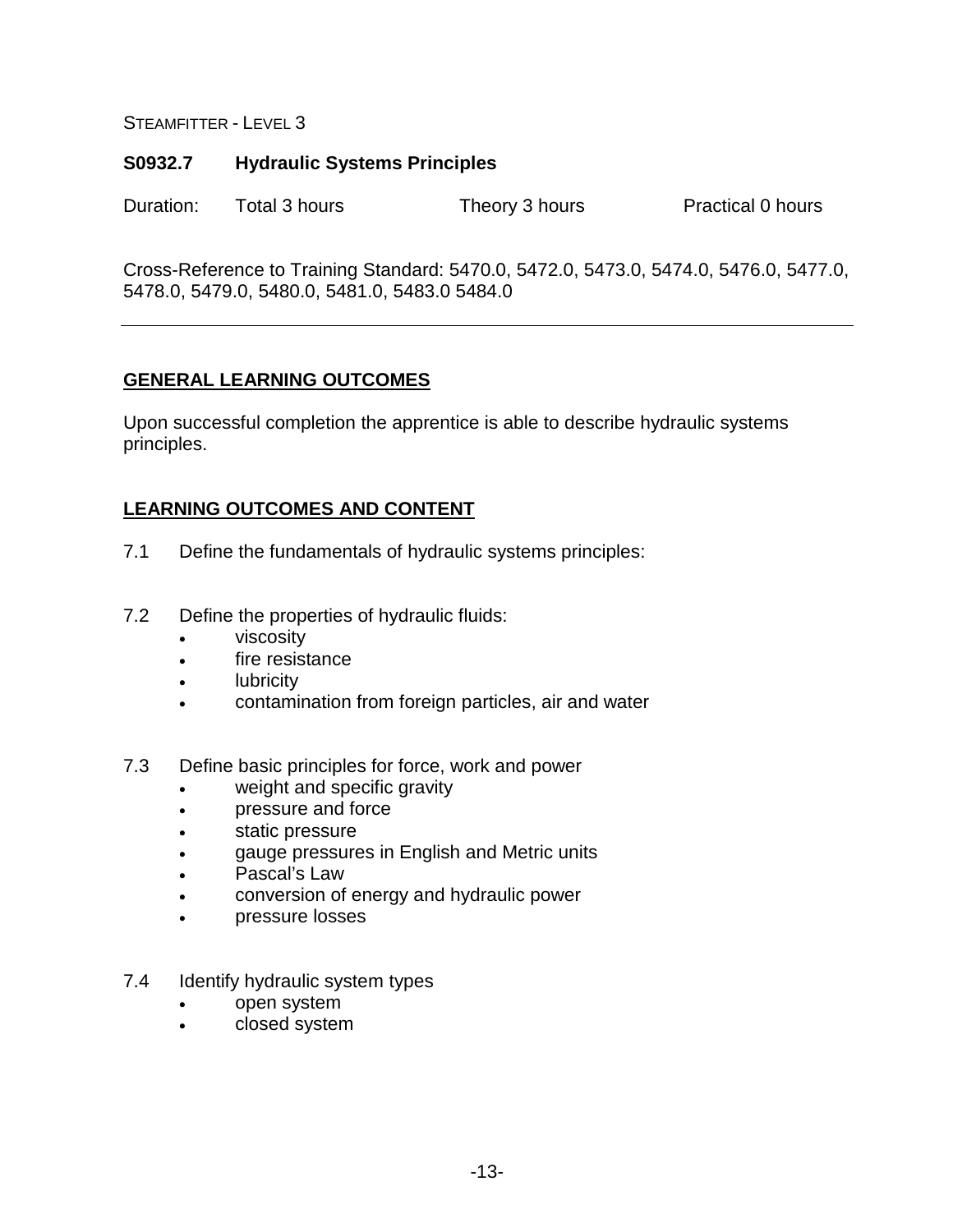#### **S0932.8 Hydraulic Oils**

Duration: Total 1 hour Theory 1 hour Practical 0 hours

Cross-Reference to Training Standard: 5470.0, 5472.0, 5473.0, 5474.0, 5476.0, 5477.0, 5478.0, 5479.0, 5480.0, 5481.0, 5483.0 5484.0

#### **GENERAL LEARNING OUTCOMES**

Upon successful completion the apprentice is able to identify the different types, purpose and characteristics of hydraulic oils.

- 8.1 Identify types of hydraulic oils
- 8.2 State the requirements of hydraulic oils
- 8.3 Identify the types, purpose and interrelation of standard tests
- 8.4 Identify the types and application of fire-resistant fluids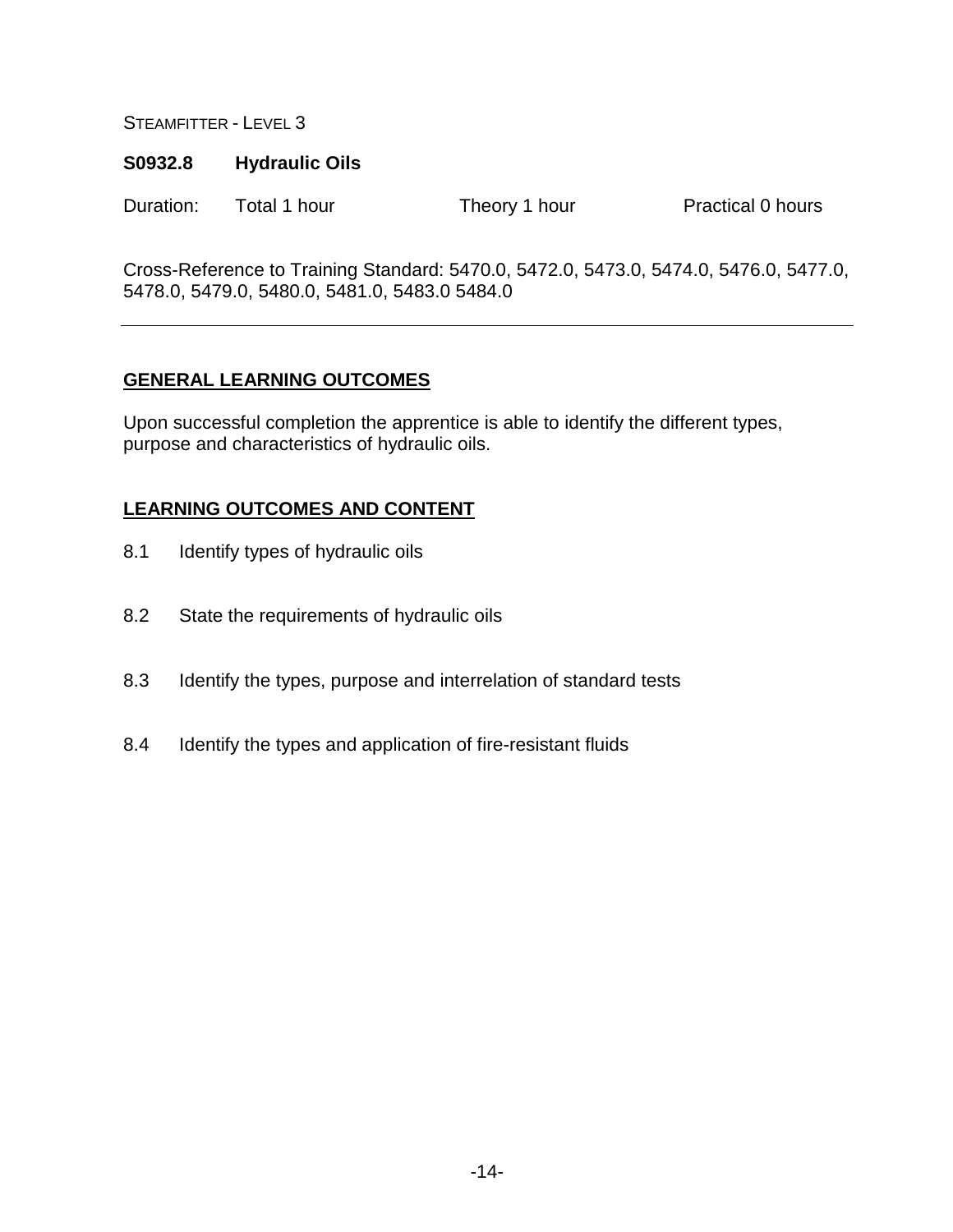#### **S0932.9 Hydraulic Reservoirs**

Duration: Total 1 hour Theory 1 hour Practical 0 hours

Cross-Reference to Training Standard: 5470.0, 5472.0, 5473.0, 5474.0, 5476.0, 5477.0, 5478.0, 5479.0, 5480.0, 5481.0, 5483.0 5484.0

#### **GENERAL LEARNING OUTCOMES**

Upon successful completion the apprentice is able to identify and state the function of fluid reservoirs.

- 9.1 Identify types, state purpose and function of fluid reservoirs:
	- filling system with fluid
	- heat dissipation
	- sump for settling foreign matter
	- breather for vapours
	- surge and make up for system
	- level indication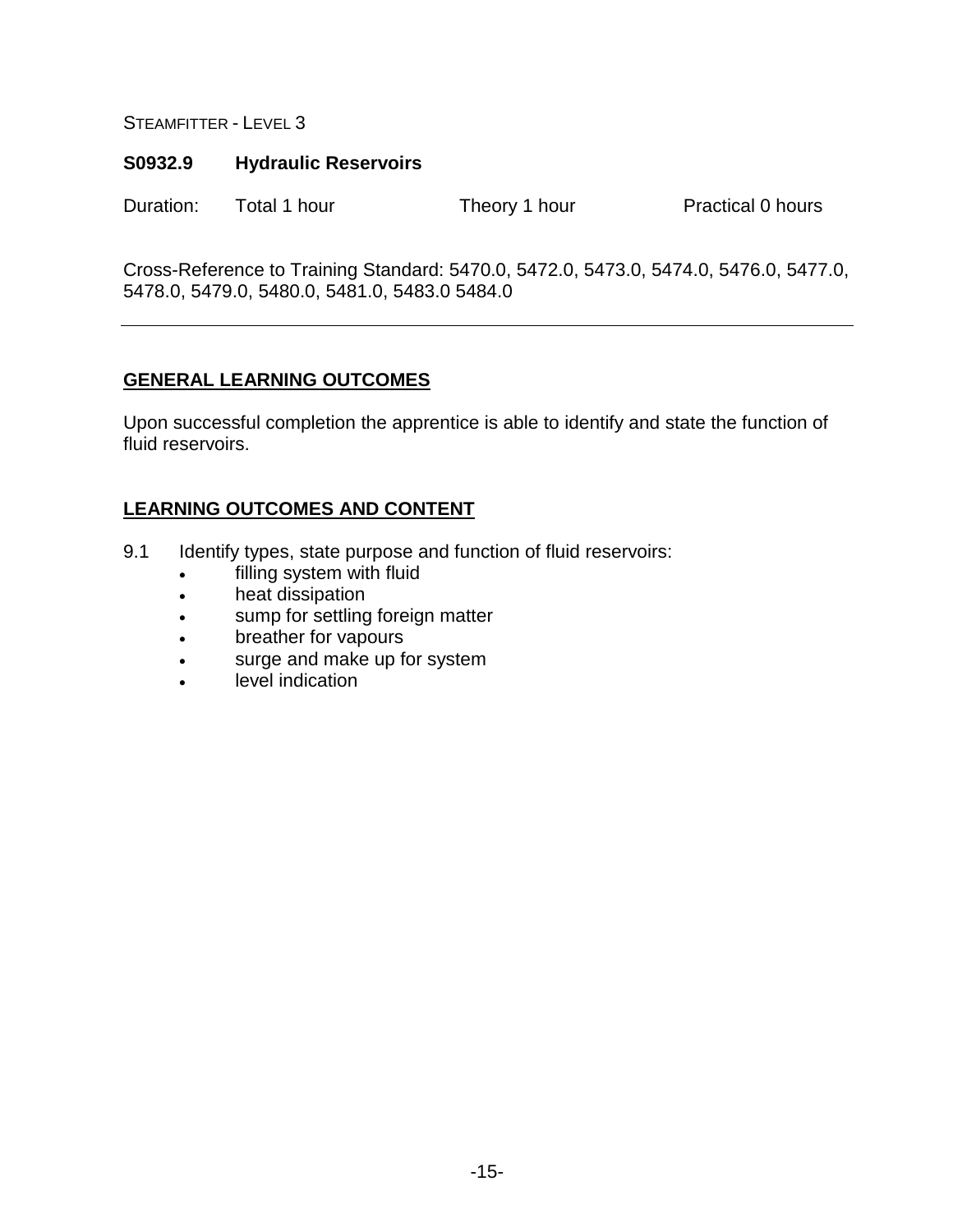#### **S0932.10 Hydraulic Oil Filters**

Duration: Total 2 hours Theory 2 hours Practical 0 hours

Cross-Reference to Training Standard: 5470.0, 5472.0, 5473.0, 5474.0, 5476.0, 5477.0, 5478.0, 5479.0, 5480.0, 5481.0, 5483.0 5484.0

#### **GENERAL LEARNING OUTCOMES**

Upon successful completion the apprentice is able to identify the types, purpose and application of filters, metal screens, magnets and absorbents.

- 10.1 Identify the types, purpose and application of filters:
	- metal screen filters
	- adsorbent filters
	- bypass filters
	- full flow filters
	- dual filters
- 10.2 Describe the construction features of filters:
	- describe filter materials used in adsorbent filters
	- describe filter housing and passages
- 10.3 Explain the operation of filters:
	- determine full flow and proportional flow application
	- filter restrictions
	- define "micron"
	- by-pass or dual filter for continuous operation
	- determine correct direction of flow
- 10.4 Determine location and mounting of filters
- 10.5 Determine accessibility of equipment for servicing
- 10.6 State filter maintenance requirements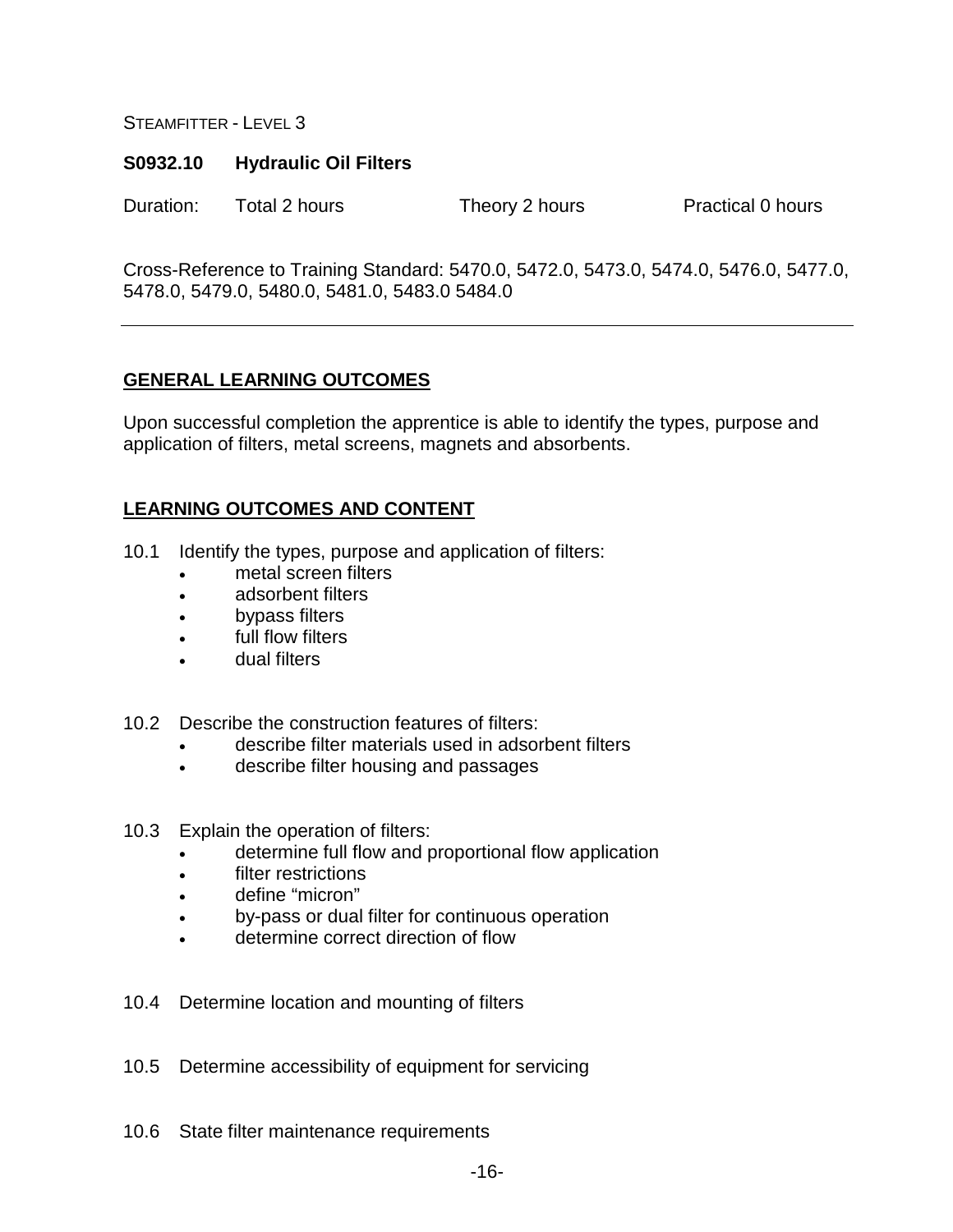- 10.7 State importance of routine inspection
- 10.8 Describe method of inspection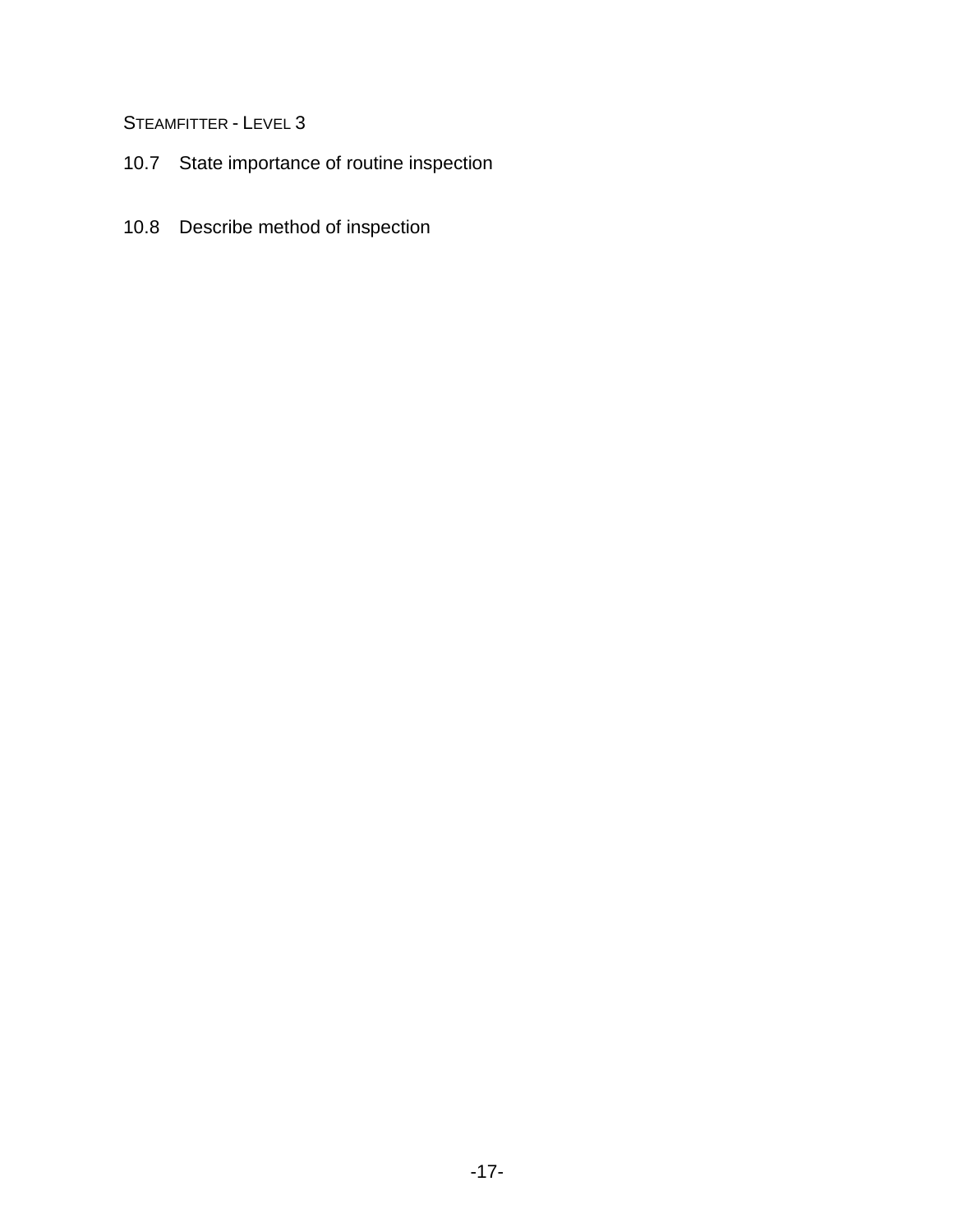#### **S0935.11 Hydraulic Cylinders**

Duration: Total 3 hours Theory 3 hours Practical 0 hours

Cross-Reference to Training Standard: 5470.0, 5472.0, 5473.0, 5474.0, 5476.0, 5477.0, 5478.0, 5479.0, 5480.0, 5481.0, 5483.0 5484.0

#### **GENERAL LEARNING OUTCOMES**

Upon successful completion the apprentice is able to identify hydraulic cylinders and related components.

- 11.1 Identify types, purpose, and applications of:
	- packing and seals
	- air bleeds
	- cushions
	- rotary actuators
	- cushions
	- motors
	- pumps
	- boosters
	- accumulators
- 11.2 Describe method of installing actuators
- 11.3 Describe procedure for connecting to load
- 11.4 Determine installing and mounting procedures
- 11.5 State importance of regular charging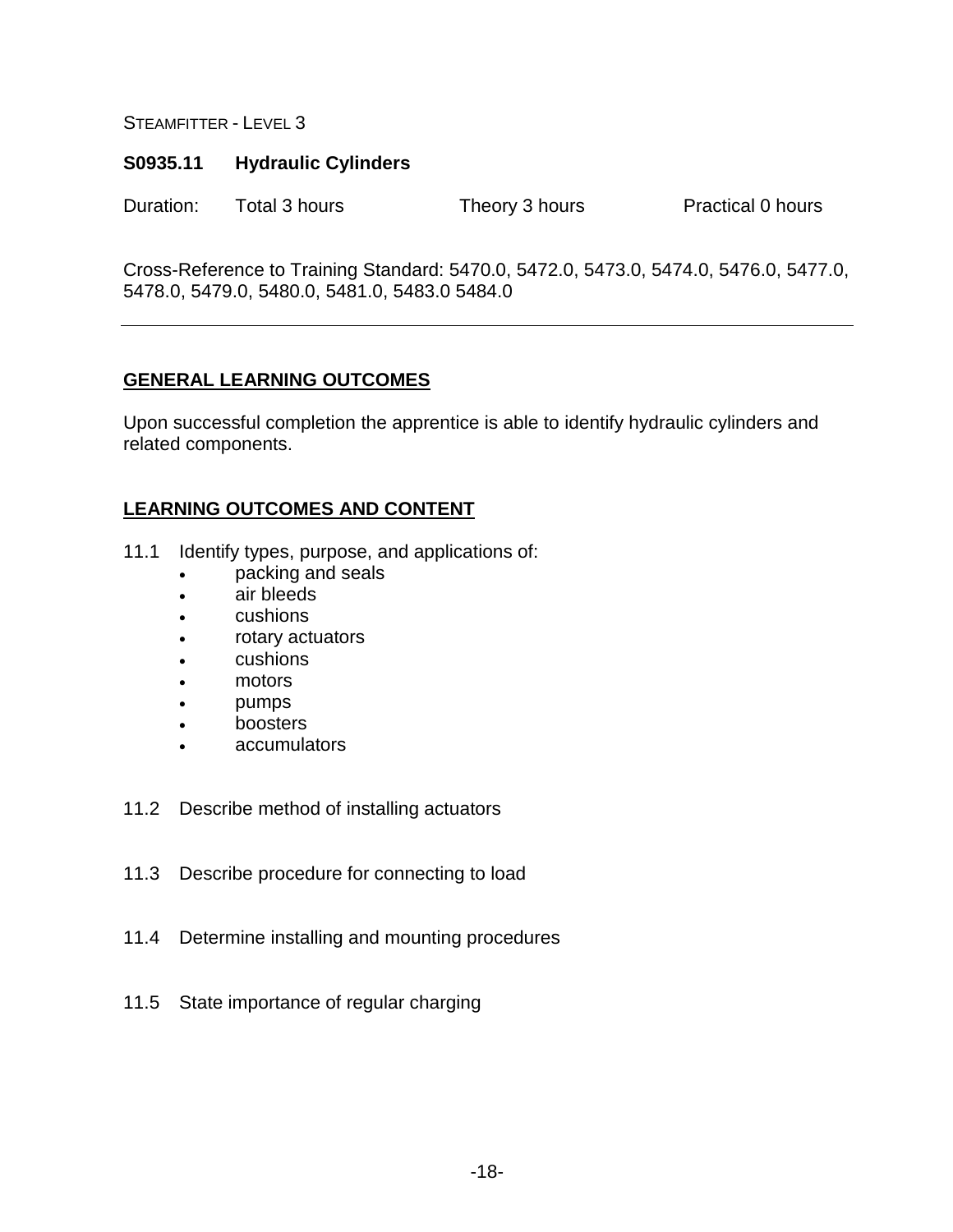- 11.6 State importance of relieving gas and liquid
- 11.7 Identify method of checking seal in piston accumulators using gas pressure and gauge
- 11.8 State importance of checking level of liquid in air bottle type accumulators
- 11.9 Indicate techniques of replacing accumulator parts
- 11.10 State importance of using nitrogen above 1000 PSI with non-fire resistance fluids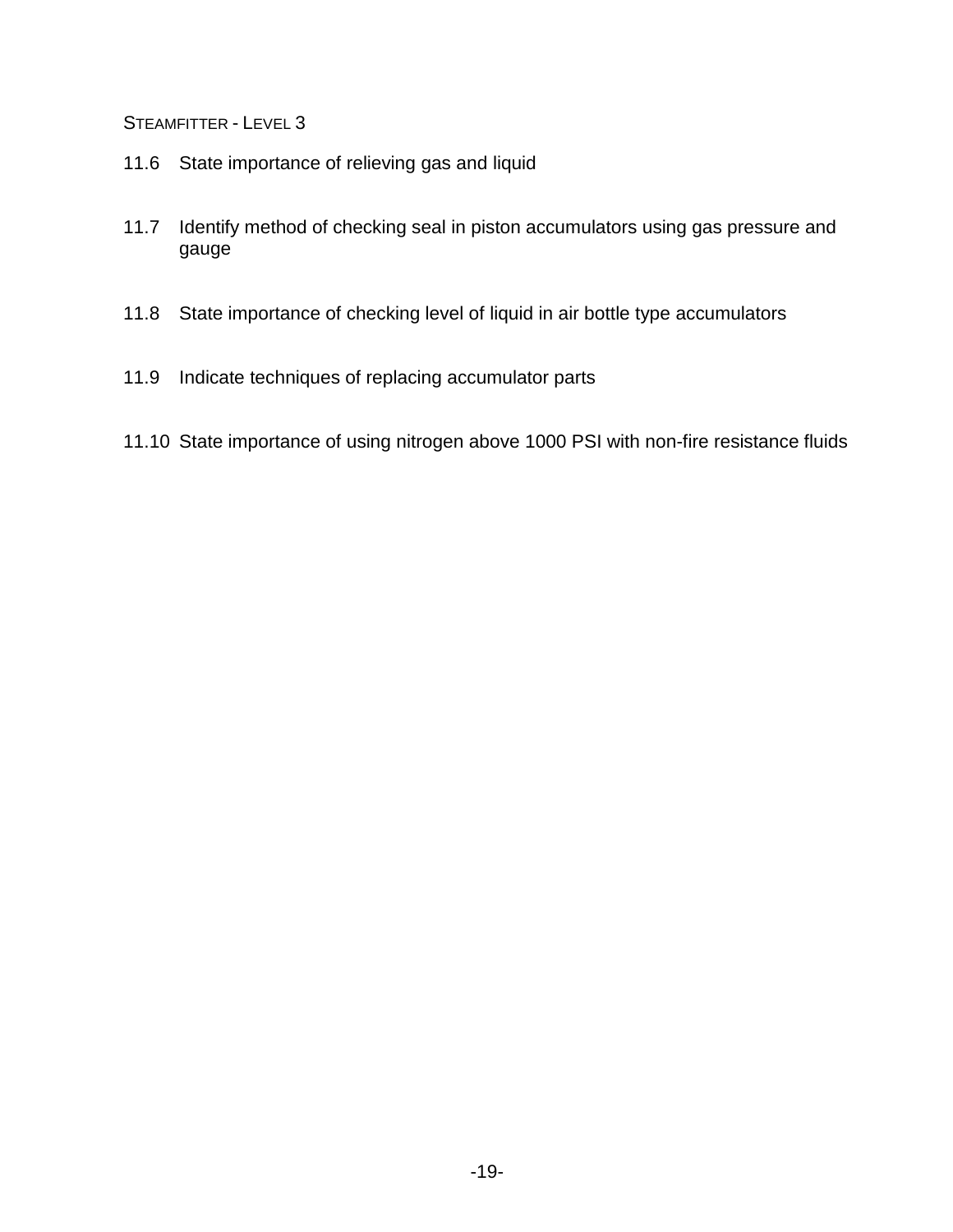#### **S0932.12 Hydraulic Pumps**

Duration: Total 2 hours Theory 2 hours Practical 0 hours

Cross-Reference to Training Standard: 5470.0, 5472.0, 5473.0, 5474.0, 5476.0, 5477.0, 5478.0, 5479.0, 5480.0, 5481.0, 5483.0 5484.0

#### **GENERAL LEARNING OUTCOMES**

Upon successful completion the apprentice is able to describe the construction and operation of hydraulic system pumps.

- 12.1 Define the classification and function of hydraulic system pumps:
	- identify the class of service
	- single stage
	- multi stage
- 12.2 Identify types of pumps and impellers:
	- gear
	- vane
	- screw
	- centrifugal
- 12.3 Identify pump drives:
	- shaft position
	- electric motors
	- couplings
- 12.4 Describe the construction features of hydraulic system pumps:
	- construction materials
	- mountings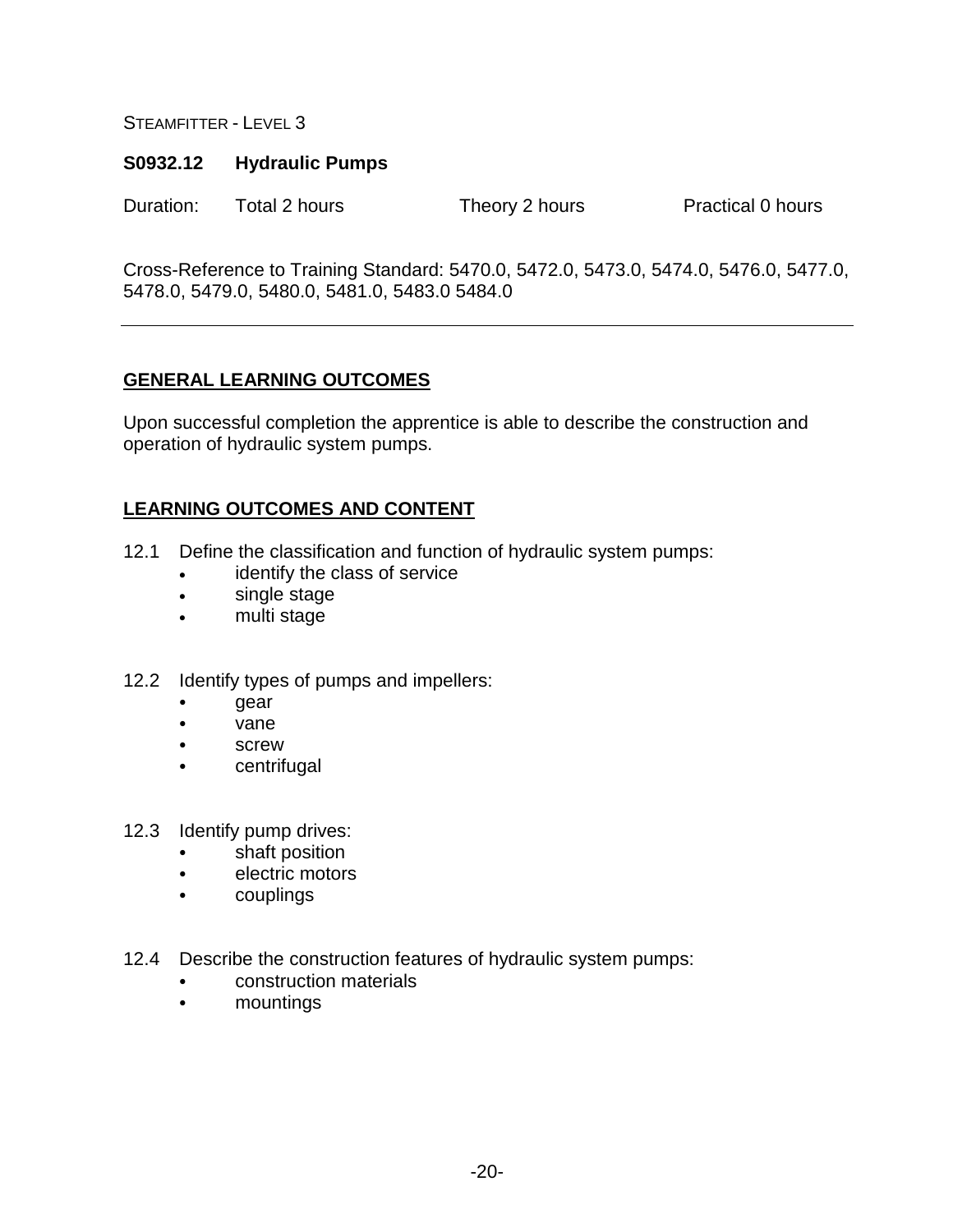- 12.5 Explain the operating procedures of hydraulic system pumps:
	- **•** starting procedures
	- low and high pressure areas
- 12.6 Describe the techniques to analyze abnormal conditions:
	- low pressures
	- high pressures
	- low flow rates
	- overheating
	- rapid wear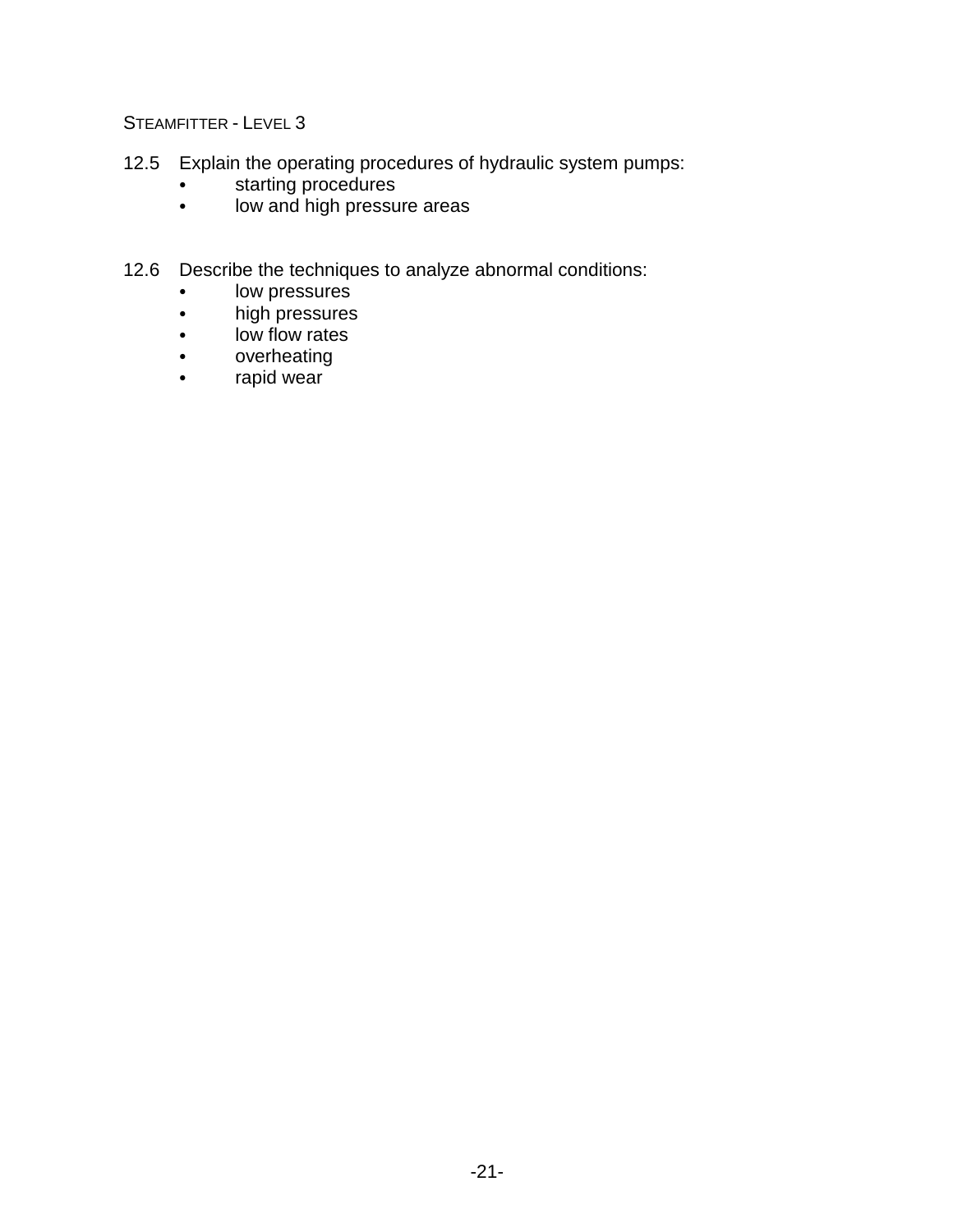#### **S0932.13 Hydraulic Valves and Controls**

Duration: Total 3 hours Theory 3 hours Practical 0 hours

Cross-Reference to Training Standard: 5470.0, 5472.0, 5473.0, 5474.0, 5476.0, 5477.0, 5478.0, 5479.0, 5480.0, 5481.0, 5483.0 5484.0

#### **GENERAL LEARNING OUTCOMES**

Upon successful completion the apprentice is able to identify the types and purposes of hydraulic valves and controls.

- 13.1 Identify the types, purposes and applications of the following:
	- directional control valves
	- pressure control valves
	- flow control valves
	- servo-valves
	- pressure switches
	- gauges
- 13.2 Describe the construction features of the following:
	- directional control valves
	- pressure control valves
	- flow control valves
	- servo-valves
	- pressure switches
	- gauges
- 13.3 Explain the operating procedures of following:
	- directional control valves
	- pressure control valves
	- flow control valves
	- servo-valves
	- pressure switches
	- gauges
	- methods of actuating valves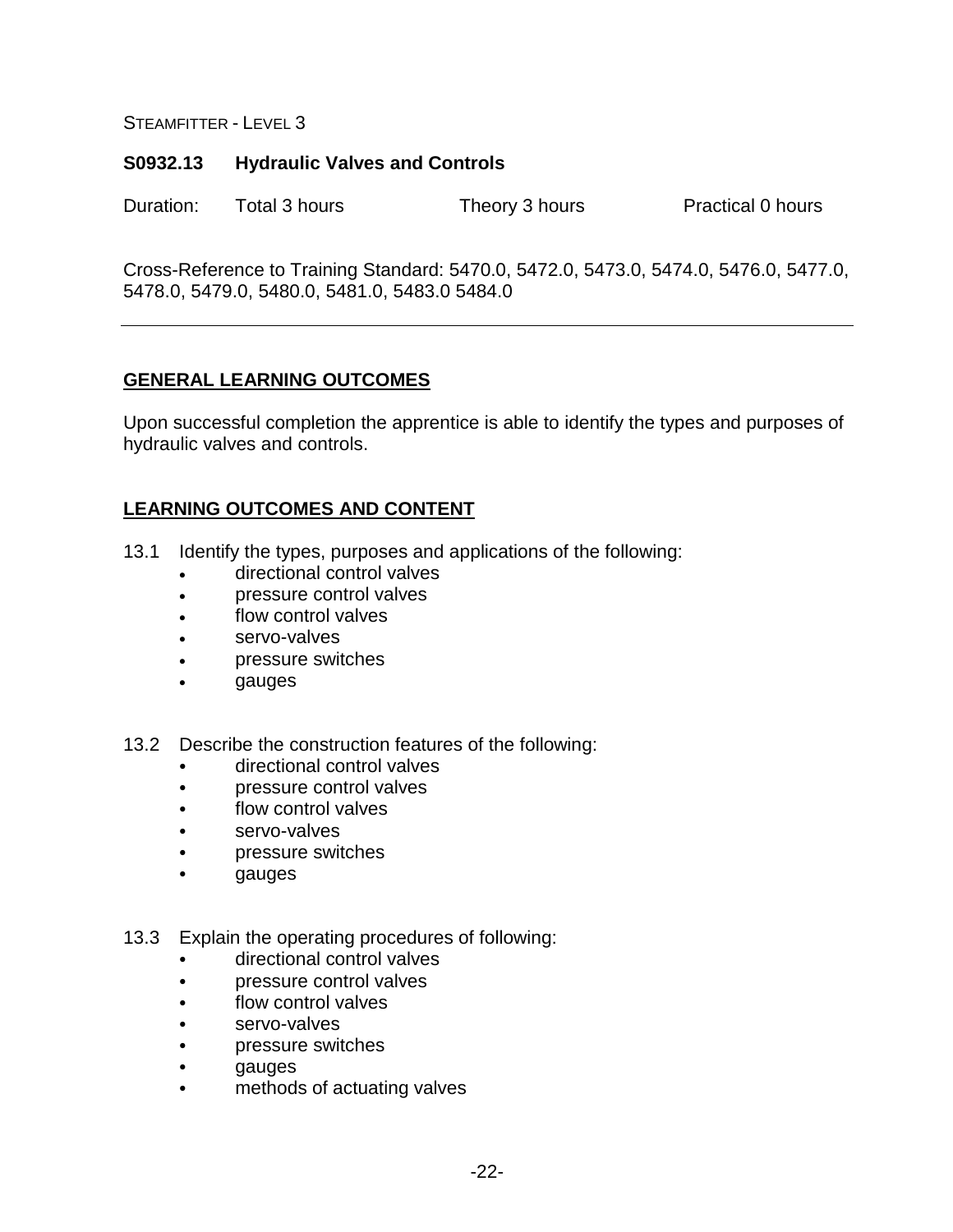- 13.4 Identify methods of installing valves and controls
- 13.5 Identify the effects of using panel or flange mounting on removal of valves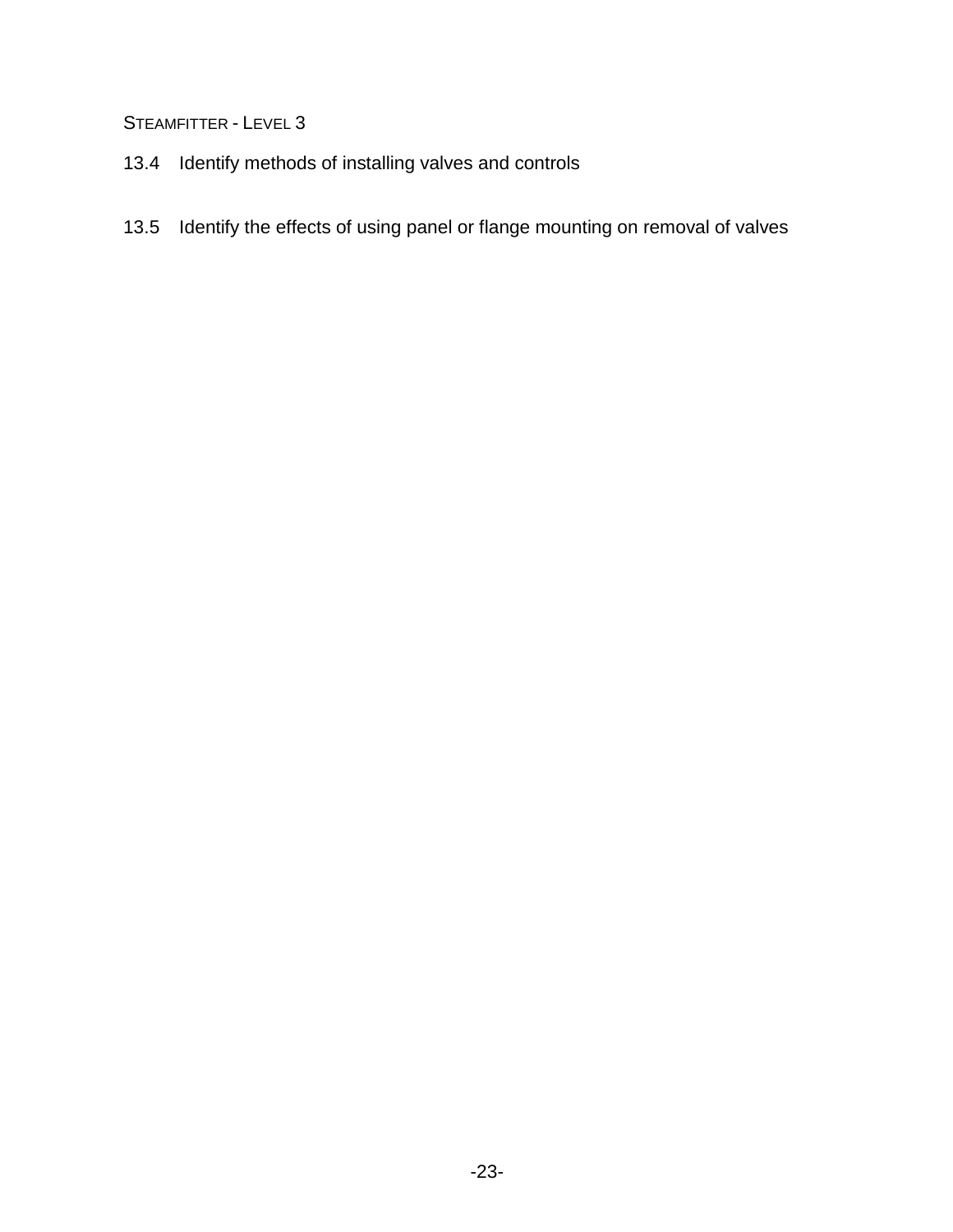#### **S0932.14 Hydraulic Piping Supports**

Duration: Total 3 hours Theory 3 hours Practical 0 hours

Cross-Reference to Training Standard: 5470.0, 5472.0, 5473.0, 5474.0, 5476.0, 5477.0, 5478.0, 5479.0, 5480.0, 5481.0, 5483.0 5484.0

#### **GENERAL LEARNING OUTCOMES**

Upon successful completion the apprentice is able to identify the types, purpose and application of hydraulic piping brackets and supports.

- 14.1 Identify the types and purpose of piping:
	- brackets
	- supports
	- anchors
- 14.2 Identify the application of piping:
	- brackets
	- supports
	- anchors
- 14.3 Describe hydraulic brackets, supports and anchor installations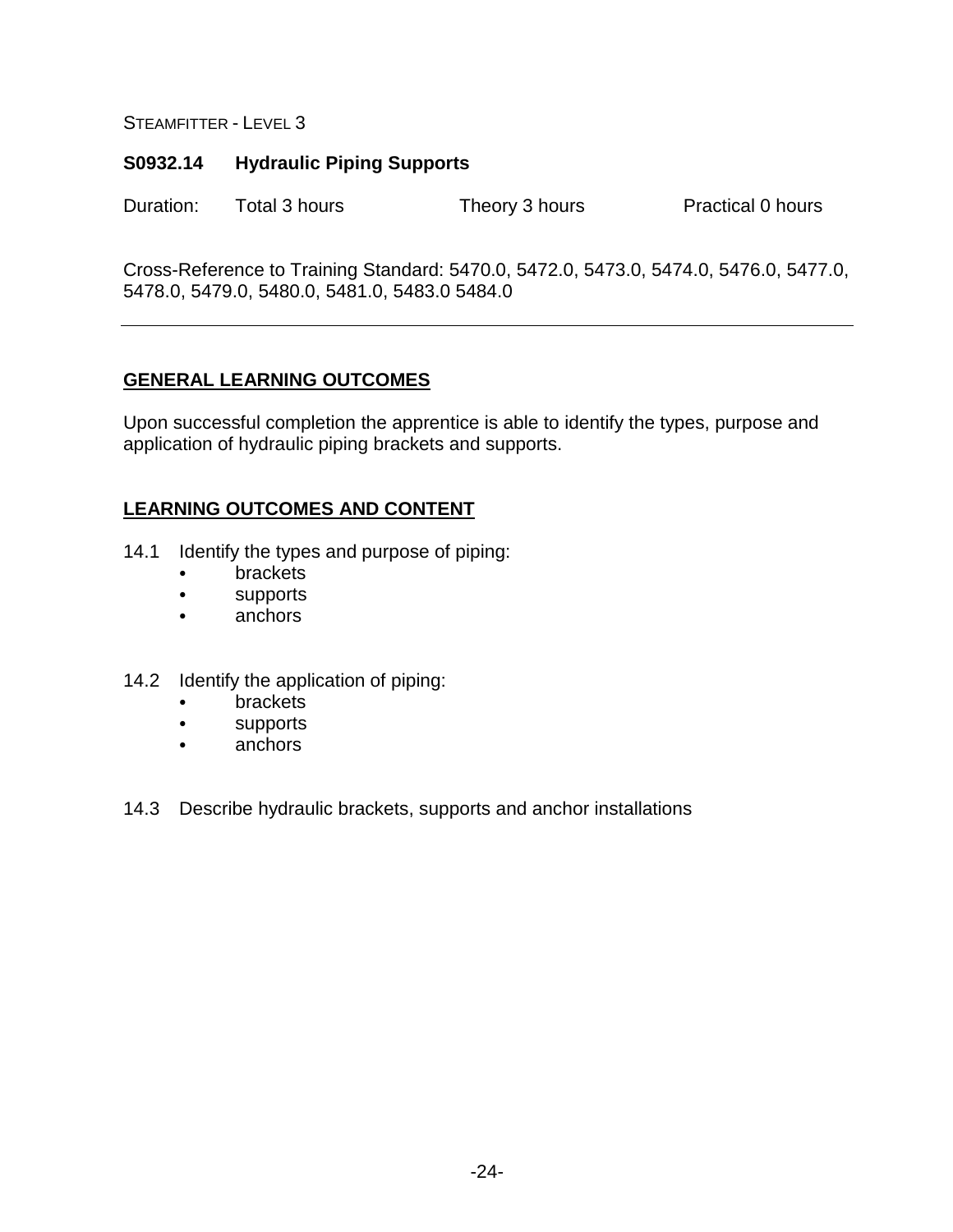#### **S0932.15 Hydraulic System Drawings**

Duration: Total 6 hours Theory 3 hours Practical 3 hours

Cross-Reference to Training Standard: 5470.0, 5472.0, 5473.0, 5474.0, 5476.0, 5477.0, 5478.0, 5479.0, 5480.0, 5481.0, 5483.0 5484.0

#### **GENERAL LEARNING OUTCOMES**

Upon successful completion the apprentice is able to read and sketch hydraulic system drawings.

- 15.1 Identify the specified types of hydraulic system diagrams and their contents, as applicable, with respect to:
	- flow lines
	- abbreviations
	- specifications
	- terminology
	- standards
	- capacities
	- **pressures**
	- system classifications
	- sequence of component installation
	- operating principles of components
	- circuit function
	- applications and limitations
- 15.2 Determine and apply the correct methods of reading and interpreting hydraulic system diagrams and sketches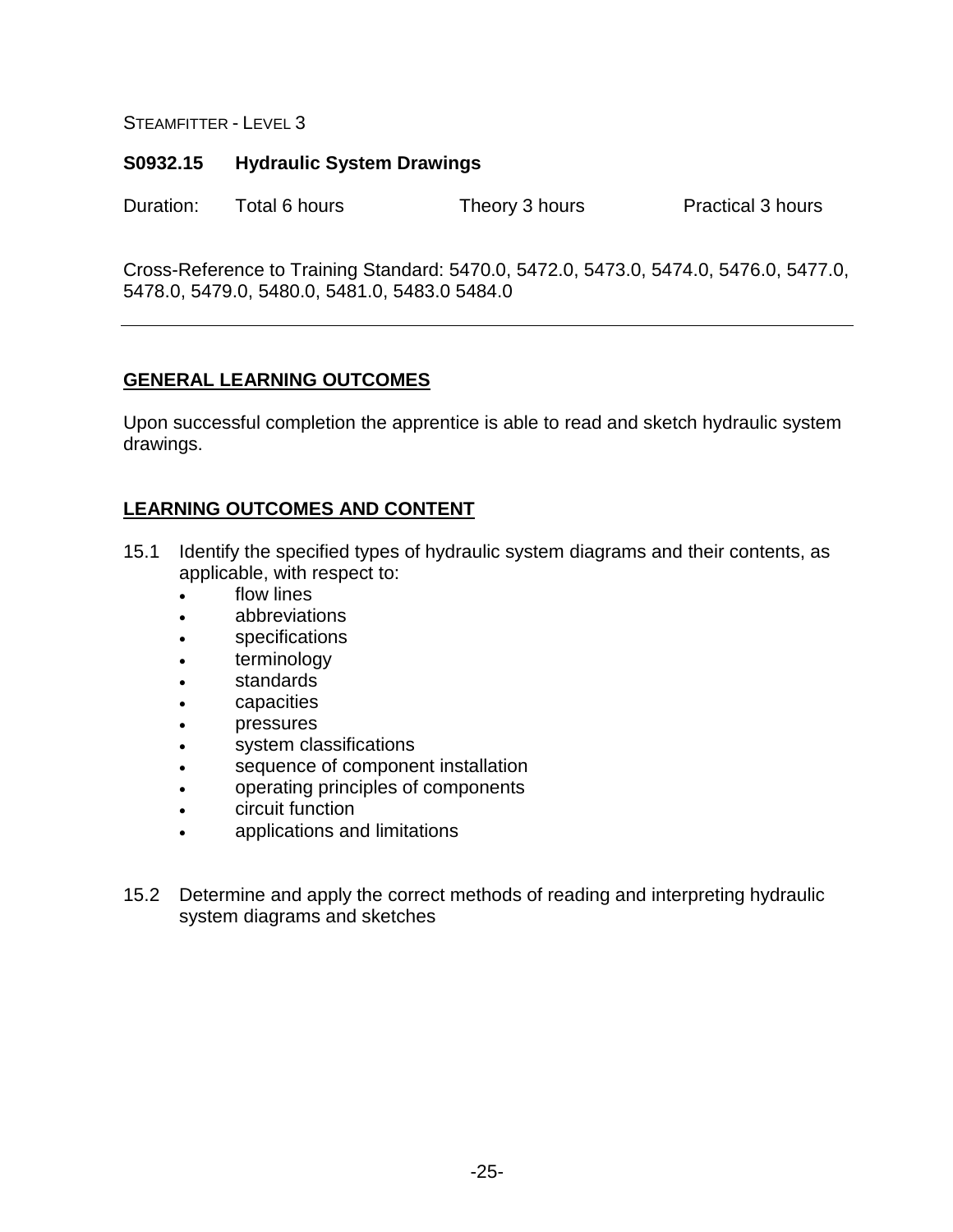- 15.3 Identify and interpret the specified hydraulic system component symbols in terms of:
	- symbol characteristics
	- types of lines
	- functions of components
	- joining procedures with the system
	- direction of flow
	- operating sequence
	- types of controls
- 15.4 State the value of freehand sketching hydraulic circuits
- 15.5 State principles behind sketching hydraulic system component symbols
- 15.6 Sketch and label a hydraulic circuit consisting of the following components:
	- hoses
	- connections
	- reservoirs
	- **strainers**
	- pumps
	- **filters**
	- valves
	- actuators
	- cylinders
	- accumulators
	- heat exchangers
	- intensifiers
	- motors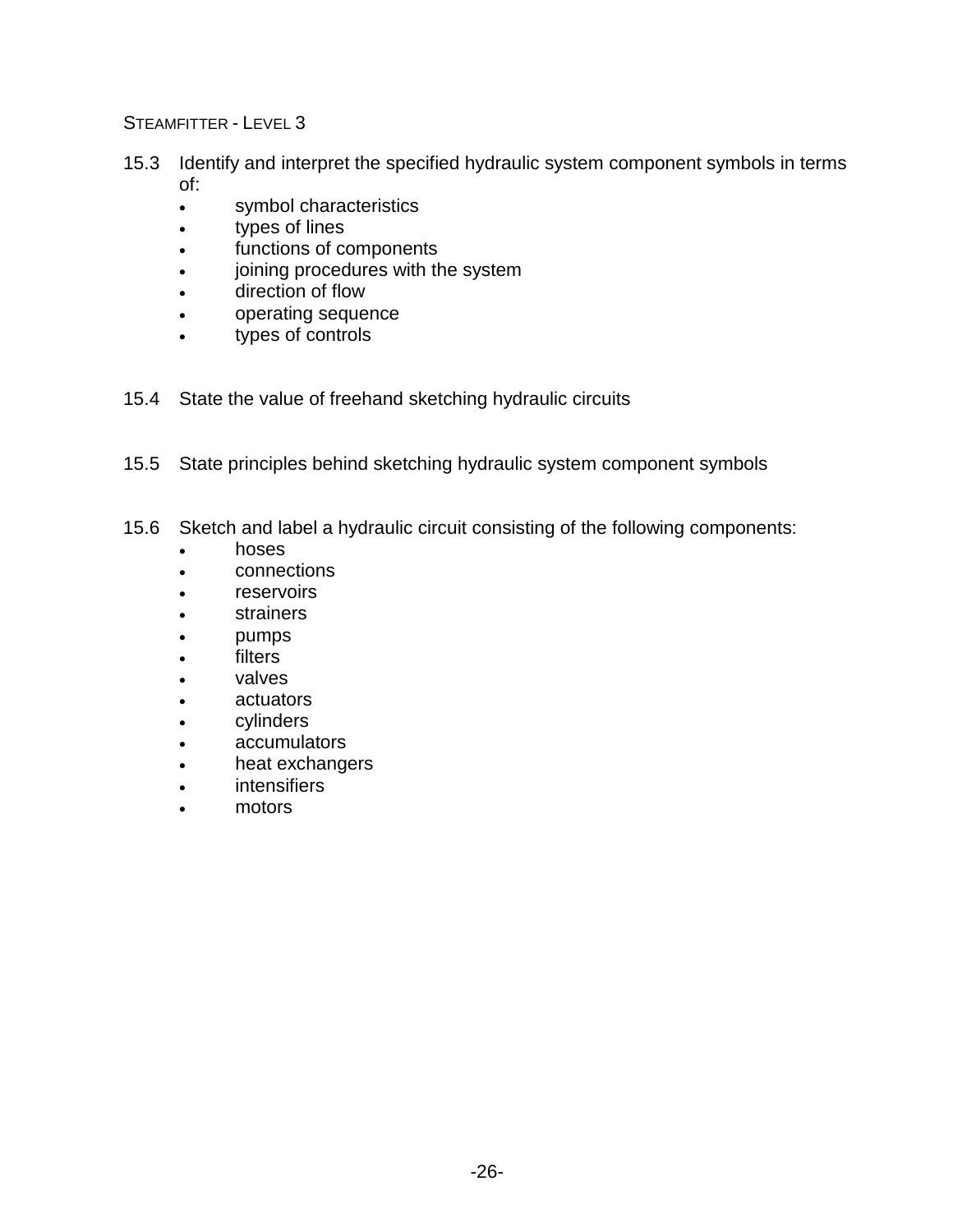#### **S0932.16 Hydraulic System Commissioning**

Duration: Total 0.5 hours Theory 0.5 hours Practical 0 hours

Cross-Reference to Training Standard: 5470.0, 5472.0, 5473.0, 5474.0, 5476.0, 5477.0, 5478.0, 5479.0, 5480.0, 5481.0, 5483.0 5484.0

#### **GENERAL LEARNING OUTCOMES**

Upon successful completion the apprentice is able to describe hydraulic system commissioning procedures.

- 16.1 Describe hydraulic system testing procedures
- 16.2 Describe hydraulic system flushing procedures
- 16.3 Describe hydraulic system commissioning procedures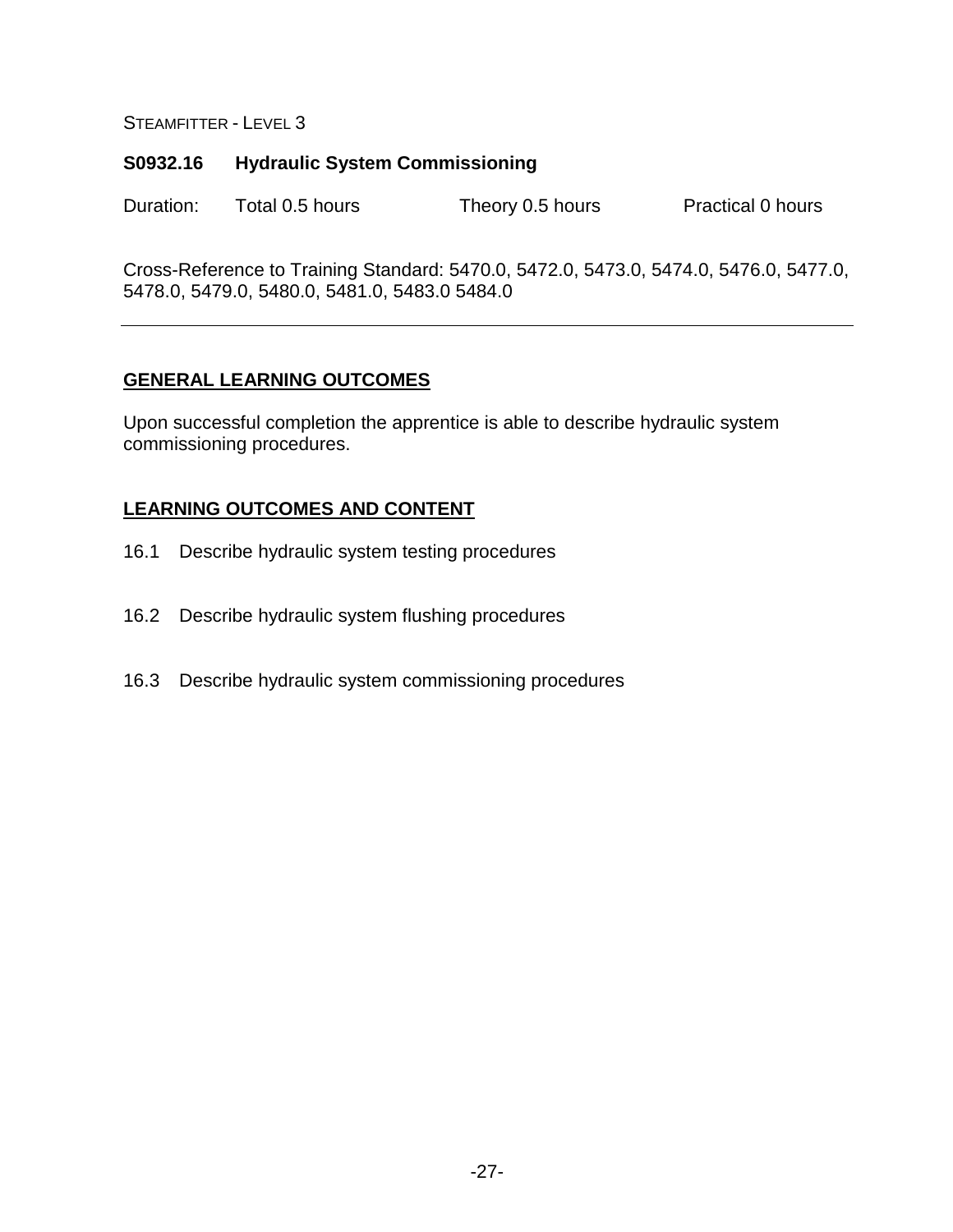#### **S0932.17 Programmable Logic Controllers**

Duration: Total 3 hours Theory 3 hours Practical 0 hours

Cross-Reference to Training Standard: 5470.0, 5472.0, 5473.0, 5474.0, 5476.0, 5477.0, 5478.0, 5479.0, 5480.0, 5481.0, 5483.0 5484.0

#### **GENERAL LEARNING OUTCOMES**

Upon successful completion the apprentice is able to describe the function of Programmable Logic Controllers.

- 17.1 Describe the operation of Programmable Logic Controllers (PLC)
- 17.2 Describe the methods of PLC communication:
	- parallel
	- serial
	- protocol establishment
- 17.3 Name PLC applications
- 17.4 Describe system requirements of PLC devices
- 17.5 Describe the advantages of using PLC devices
- 17.6 Describe the disadvantages of using PLC devices
- 17.7 Describe methods of troubleshooting PLC devices:
	- controller
	- input modules
	- output modules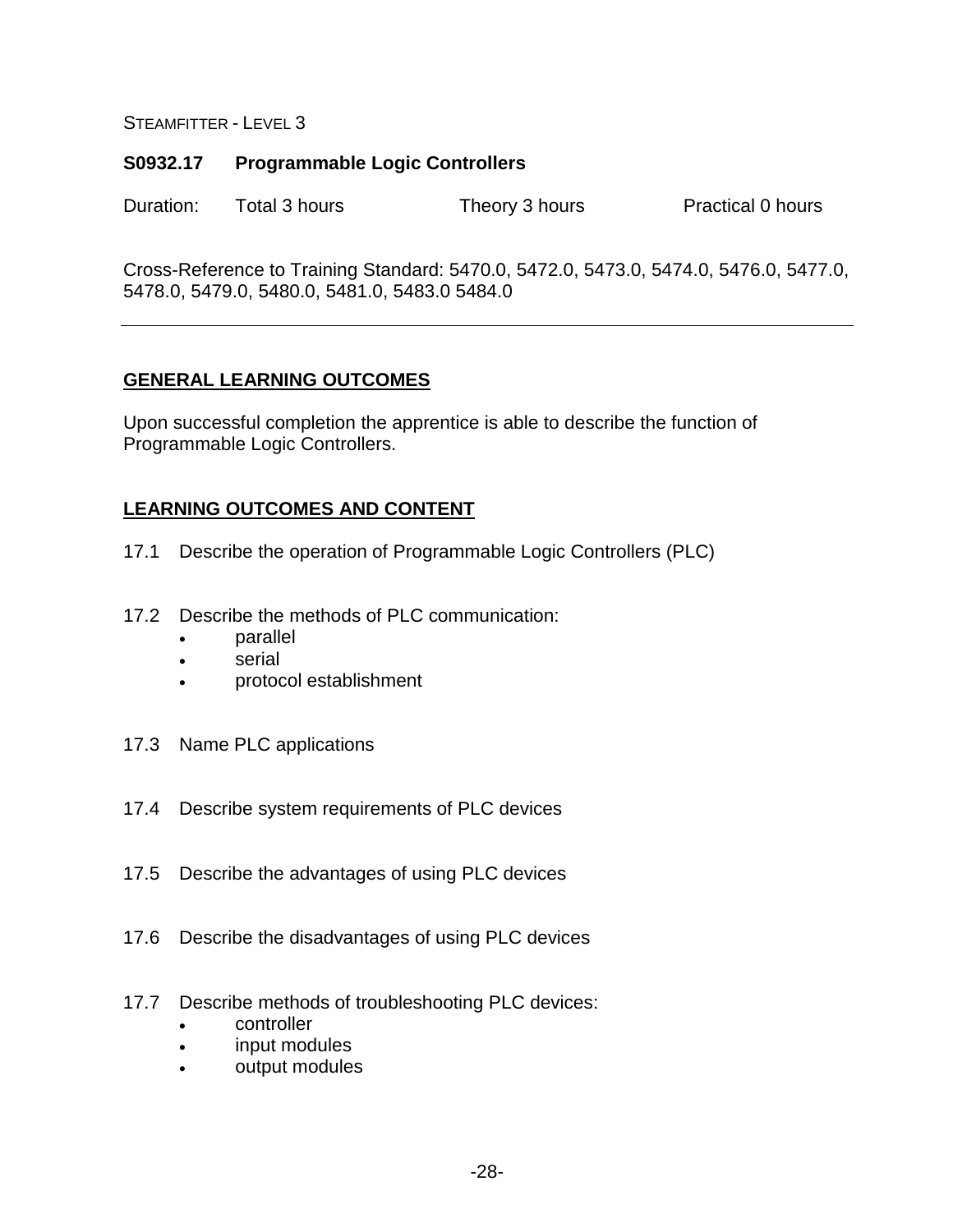| Number:         | S0933                                                                                  |                                 |                                                                                                                                                                                                                                                                                                                      |                           |  |
|-----------------|----------------------------------------------------------------------------------------|---------------------------------|----------------------------------------------------------------------------------------------------------------------------------------------------------------------------------------------------------------------------------------------------------------------------------------------------------------------|---------------------------|--|
| Title:          |                                                                                        | <b>STEAMFITTING SYSTEMS III</b> |                                                                                                                                                                                                                                                                                                                      |                           |  |
| Duration:       | Total 120 hours                                                                        |                                 | Theory 96 hours                                                                                                                                                                                                                                                                                                      | <b>Practical 24 hours</b> |  |
| Prerequisities: | Level II                                                                               |                                 |                                                                                                                                                                                                                                                                                                                      |                           |  |
| Content:        | S0933.1<br>S0933.2<br>S0933.3                                                          |                                 | <b>Process Piping Systems</b><br><b>Medical Gas Systems</b><br>Sprinkler and Standpipe Installations                                                                                                                                                                                                                 |                           |  |
|                 | S0933.4<br>S0933.5<br>S0933.6<br>S0933.7<br>S0933.8<br>S0933.9<br>S0933.10<br>S0933.11 |                                 | <b>Fuel Gas Systems</b><br><b>Fuel Gas Properties and Codes</b><br><b>Fuel Gas Meters and Regulators</b><br><b>Fuel Gas Piping Practices</b><br><b>Fuel Gas Pipe Sizing</b><br><b>Fuel Gas Combustion</b><br><b>Fuel Gas Venting</b><br><b>Fuel Gas Burners and Controls</b><br><b>Fuel Gas System Commissioning</b> |                           |  |
|                 | S0933.12<br>S0933.13                                                                   |                                 | <b>Hydronic Heating Systems</b><br><b>Building Heat Loss Calculations</b><br><b>Hydronic Heating System Design</b>                                                                                                                                                                                                   |                           |  |
|                 | S0933.14<br>S0933.15<br>S0933.16<br>S0933.17                                           |                                 | <b>Refrigeration Systems</b><br><b>Principles of Refrigeration</b><br><b>Basic Refrigeration Cycle</b><br><b>Refrigeration System Components</b><br><b>Refrigeration System Commissioning</b>                                                                                                                        |                           |  |
|                 | S0933.18<br>S0933.19<br>S0933.20<br>S0933.21<br>S0933.22                               |                                 | <b>Air Conditioning Systems</b><br>Principles of Air Conditioning<br>Psychometrics<br><b>Air Conditioning Applications</b><br>Air Conditioning System Components<br>Air Conditioning System Commissioning                                                                                                            |                           |  |
|                 | S0933.23<br>S0933.24                                                                   |                                 | <b>Heat Pump Systems</b><br><b>Heat Pump Principles and Applications</b><br><b>Solar Heat</b>                                                                                                                                                                                                                        |                           |  |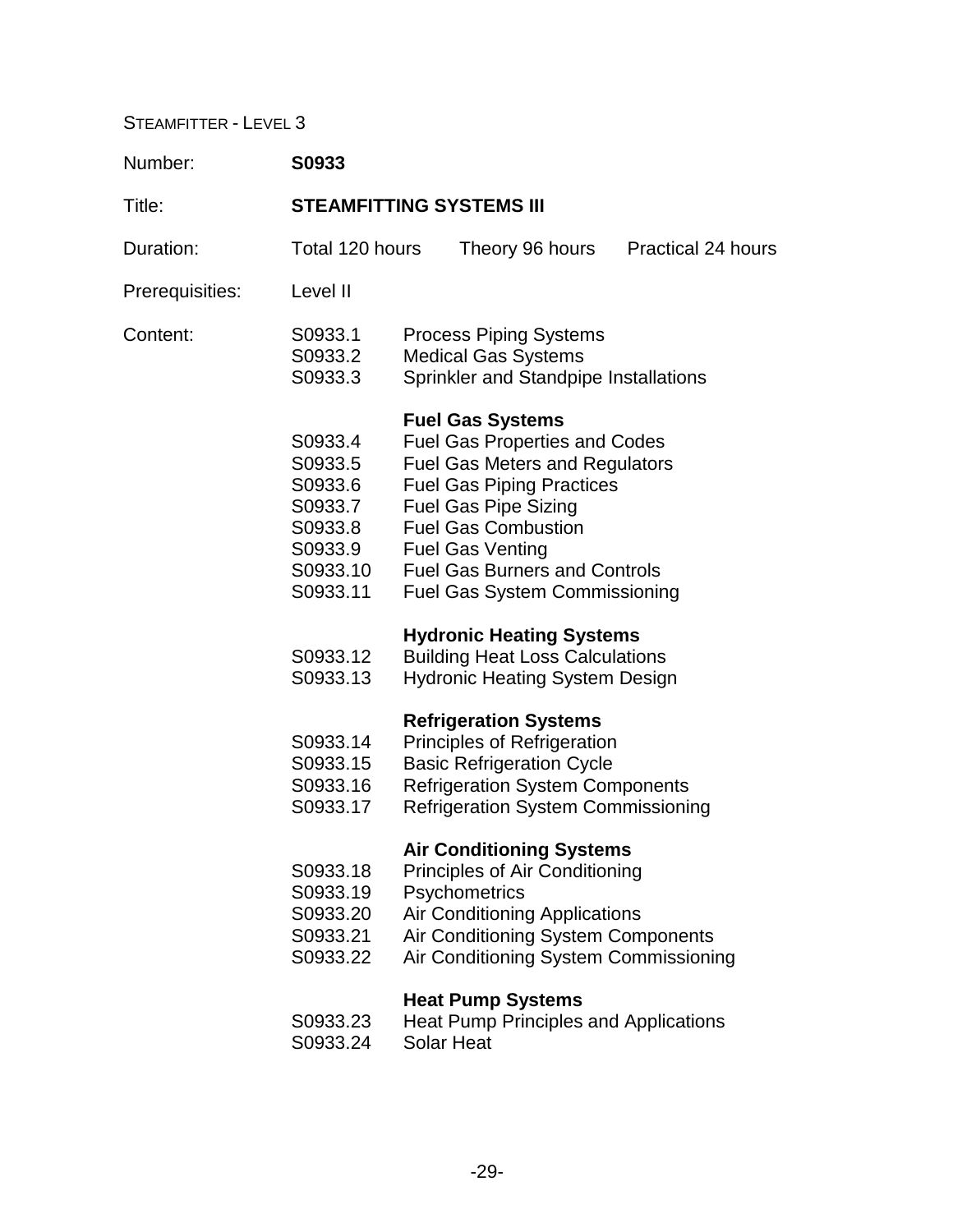Evaluation & Testing: Assignments related to theory and appropriate application skills. Minimum of one mid-term test during the 8 week term. Final exam at end of term. Periodic quizzes.

Mark Distribution:

| Theory  | Practical                  | Final      |
|---------|----------------------------|------------|
| Testing | <b>Application Testing</b> | Assessment |
| 60%     | 10%                        | 30%        |

| Instructional and Delivery Strategies: | Use of material samples and manufacturers'<br>specifications (CDs, manuals, internet)                                                                                                                                                                                                                                                                                                                                                                                                                                          |
|----------------------------------------|--------------------------------------------------------------------------------------------------------------------------------------------------------------------------------------------------------------------------------------------------------------------------------------------------------------------------------------------------------------------------------------------------------------------------------------------------------------------------------------------------------------------------------|
| <b>Reference Materials:</b>            | <b>Refrigeration &amp; Air Conditioning Technology</b><br>(Whifman/Johnson/Tomczyk)<br>Gas Code B149<br><b>Med Gas Code Book</b><br><b>BPV Act</b><br><b>IPT Pipetrades Handbook</b><br>CSA B149 Handbook                                                                                                                                                                                                                                                                                                                      |
| <b>Recommended Equipment List:</b>     | display panels<br>testing equipment<br>purge burner<br>regulators<br>manometers<br>meter<br>bunsen burner<br>conversion burner<br>fire hose cabinets and valve display<br>valves<br>siamese connection (fabricate in shop)<br>cutting torch and welding machine<br>oxyacetylene torch and turbo-torch, b tank<br>grinders<br>medical gas display c/w outlets, zone valve<br>box, alarm<br>gas supply<br>boiler gas fired<br>unit heater gas fired<br>radiant heater gas fired<br>bvent venting system<br>test pump hydrostatic |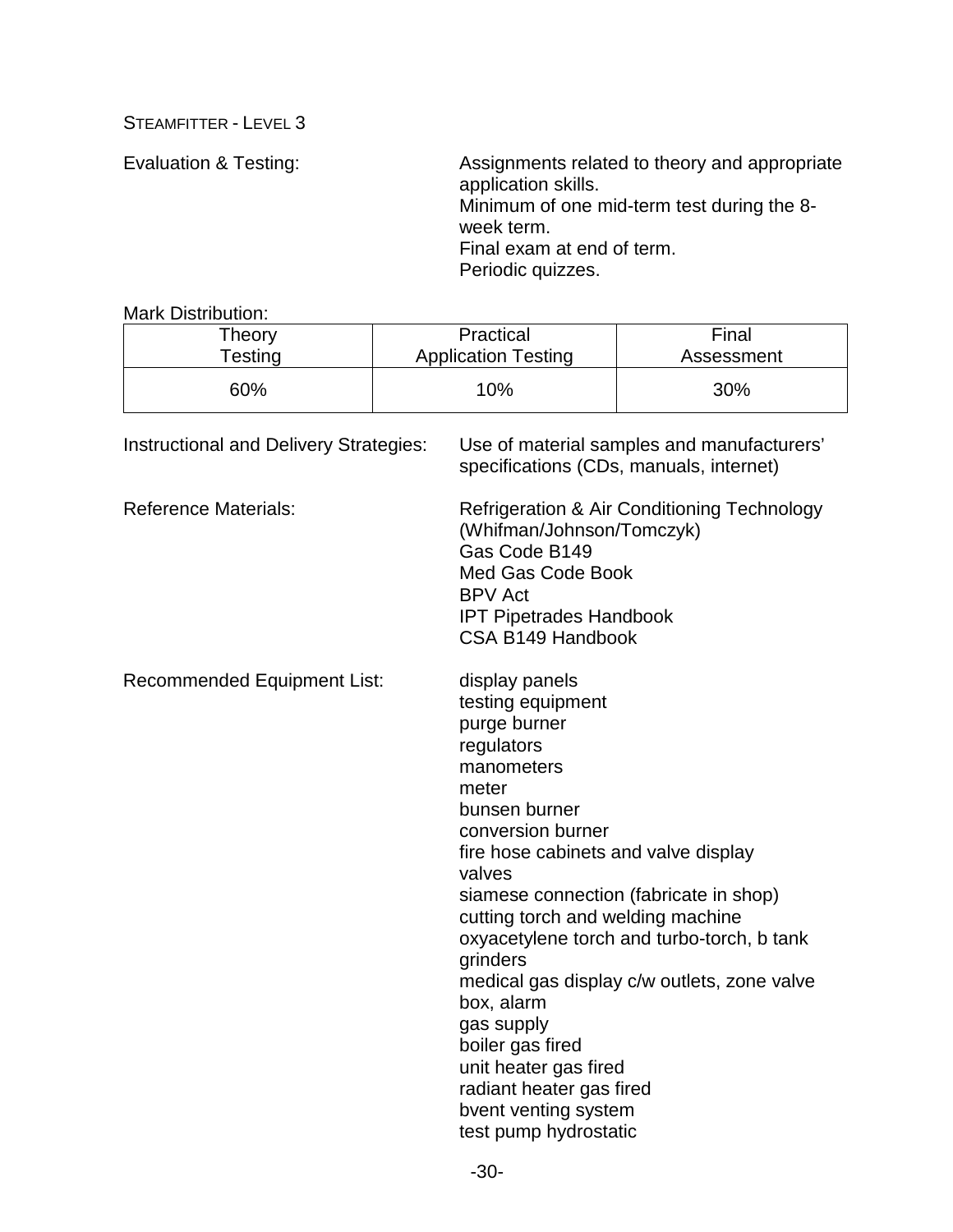### **S0933.1 Process Piping Systems**

Duration: Total 3 hours Theory 2 hours Practical 1 hour

Cross-Reference to Training Standard: 5470.0, 5472.O, 5473.0, 5475.0, 5476.0, 5477.0, 5478.0, 5479.0, 5480.0, 5484.0

# **GENERAL LEARNING OUTCOMES**

Upon successful completion the apprentice is able to identify and explain a variety of process piping systems.

- 1.1 Define a "process piping system" and state its purpose
- 1.2 Describe the difference between a process piping system and a plumbing system
- 1.3 Identify industries where process-piping systems are installed
- 1.4 Identify some common process piping systems including:
	- compressed air
	- chemical supply piping
	- high purity water supply piping
	- food process piping
	- irrigation piping
	- brewery piping
	- oil refineries
- 1.5 Identify different acts, regulations and specifications used to estimate, plan, install, inspect and commission a variety of process piping systems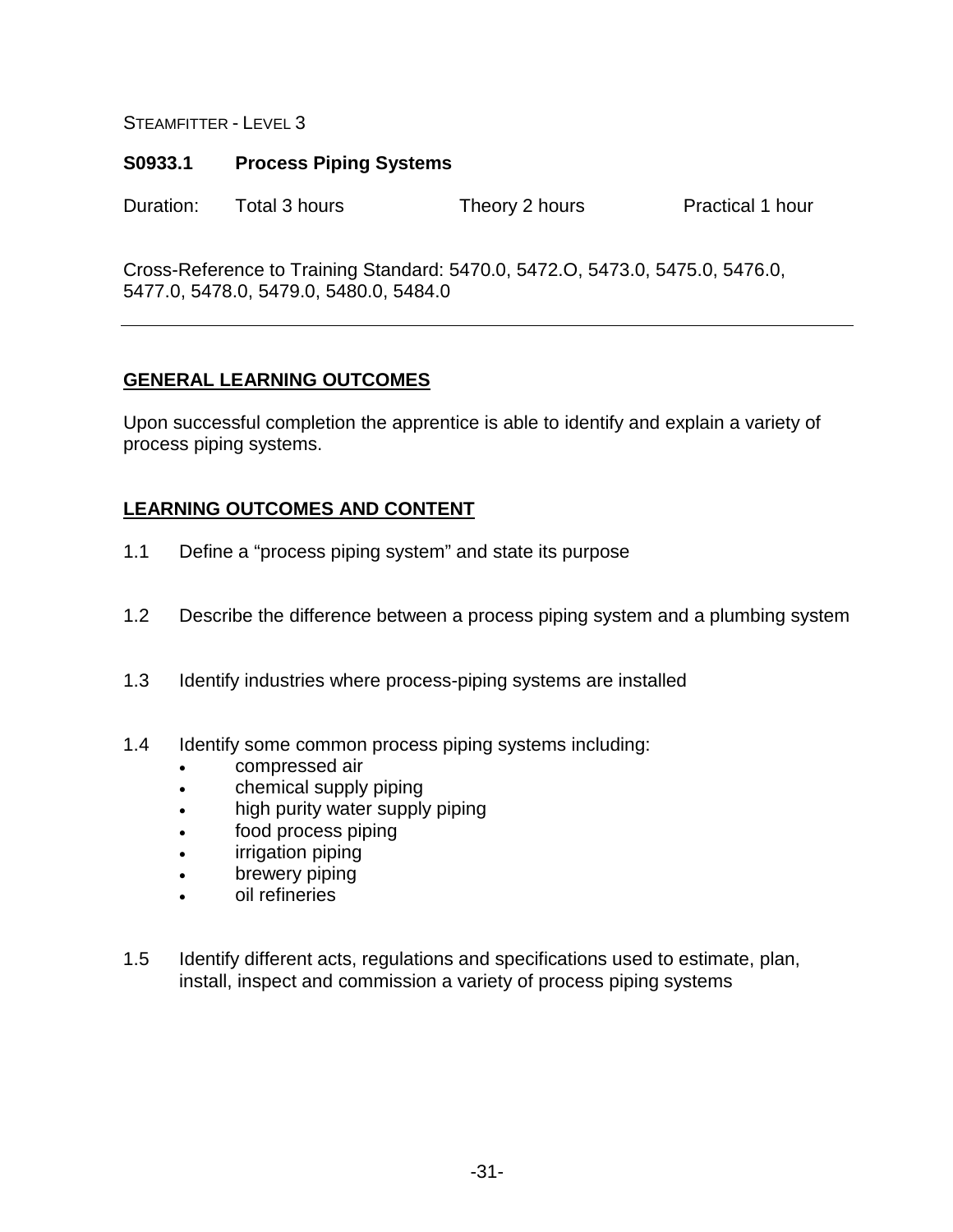- 1.6 Identify the authorities having jurisdiction for process piping systems including:
	- owners
	- owner representatives
	- engineers
	- health inspectors
	- municipal inspectors
- 1.7 Research and report on at least five process piping systems including details such as:
	- type
	- purpose
	- enforcing authority
	- any special training, certificates or licenses required for installation
	- types of pipe, valves, fittings and joining methods that may be used to install
	- support, testing and commissioning requirements
	- specification, code or act used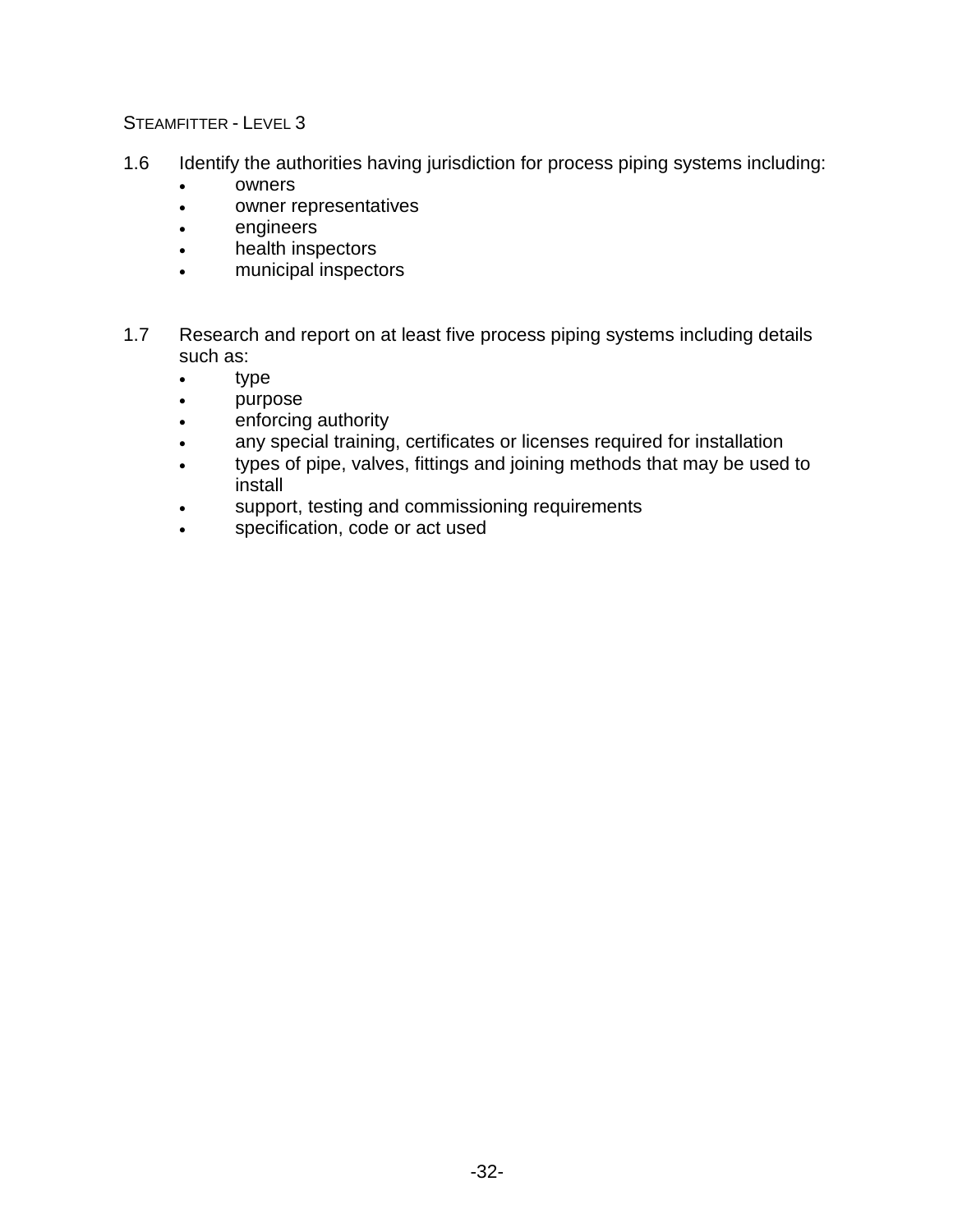### **S0933.2 Medical Gas Systems**

Duration: Total 3 hours Theory 2 hours Practical 1 hour

Cross-Reference to Training Standard: 5470.0, 5472.O, 5473.0, 5475.0, 5476.0, 5477.0, 5478.0, 5479.0, 5480.0, 5484.0

# **GENERAL LEARNING OUTCOMES**

Upon successful completion the apprentice is able to identify and describe the types of medical gas systems, standards and acceptable materials, installation, identification, commissioning and reporting procedures in accordance with government safety regulations, manufacturers' recommendations and approved industry standards.

- 2.1 Define the purpose of medical gas systems
- 2.2 Identify the standards governing the design and installation of medical gas systems
- 2.3 List gases covered by the standards
- 2.4 List the type and grade of piping acceptable for medical gas systems
- 2.5 Specify the minimum size of acceptable piping
- 2.6 Describe how medical gas piping must be identified
- 2.7 Describe the installation procedures for medical gas systems
- 2.8 State where valves are required in medical gas systems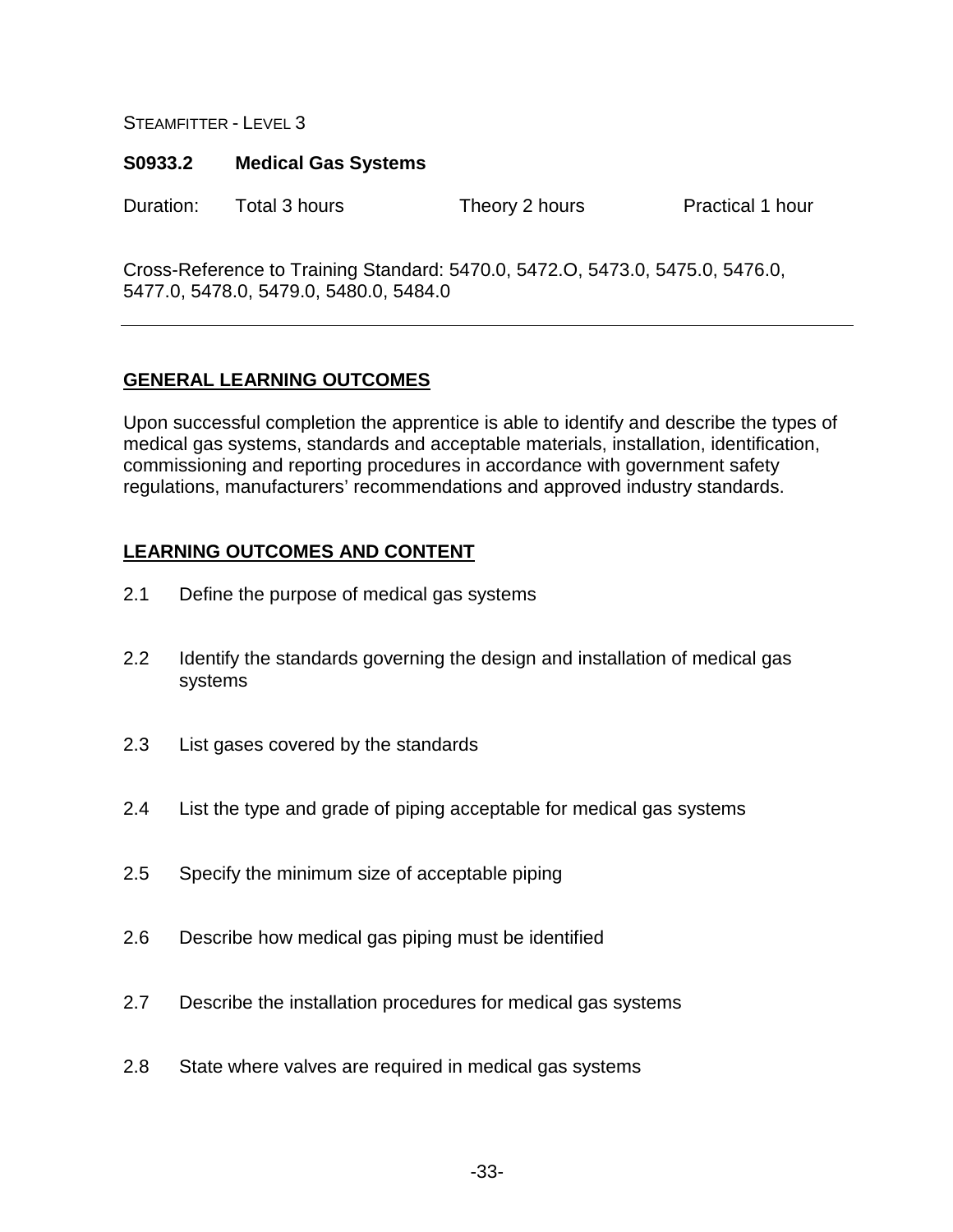- 2.9 Identify the acceptable methods of joining pipe and fittings
- 2.10 Specify the welding, brazing or silver soldering qualification requirements
- 2.11 Identify typical applications for silver soldering
- 2.12 Identify the TSSA standards for silver soldering
- 2.13 Specify the spacing of hangers or supports for various sizes of pipe for medical gas systems
- 2.14 Describe the testing procedures required by standards
- 2.15 Fill out the report forms required by standards
- 2.16 Draw a schematic for each of the following systems:
	- oxygen
	- medical air
	- vacuum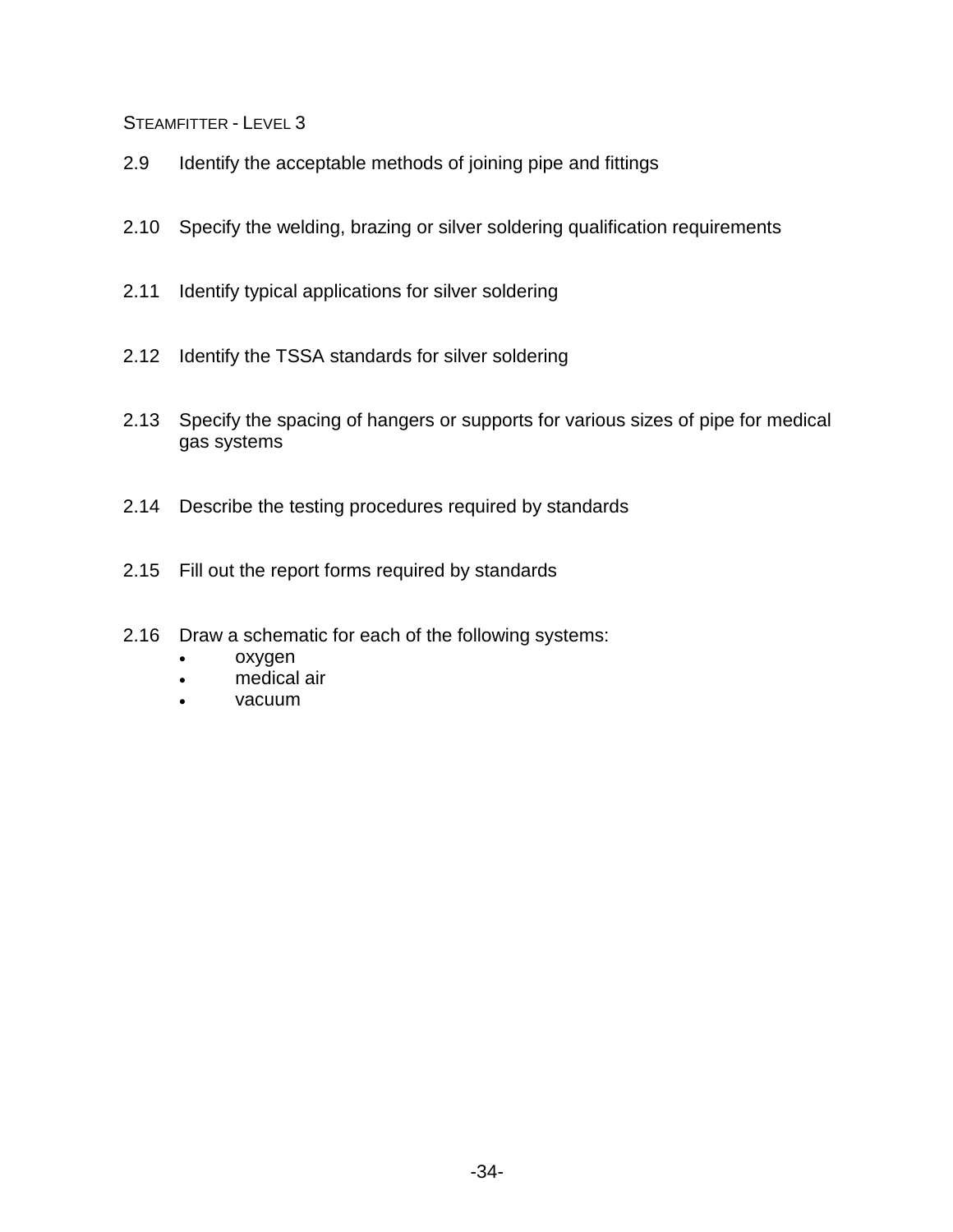## **S0933.3 Sprinkler and Standpipe Installations**

Duration: Total 12 hours Theory 10 hours Practical 2 hours

Cross-Reference to Training Standard: 5470.0, 5472.O, 5473.0, 5475.0, 5476.0, 5477.0, 5478.0, 5479.0, 5480.0, 5484.0

## **GENERAL LEARNING OUTCOMES**

Upon successful completion the apprentice is able to identify and explain sprinkler and standpipe installation requirements to comply with the NFPA standards

- 3.1 List the three general classes of service for standpipe and hose systems for the extinguishing of fire and the intended use for each
- 3.2 Describe the design features of the four basic types of standpipe and hose systems
- 3.3 Explain the relative efficiency of the standpipe and hose system when compared to other types of fire protection
- 3.4 Describe a "combined" system
- 3.5 State the purpose of a sprinkler system
- 3.6 Name and describe the two main types of sprinkler systems
- 3.7 State the purpose of a dry pipe valve
- 3.8 State the purpose of a wet pipe valve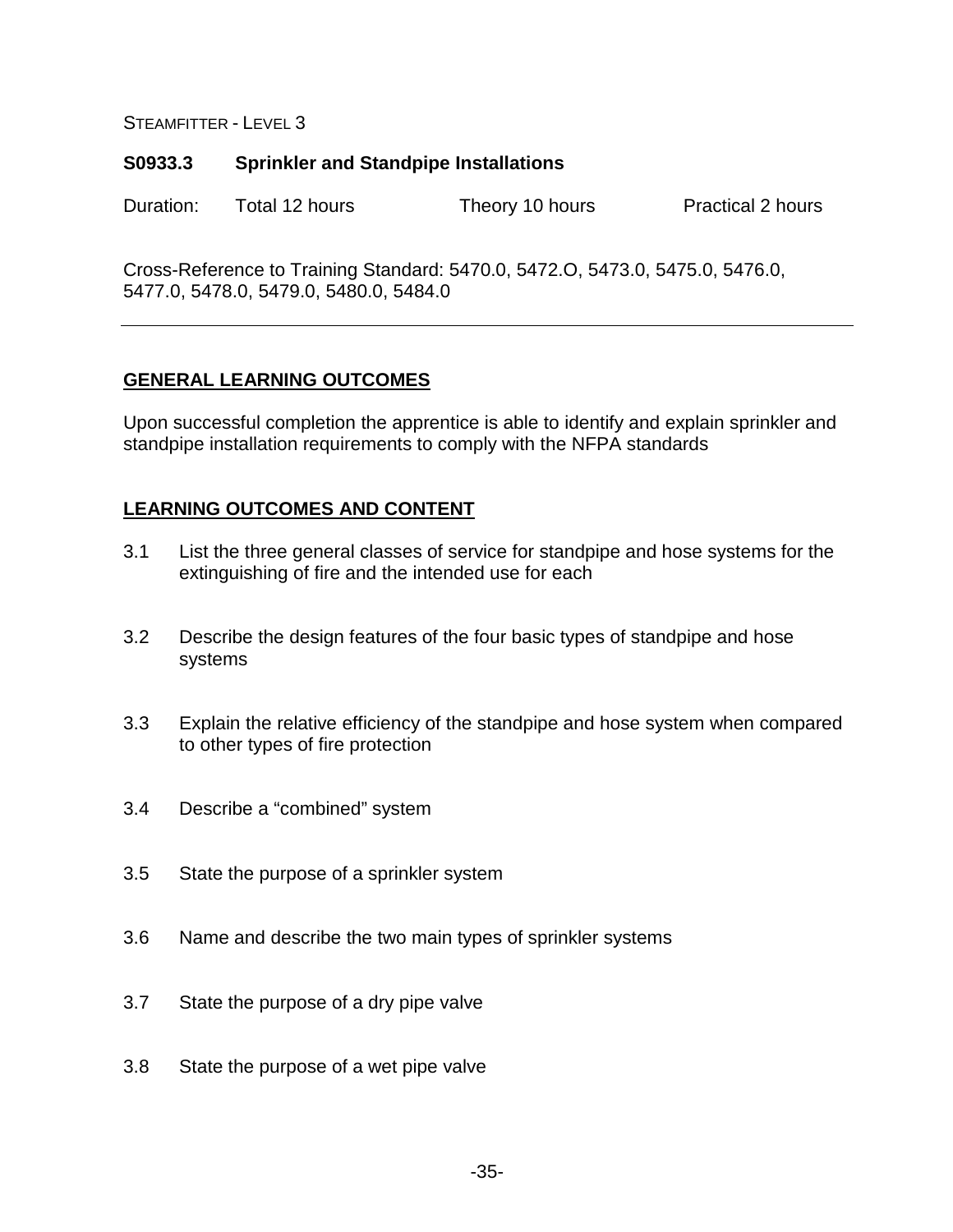- 3.9 Explain what "UL approved" or "UL Certified" means
- 3.10 Identify the "NFPA" standard which covers installation of sprinkler systems
- 3.11 State the regulations pertaining to zone heights exceeding the normal maximum
- 3.12 Specify the minimum size for standpipes not exceeding 100 feet in height
- 3.13 Specify the minimum size for standpipes over 100 feet in height
- 3.14 Specify the normal maximum height for a standpipe
- 3.15 Specify the required size and capacity of standpipes for a class II service
- 3.16 List all factors governing the number and arrangement of standpipe equipment
- 3.17 List all factors governing the number class I, II and III services in a building
- 3.18 State all the requirements pertaining to the location of standpipes being built within 60 feet of exposed buildings
- 3.19 Name two common types of alarms used on sprinkler systems
- 3.20 Describe the construction features and application of sprinkler and standpipe installations
- 3.21 Specify the minimum standpipe size where 2½-inch hose outlets are provided on a combined system
- 3.22 Draw and label an elevation view of a typical single-zone system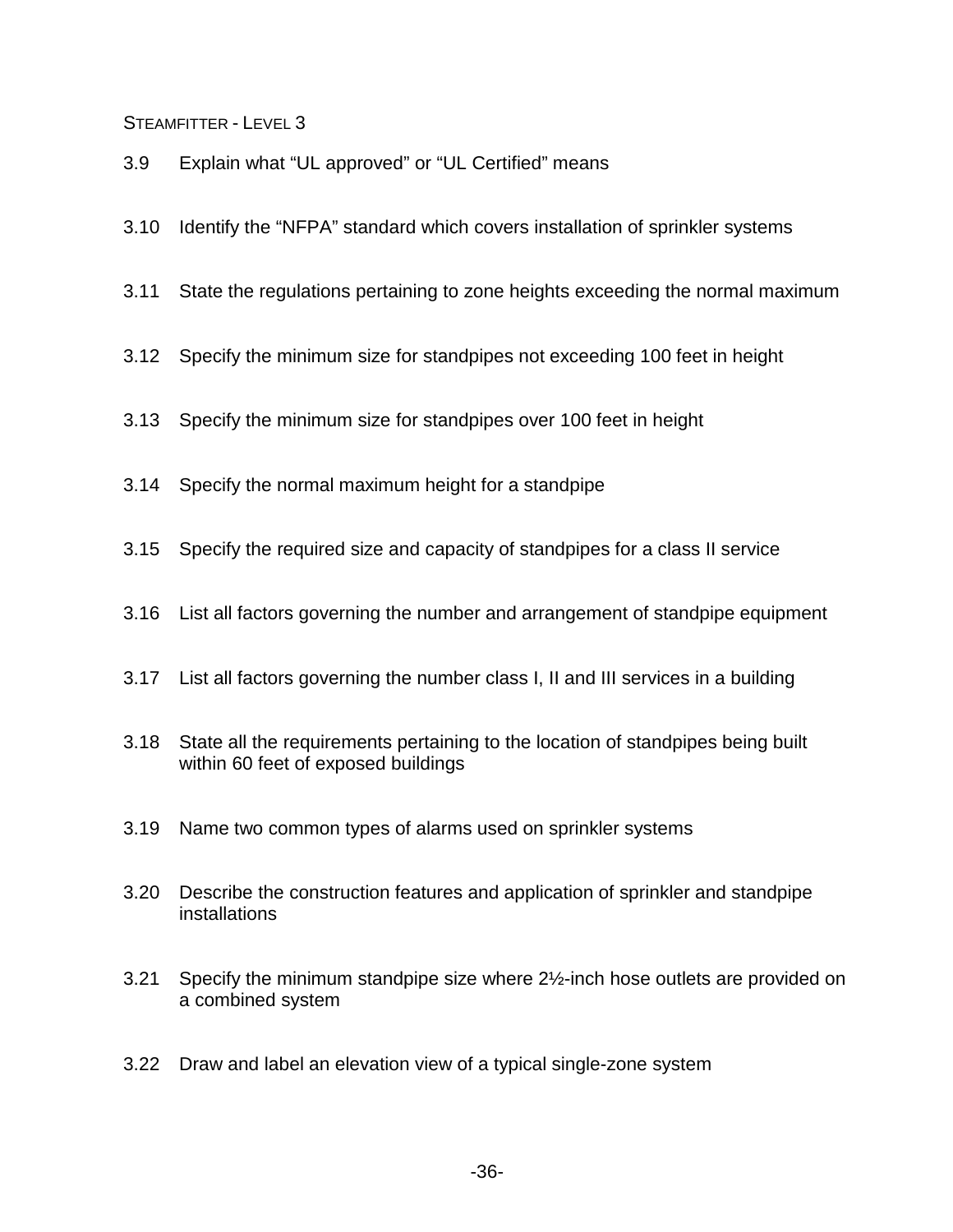- 3.23 Draw and label an elevation view of a typical two-zone system where pumps are on the same level, and indicate minimum sizes for the supply piping
- 3.24 Identify the pump requirements per zone
- 3.25 Draw and label an elevation drawing of a two-zone system
- 3.26 State all requirements pertaining to the protection and concealment of standpipes
- 3.27 List all requirements pertaining to each hose valve for linen hose used on a wet system
- 3.28 Specify the threads for the hose connections at each hose valve
- 3.29 List all the requirements pertaining to shut-off nozzles
- 3.30 List all factors governing the water supply requirements for standpipe systems
- 3.31 Describe the purpose of indicator post valves
- 3.32 Specify the types of pipe that may be installed in standpipe and hose systems
- 3.33 Specify the type of fittings that may be used on standpipe and hose systems
- 3.34 Specify the type of pressure gauge to be used on standpipe and hose systems
- 3.35 Draw and label the complete trim piping for a wet pipe valve
- 3.36 Draw and label the complete trim piping for a dry pipe valve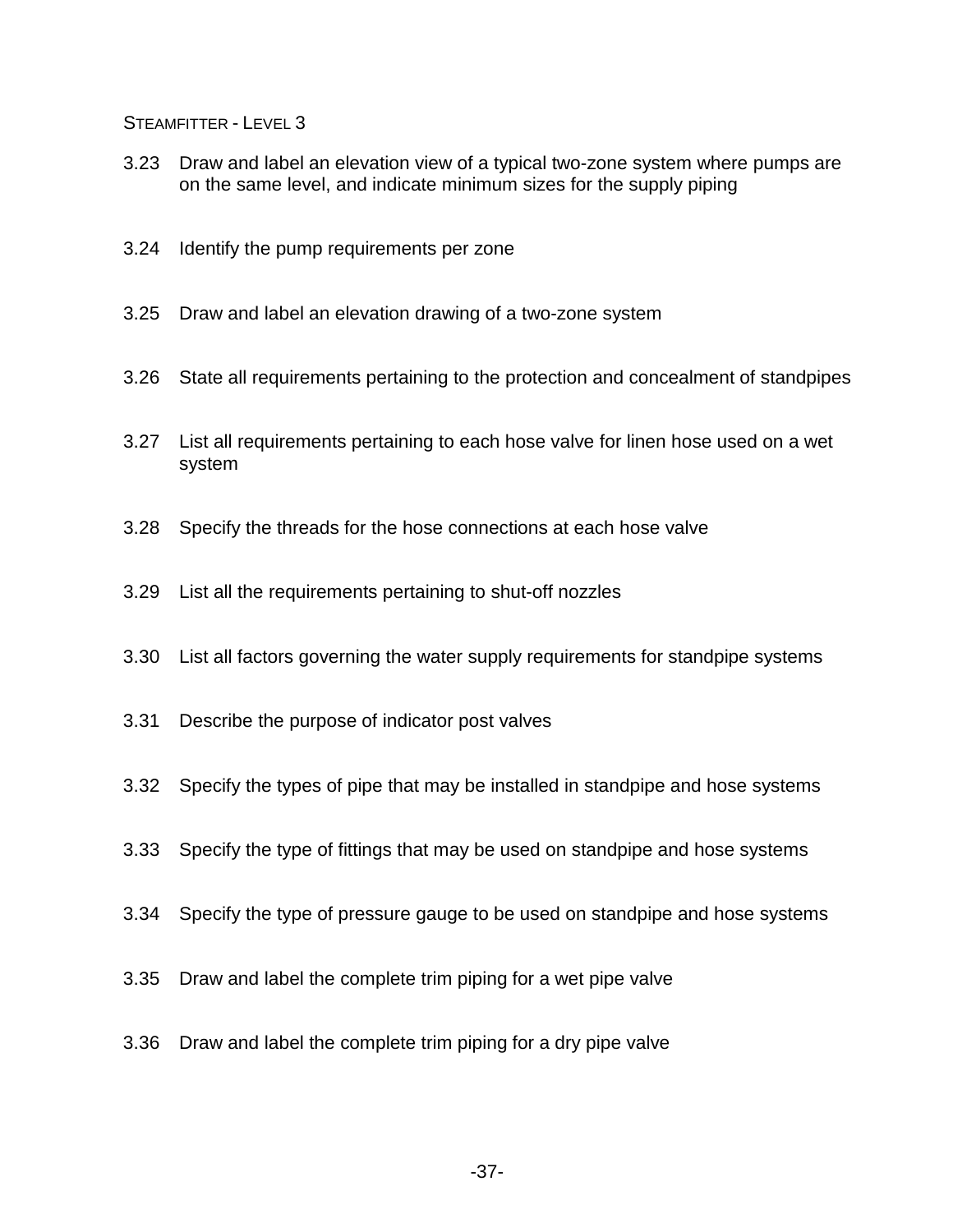- 3.37 State where an antifreeze system is required to be installed
- 3.38 Describe how to hook an antifreeze system into an existing system
- 3.39 Specify the type of valves to be installed on the connections to each water supply
- 3.40 Specify the type of valves to be installed on risers that utilize a common water supply
- 3.41 Explain the operating principles of sprinkler and standpipe installations
- 3.42 Describe the operation of the four basic types of standpipe and hose systems
- 3.43 Explain the operation of a dry pipe valve
- 3.44 Explain the operation of a wet pipe valve
- 3.45 Specify the recommended pressure at a small hose outlet
- 3.46 Specify the minimum supply rates and pressures for class I, II and III services Describe a fire department connection
- 3.47 List ten requirements pertaining to fire department connections
- 3.48 State all the requirements pertaining to the connection of gravity or pressure tanks on the top floor or roof of a building to a standpipe system
- 3.49 Specify the minimum flow for a standpipe for a class I or II service
- 3.50 Specify the minimum flow where there is more than one standpipe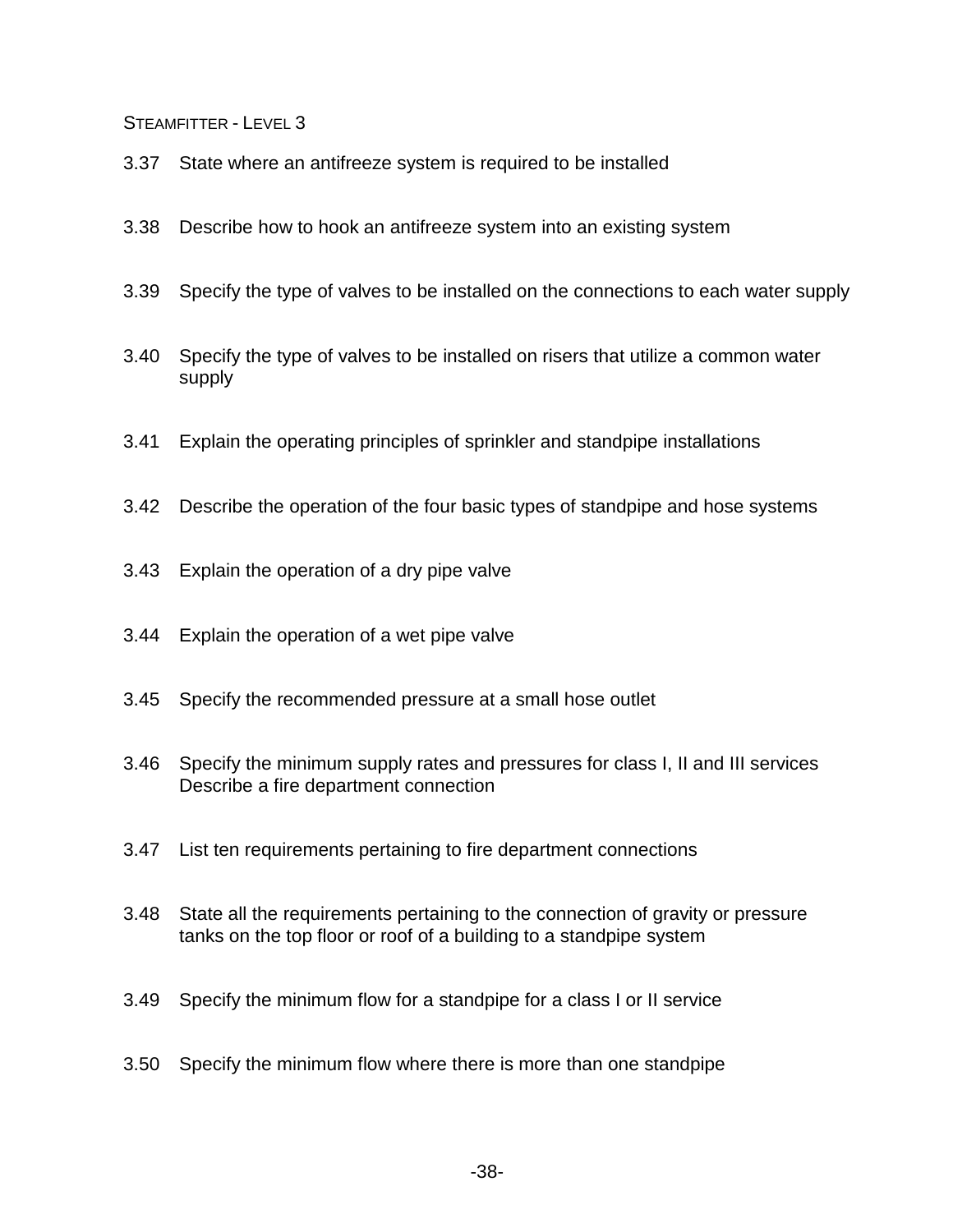- 3.51 Explain why an excess pressure pump is used
- 3.52 Describe the difference between a pendant and upright sprinkler head
- 3.53 Explain what is meant by a sidewall sprinkler head
- 3.54 Explain what is meant by a deluge system
- 3.55 Explain what is meant by a fusible link in a sprinkler head
- 3.56 List the temperature and colour coding for sprinkler heads
- 3.57 Describe a frangible bulb sprinkler head
- 3.58 State the usual standard minimum water pressure required at the highest sprinkler on the system
- 3.59 Describe the function of a flow indicator in a sprinkler system
- 3.60 Describe the operation of a water gong
- 3.61 Describe a pre-action system
- 3.62 Describe the operation of a foam system
- 3.63 State where a foam system would be used
- 3.64 State where a carbon dioxide system would be used
- 3.65 Describe the testing procedures for sprinkler and standpipe installations
- -39- 3.66 Specify all the hydrostatic test requirements for standpipe and hose systems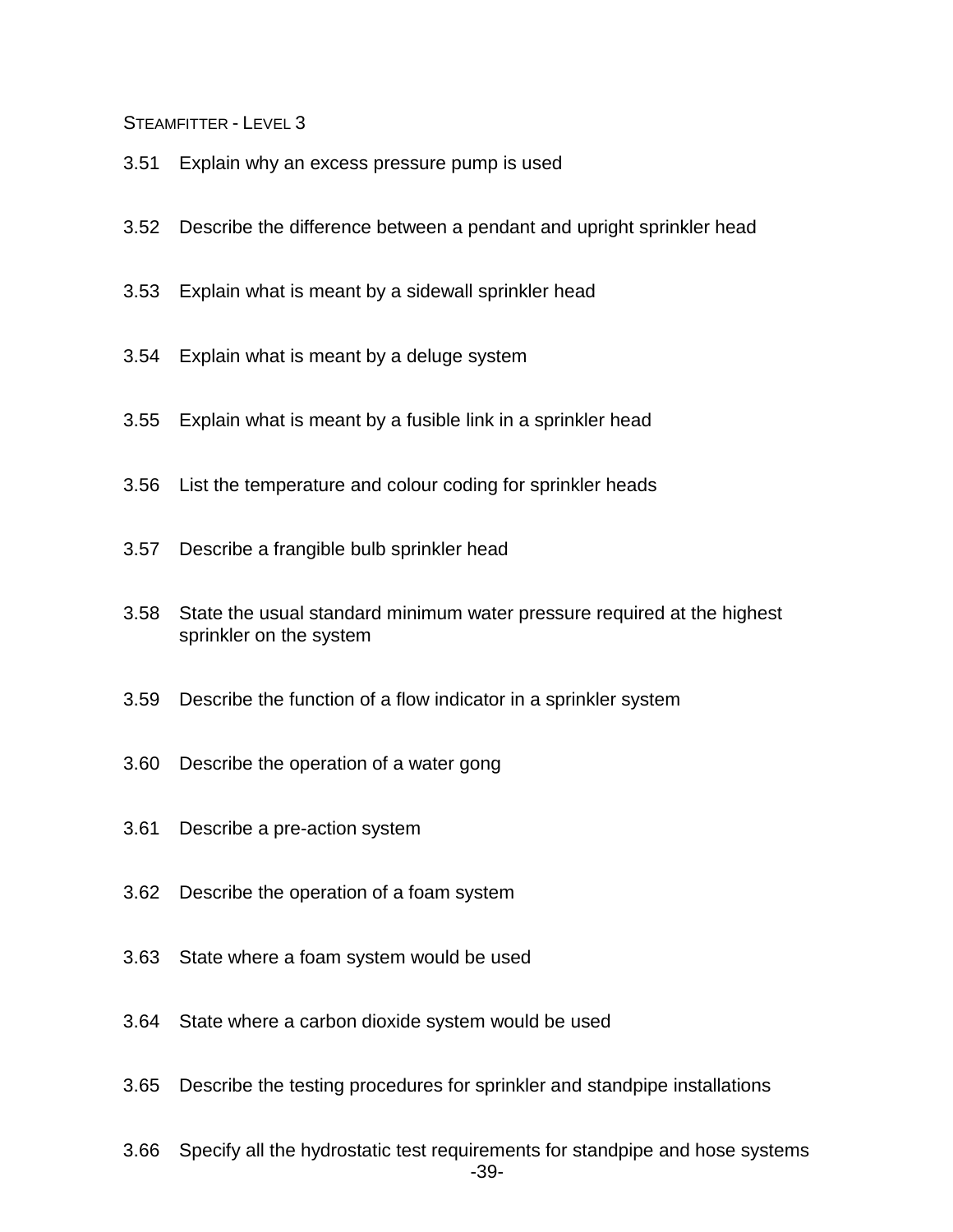- 3.67 State the recommended maximum interval between tests for dry pipe systems
- 3.68 Describe the suggested pressure test for systems that have been out of service for a number of years
- 3.69 State the normal hydrostatic pressure used for testing new sprinkler systems
- 3.70 Describe the recommended location and installation requirements of sprinkler and standpipe installations
- 3.71 Identify the location of the following components:
	- standpipes in buildings with numerous partitions
	- standpipes in buildings having large open areas
	- indicator valves
	- hose valves
	- hose outlets for class I, II and III services
	- indicator post valves
	- pressure gauges in standpipe and hose systems
- 3.72 Identify the location of pressure gauges in standpipe and hose systems
- 3.73 State all the installation requirements pertaining to water flow alarms
- 3.74 Identify the location of hose valves in buildings under construction
- 3.75 Specify the maximum height for hose outlets identify the location of hose stations
- 3.76 Specify the clearance of the hose valve within a fire hose cabinet
- 3.77 Specify the number of 2 ½-inch hose outlets allowed where a standpipe system is supplied by a fire pump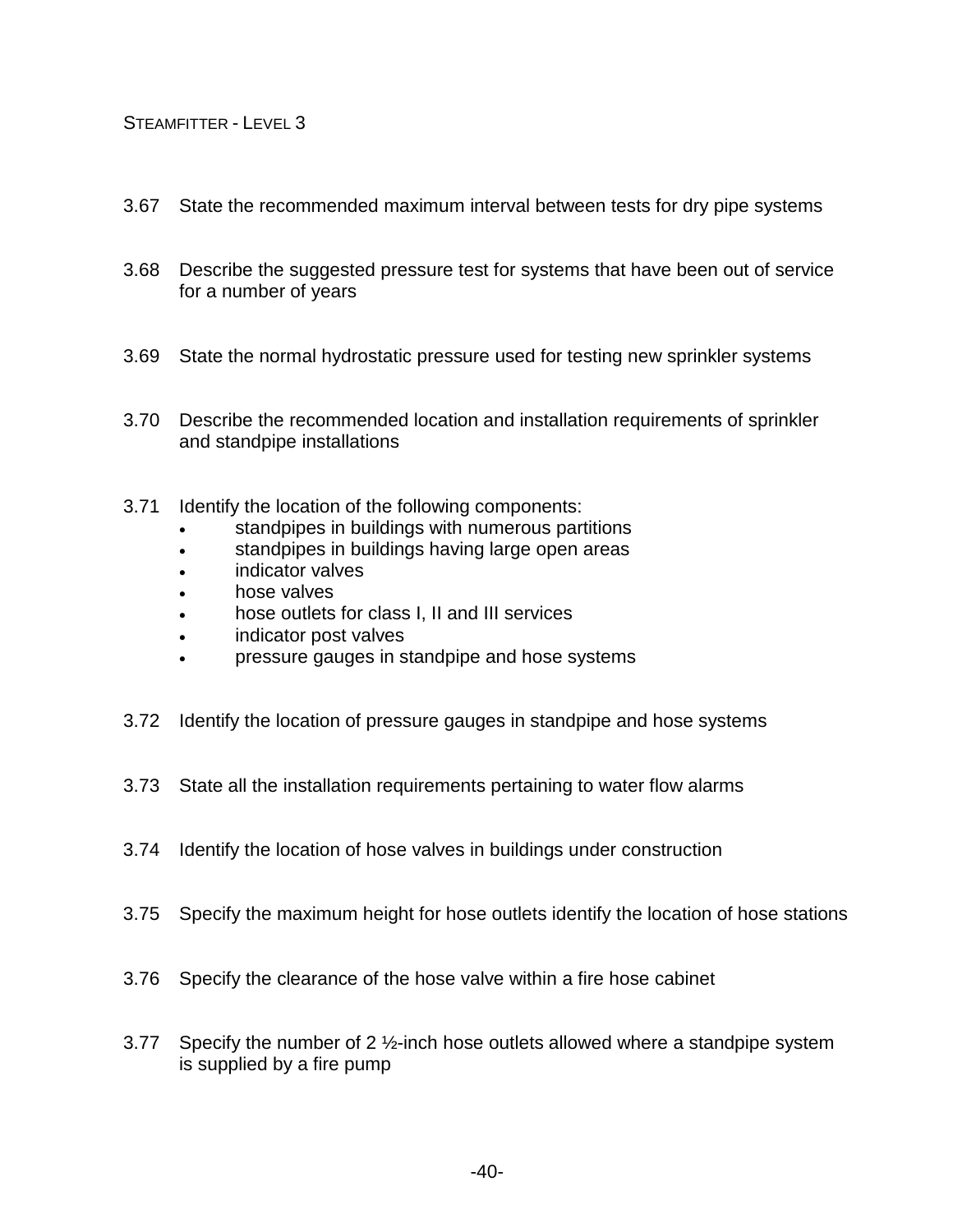- 3.78 Specify the maximum length of 1½-inch fire hose for class II and III services
- 3.79 Specify the minimum water supply for a combined system for a light-hazard highrise building that is fully protected by sprinklers
- 3.80 State all the requirements pertaining to hose racks for 1  $\frac{1}{2}$ -inch hose
- 3.81 State all the factors governing the size of a standpipe for a given installation
- 3.82 State all the requirements pertaining to the connection of gravity or pressure tanks to a common riser
- 3.83 State all the requirements pertaining to the installation of two or more standpipes in the same building or section of a building
- 3.84 State all the installation requirements pertaining to water flow alarms
- 3.85 Describe the recommended procedure when a system is to be out of service
- 3.86 State all the requirements pertaining to standpipe installations in buildings under construction that are over 100 feet in height
- 3.87 State all the requirements pertaining to the vertical support of standpipes in buildings under construction
- 3.88 State all the requirements pertaining to the installation of fire department connections in buildings under construction
- 3.89 Identify the location of the uppermost hose connection during construction and the requirements pertaining to this connection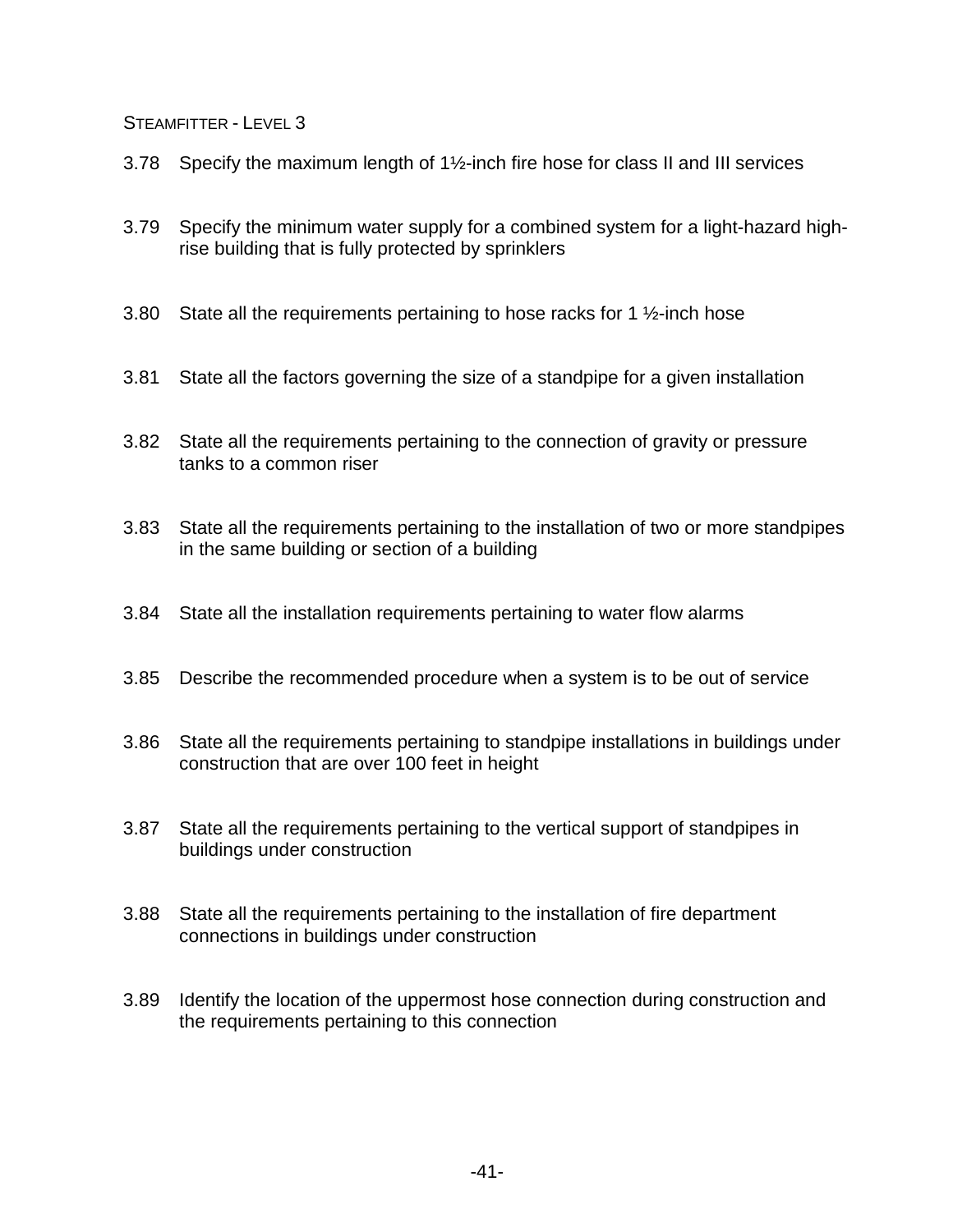- 3.90 State the length of time for which a temporary standpipe must remain in service Identify the location of signs indicating fire department connections
- 3.91 Explain the circumstances in which a telephone system should be installed in conjunction with the standpipe system
- 3.92 State the pipe size commonly used on most standard sprinkler heads
- 3.93 List how many sprinkler heads can be installed in one area on extra hazard occupancy on a given number of pipe sizes
- 3.94 State how many sprinkler heads can be installed in one area of ordinary hazard occupancy on a given number of pipe sizes
- 3.95 Specify the smallest permissible size of flushing connection
- 3.96 Draw, label and size a dry pipe sprinkler system for three types of hazard areas given relevant information for sprinkler and standpipe installation
- 3.97 Draw, label and size a wet pipe sprinkler system for three types of hazard areas given relevant information for sprinkler and standpipe installation
- 3.98 Draw, label and size an antifreeze sprinkler system for three types of hazard areas given relevant information for sprinkler and standpipe installation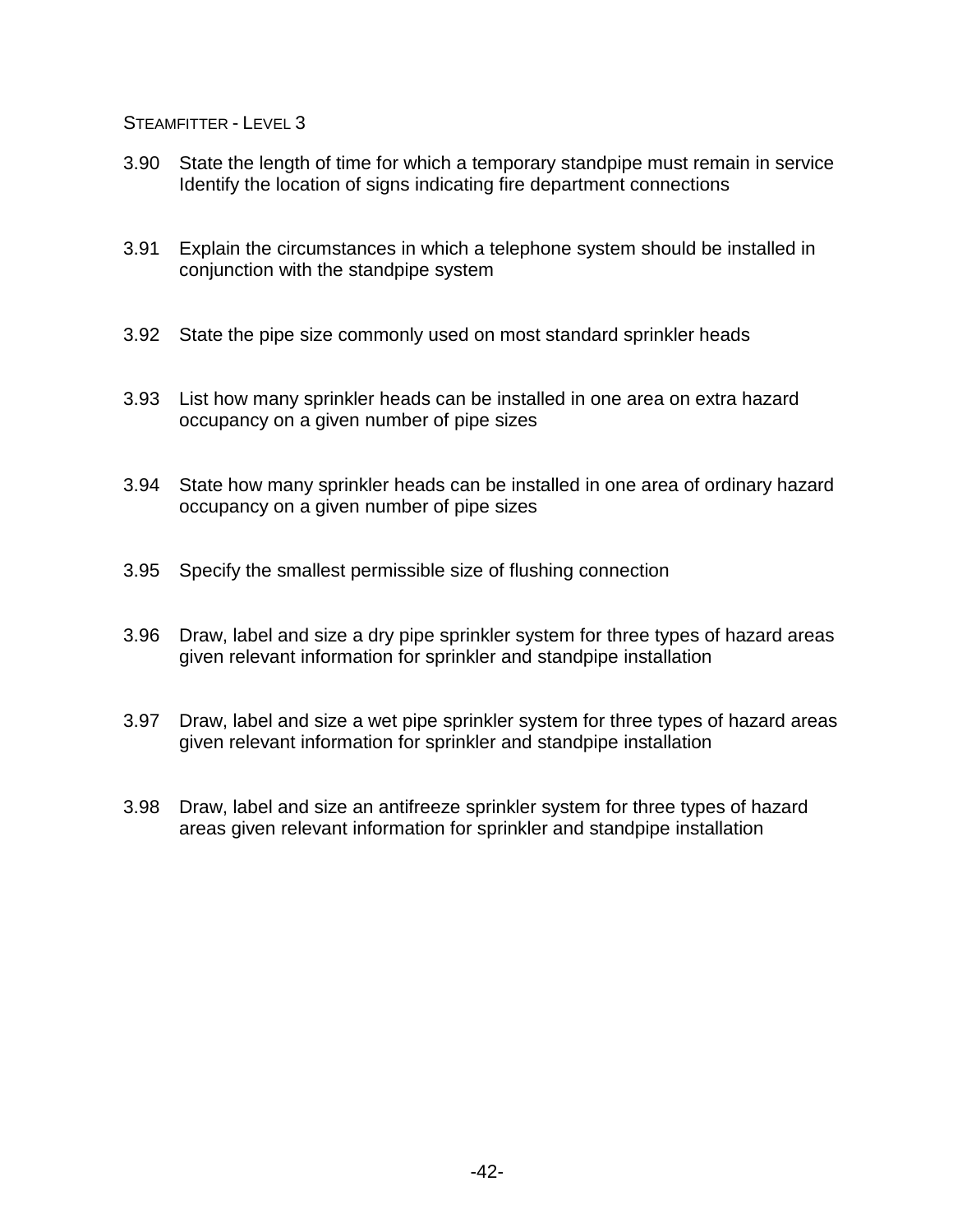## **S0933.4 Fuel Gas Properties and Codes**

Duration: Total 3 hours Theory 3 hours Practical 0 hours

Cross-Reference to Training Standard: 5470.0, 5472.O, 5473.0, 5475.0, 5476.0, 5477.0, 5478.0, 5479.0, 5480.0, 5484.0

# **GENERAL LEARNING OUTCOME**

Upon successful completion the apprentice is able to identify and describe the properties of natural gas and the code requirements for fuel gas.

- 4.1 Define the types of natural fuel gasses
- 4.2 State the origin of natural gas
- 4.3 Name the family of chemicals to which natural gas belongs
- 4.4 Explain why the properties of natural gas can be regarded as those of methane gas
- 4.5 List four constituents of natural gas
- 4.6 State the two reasons for removing sulphur compounds from natural gas
- 4.7 State the ignition temperature for natural gas
- 4.8 Identify the flame temperature for natural gas
- 4.9 Explain the heat value of natural gas during complete combustion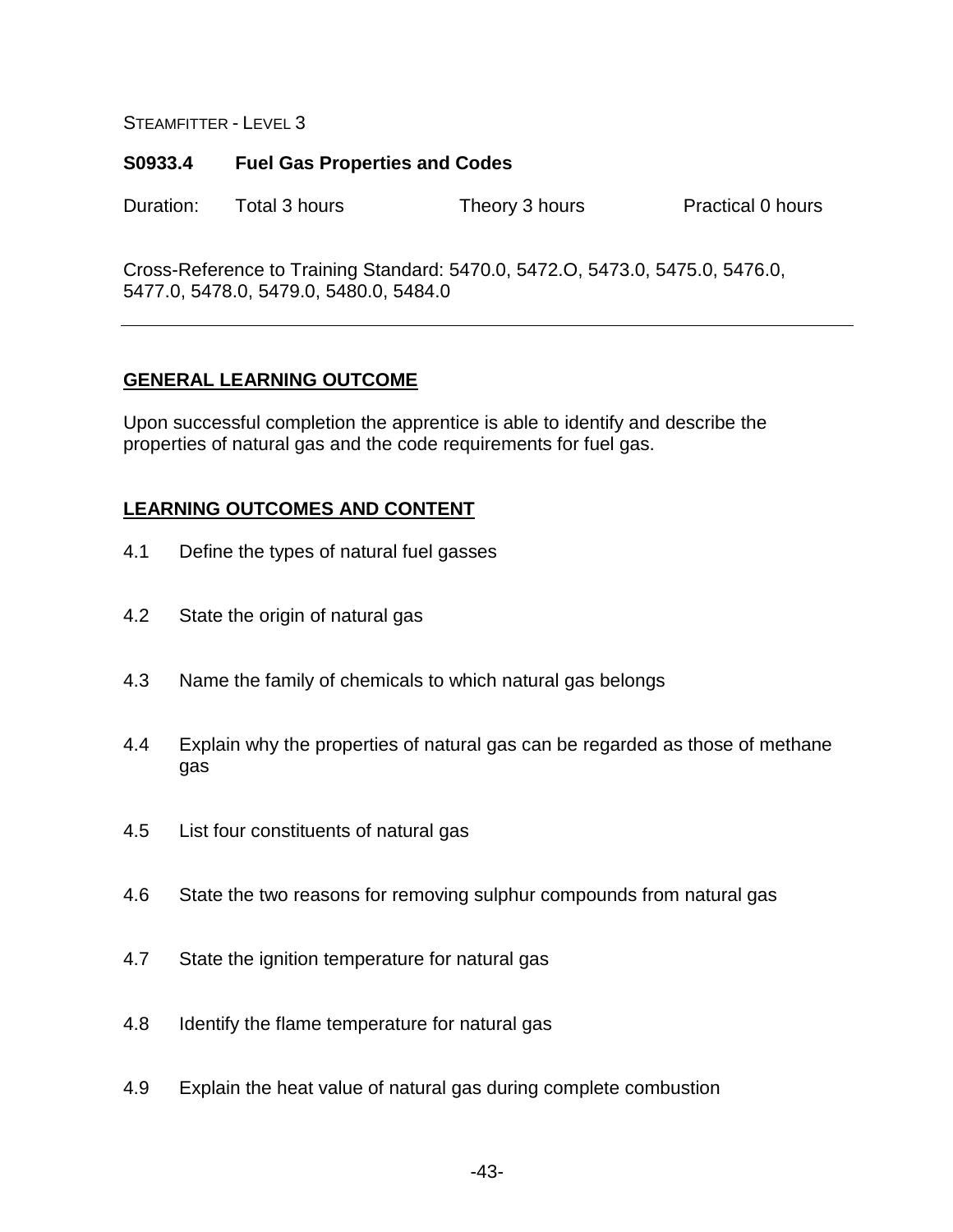- 4.10 State the upper and lower percentage limits of inflammability for natural gas in the gas/air mixture necessary to support combustion
- 4.11 Name the result and products of complete combustion of a natural gas flame
- 4.12 Name the product used to give natural gas a distinct odour
- 4.13 State the specific gravity of natural gas when air is given a specific gravity of 1
- 4.14 State if natural gas is heavier or lighter than air per the same volume
- 4.15 Define the following terms as they apply to fuel gas systems:
	- absolute pressure
	- gauge pressure
	- static pressure
	- working pressure
	- flow pressure
	- high pressure
- 4.16 Explain the algebraic equation of the Charles and Boyles Combined Gas Law
- 4.17 Calculate the different pressure and volumes of natural gas
- 4.18 Identify the Imperial and metric units of measurement used for the flow rate of natural gas
- 4.19 List factors that affect the pressure drop or measurement of the resistance to flow when gas flows through piping
- 4.20 Convert water column to equivalent PSI
- 4.21 Calculate the pressure in ounces per square inch equivalent PSI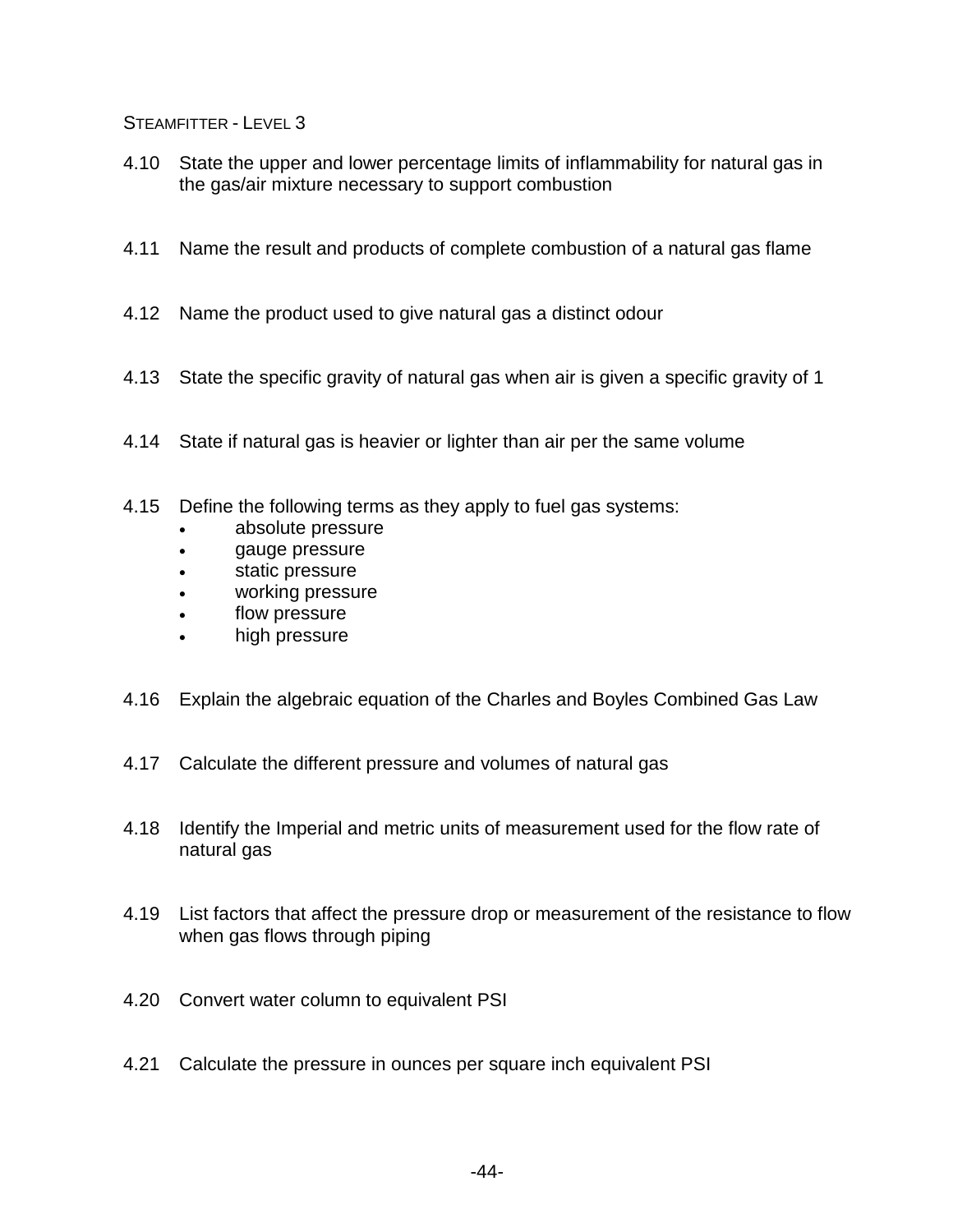- 4.22 Describe the testing information for fuel gas systems
- 4.23 Name the two basic instruments used by the gas industry to measure pressure
- 4.24 Describe how pressure is measured by a water-filled manometer
- 4.25 Measure pressure with a water filled manometer
- 4.26 List approved testing agencies whose certification marks and ratings are nationally recognized
- 4.27 Explain the role of the TSSA in Ontario
- 4.28 Define the code regulations for fuel gas installations
- 4.29 State the regulation by which all gas installations are governed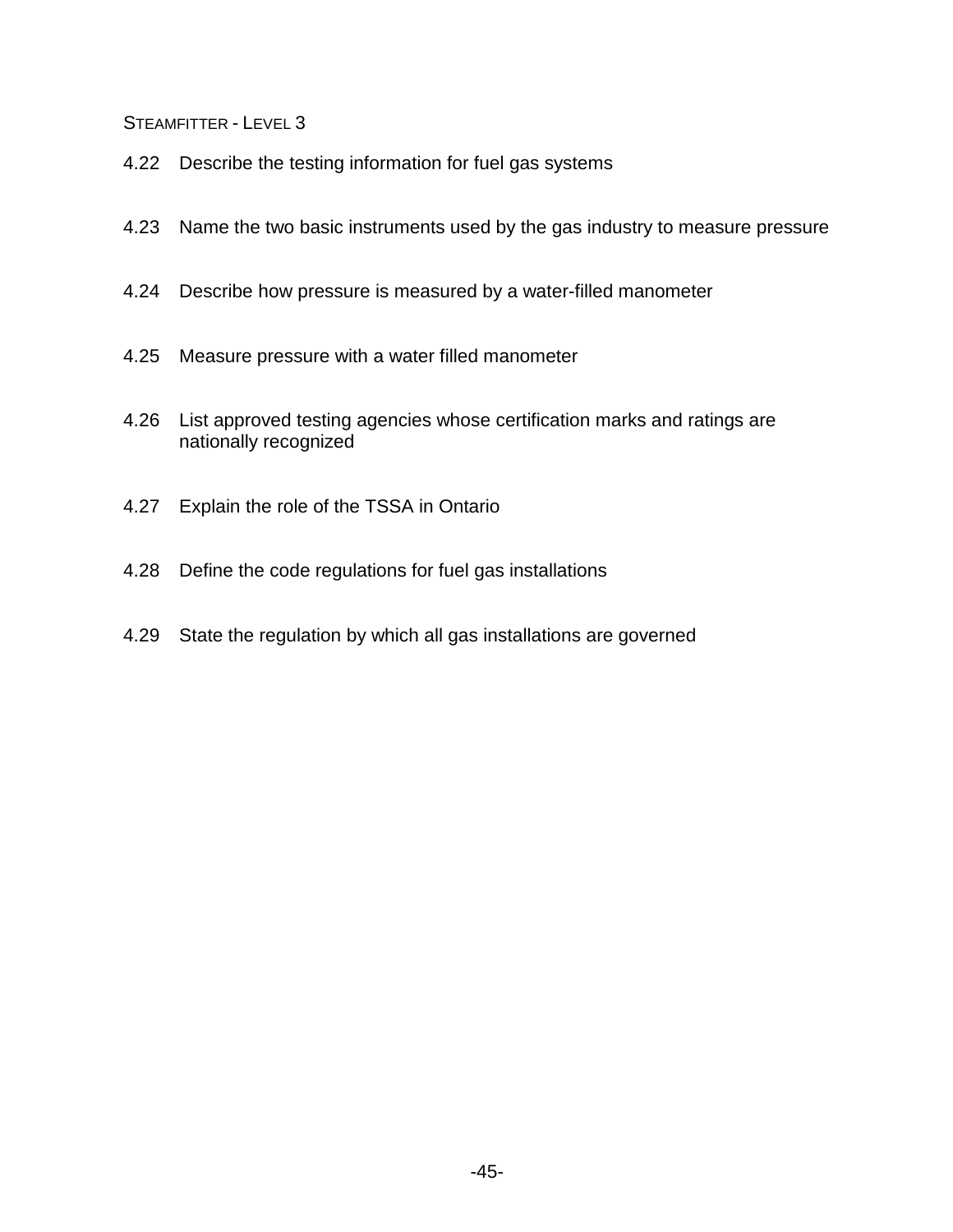#### **S0933.5 Fuel Gas Meters and Regulators**

Duration: Total 3 hours Theory 2 hours Practical 1 hour

Cross-Reference to Training Standard: 5470.0, 5472.O, 5473.0, 5475.0, 5476.0, 5477.0, 5478.0, 5479.0, 5480.0, 5484.0

## **GENERAL LEARNING OUTCOMES**

Upon successful completion the apprentice is able to identify types and functions of fuel gas meters and regulators.

- 5.1 State the main purpose of a gas meter
- 5.2 Describe the two main types of gas meters
- 5.3 State the main purpose for which rotary type gas meters are used
- 5.4 State the three types of dials found on the bellows-type gas meter
- 5.5 State the purpose of consumption dials in bellows-type gas meters
- 5.6 State the main purpose of a gas pressure regulator
- 5.7 State the purpose of the vent in the regulator body above the diaphragm
- 5.8 Identify the two basic types of regulators used in gas fittings
- 5.9 Describe the construction features and function of gas meters and regulators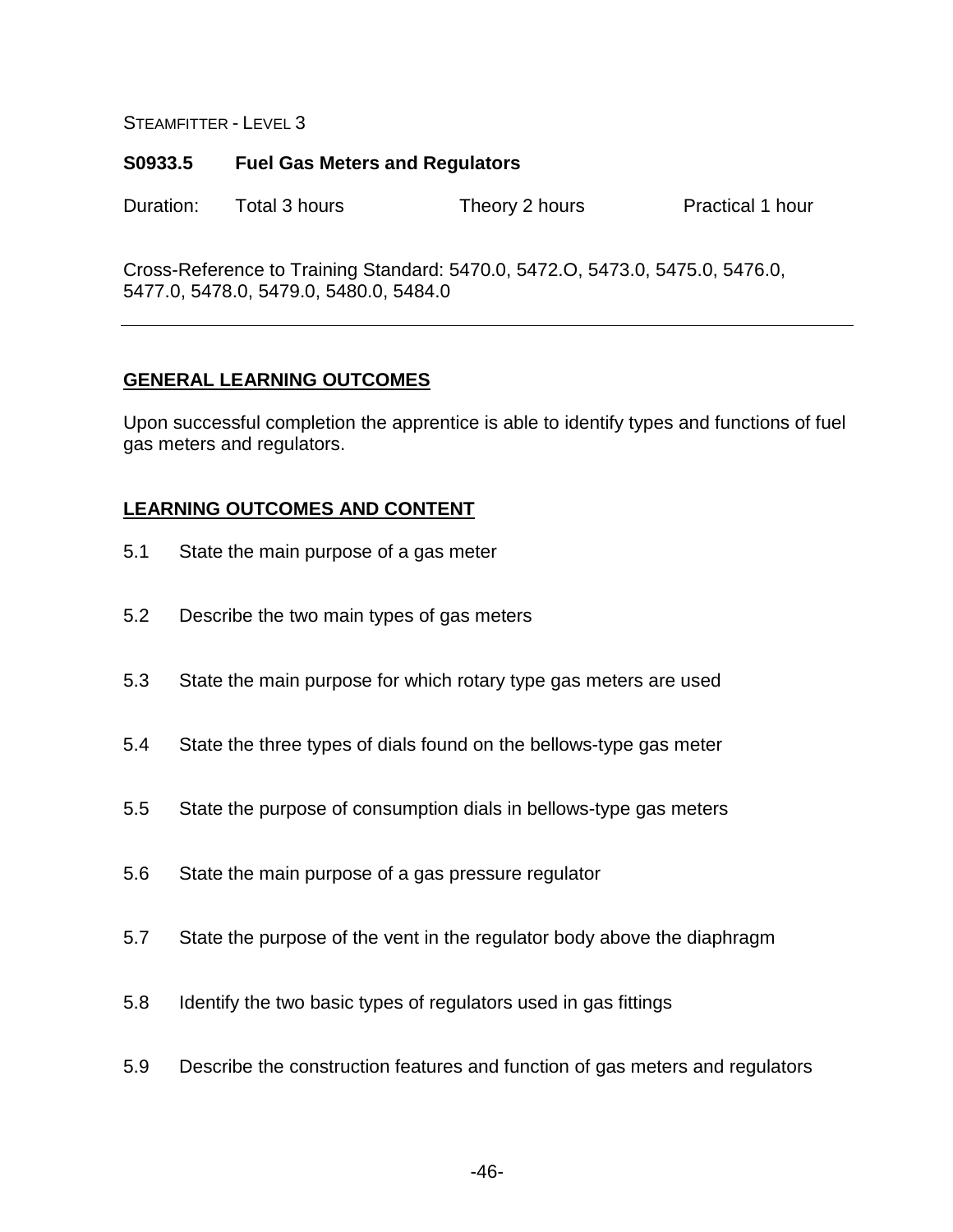- 5.10 State the number of consumption dials to be found on residential (domestic) bellows type meters
- 5.11 State the number of cubic feet recorded by each consumption dial of a residential (domestic) bellows-type gas meter
- 5.12 State the number of cubic feet indicated by one revolution of the indicating dial
- 5.13 State the three different cubic measurements that can be recorded by one revolution of the test dial for residential (domestic) meters
- 5.14 State the number of divisions in one revolution of a consumption dial
- 5.15 Describe how the small rotary gas meter is supported
- 5.16 Identify in which direction the impellers of a rotary gas meter rotate
- 5.17 Describe how allowances may be made for variations in temperature and volume of gas flowing through the meter
- 5.18 State the three main components of a gas pressure regulator
- 5.19 Identify in which direction the spring adjusting screw must be turned to increase pressure downstream from the regulator
- 5.20 State the terminating point of the vent piping from the regulator
- 5.21 Name the three factors to be considered when selecting gas pressure regulators
- 5.22 Identify the consumption reading from a given illustration of metering dials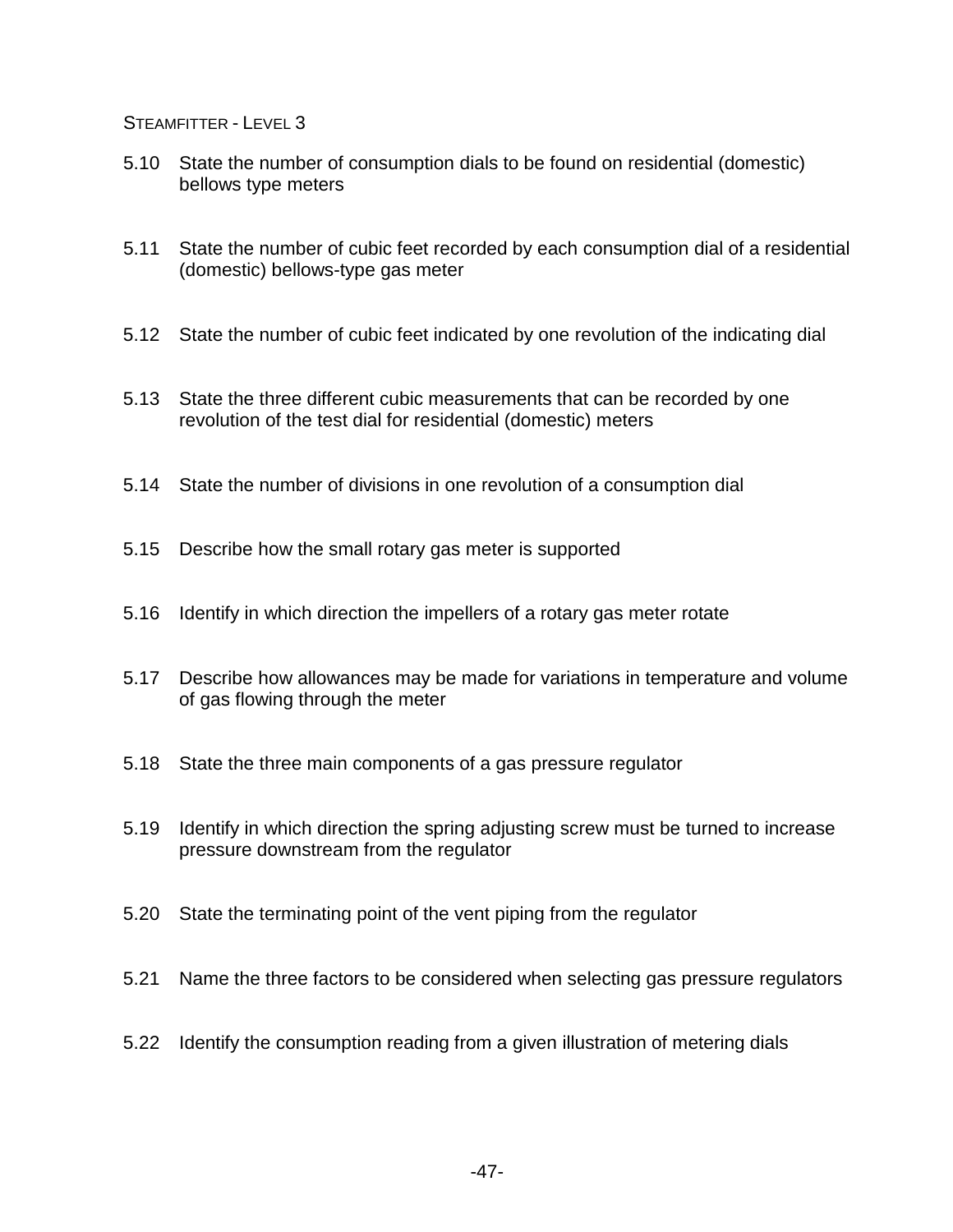- 5.23 Draw and label a single-line illustration of the service line connected to a bellowstype meter, correctly locating a shut-off valve and a pressure regulator
- 5.24 Draw and label an illustration of a regulator, indicating the loading element, measuring and restricting element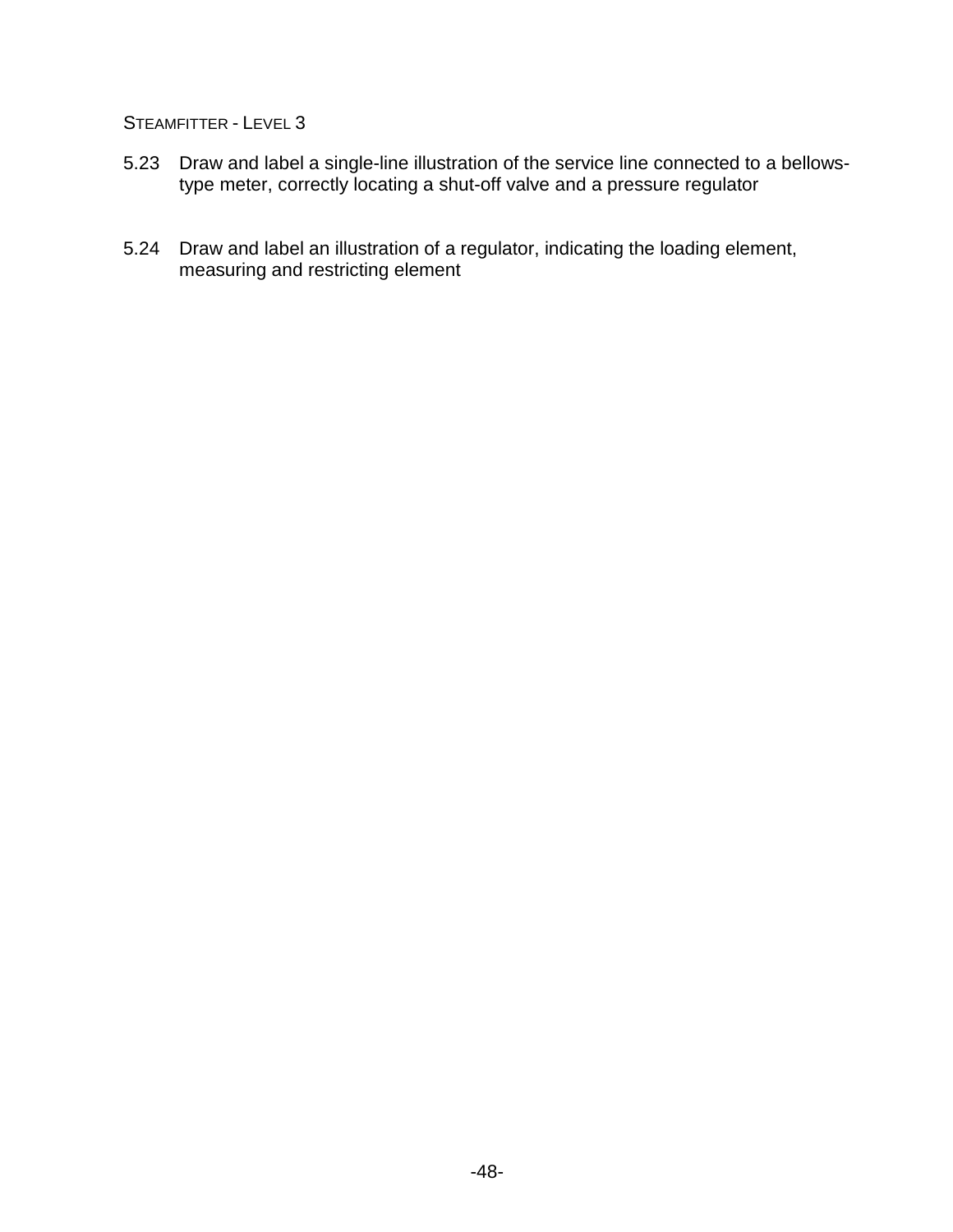## **S0933.6 Fuel Gas Piping Practices**

Duration: Total 5 hours Theory 4 hours Practical 1 hour

Cross-Reference to Training Standard: 5470.0, 5472.O, 5473.0, 5475.0, 5476.0, 5477.0, 5478.0, 5479.0, 5480.0, 5484.0

# **GENERAL LEARNING OUTCOMES**

Upon successful completion the apprentice is able to identify and explain the application for gas pipe practices.

- 6.1 List the pressure categories for gas mains
- 6.2 Define the term "gas service line"
- 6.3 Define the term "branch line"
- 6.4 Name who is responsible for gas piping upstream from the gas meter
- 6.5 State the reason for reaming gas piping
- 6.6 State the recommendations for gas piping installed in a location where condensation is likely to occur
- 6.7 Describe the application and installation practices of gas piping and fittings
- 6.8 State the minimum requirements for the installation of a pipe drip or dirt pocket
- 6.9 Identify the piping materials that are permitted in gas fitting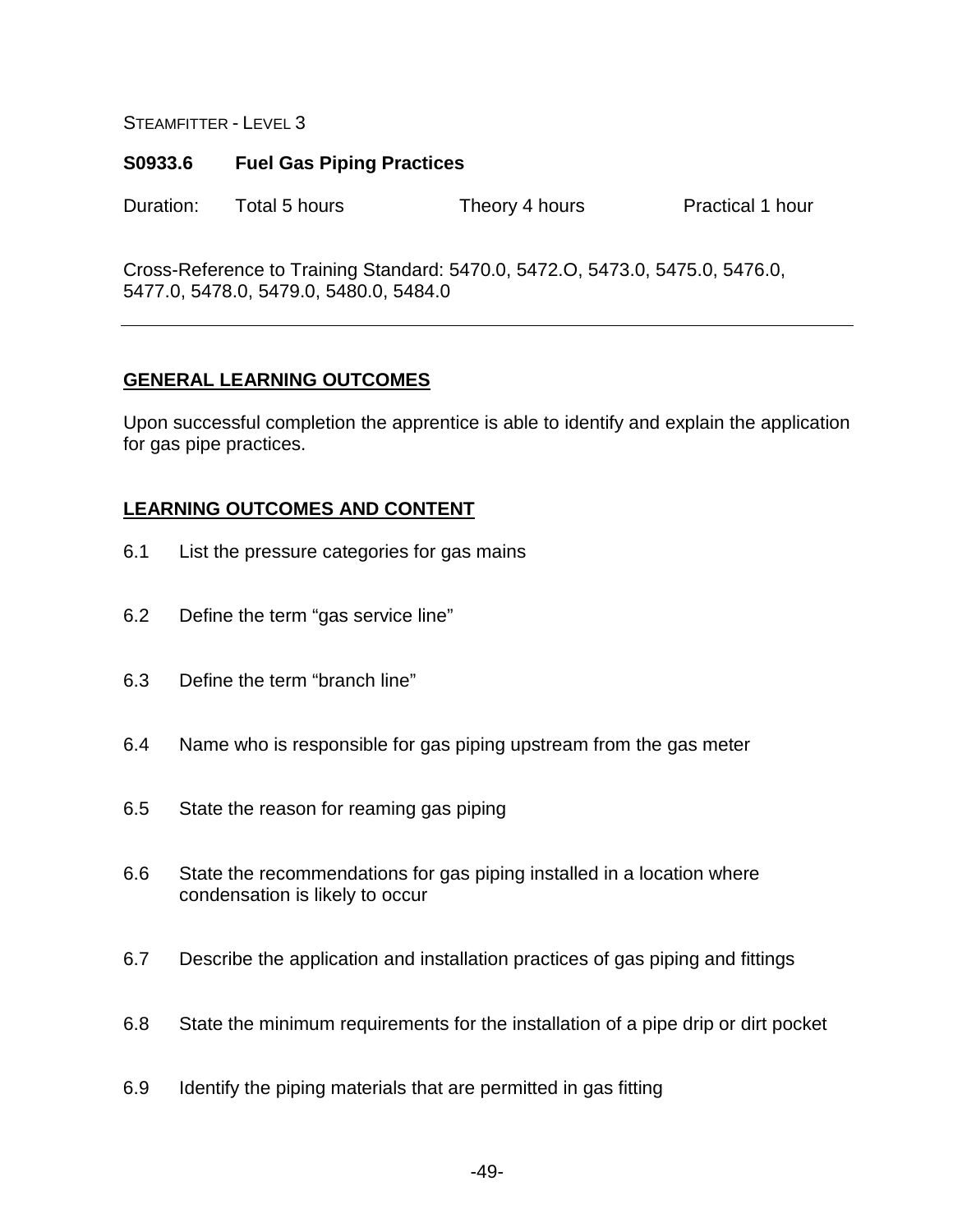- 6.10 Identify the size of gas piping that must be welded
- 6.11 State the requirement for the use of fabricated welded branch connections
- 6.12 State the requirement for the use of pipe dope or equivalent material
- 6.13 Name the material used for gaskets in natural gas piping
- 6.14 Describe piping practices that are not recommended for gas systems
- 6.15 State the prohibited areas for the location of gas piping in a building
- 6.16 State the requirements for a piping outlet that is not connected to an appliance or piece of equipment when the pressure is at or below 14 inches of water column
- 6.17 State the requirements for a piping outlet that is not connected to an appliance or piece of equipment when the pressure is in excess of 14 inches of water column
- 6.18 State the minimum measurement for an un-threaded portion of steel pipe extended through a finished ceiling
- 6.19 State the minimum measurement for an un-threaded portion of steel pipe extended through the floor
- 6.20 State the requirements of gas piping that runs from one building to another
- 6.21 State the types of materials that shall not be used as gasket material
- 6.22 State the size of opening required at the top of vertical pipe chases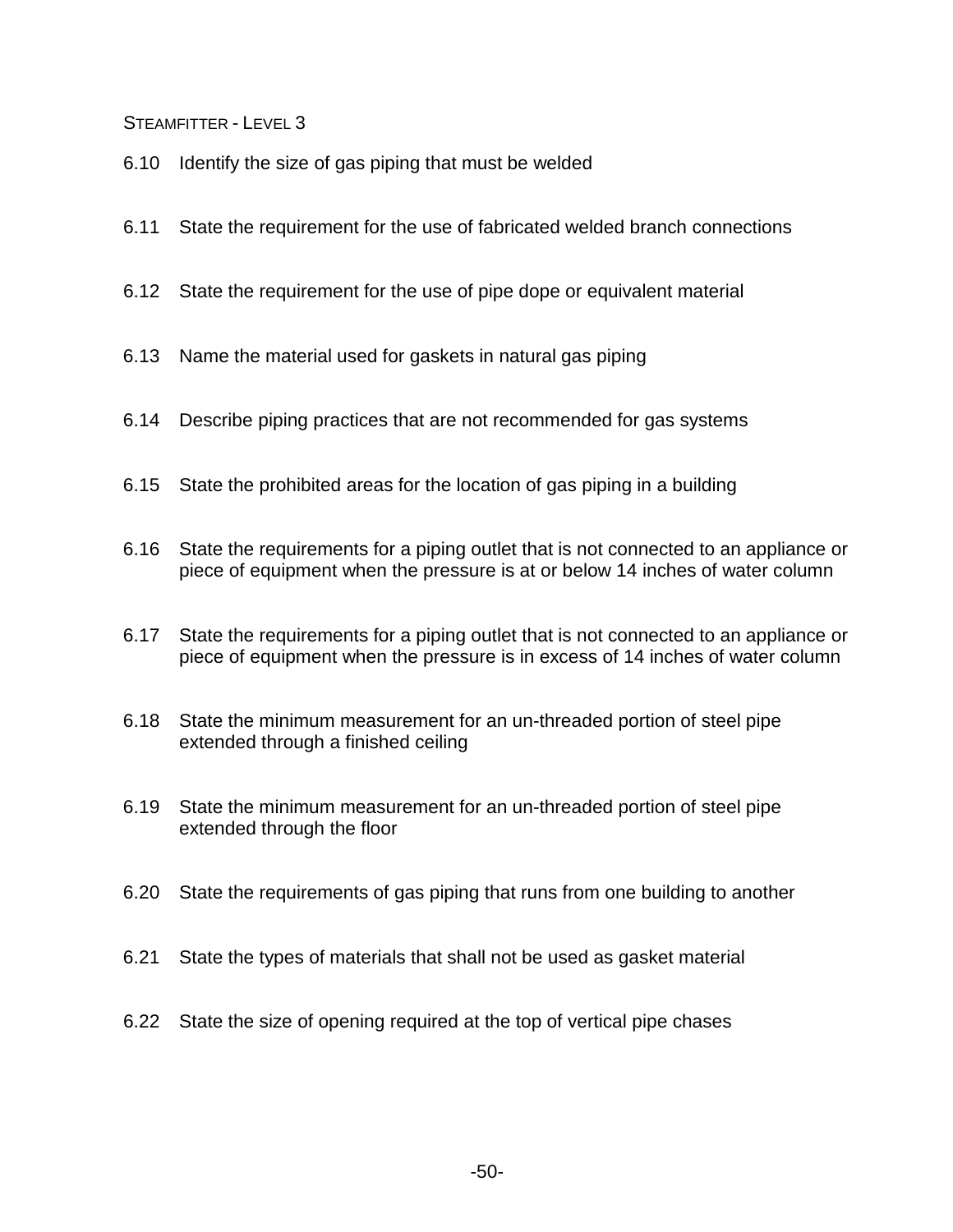- 6.23 State the requirement pertaining to screwed joints underground
- 6.24 State the identification requirements for gas piping
- 6.25 State the type of copper pipe or tube that can be used to convey natural gas above ground
- 6.26 Describe how copper tube can be joined below ground
- 6.27 Describe where plastic pipe can be used to convey natural gas
- 6.28 Describe how piping joints can be made in plastic pipe used for natural gas
- 6.29 State the length requirement for hose connecting permanent installations
- 6.30 State the valve used as a shut-off valve
- 6.31 State the requirement for connecting an appliance by a flexible metal hose where the appliance is in a concealed location
- 6.32 State the maximum allowable pressure drop in the piping from the meter to the appliance where pressure is less than ½ PSIG.
- 6.33 Calculate the minimum pipe size required (to the riser or drop) to supply a central appliance requiring 80,000 BTU/hr.
- 6.34 State the minimum pipe size that can be used indoors
- 6.35 Calculate the correct pipe sizes for a given piping layout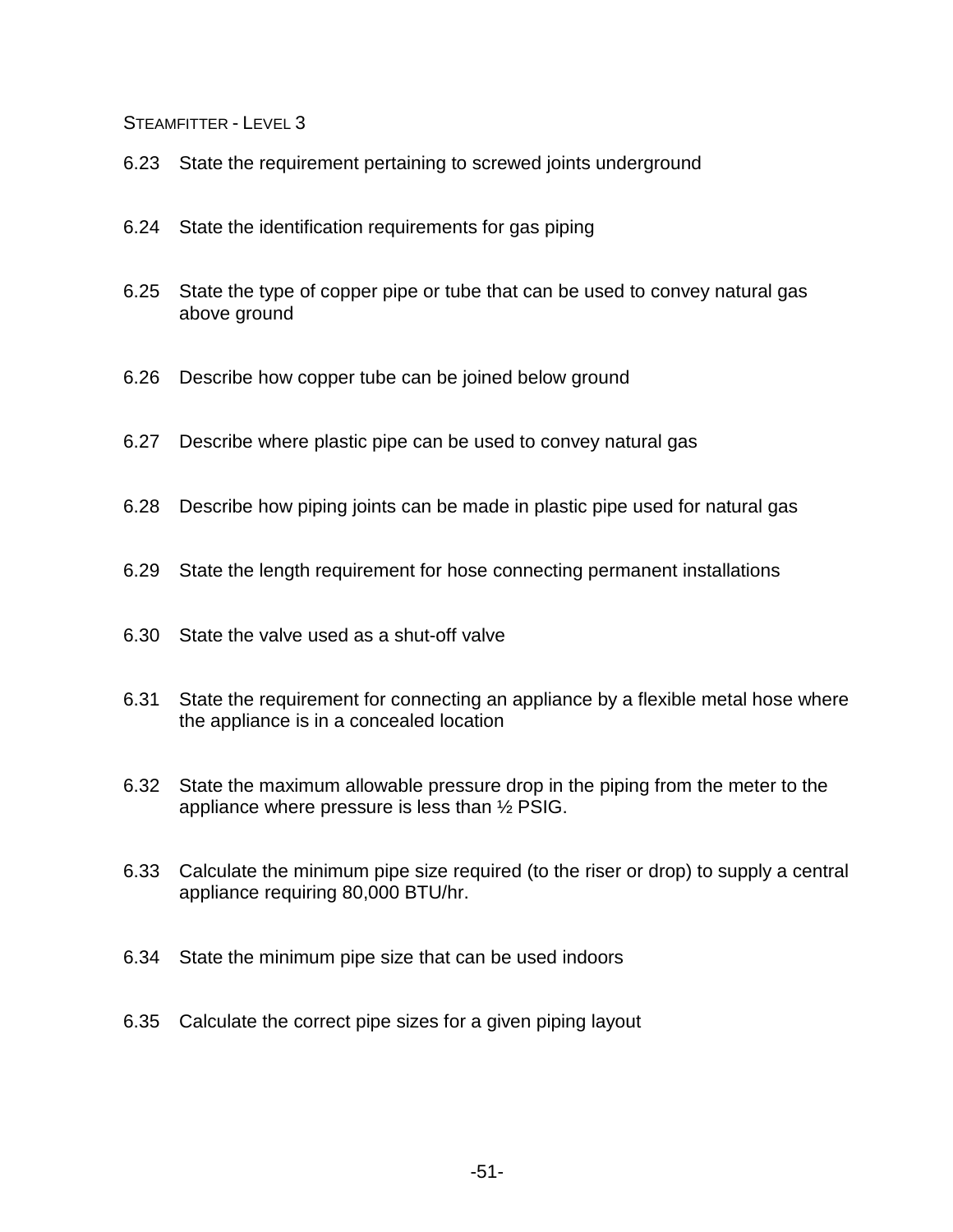- 6.36 Draw and label an illustration of three branch lines taken off a supply line; one taken off the side, one taken off the top and the other taken off the bottom
- 6.37 Draw and label an illustration of a typical pipe drip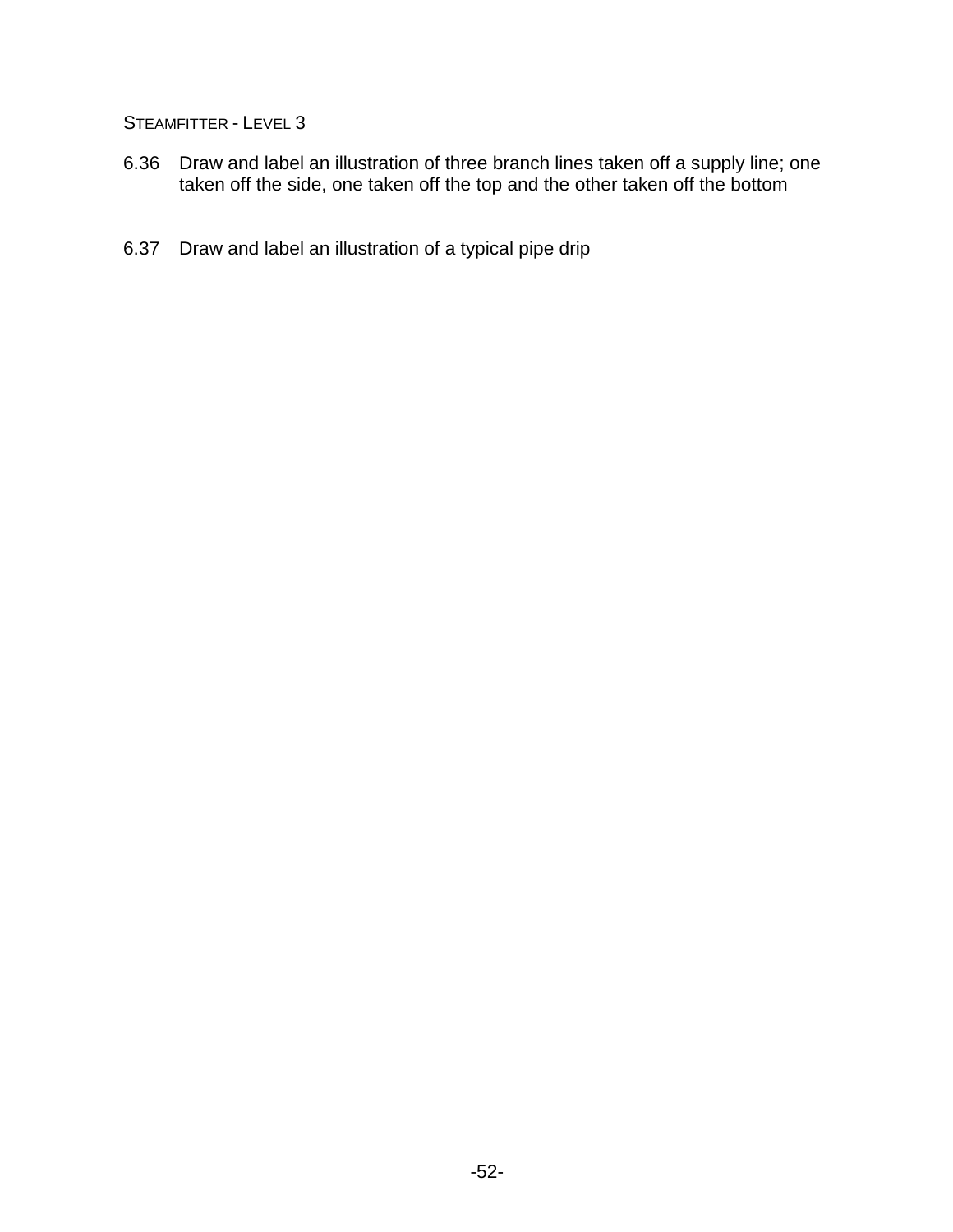### **S0933.7 Fuel Gas Pipe Sizing**

Duration: Total 2 hours Theory 2 hours Practical 0 hours

Cross-Reference to Training Standard: 5470.0, 5472.O, 5473.0, 5475.0, 5476.0, 5477.0, 5478.0, 5479.0, 5480.0, 5484.0

## **GENERAL LEARNING OUTCOMES**

Upon successful completion the apprentice is able to size gas piping for multiple piping connections to gas fired equipment and appliances.

- 7.1 Define the following terms:
	- low pressure
	- intermediate pressure
	- pressure loss (differential)
	- manifold
	- water column "WC"
- 7.2 Convert water column to ounces per square inch "WC to ozs/sq"
- 7.3 Explain how a water manometer is used to measure gas pressures
- 7.4 State the pressure loss allowable in gas piping
- 7.5 Convert BTU/hr to cubic feet/hr of gas
- 7.6 List the factors required to determine pipe sizing for multiple gas piping connections
- 7.7 Size the piping required for given piping drawings of multiple gas connections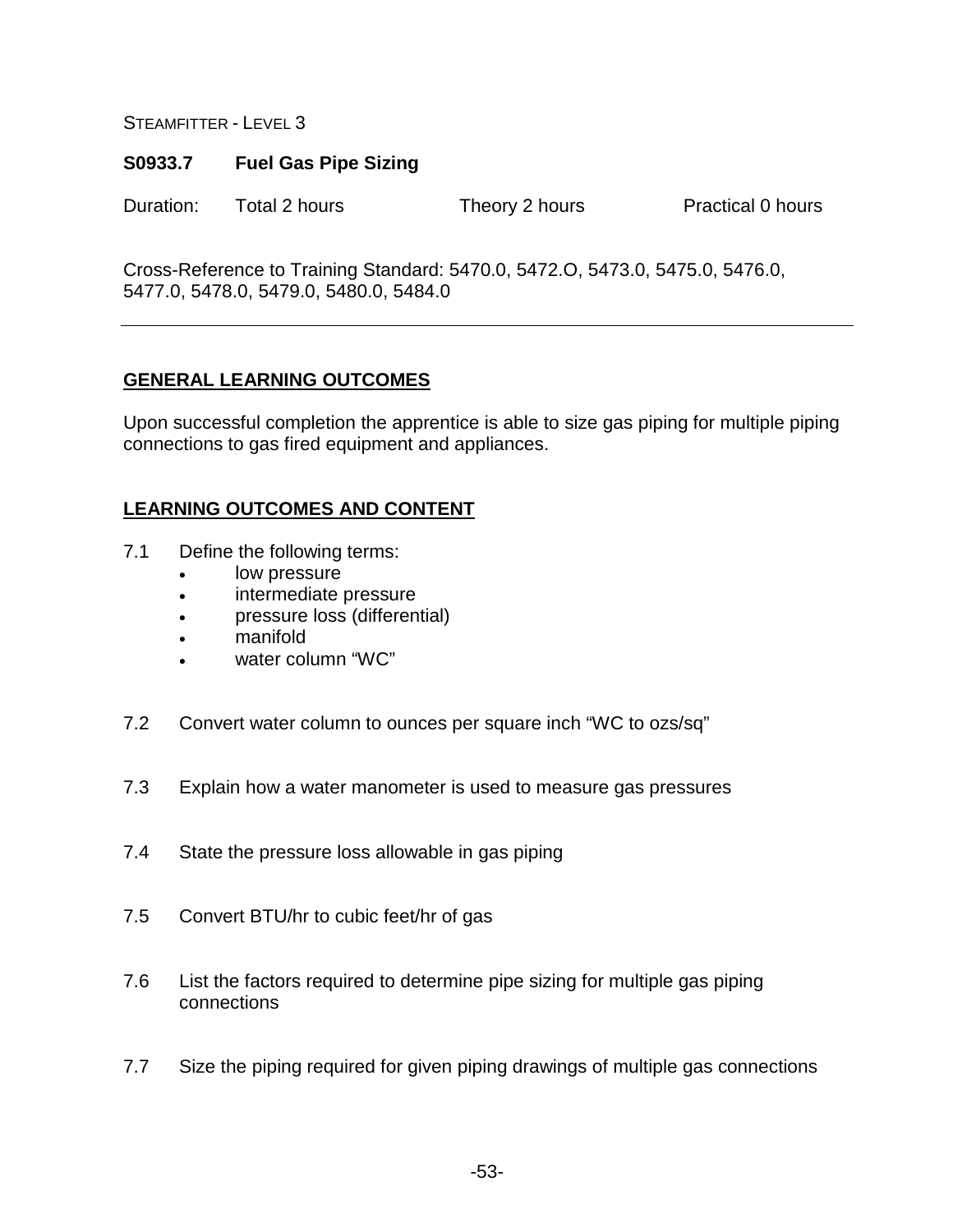#### **S0933.8 Fuel Gas Combustion**

Duration: Total 3 hours Theory 3 hours Practical 0 hours

Cross-Reference to Training Standard: 5470.0, 5472.O, 5473.0, 5475.0, 5476.0, 5477.0, 5478.0, 5479.0, 5480.0, 5484.0

# **GENERAL LEARNING OUTCOMES**

Upon successful completion the apprentice is able to describe the fundamentals, types, and function of combustion and venting systems.

- 8.1 State the scientific definition of combustion
- 8.2 State the products of the complete combustion of natural gas
- 8.3 Identify the chemical formula involved in the complete combustion of natural gas
- 8.4 State the percentage of natural gas required at the burner for peak efficiency
- 8.5 Calculate the approximate amount of condensed water vapour resulting from the complete combustion of 1000 cubic feet of natural gas
- 8.6 Calculate the approximate amount of heat produced by the complete combustion of 1 cubic foot of natural gas
- 8.7 Name the two types of air used in the process of complete combustion
- 8.8 Calculate air required for a 100,000 BTU burner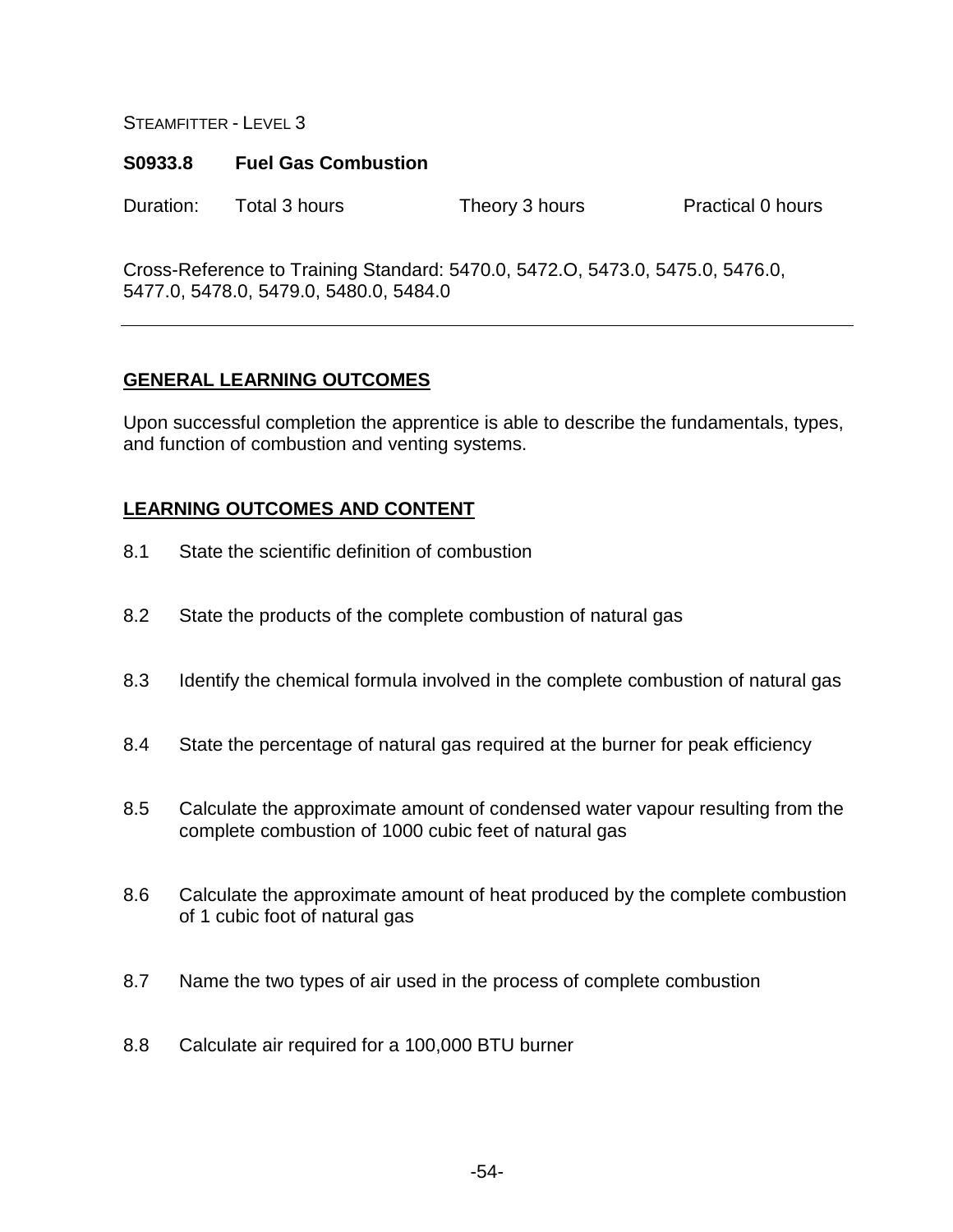- 8.9 Name the main product of incomplete combustion
- 8.10 List agencies that test new designs of appliances to ensure that carbon monoxide levels are kept extremely low
- 8.11 Identify the chemical that is also a product of incomplete combustion and has a sharp, distinct odour
- 8.12 State the purpose of venting a gas appliance
- 8.13 Describe the function of combustion and venting
- 8.14 Identify draft hoods or diverters
- 8.15 Identify gas flow resistance relating to pipe size and number of elbows
- 8.16 State the effect of introducing air to flue gases at the draft diverter
- 8.17 State the problems that may occur in a venting system
- 8.18 State the cause of condensation of water vapour within the venting system
- 8.19 List causes of condensation
- 8.20 State the requirements for combustion air
- 8.21 State the requirements for make up air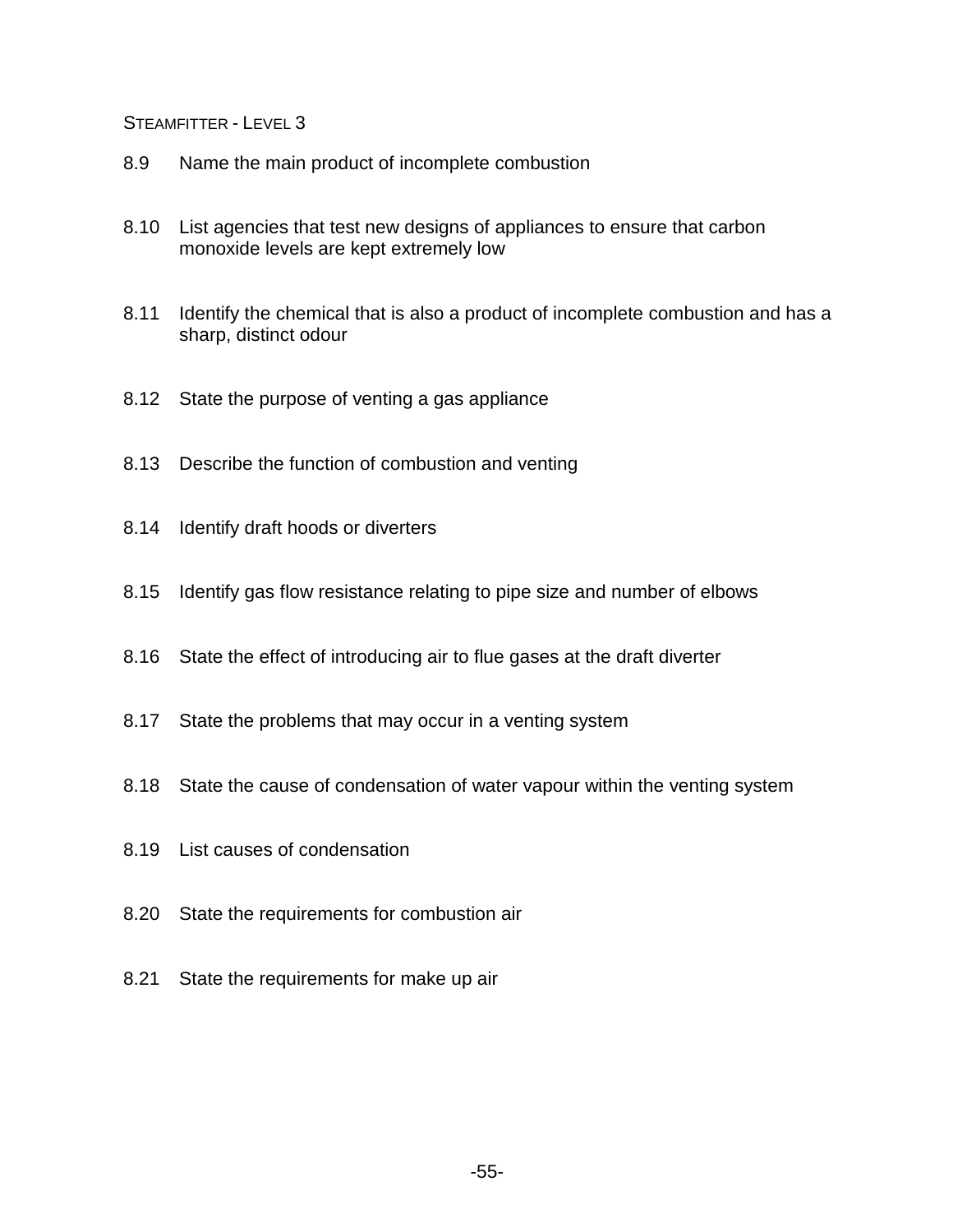- 8.22 State the type of appliances that use draft diverters (hoods)
- 8.23 State the draft control size required for a 6-inch flue pipe
- 8.24 State the appliance types in relation to the venting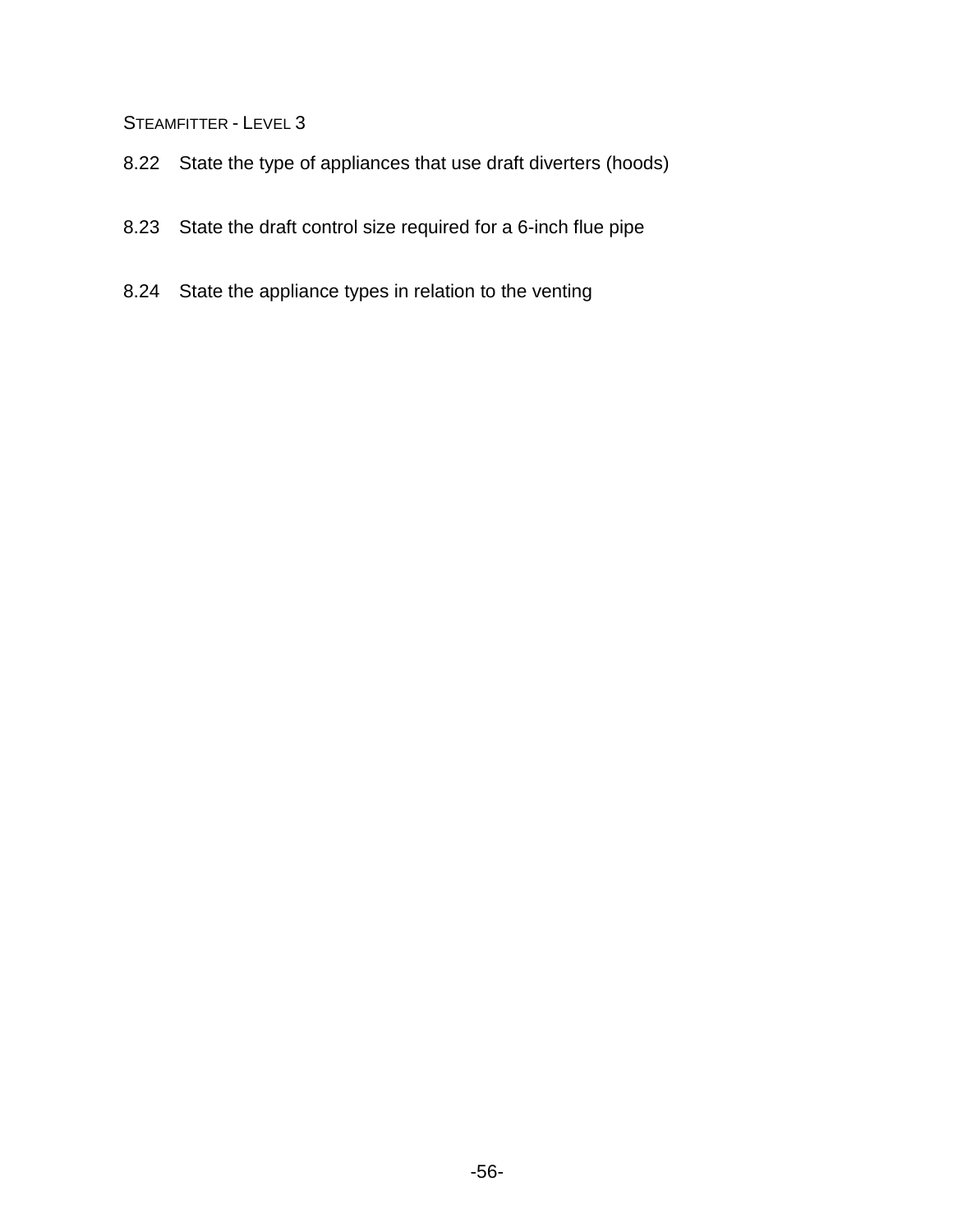### **S0933.9 Fuel Gas Venting**

Duration: Total 3 hours Theory 3 hours Practical 0 hours

Cross-Reference to Training Standard: 5470.0, 5472.O, 5473.0, 5475.0, 5476.0, 5477.0, 5478.0, 5479.0, 5480.0, 5484.0

# **GENERAL LEARNING OUTCOMES**

Upon successful completion the apprentice is able to identify and specify venting requirements for fuel gas fired appliances and equipment.

- 9.1 List three types of vents used on gas appliances and describe the applications and limitations of each.
- 9.2 Explain the meaning of the following terms:
	- vent
	- chimney
	- flue
	- vent connector
- 9.3 Specify materials, clearances and code requirements for:
	- vents
	- chimneys
	- vent connectors
	- vent and chimney terminations
- 9.4 Size vents, vent connectors and chimneys from a given drawing, using the gas code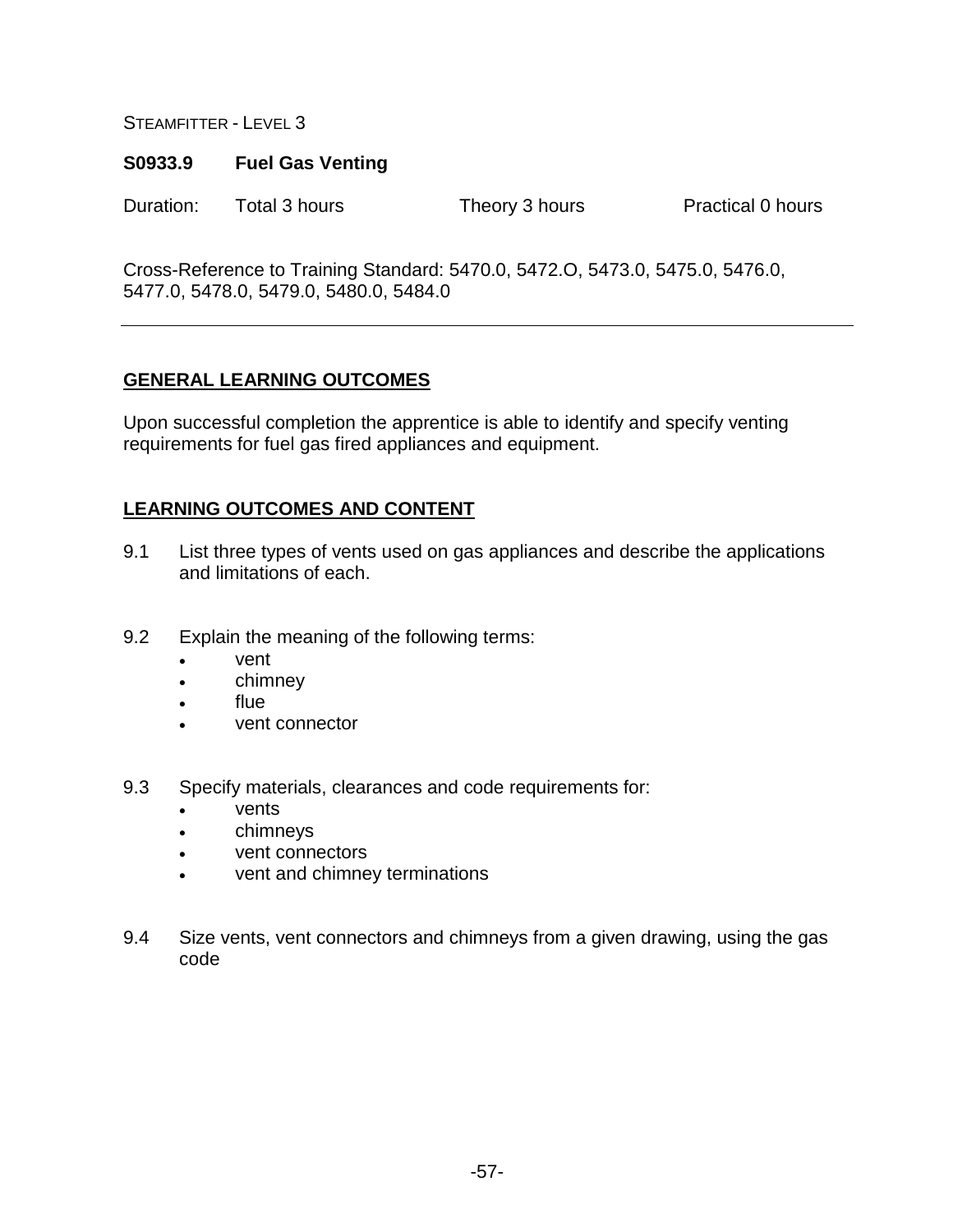### **S0933.10 Fuel Gas Burners and Controls**

Duration: Total 5 hours Theory 4 hours Practical 1 hour

Cross-Reference to Training Standard: 5470.0, 5472.O, 5473.0, 5475.0, 5476.0, 5477.0, 5478.0, 5479.0, 5480.0, 5484.0

## **GENERAL LEARNING OUTCOMES**

Upon successful completion the apprentice is able to describe the fundamentals, types, applications, operation and recommended installation procedures of burners and controls.

- 10.1 Describe the fundamentals, types and application of fuel burner controls
- 10.2 Define the term "atmospheric burner"
- 10.3 Define a "bunsen flame"
- 10.4 Define a "luminous flame"
- 10.5 Name the two main types of burner ports
- 10.6 Name the two types of design for mono-port burners
- 10.7 Name the device usually used to distribute the heat evenly from the burner over the heating surface of the boiler
- 10.8 List the types of gas burner mixing systems
- 10.9 List the types of atmospheric gas burner port construction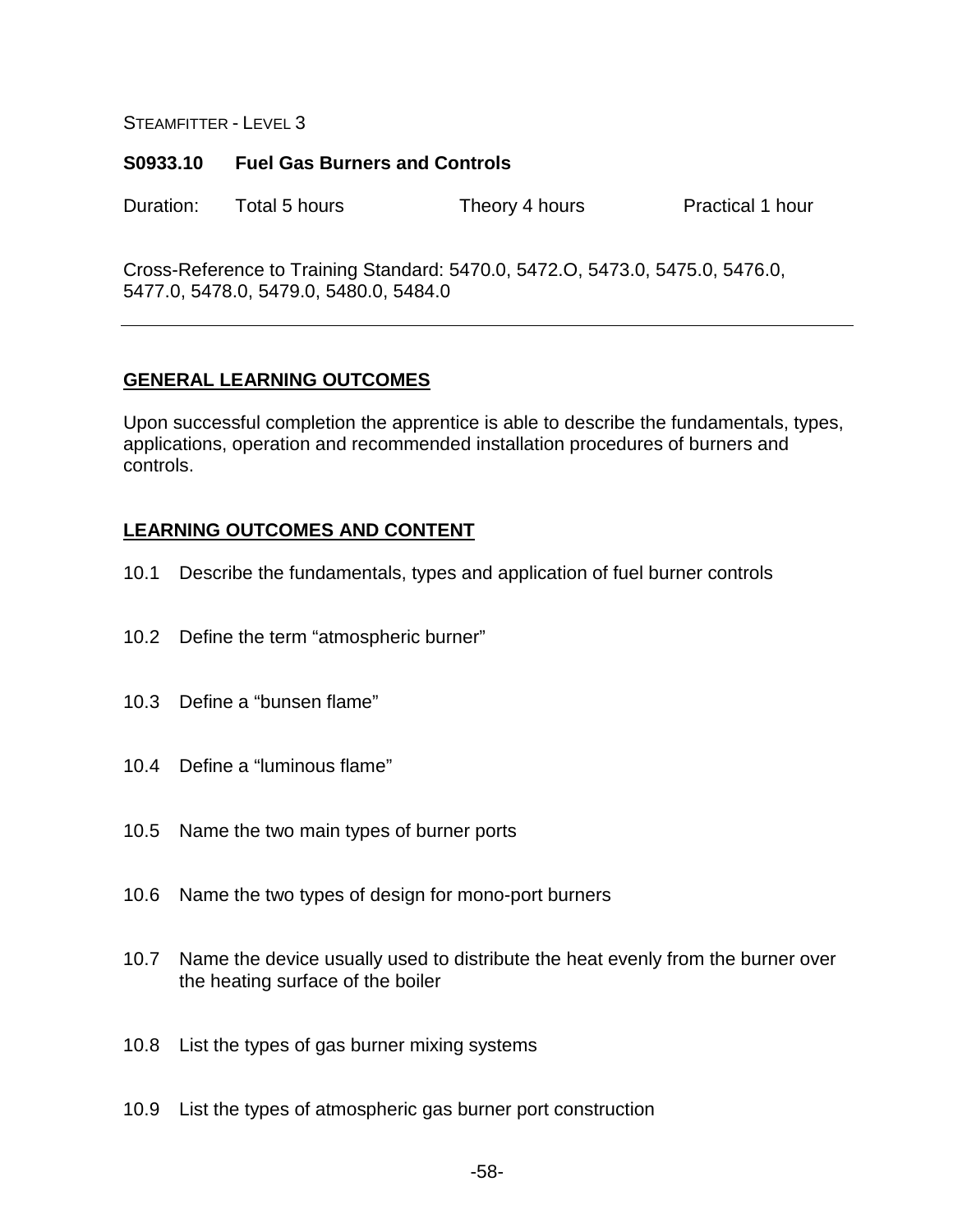- 10.10 State the type of flame safeguard feature usually used on domestic gas equipment
- 10.11 State the operating principle of the thermocouple
- 10.12 Identify the design of conversion burner used for a boiler previously fired by coal
- 10.13 Identify the types of pilot burners used on gas equipment
- 10.14 Define the term "millivolts"
- 10.15 State how millivolts are produced
- 10.16 Measure millivoltage on thermocouples and thermopiles
- 10.17 Describe the operating principles of burners and controls
- 10.18 State how the primary air to the burner can be regulated
- 10.19 State where secondary air is added to the burner
- 10.20 State the percentage of primary air that is premixed with gas in the atmospheric burner
- 10.21 State the method used to determine the size of the gas orifice
- 10.22 State how the rated BTU/hr. output for a burner can be obtained
- 10.23 State how a downdraft oil-burning furnace can be converted to a gas-fired furnace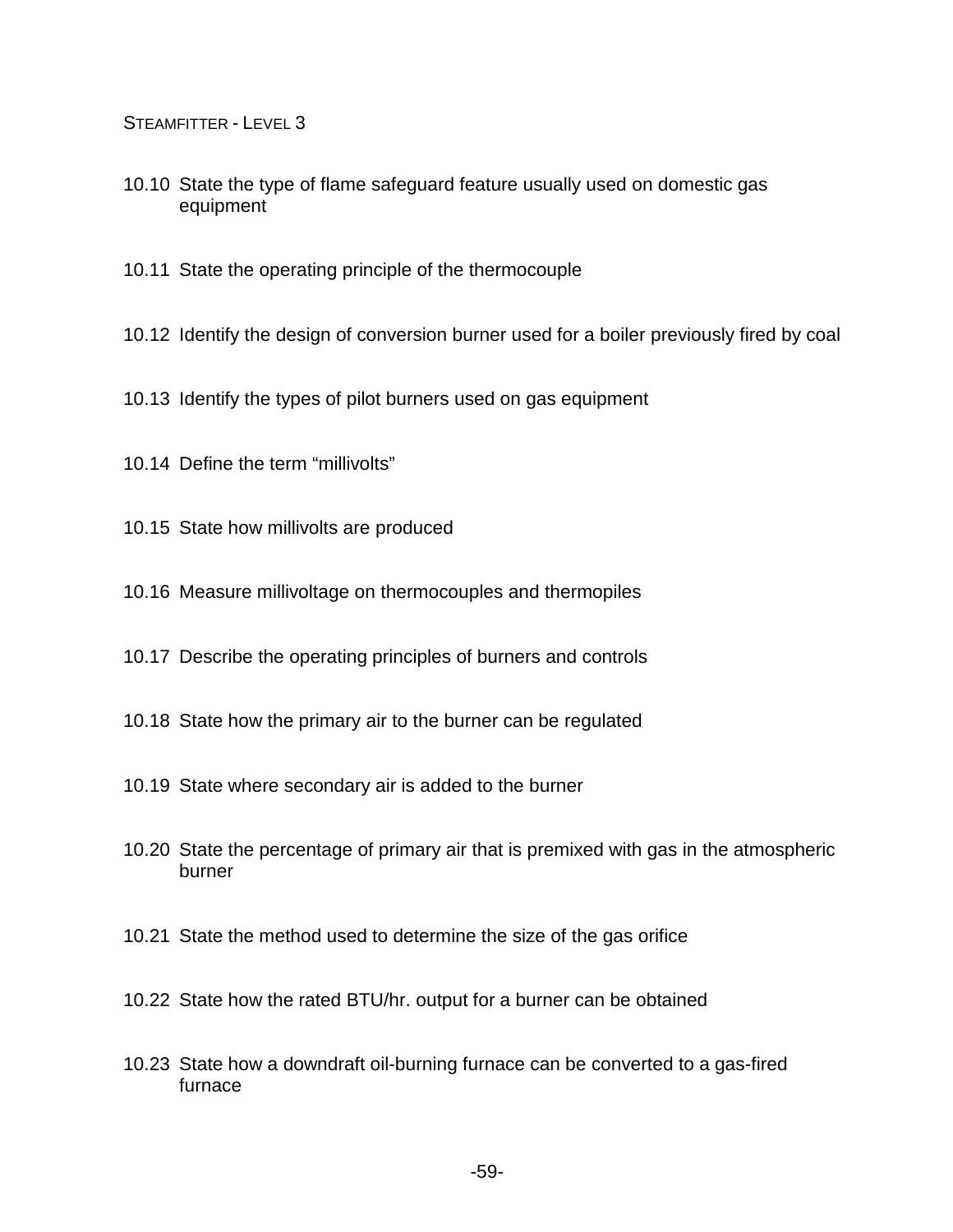- 10.24 State the length of thermocouple or thermopile that should be encompassed by the pilot flame to generate the required voltage
- 10.25 State the approximate number of volts produced by a single thermocouple
- 10.26 State the range of volts usually produced by a thermopile
- 10.27 State why the pilotstat will not initially open when the thermocouple is energized
- 10.28 State which flame is protected by a non-100%-protected automatic pilot system
- 10.29 State the protection given by a 100%-protected automatic pilot system
- 10.30 State the functions performed by the pilot burner assembly
- 10.31 Describe the recommended installation procedures for burners and controls
- 10.32 Draw and label an illustration of a typical atmospheric burner
- 10.33 Draw and label an illustration of a single thermocouple connected to a sensitive millivolt meter
- 10.34 Draw and label an illustration of a simple thermopile
- 10.35 Sketch a wiring diagram that uses a self-energizing system connecting the following:
	- pilotstat
	- main gas valve
	- thermostat
	- high limit control

10.36 Describe the diagnostic procedures for burner flames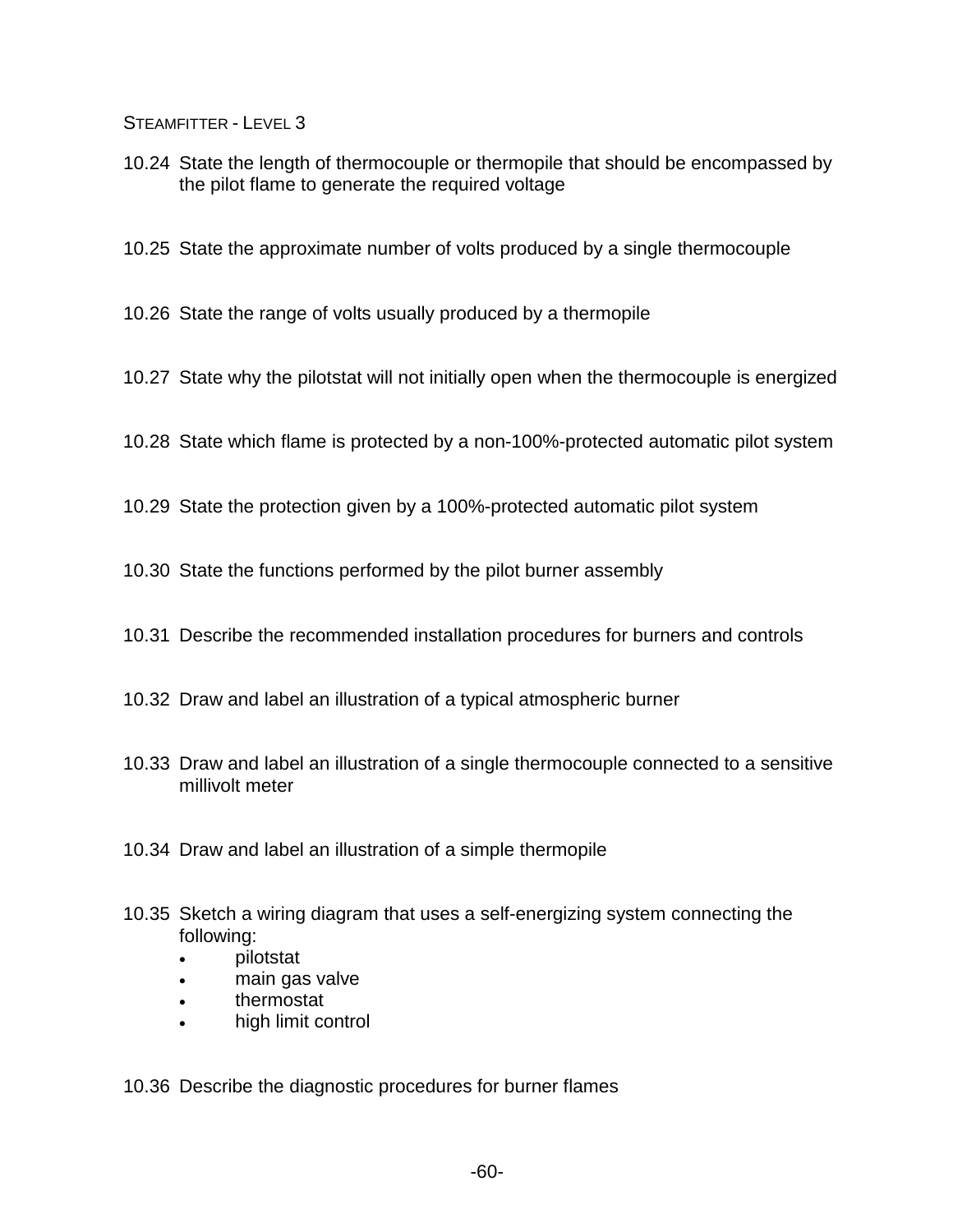- 10.37 State the causes of a lazy yellow pilot flame
- 10.38 State the causes of a waving blue pilot flame
- 10.39 State the causes of a small blue pilot flame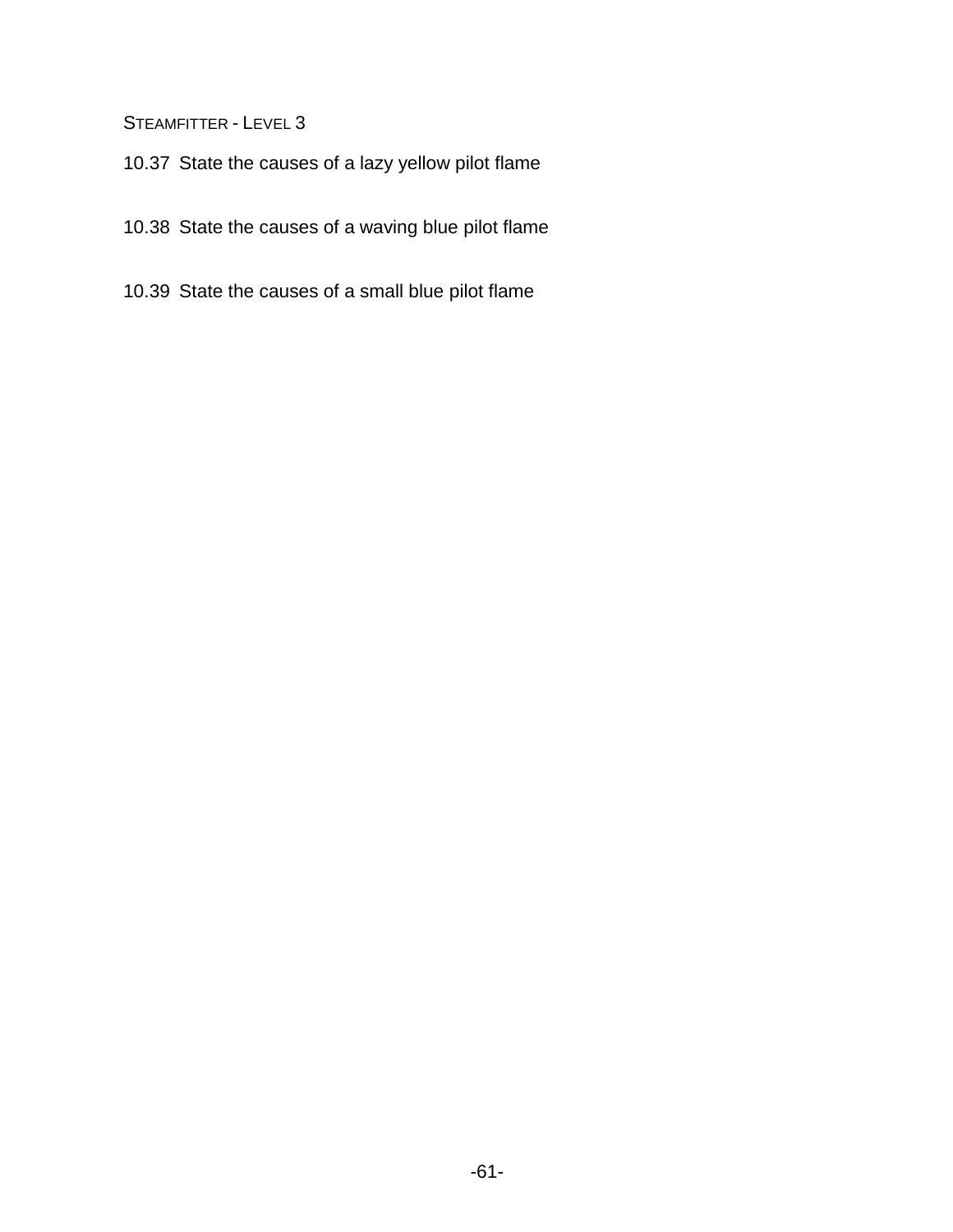### **S0933.11 Fuel Gas System Commissioning**

Duration: Total 1 hour Theory 1 hour Practical 0 hours

Cross-Reference to Training Standard: 5470.0, 5472.O, 5473.0, 5475.0, 5476.0, 5477.0, 5478.0, 5479.0, 5480.0, 5484.0

## **GENERAL LEARNING OUTCOMES**

Upon successful completion the apprentice is able to state and apply the procedures for commissioning a fuel gas system.

- 11.1 State the testing pressure and the duration of the test for a given fuel gas piping system
- 11.2 State the tests required for newly installed gas piping before and after the appliances have been installed
- 11.3 Identify two substances that should not be used to pressure test gas piping systems
- 11.4 Identify the gases commonly used to pressure test gas piping systems
- 11.5 Describe the final testing procedure before the gas system becomes operational
- 11.6 List methods of purging a gas piping system to the outdoors
- 11.7 Describe the procedure to be followed when gas piping of 4-inch N.P.S. or larger has been pressure tested with air
- 11.8 State the safety precautions that must be taken when purging gas piping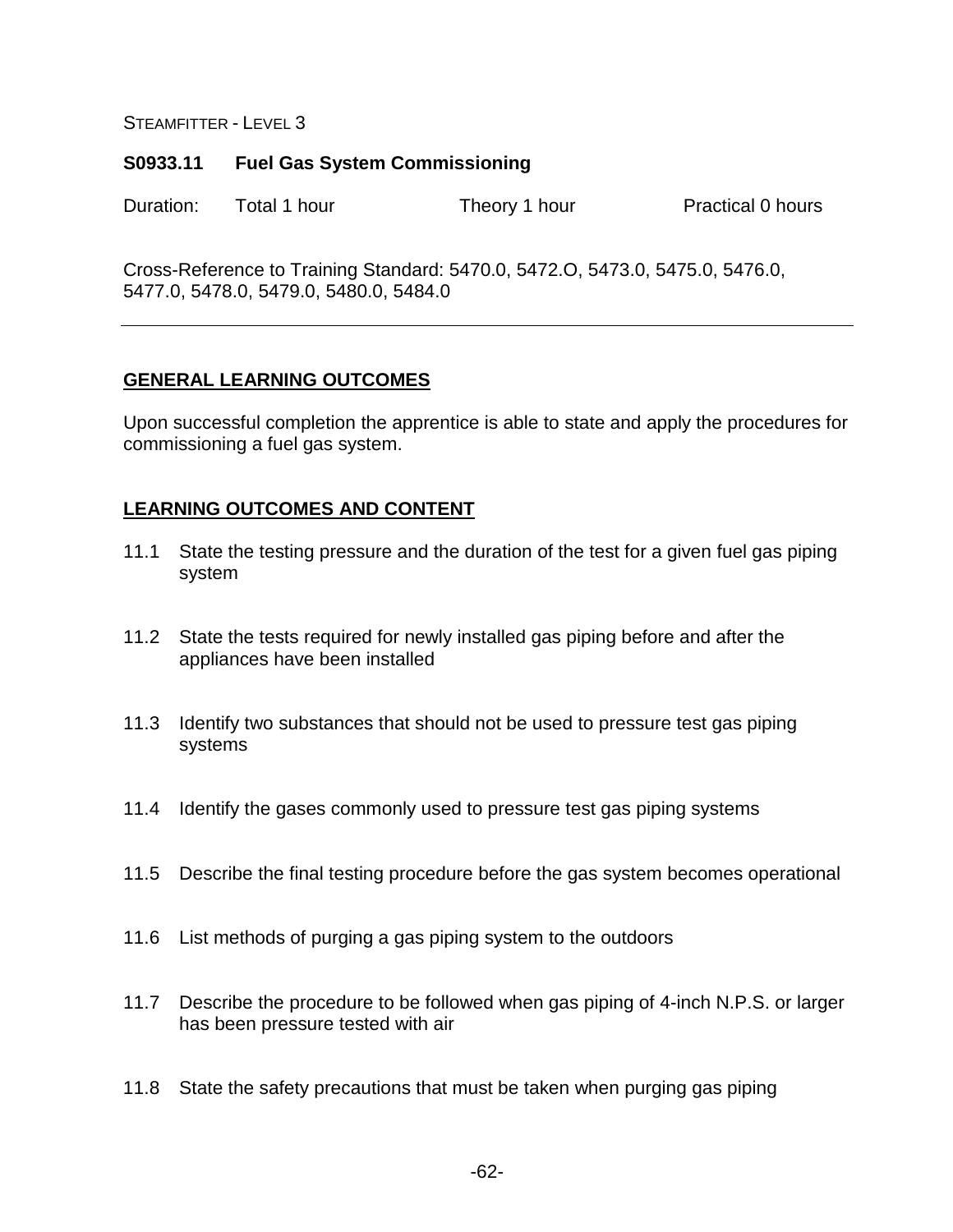- 11.9 State the maximum increments used in calibrating pressure testing devices on gas piping before appliances are connected
- 11.10 State the maximum increment used in calibrating pressure testing devices on gas piping after appliances are connected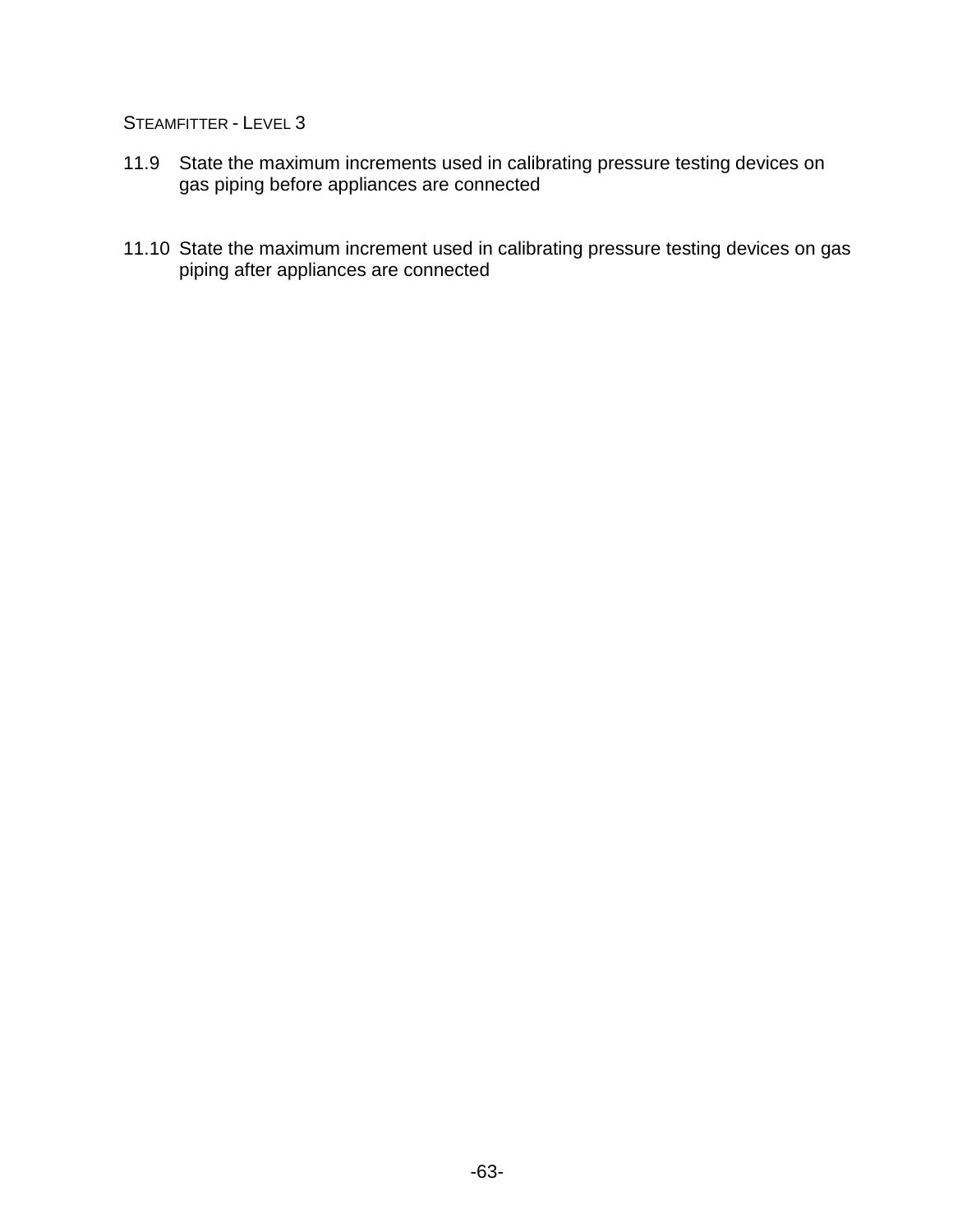### **S0933.12 Building Heat Loss Calculations**

Duration: Total 8 hours Theory 5 hours Practical 3 hours

Cross-Reference to Training Standard: 5470.0, 5472.O, 5473.0, 5475.0, 5476.0, 5477.0, 5478.0, 5479.0, 5480.0, 5484.0

# **GENERAL LEARNING OUTCOMES**

Upon successful completion the apprentice is able to perform building heat loss calculations.

- 12.1 Name the units of measurement used in calculations to measure the quantity of heat
- 12.2 Name the units of measurement used in calculations to measure the intensity of heat
- 12.3 State the main method of heat transfer or heat loss from a building
- 12.4 Identify the type of material primarily used to retard heat flow from a building
- 12.5 Name two terms used in calculations to represent the coefficient of heat transfer for a particular construction material
- 12.6 Define the term "U factor"
- 12.7 Define the term "inside design temperature" for residential buildings
- 12.8 Define the term "multiplier"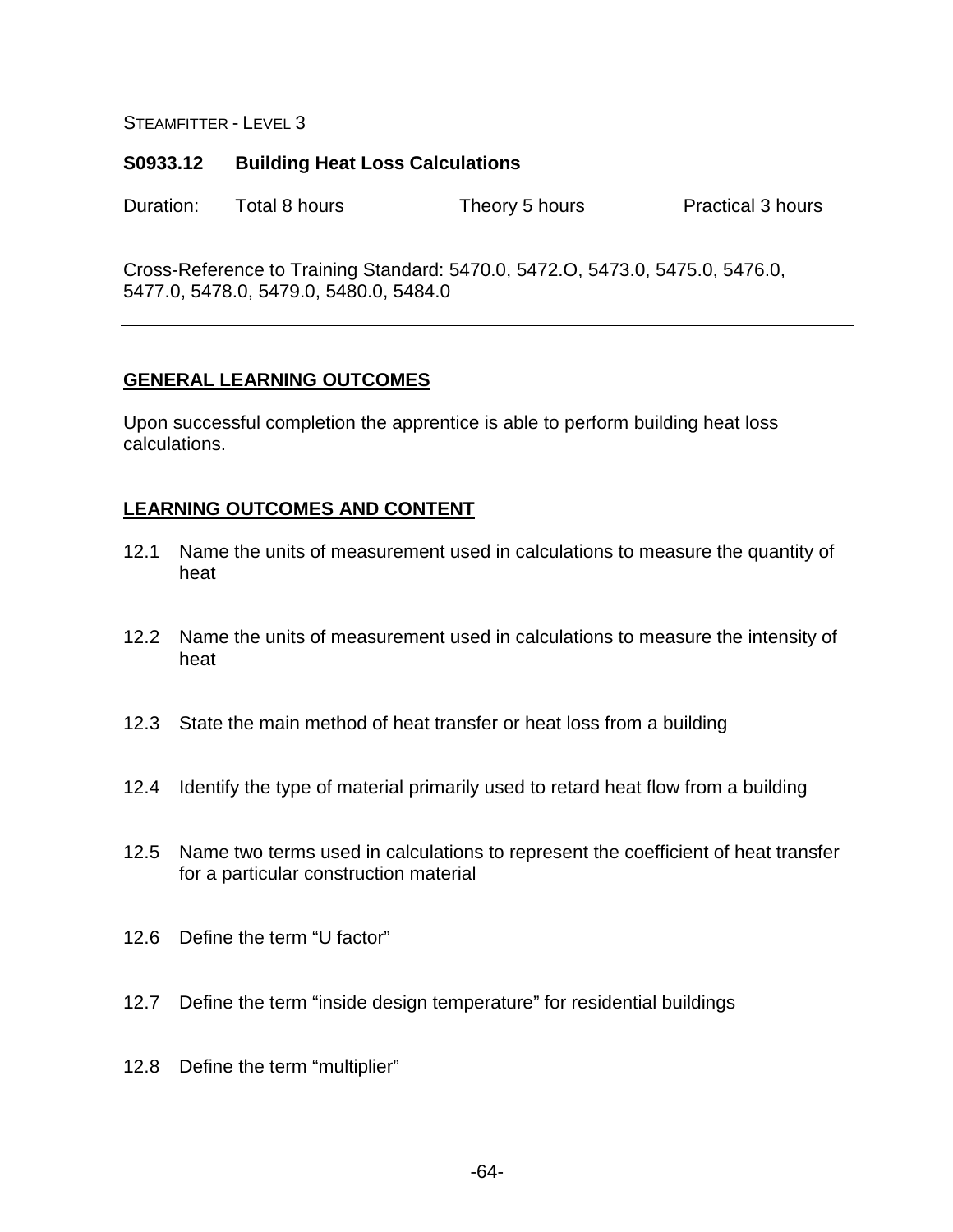- 12.9 State the coefficient of heat transfer ("U factor") for single-glazed windows
- 12.10 State the methods used in the calculation of heat loss by infiltration
- 12.11 State the method used in the calculation of heat loss for residential buildings
- 12.12 State the number of air changes for a given room
- 12.13 Calculate the heat loss for each room or area of a building, given pertinent information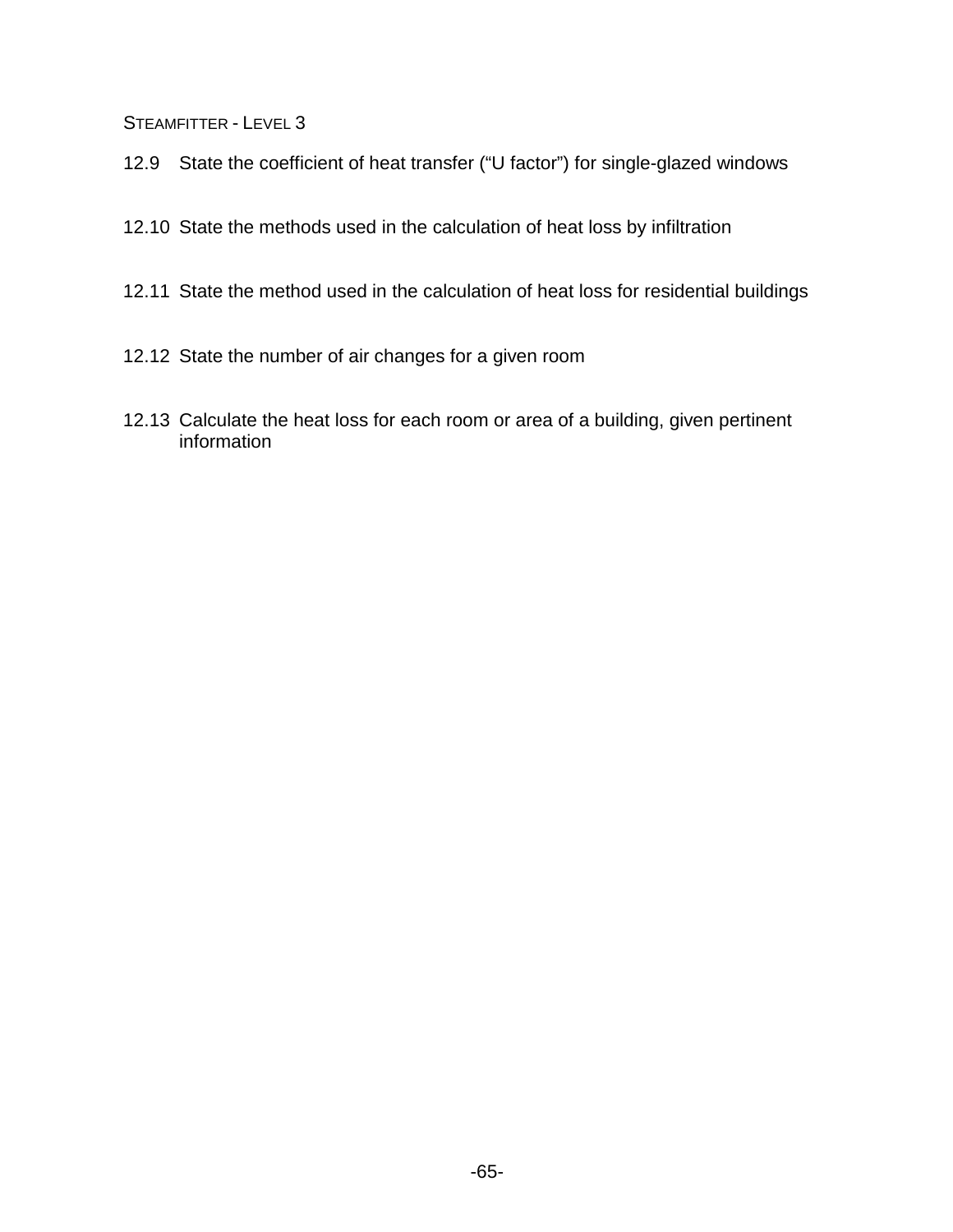## **S0933.13 Hydronic Heating System Design**

Duration: Total 6 hours Theory 4 hours Practical 2 hours

Cross-Reference to Training Standard: 5470.0, 5472.O, 5473.0, 5475.0, 5476.0, 5477.0, 5478.0, 5479.0, 5480.0, 5484.0

# **GENERAL LEARNING OUTCOMES**

Upon successful completion the apprentice is able to design hot water heating systems.

- 13.1 State the normally recommended temperature drop for hot water heating systems in residential buildings
- 13.2 State the temperature drop used for small residential buildings and for large commercial and industrial installations
- 13.3 State why the gpm measurement is used in calculating the flow rate
- 13.4 Name the factors involved in calculating the flow rate for a particular hot water heating system
- 13.5 State the formula for calculating the flow rate
- 13.6 Calculate the gpm flow rate for a given installation
- 13.7 State what would happen to the gpm flow for a circulating pump if the head were decreased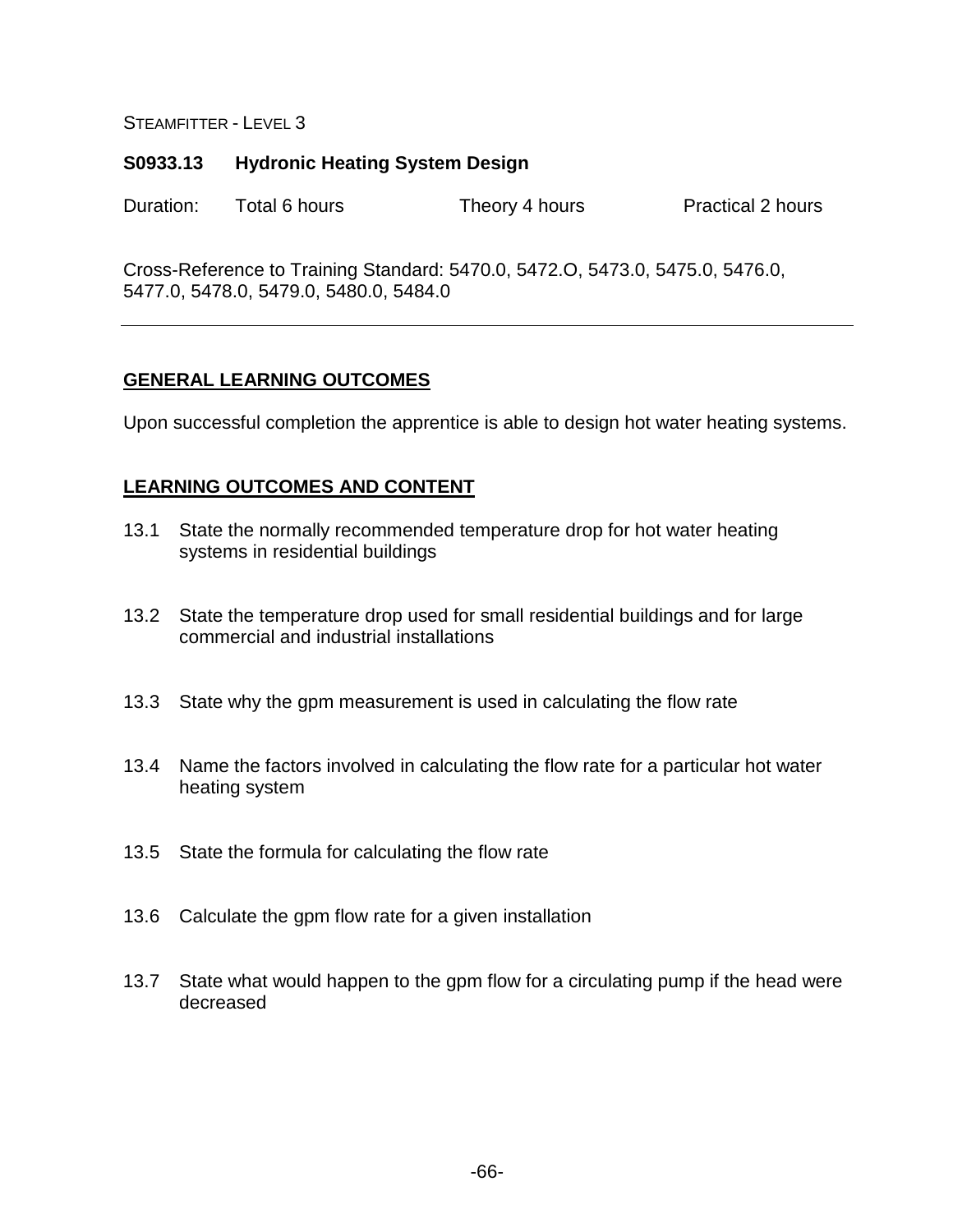- 13.8 Define the term "measured length"
- 13.9 State the recommended method of allowing for friction loss in valves and fittings for residential buildings
- 13.10 State the established design practices used for calculating the various requirements for a hot water heating system
- 13.11 Select a hot water heating boiler using the manufacturer's literature and established industry practices
- 13.12 Select a cushion tank using the manufacturer's literature and established industry practices
- 13.13 Select a circulating pump using the manufacturer's literature and established industry practices
- 13.14 Design, draw, label, and size the following diagrams from given plans:
	- a series-loop, split-circuit hot water heating system
	- a one-pipe, monoflow hot water heating system
	- a two-pipe, reverse return hot water heating system
	- solar and ground source radiant heating system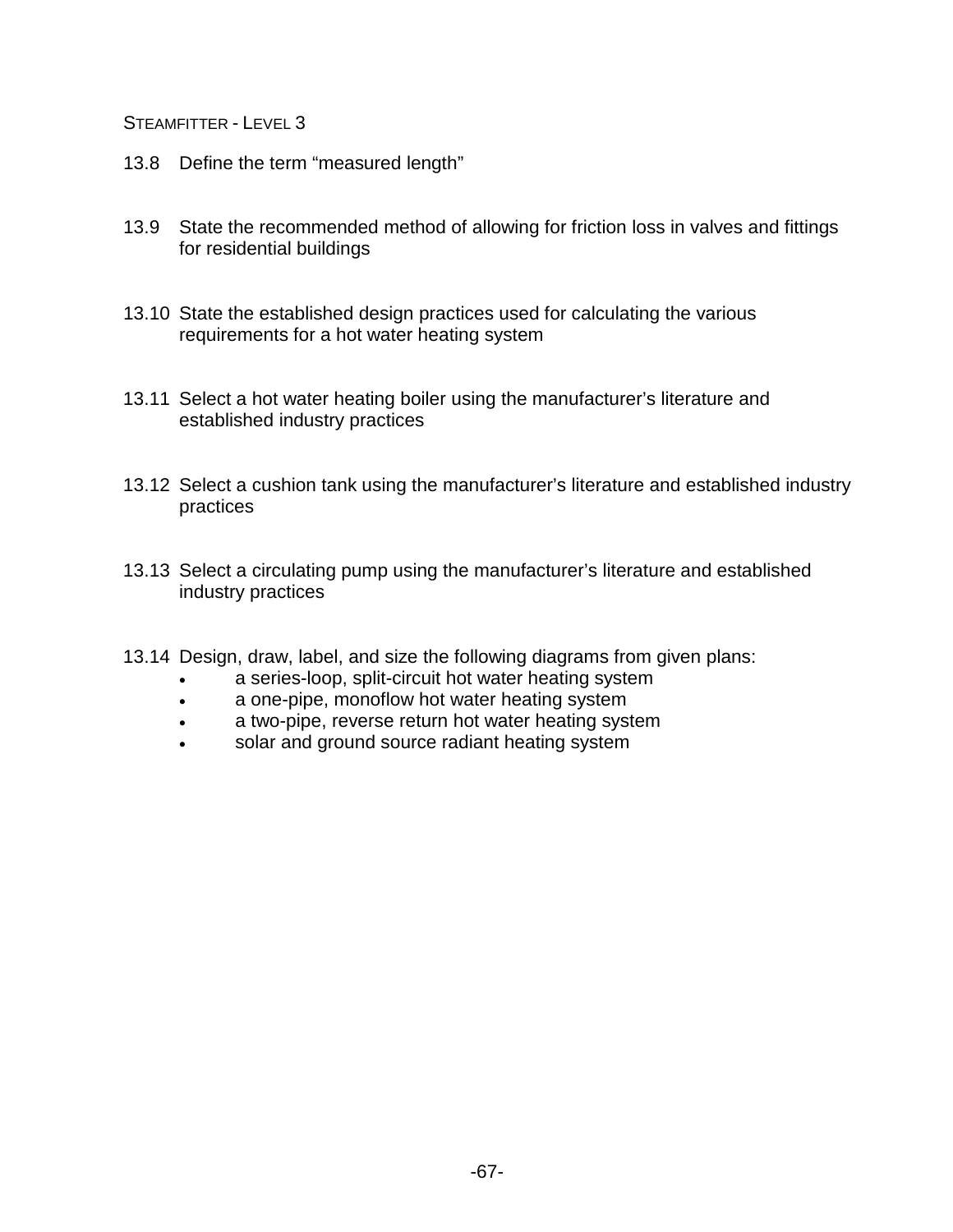### **S0933.14 Principles of Refrigeration**

Duration: Total 2 hours Theory 2 hours Practical 0 hours

Cross-Reference to Training Standard: 5470.0, 5472.O, 5473.0, 5475.0, 5476.0, 5477.0, 5478.0, 5479.0, 5480.0, 5484.0

# **GENERAL LEARNING OUTCOMES**

Upon successful completion the apprentice is able to state the principles of refrigeration.

- 14.1 Define the term refrigeration
- 14.2 Describe the process of mechanical refrigeration
- 14.3 State the physical laws which govern the mechanical refrigeration process
- 14.4 State the function of a refrigerant
- 14.5 State the properties of an ideal refrigerant
- 14.6 State the "Second Law of Thermodynamics"
- 14.7 State the methods of heat transfer involved in refrigeration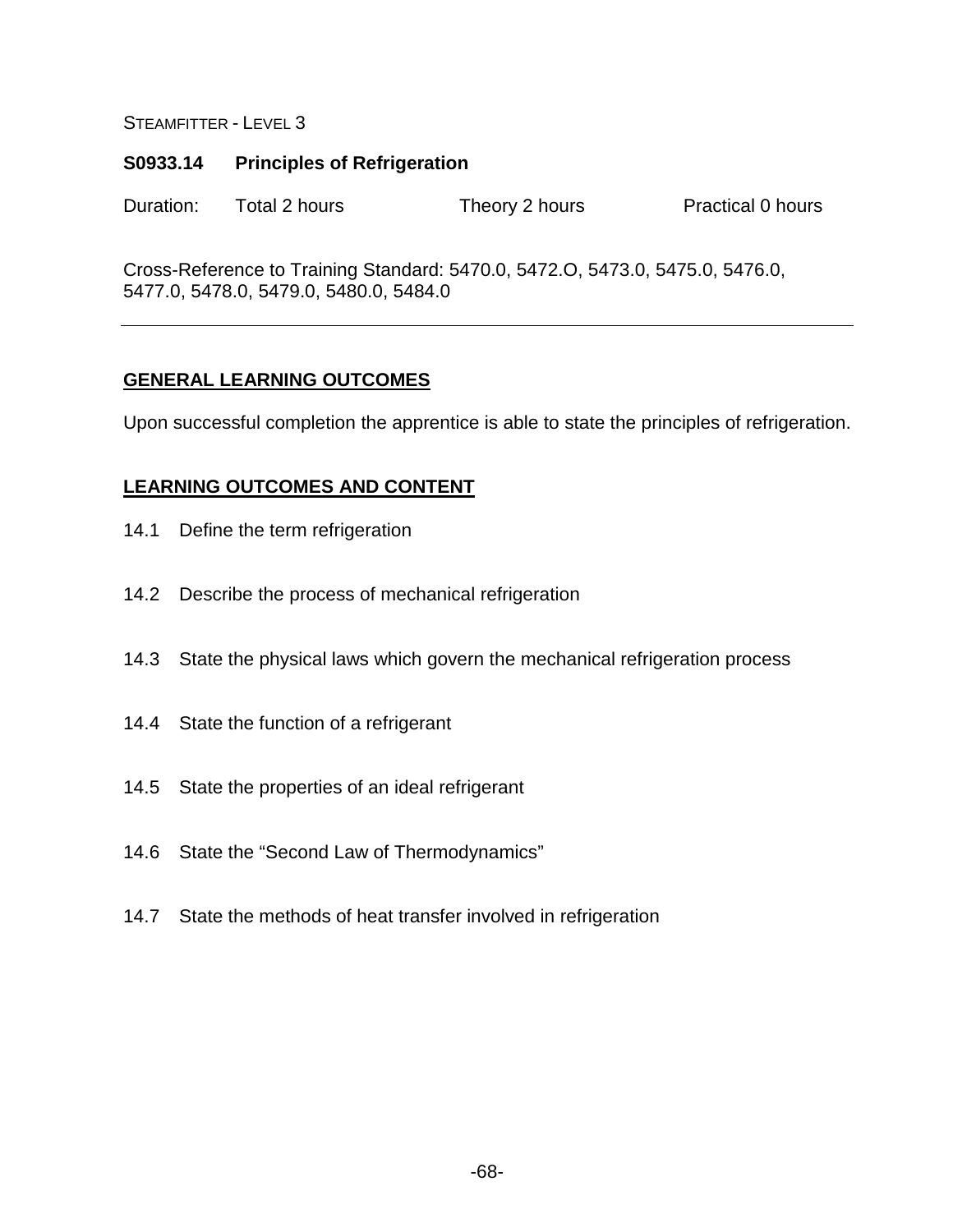- 14.8 Define the following terms and their application in the mechanical refrigeration process:
	- heat
	- temperature
	- pressure
	- pressure temperature relationship
	- sensible heat
	- specific heat
	- latent heat
	- latent heat of fusion
	- latent heat of vaporization
	- change of state
	- saturation temperature
	- superheated vapour
	- ton of refrigeration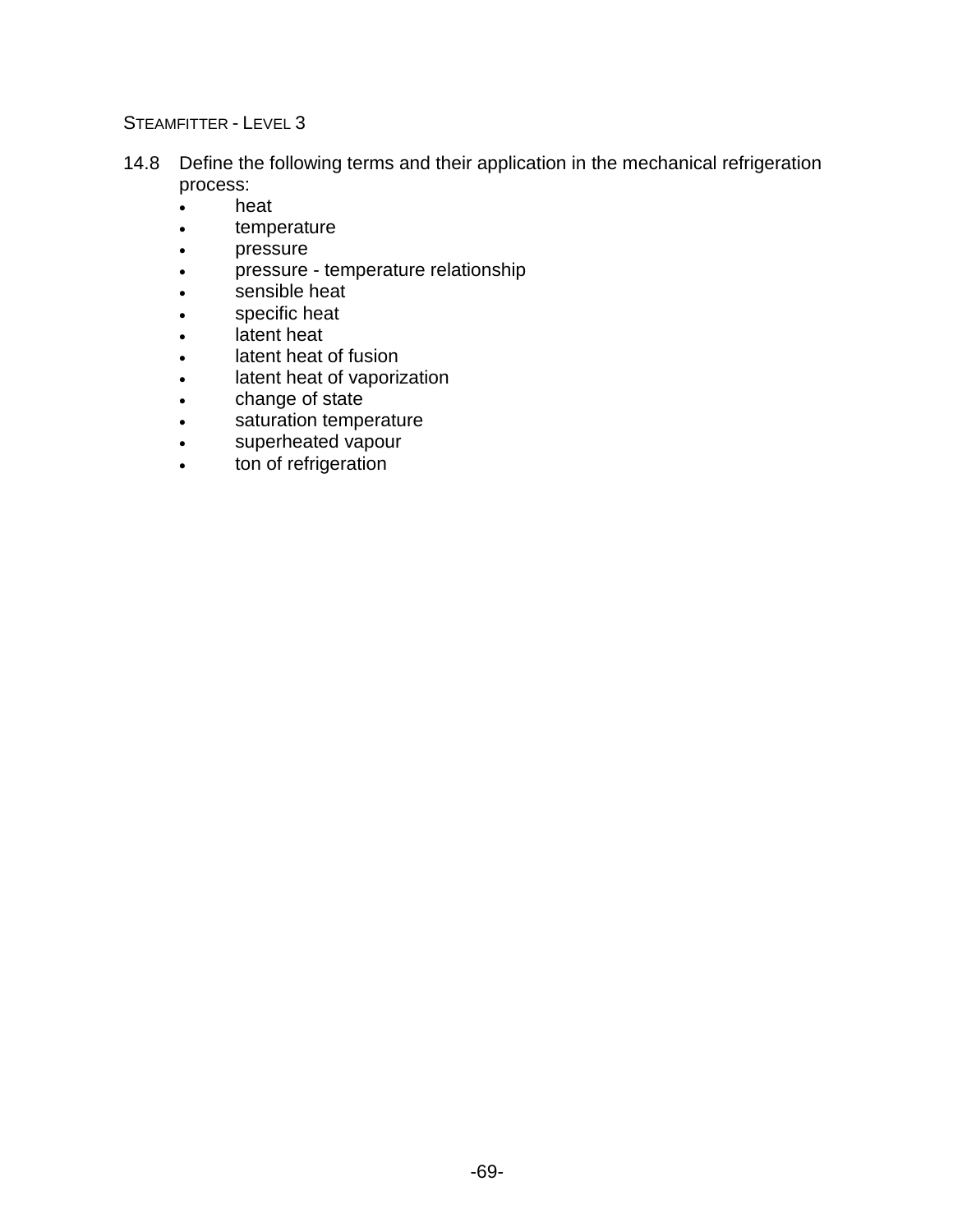### **S0933.15 Basic Refrigeration Cycle**

Duration: Total 3 hours Theory 2 hours Practical 1 hour

Cross-Reference to Training Standard: 5470.0, 5472.O, 5473.0, 5475.0, 5476.0, 5477.0, 5478.0, 5479.0, 5480.0, 5484.0

# **GENERAL LEARNING OUTCOMES**

Upon successful completion the apprentice is able to state the basic refrigeration cycle.

- 15.1 Name the most frequently used closed refrigeration systems
- 15.2 Identify and list the components of the basic compression refrigeration system
- 15.3 Identify and list the components of the area known as the high-pressure side of a compression refrigeration system
- 15.4 State the definition of the low-pressure side of a compression refrigeration system
- 15.5 State the four different processes that occur in the main components of the basic compression refrigeration system
- 15.6 Define a "direct" refrigeration system
- 15.7 Define an "indirect" refrigeration system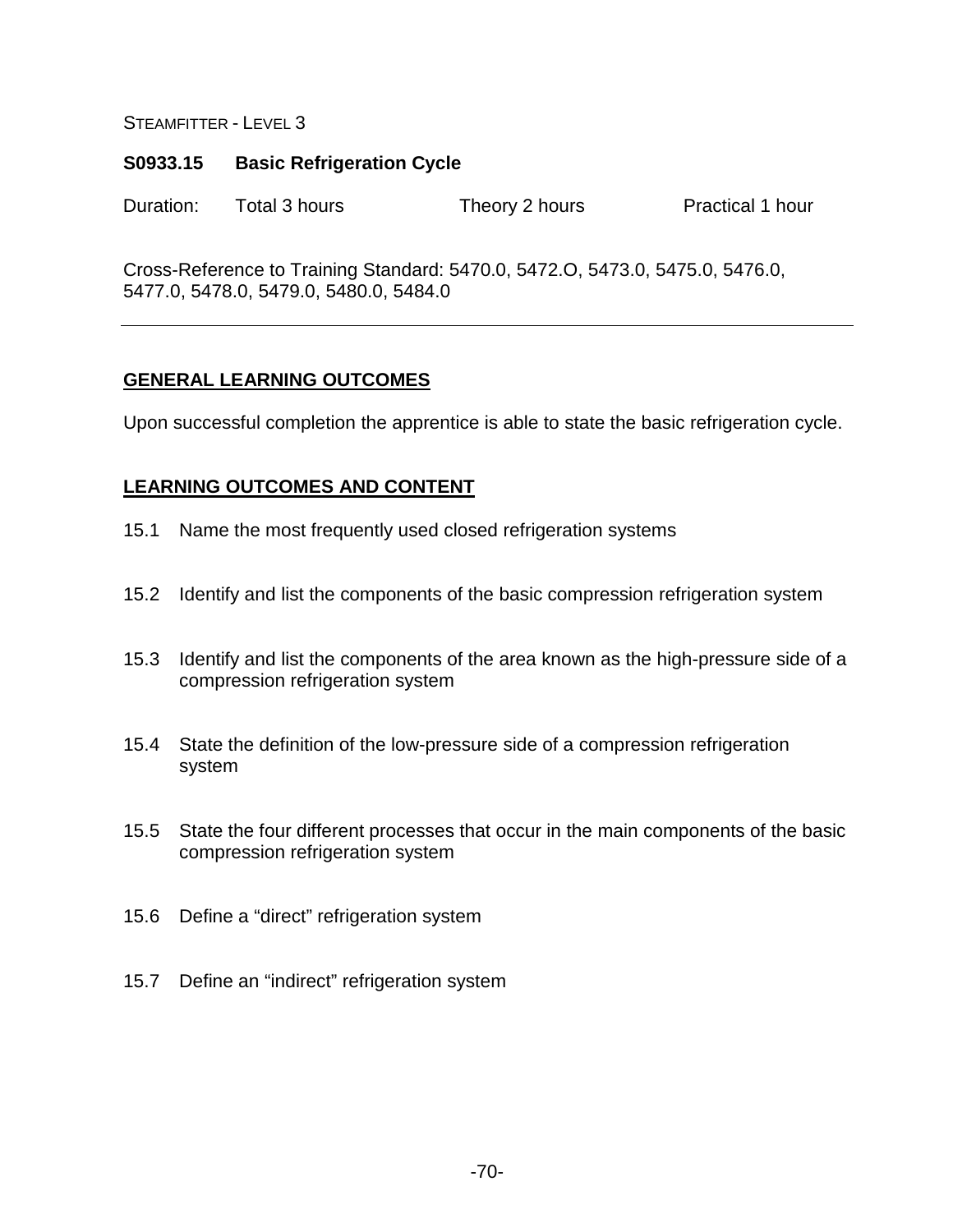- 15.8 State the type of system usually used for skating rinks or large air conditioning systems
- 15.9 State how the compression and absorption refrigeration systems differ
- 15.10 List the components used by the absorption system in place of the compressor used in the compression system
- 15.11 List the refrigerant used in an absorption system if water is used as the absorbent
- 15.12 List the absorbent used in an absorption system if water is used as the refrigerant
- 15.13 State where small ammonia absorption refrigeration systems are usually used
- 15.14 State where large ammonia absorption refrigeration systems are usually used
- 15.15 Draw and label an illustration of a basic compression refrigeration system showing the main components, direction of flow, and indicating the high and lowpressure sides of the system
- 15.16 Draw and label an illustration of a basic ammonia absorption refrigeration system showing the main components, direction of flow, and indicating the high and lowpressure sides of the system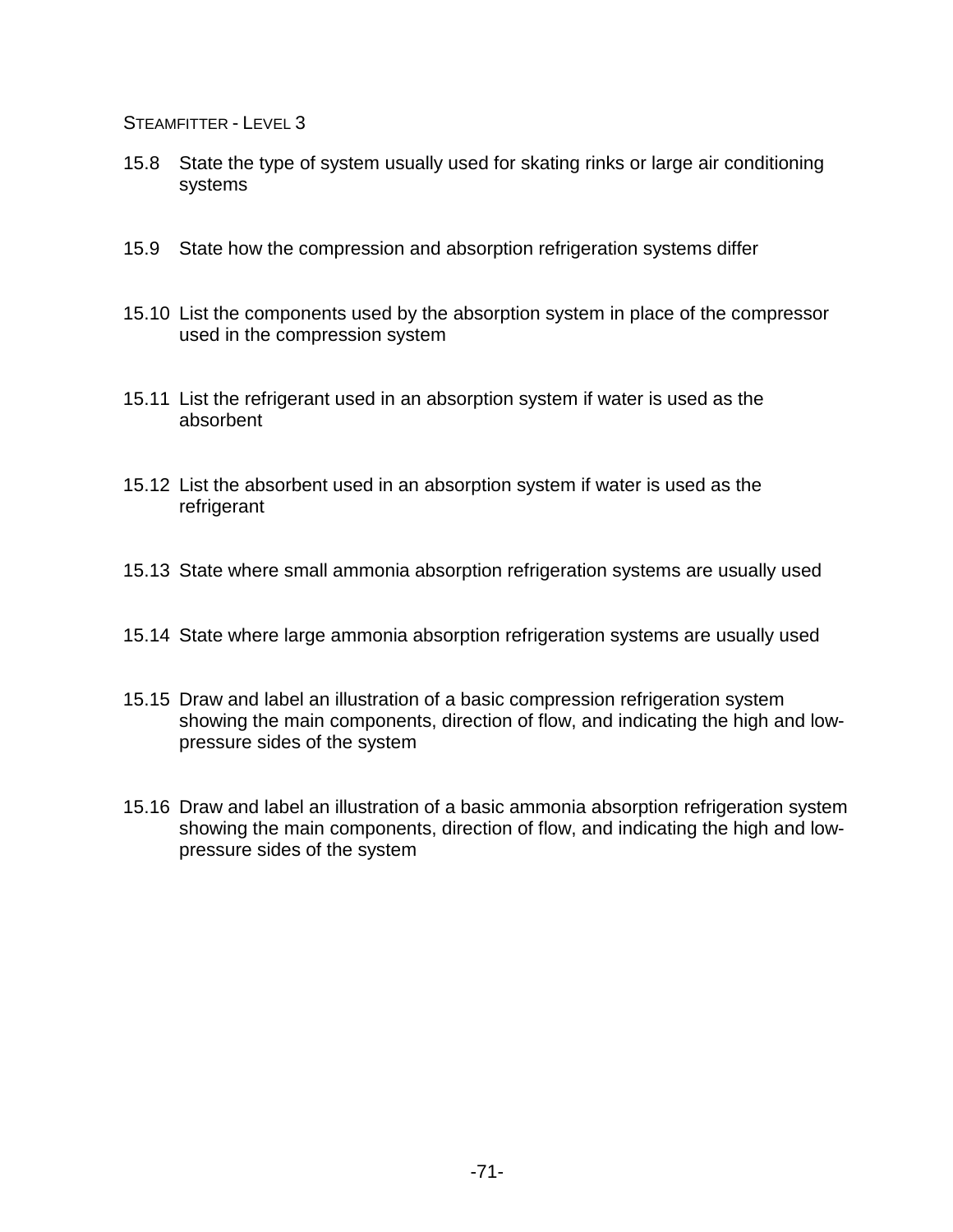#### **S0933.16 Refrigeration System Components**

Duration: Total 12 hours Theory 8 hours Practical 4 hours

Cross-Reference to Training Standard: 5470.0, 5472.O, 5473.0, 5475.0, 5476.0, 5477.0, 5478.0, 5479.0, 5480.0, 5484.0

### **GENERAL LEARNING OUTCOMES**

Upon successful completion the apprentice is able to describe the operational features of refrigeration system components.

- 16.1 State the purpose of a refrigerant
- 16.2 State the requirements of a refrigerant
- 16.3 State the qualities of a good refrigerant
- 16.4 Describe the classification system for refrigerants
- 16.5 Name the organization that was mainly responsible for introducing the "R" designation and numbering refrigerants
- 16.6 State the purpose of oil in a refrigeration system
- 16.7 Describe the construction features of compressors
- 16.8 State the purpose of a refrigeration compressor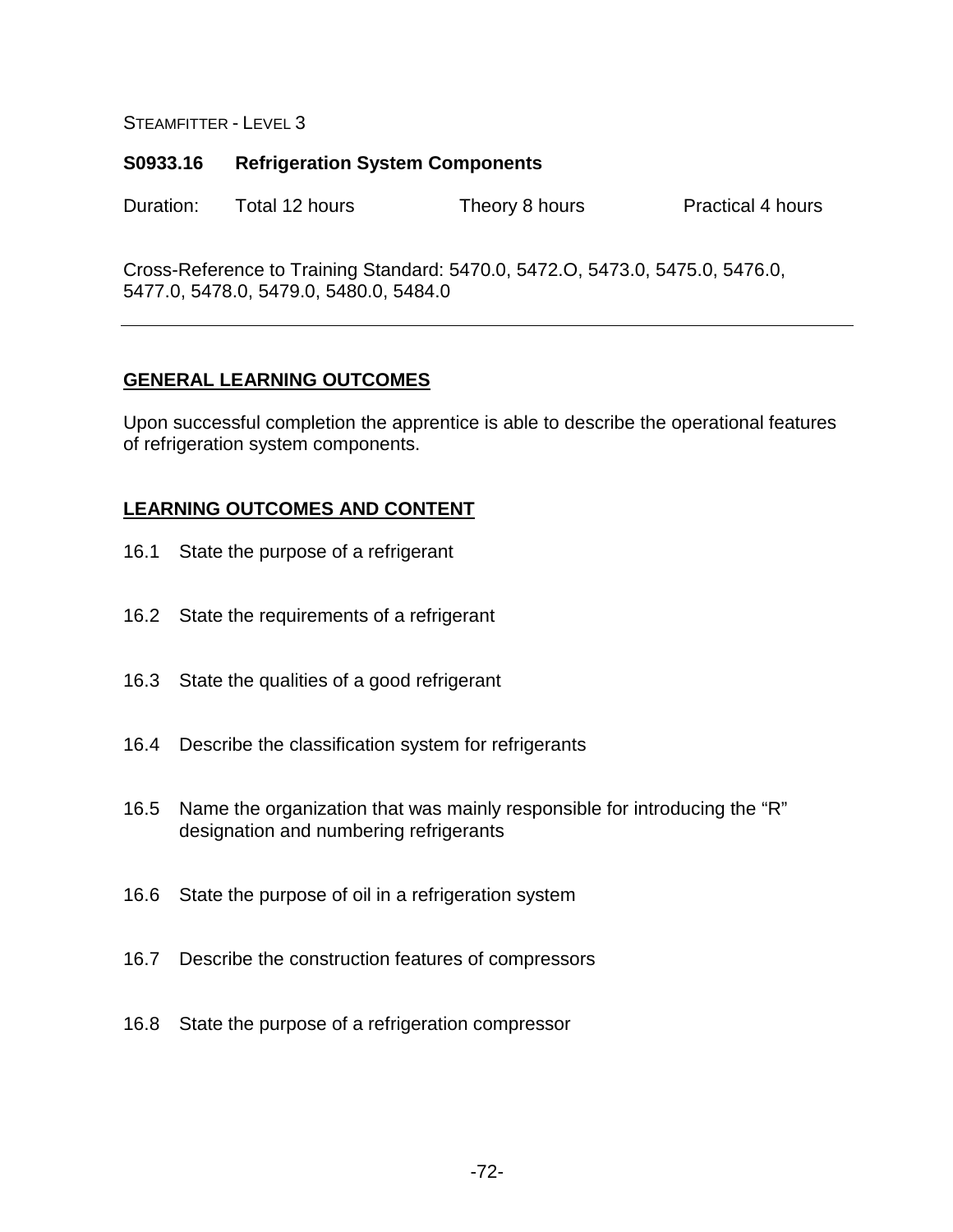- 16.9 List the classifications of compressors
- 16.10 Explain the cycles of a reciprocating compressor
- 16.11 List the ways to classify reciprocating compressors
- 16.12 List the types of reciprocating compressors whose classification is based on the arrangement of cylinders
- 16.13 State the purpose of the seal around the protruding shaft of the open-type compressor
- 16.14 State how the open-type compressor is connected to an electric motor
- 16.15 State how the hermetic compressor unit differs from the open-type compressor
- 16.16 State the type of service for which the hermetic compressor unit is used
- 16.17 Describe how serviceable hermetic compressor units differ from the sealed type
- 16.18 State the designs of rotary compressors
- 16.19 State the purpose of the single stationary blade in the stationary blade compressor
- 16.20 Describe how the blades or vanes of the rotary blade or vane compressor are forced against the walls of the cylinder
- 16.21 Describe how the refrigerant is forced from intake to discharge in the helical gear compressor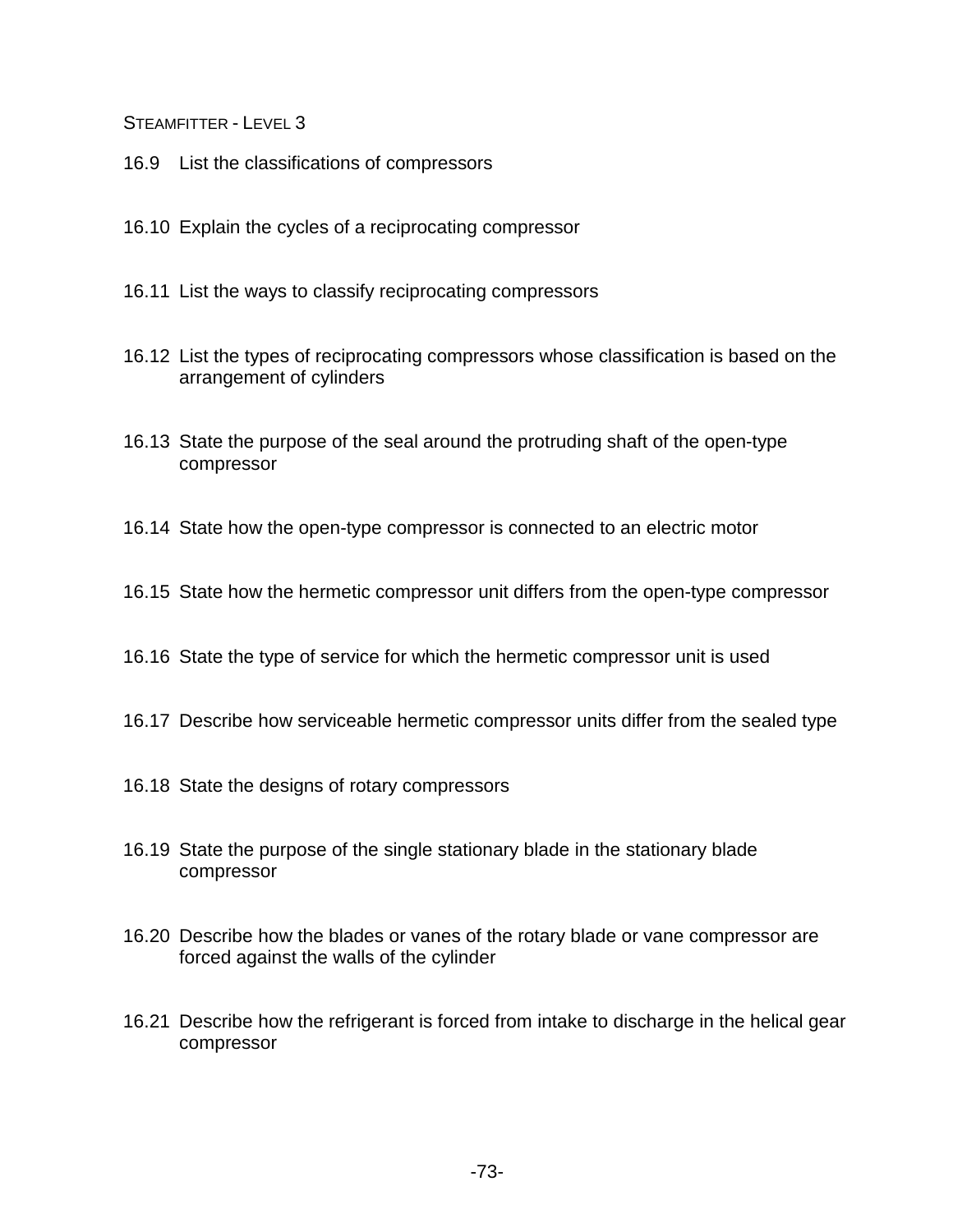- 16.22 State the direction of movement of the rotor in the stationary blade compressor State where helical gear compressors are usually used
- 16.23 State the type of displacement created by centrifugal compressors
- 16.24 State why centrifugal compressors are usually limited to large capacity machines (above 50 tons)
- 16.25 State the name given to centrifugal compressors that have more than one impeller
- 16.26 Draw and label a cross-sectional illustration of the arrangement of the rotor, vanes and cylinder of the rotary vane compressor
- 16.27 Draw and label a cross-sectional illustration of the rotor and cylinder of a single stationary blade compressor
- 16.28 Draw and label an illustration of a refrigeration system showing the main components and indicating the high and low pressure sides of the system
- 16.29 Describe the construction features of evaporators
- 16.30 List the types of evaporators
- 16.31 List the classifications of evaporators
- 16.32 Identify the component that controls the flow of liquid refrigerant to the evaporator
- 16.33 Describe the state of matter in which the refrigerant leaves the evaporator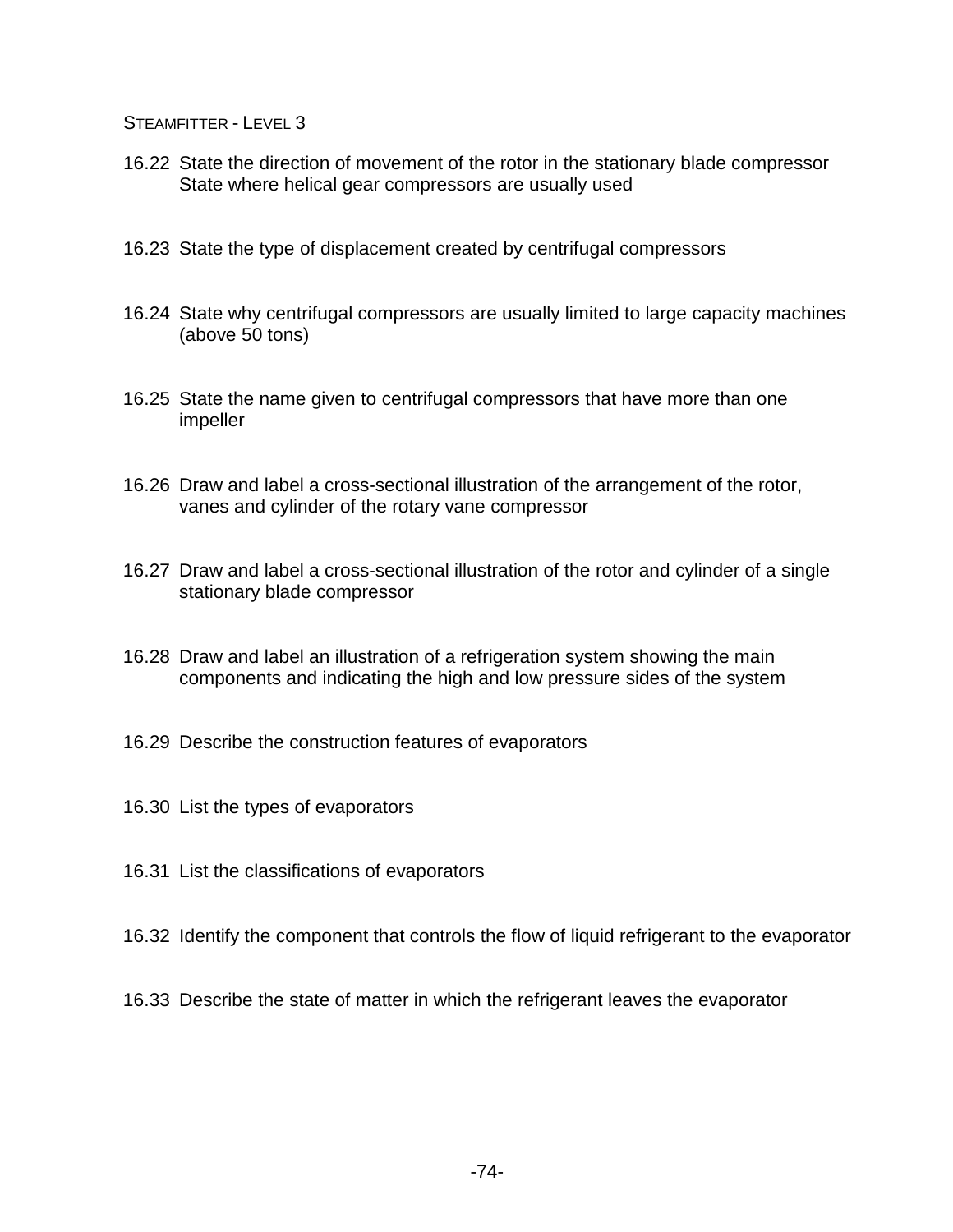- 16.34 State the amount of liquid refrigerant that is metered to the flooded-type evaporator
- 16.35 List the disadvantages of using flooded type evaporators
- 16.36 State where bare-pipe coil evaporators coils are best suited
- 16.37 State the use for which plate-type evaporator coils are best suited
- 16.38 State the temperature limitations for finned tube coils using air flow by natural convection currents
- 16.39 State what happens to the amount of heat transferred when a fan forces air through the finned tub evaporator in place of the natural convection currents
- 16.40 State another name given to the shell and tube evaporator
- 16.41 Identify the location of the primary and secondary refrigerants used in the direct expansion chiller
- 16.42 Draw and label an illustration of a bare-pipe coil evaporator indicating the metering device and the direction of flow of the refrigerant
- 16.43 Draw and label an illustration of a plate-type coil
- 16.44 Draw and label an illustration of a flooded-type chiller indicating the connections
- 16.45 Describe the construction features of condensers
- 16.46 State the purpose of the condenser in the refrigeration system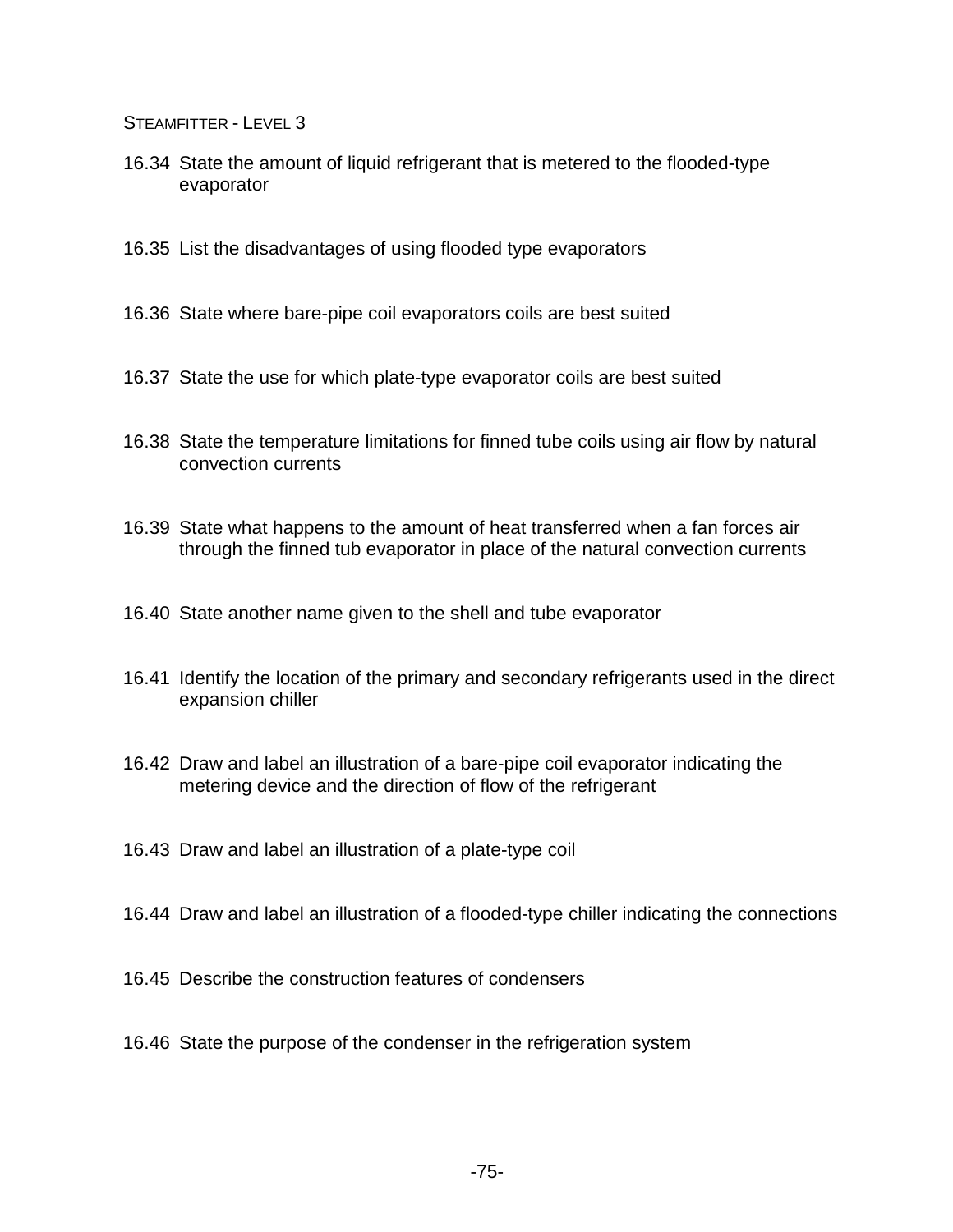- 16.47 List the types of condensers
- 16.48 State the cooling medium (s) used in the evaporative condenser unit
- 16.49 Identify the type of condenser recommended for large-tonnage refrigeration systems
- 16.50 State why natural circulation air-cooled condensers are not suitable for largesized refrigeration units
- 16.51 Name the equipment used to force air across the condenser coil of a forced-aircooled condenser
- 16.52 State the three basic types of water-cooled condensers
- 16.53 Identify in which tube the cooling water flows in a double-tube condenser
- 16.54 Identify which part of the shell and coil condenser contains the refrigerant
- 16.55 Identify which part of the shell and tube condenser determines the number of passes of cooling water through the condenser
- 16.56 List the methods of heat transfer used by evaporative condensers
- 16.57 State how the water level in the pan of an evaporative condenser is maintained
- 16.58 Draw and label a diagrammatic illustration of an evaporative condenser
- 16.59 Draw and label a diagrammatic illustration of a double tube condenser
- 16.60 Describe the construction features of metering devices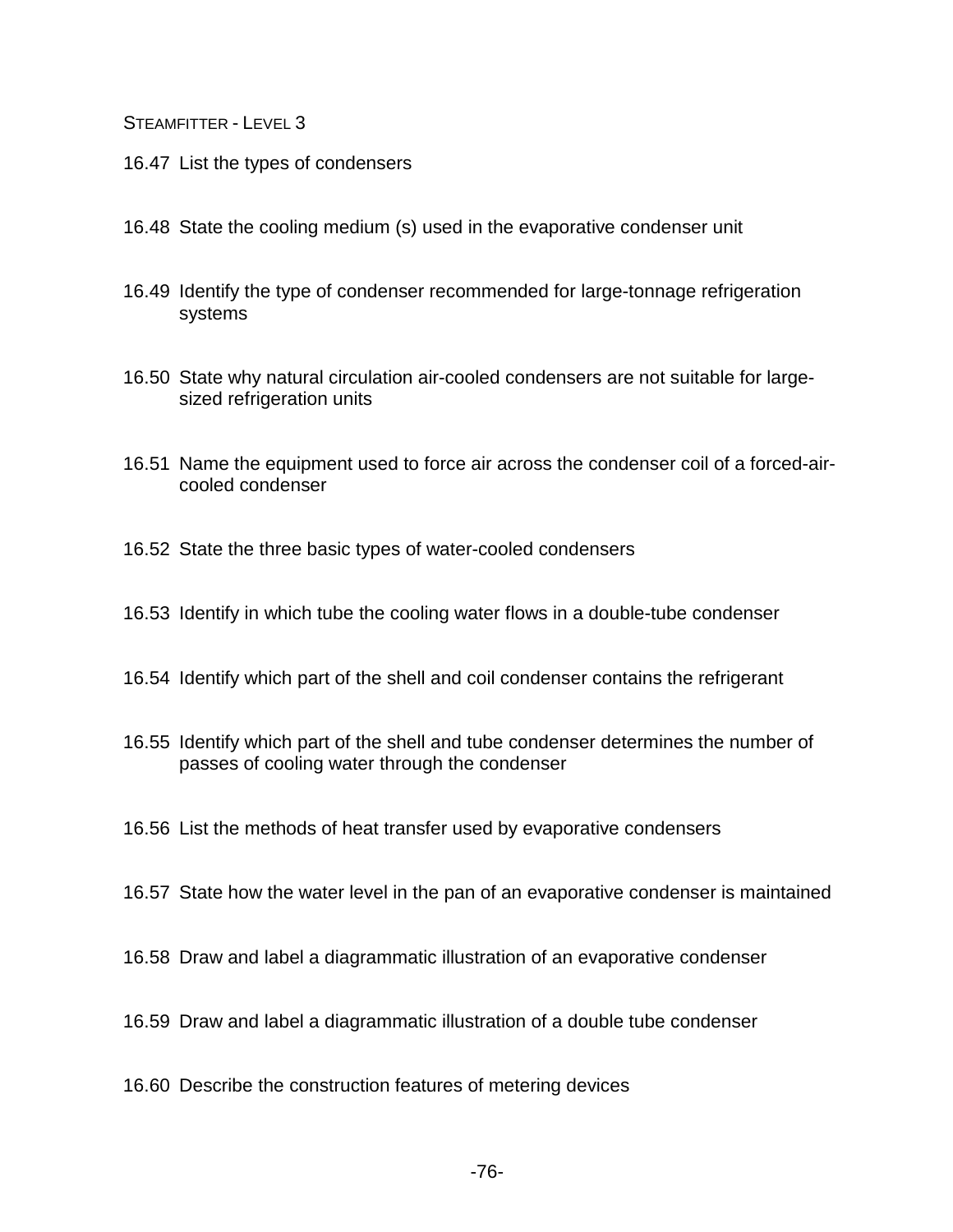- 16.61 State what happens to the refrigerant as it passes through the metering device
- 16.62 Name the type of refrigeration machine that can use manually operated metering valves
- 16.63 Name the type of evaporator coil that uses a float-operated valve as a metering device
- 16.64 Describe the main difference between the operation of a manually operated metering valve and the of a constant pressure expansion valve
- 16.65 Name the type of evaporator coil that uses a constant pressure expansion valve
- 16.66 Name the type of system that cannot use a constant pressure expansion valve
- 16.67 Name the type of metering device that is most frequently used in refrigeration and air conditioning systems
- 16.68 Name the type of liquid usually used in the sensing bulb and tubing of the thermostatic expansion valve
- 16.69 Describe what happens to the thermostatic expansion valve when the temperature of the refrigerant leaving the evaporator rises
- 16.70 Describe what happens to the thermostatic expansion valve when the compressor starts
- 16.71 State the size and length of the capillary tubing when used as a metering device in a refrigeration system
- 16.72 State what happens to the pressure throughout a refrigeration system using a capillary tube as a metering device when the compressor stops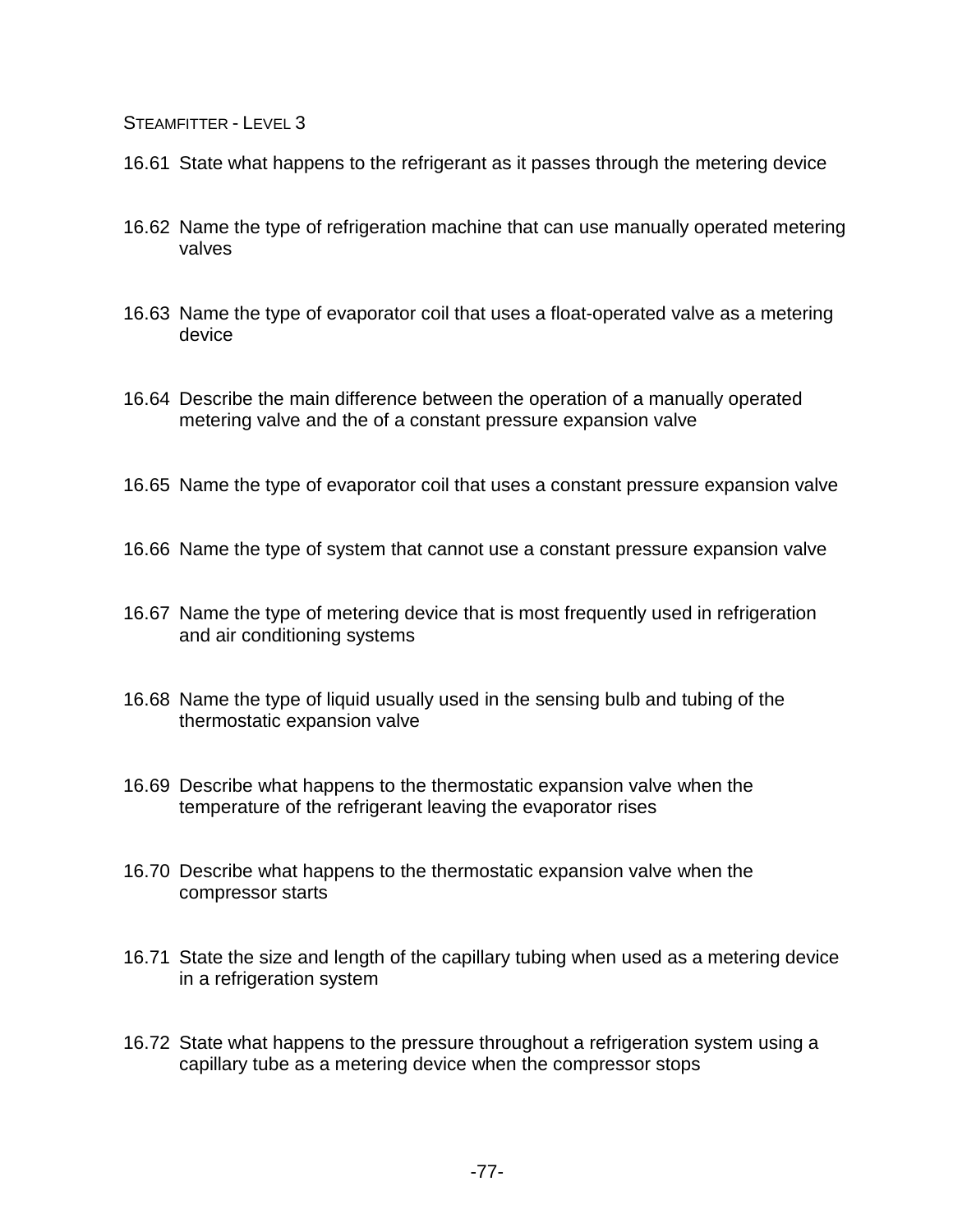- 16.73 Draw and label a diagrammatic illustration of a constant pressure expansion valve
- 16.74 Draw and label a diagrammatic illustration of a thermostatic expansion valve correctly located on the piping to the evaporator and include the sensing bulb
- 16.75 Draw and label a diagrammatic illustration of a capillary tube connected to the inlet of the evaporator coil
- 16.76 Describe the construction features of cooling towers
- 16.77 Name the component in the refrigeration system that is connected to the cooling tower
- 16.78 State two reasons for using a cooling tower
- 16.79 Identify the type of heat that is extracted from the un-evaporated portion of the sprayed condenser water thereby reducing its temperature
- 16.80 State what happens to the water in the bottom of the cooling tower
- 16.81 State how water lost in the evaporation process is replenished
- 16.82 Name the two basic types of cooling towers
- 16.83 State where natural draft cooling towers should be placed
- 16.84 State why mechanical draft cooling towers are so named
- 16.85 Indicate the path of air flow in an induced draft cooling tower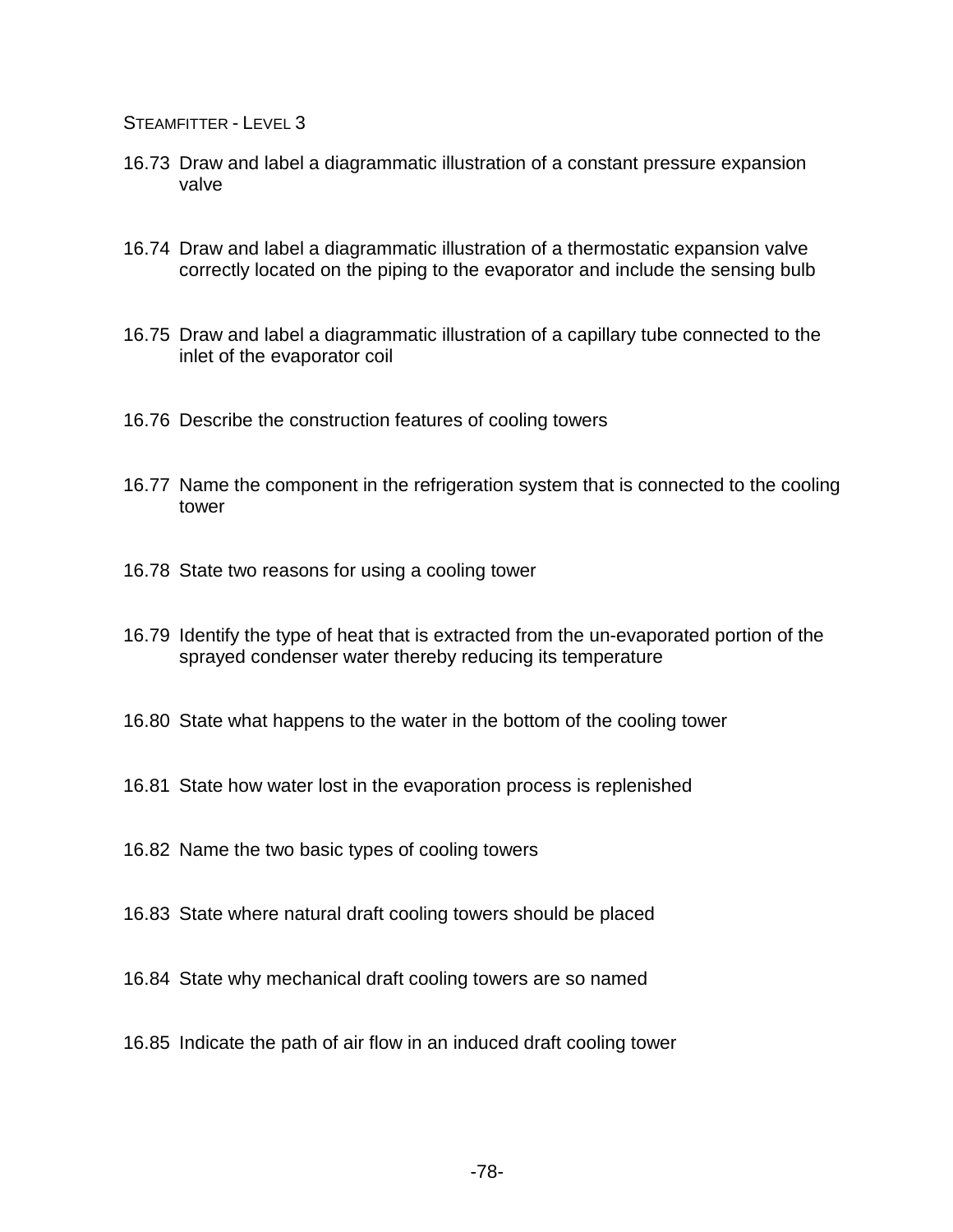- 16.86 List three deposits that could be left on the inside surfaces of the cooling tower if the water is not treated
- 16.87 Draw and label a diagrammatic illustration of the piping connections between a cooling tower and a water-cooled condenser
- 16.88 Draw and label an illustration of a typical induced draft-cooling tower indicating water and air inlets and outlets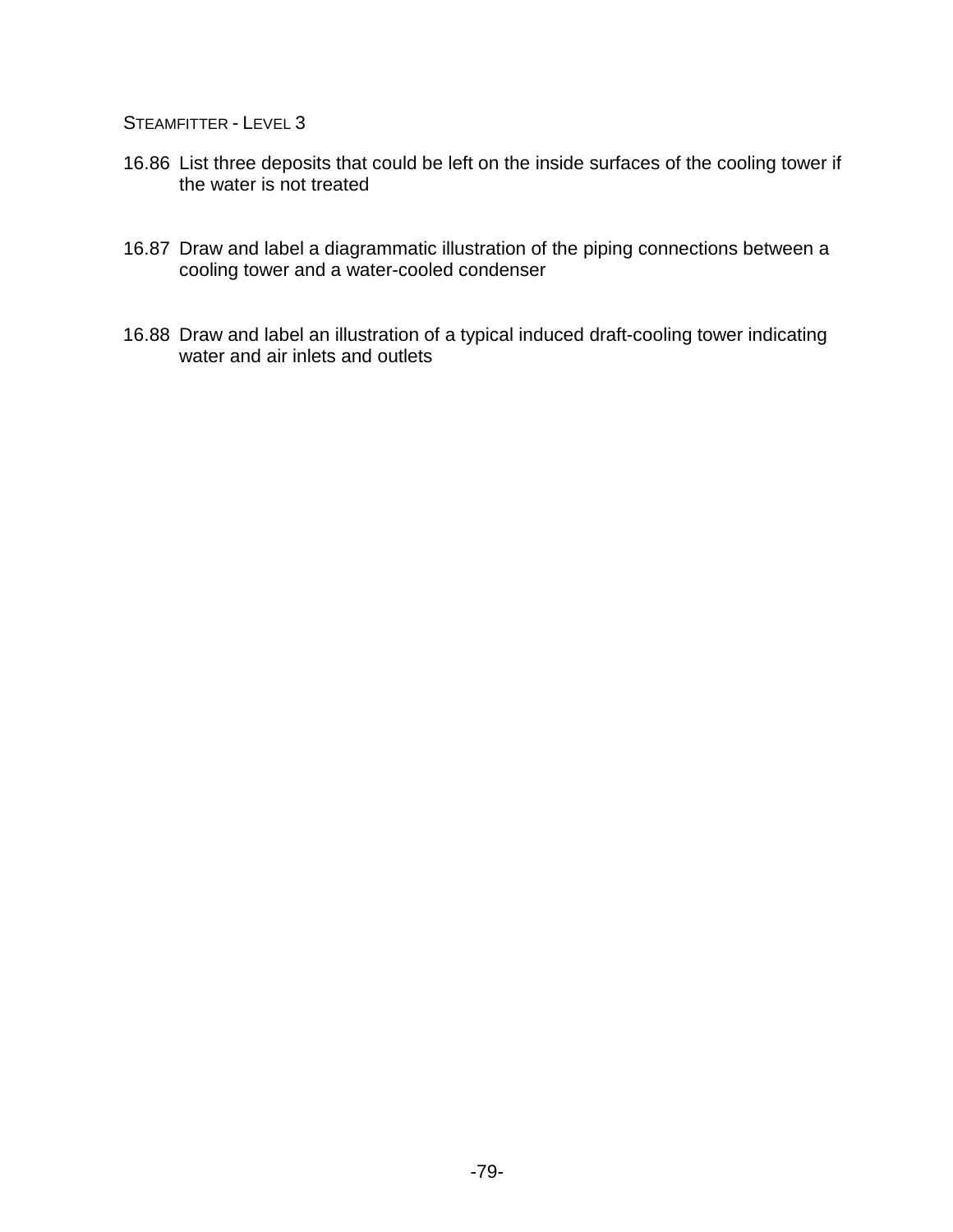## **S0933.17 Refrigeration System Commissioning**

Duration: Total 1 hour Theory 1 hour Practical 0 hours

Cross-Reference to Training Standard: 5470.0, 5472.O, 5473.0, 5475.0, 5476.0, 5477.0, 5478.0, 5479.0, 5480.0, 5484.0

# **GENERAL LEARNING OUTCOMES**

Upon successful completion the apprentice is able to describe the commissioning procedures for a refrigeration system.

- 17.1 Describe recommended system testing procedures
- 17.2 Perform tests according to manufacturers' and government regulations
- 17.3 Test a refrigeration system for low and high pressures using a manifold gauge set
- 17.4 Test system-operating pressures and control functions
- 17.5 Test for refrigerant leaks
- 17.6 Identify leak-testing methods:
	- dyes
	- electronic leak detectors
	- bubble producing solutions
	- nitrogen testing
	- trace gas testing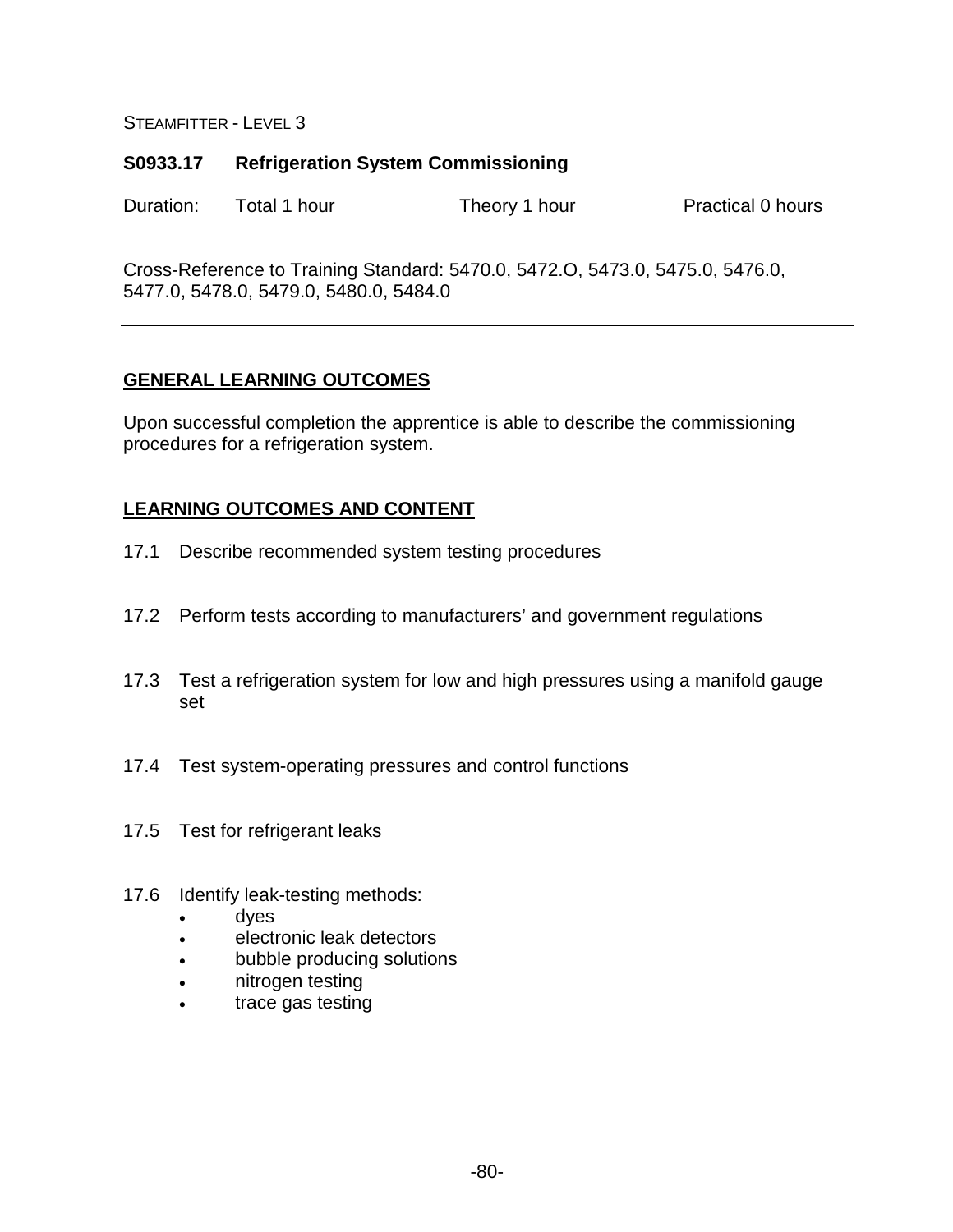- 17.7 Identify potential location of leaks:
	- fittings
	- lines
	- seals
	- compressor
	- evaporator
	- condenser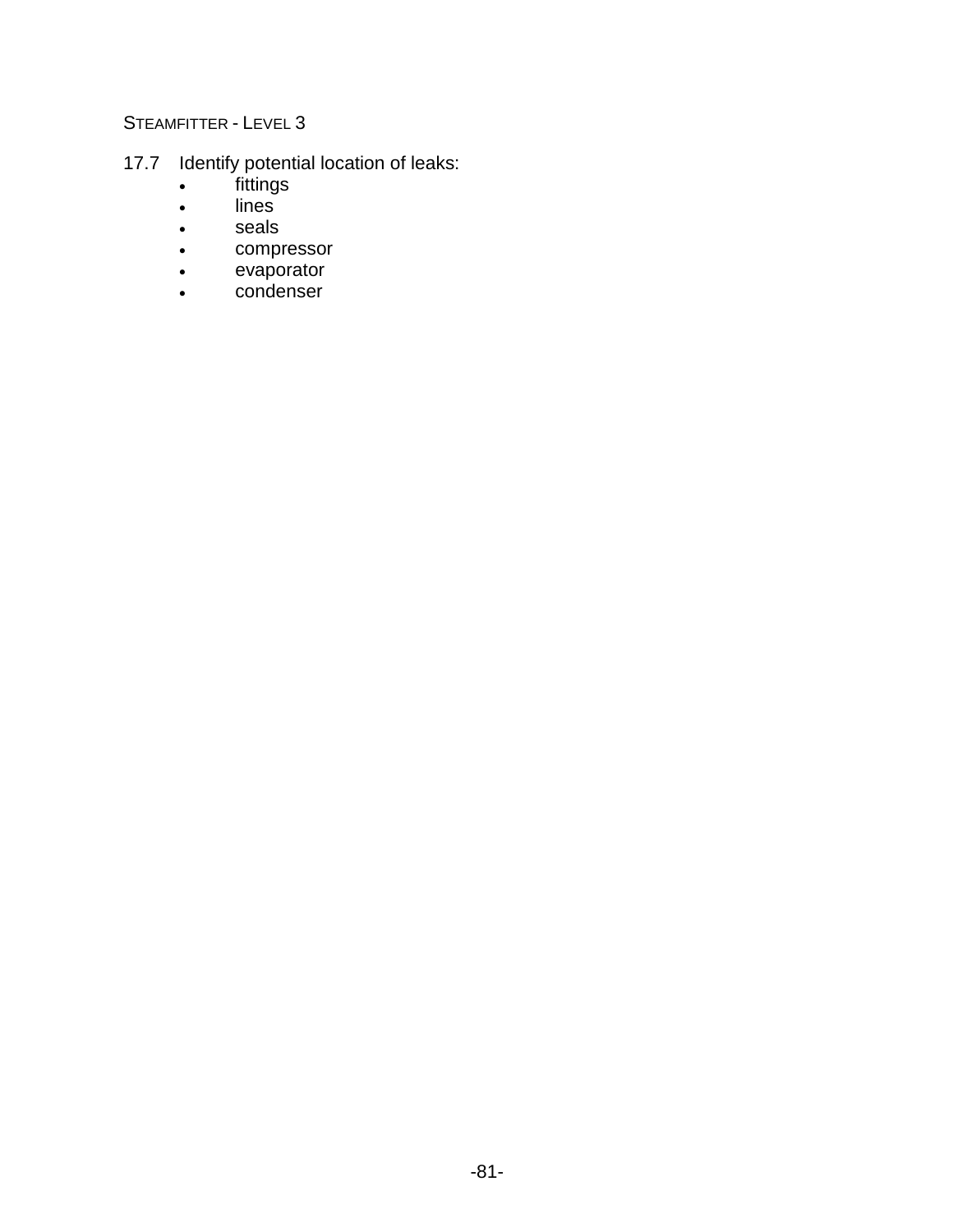## **S0933.18 Principles of Air Conditioning**

Duration: Total 1 hour Theory 1 hour Practical 0 hours

Cross-Reference to Training Standard: 5470.0, 5472.O, 5473.0, 5475.0, 5476.0, 5477.0, 5478.0, 5479.0, 5480.0, 5484.0

# **GENERAL LEARNING OUTCOMES**

Upon successful completion the apprentice is able to describe the principles of air conditioning.

- 18.1 Define the term "air conditioning"
- 18.2 Describe the process of mechanical air conditioning
- 18.3 State the physical laws which govern the air conditioning process
- 18.4 State the function of an air conditioning system
- 18.5 State the methods of heat transfer involved in air conditioning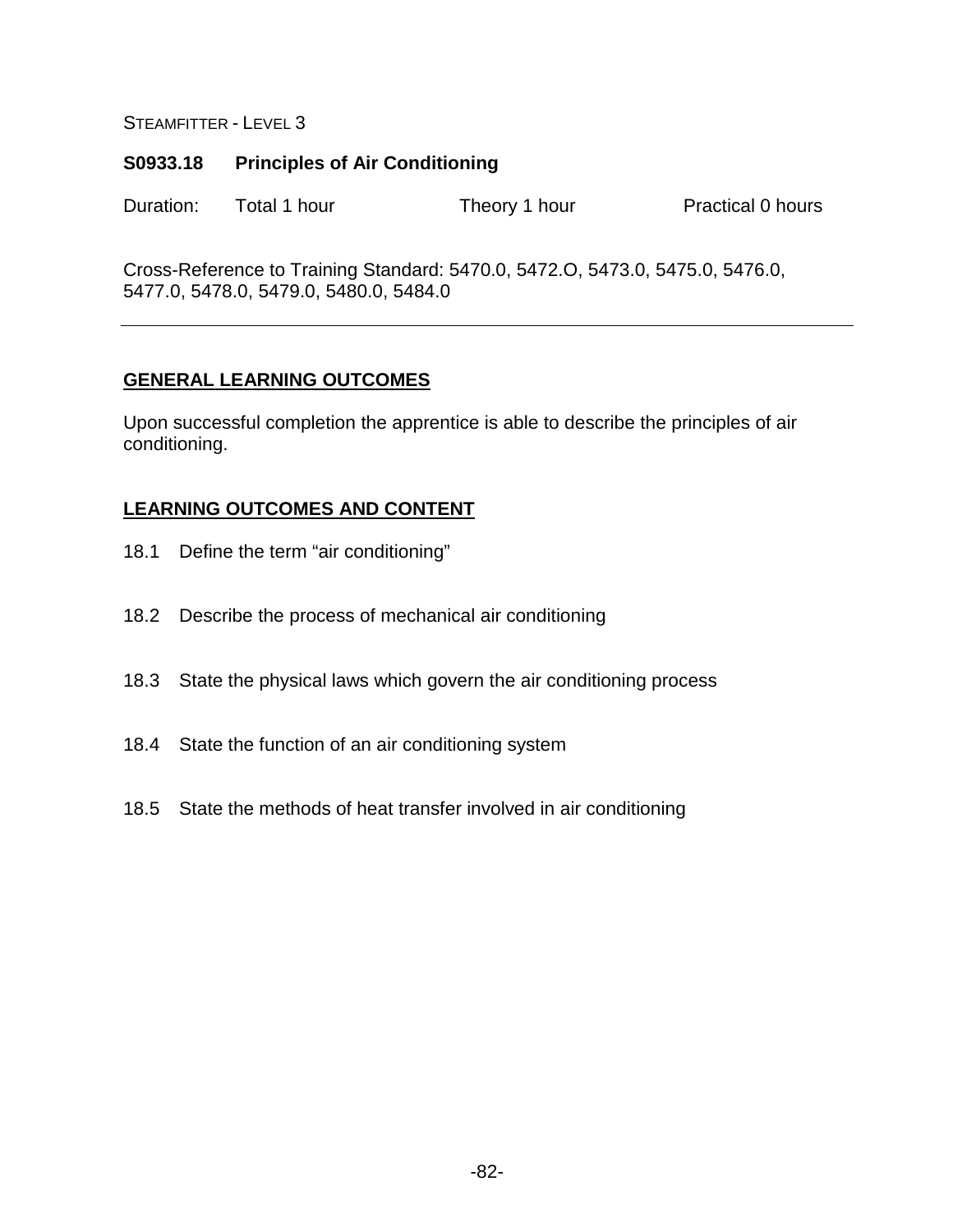#### **S0933.19 Psychometrics**

Duration: Total 3 hours Theory 1 hour Practical 2 hours

Cross-Reference to Training Standard: 5470.0, 5472.O, 5473.0, 5475.0, 5476.0, 5477.0, 5478.0, 5479.0, 5480.0, 5484.0

# **GENERAL LEARNING OUTCOMES**

Upon successful completion the apprentice is able to interpret and use a psychometric chart.

- 19.1 Define the term "psychometrics"
- 19.2 List seven interrelated properties of air
- 19.3 State how the wet bulb thermometer differs from the dry thermometer
- 19.4 Define the term "dewpoint temperature"
- 19.5 Define the term "relative humidity"
- 19.6 State the number of grains of water vapour contained in 1 pound of air
- 19.7 State in which unit the specific volume of air is measured
- 19.8 State the name given to the instrument containing the wet and dry bulb thermometers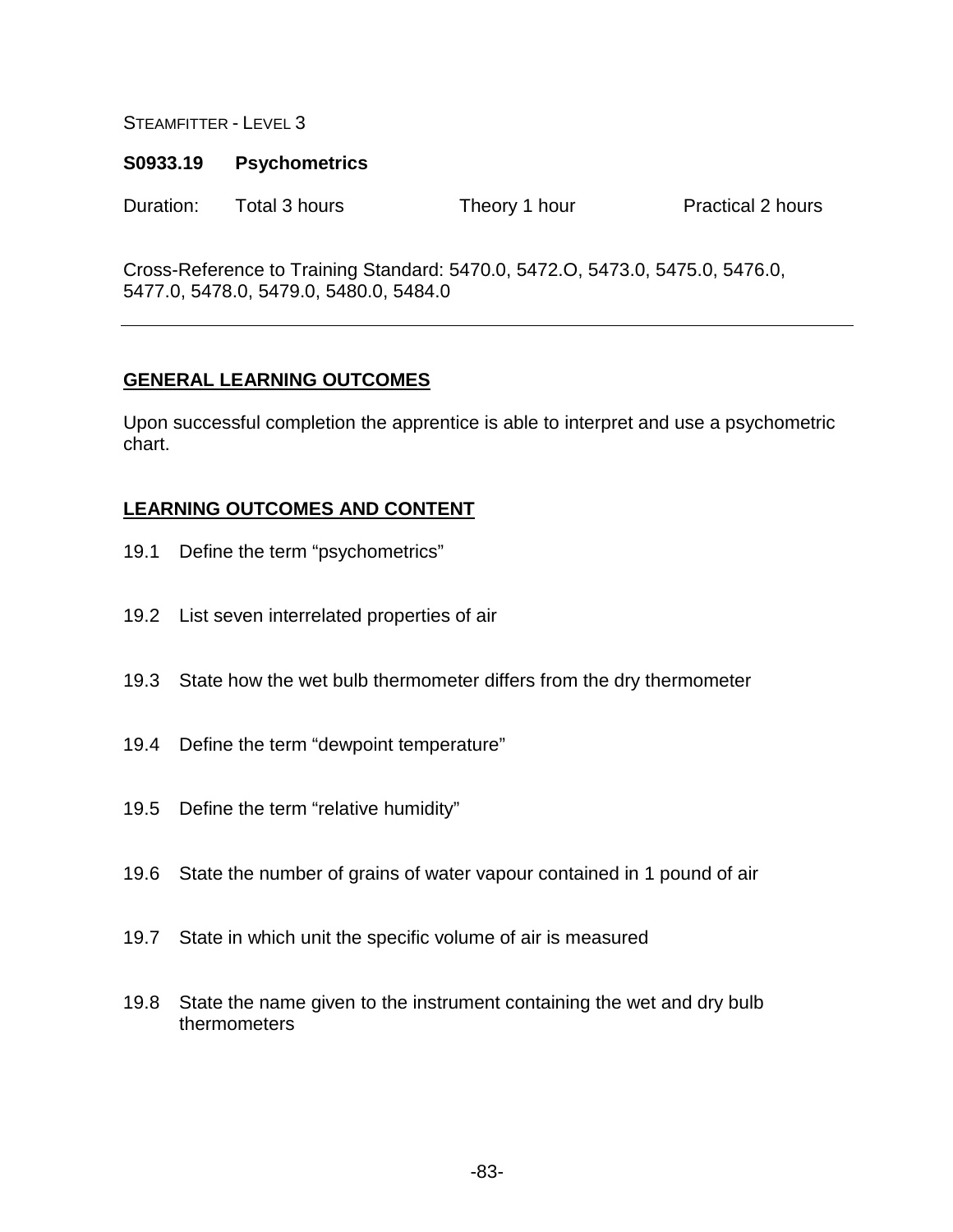- 19.9 State how the instrument containing the wet and dry bulb thermometers should be used
- 19.10 State what percentage of relative humidity exists when both the wet and dry bulb thermometers read the same
- 19.11 Calculate the following, given the relative humidity, dry bulb temperature, and a psychometric chart:
	- wet bulb temperature
	- dewpoint temperature
	- grains of moisture/lb. of dry air
	- specific volume
	- enthalpy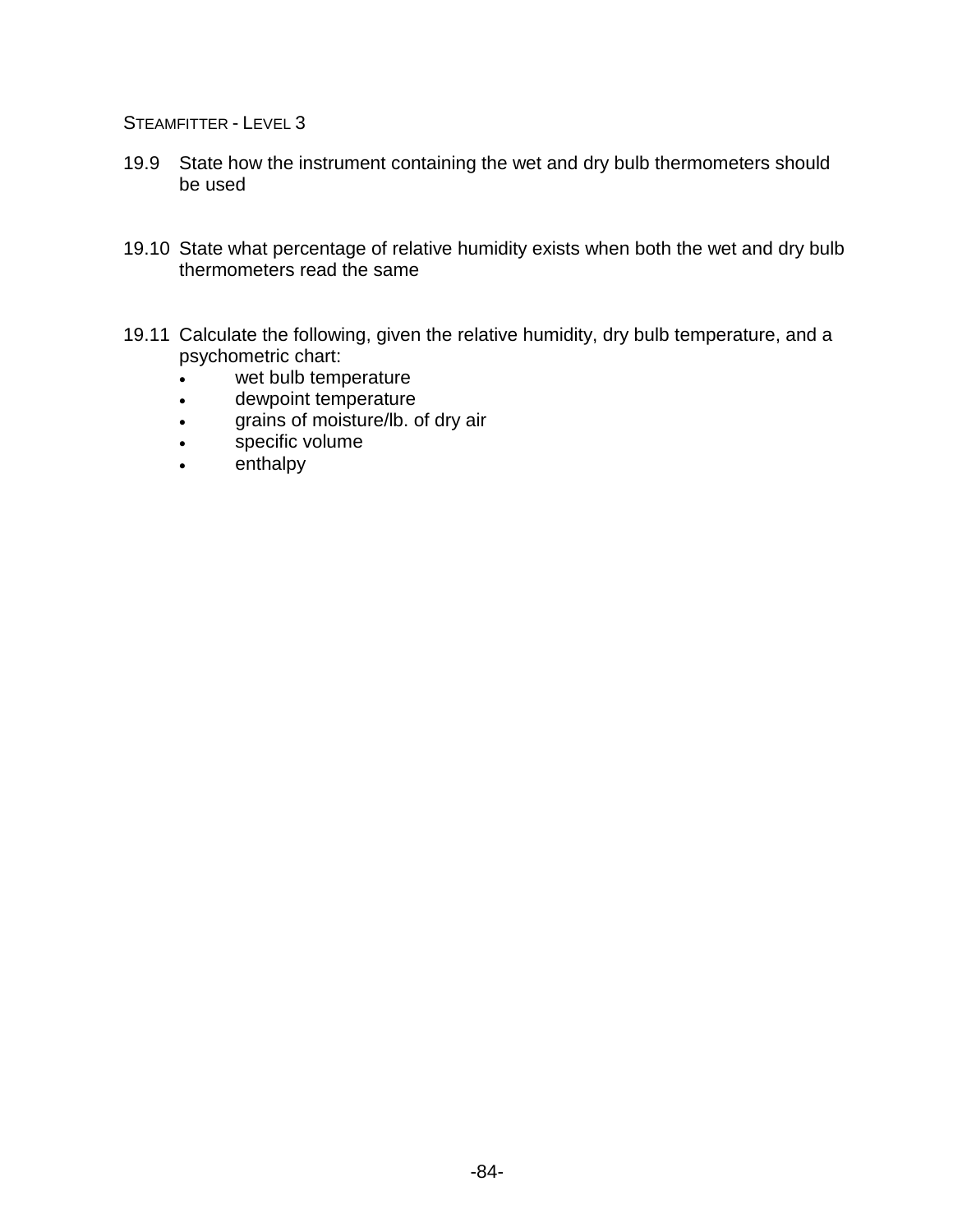#### **S0933.20 Air Conditioning Applications**

Duration: Total 4 hours Theory 3 hours Practical 1 hour

Cross-Reference to Training Standard: 5470.0, 5472.O, 5473.0, 5475.0, 5476.0, 5477.0, 5478.0, 5479.0, 5480.0, 5484.0

### **GENERAL LEARNING OUTCOMES**

Upon successful completion the apprentice is able to state the application and operation of an air conditioning system.

- 20.1 Describe the types of air conditioning systems
- 20.2 Identify the name given to the two heating coils located in the plenum of large air conditioning plants
- 20.3 State the two mediums commonly used in the heat coils
- 20.4 Identify the type of steam trap used on heating coils
- 20.5 State when a vacuum breaker must be installed on a heating coil
- 20.6 State whether warm or cold air can hold more moisture
- 20.7 Identify the most controllable method of humidification
- 20.8 State the reason why banks of steam heating coils are used in large air conditioning systems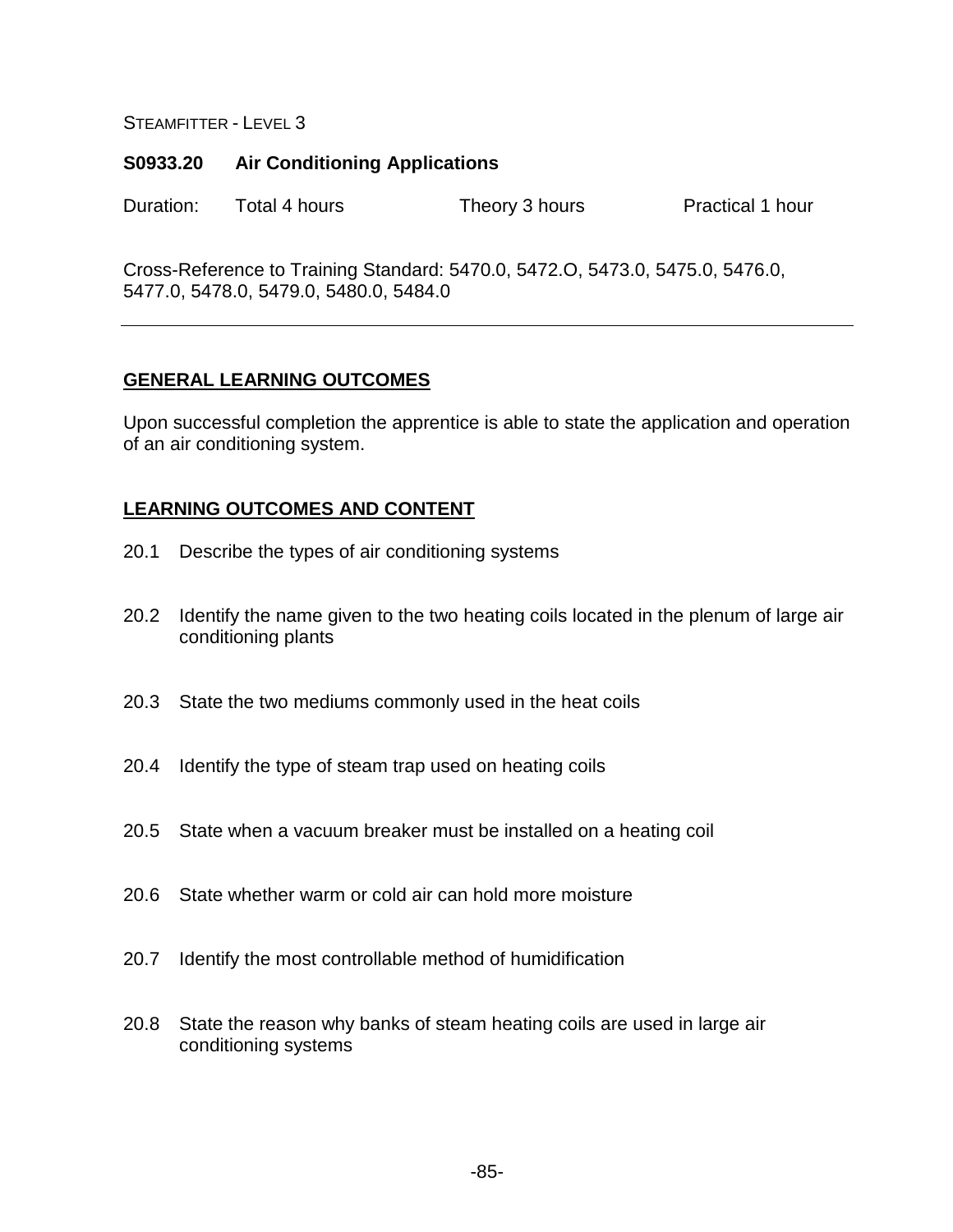20.9 Identify the correct method of piping a water-cooling coil (direction of flow)

20.10 Identify the type of ducting normally used for low velocity air conditioning systems

20.11 Name the two main classifications of air conditioning systems

20.12 Define a unitary air conditioning system

20.13 List the three general classifications of filters used in air conditioning systems

20.14 State the main function of eliminator plates

20.15 State the direction of discharge for spray installed in air washers

20.16 State how the water level is maintained in the tank or pan of the air washer

20.17 State when it is usually necessary to humidify conditioned air

20.18 Describe the application and operation of air conditioning systems

20.19 State the basic operating principle of electronic filters

20.20 State the location for control valves on a cooling coil

- 20.21 Identify the location of a possible third heating coil in large air conditioning systems
- 20.22 State how the air washer can serve as a humidifier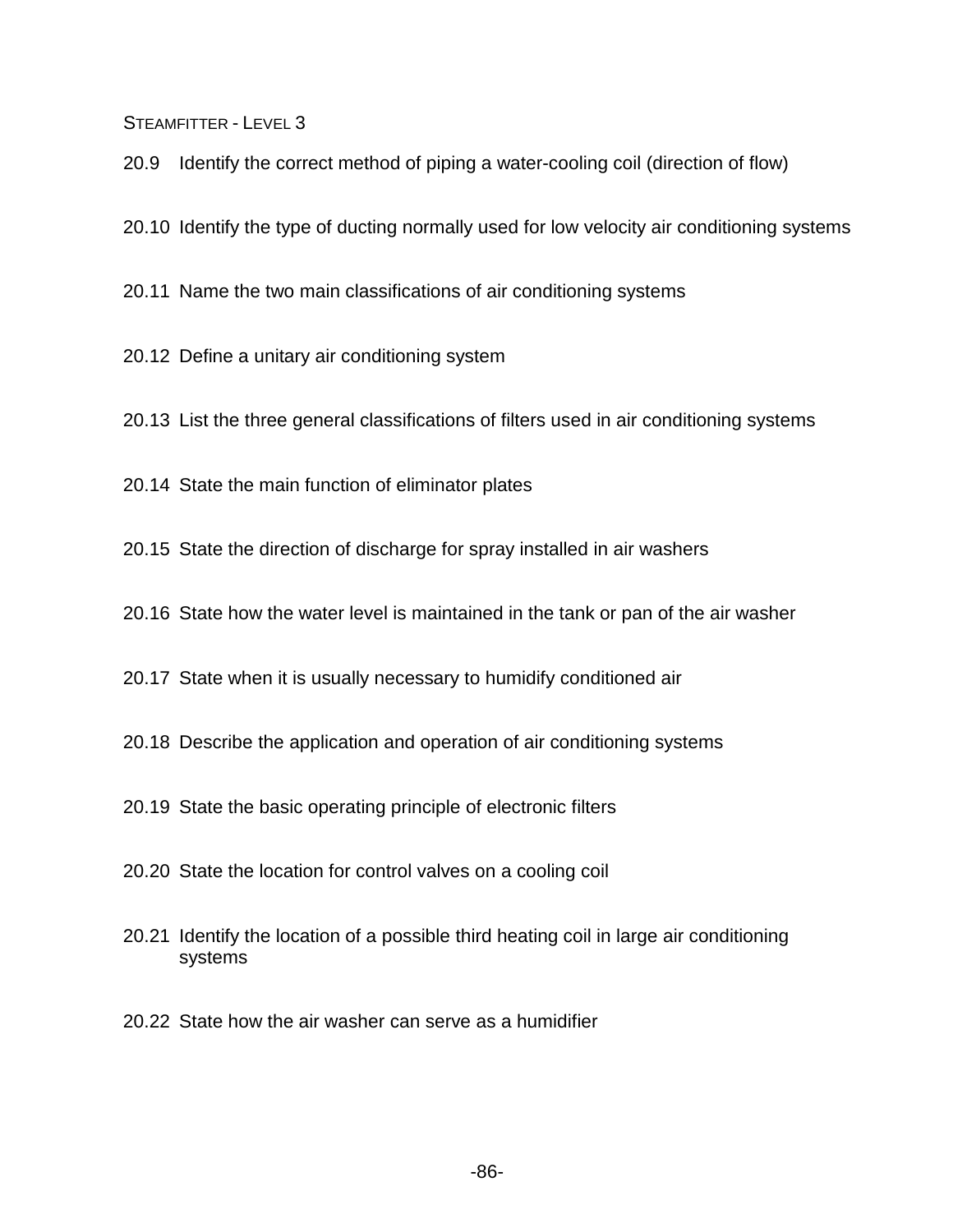- 20.23 State how a steam humidifier operates
- 20.24 State how the temperature of the cooling water can be controlled
- 20.25 Identify the sequence of components through which air passes in a central plant during the heating cycle
- 20.26 Identify the sequence of components through which air passes in a central plant during the cooling cycle
- 20.27 Draw and label a single-line illustration of a two-row heating coil complete with piping connections for hot water
- 20.28 Draw and label a single-line illustration of a bank of three steam heating coils with piping connections to and from the units and mains
- 20.29 Draw and label an illustration of a single-bank air washer correctly locating the spray nozzles, eliminator plates, pan or tank, heat exchanger, pump and connecting piping
- 20.30 Draw and label a single-line illustration of the components of a central air conditioning plant to completely condition the air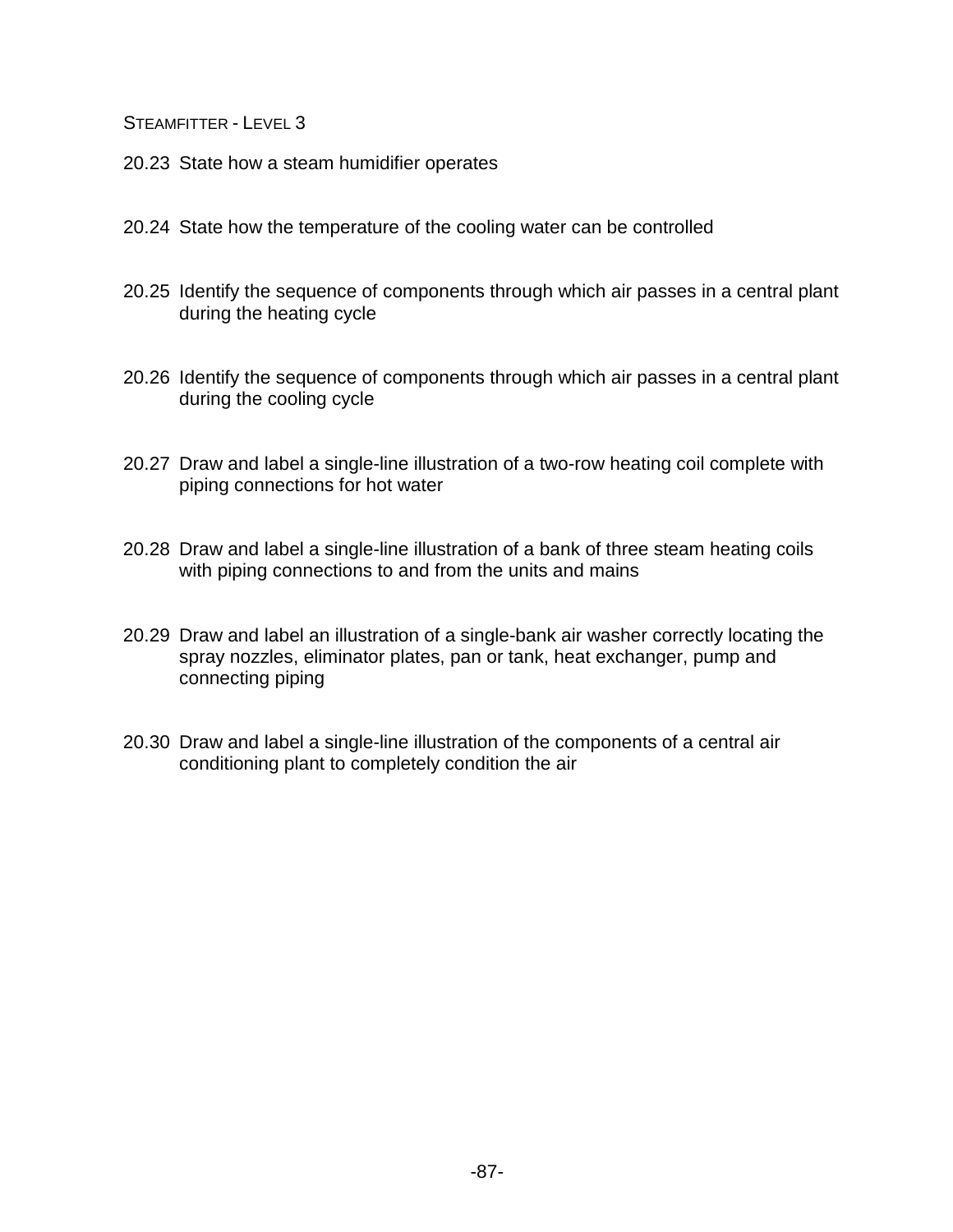## **S0933.21 Air Conditioning System Components**

Duration: Total 2 hours Theory 2 hours Practical 0 hours

Cross-Reference to Training Standard: 5470.0, 5472.O, 5473.0, 5475.0, 5476.0, 5477.0, 5478.0, 5479.0, 5480.0, 5484.0

# **GENERAL LEARNING OUTCOMES**

Upon successful completion the apprentice is able to describe the construction features and operation of air conditioning system components.

- 21.1 Describe the construction features and operation of the following air conditioning system components:
	- condenser
	- receiver dehydration
	- accumulator-dryer
	- evaporator
	- compressor
	- hoses, lines and fittings
	- low and high pressure cutout
	- low charge protection
	- evaporator temperature control
	- cycling clutch control
	- orifice tubes
	- expansion valves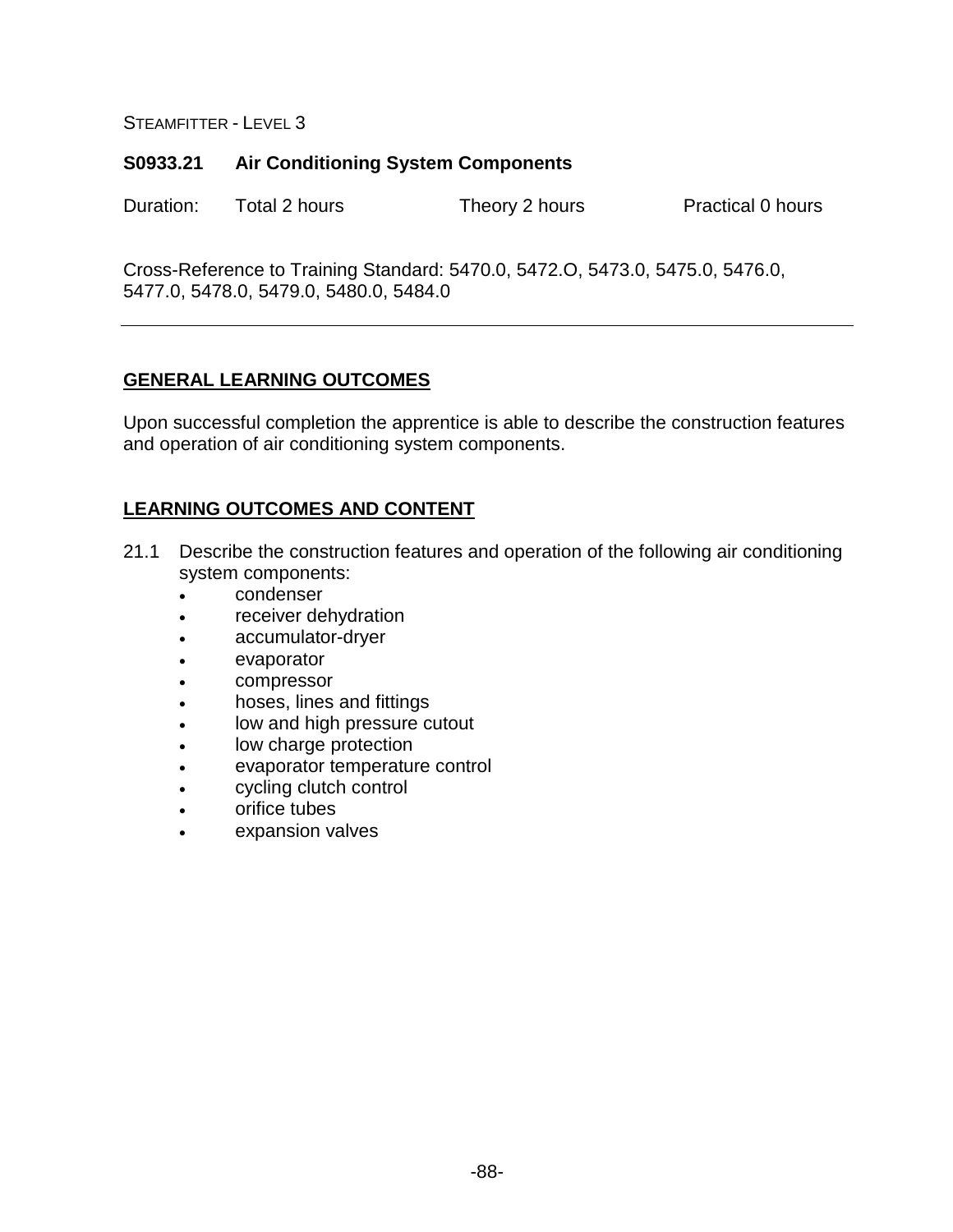## **S0933.22 Air Conditioning System Commissioning**

Duration: Total 1 hour Theory 1 hour Practical 0 hours

Cross-Reference to Training Standard: 5470.0, 5472.O, 5473.0, 5475.0, 5476.0, 5477.0, 5478.0, 5479.0, 5480.0, 5484.0

# **GENERAL LEARNING OUTCOMES**

Upon successful completion the apprentice is able to describe the testing procedures of an air conditioning/refrigeration system.

- 22.1 Describe recommended system testing procedures
- 22.2 Perform tests according to manufacturers' and government regulations
- 22.3 Test an air conditioning system for low and high pressures using a manifold gauge set
- 22.4 Test system-operating pressures and control functions
- 22.5 Test for refrigerant leaks
- 22.6 Identify leak-testing methods:
	- dyes
	- electronic leak detectors
	- bubble producing solutions
	- nitrogen testing
	- trace gas testing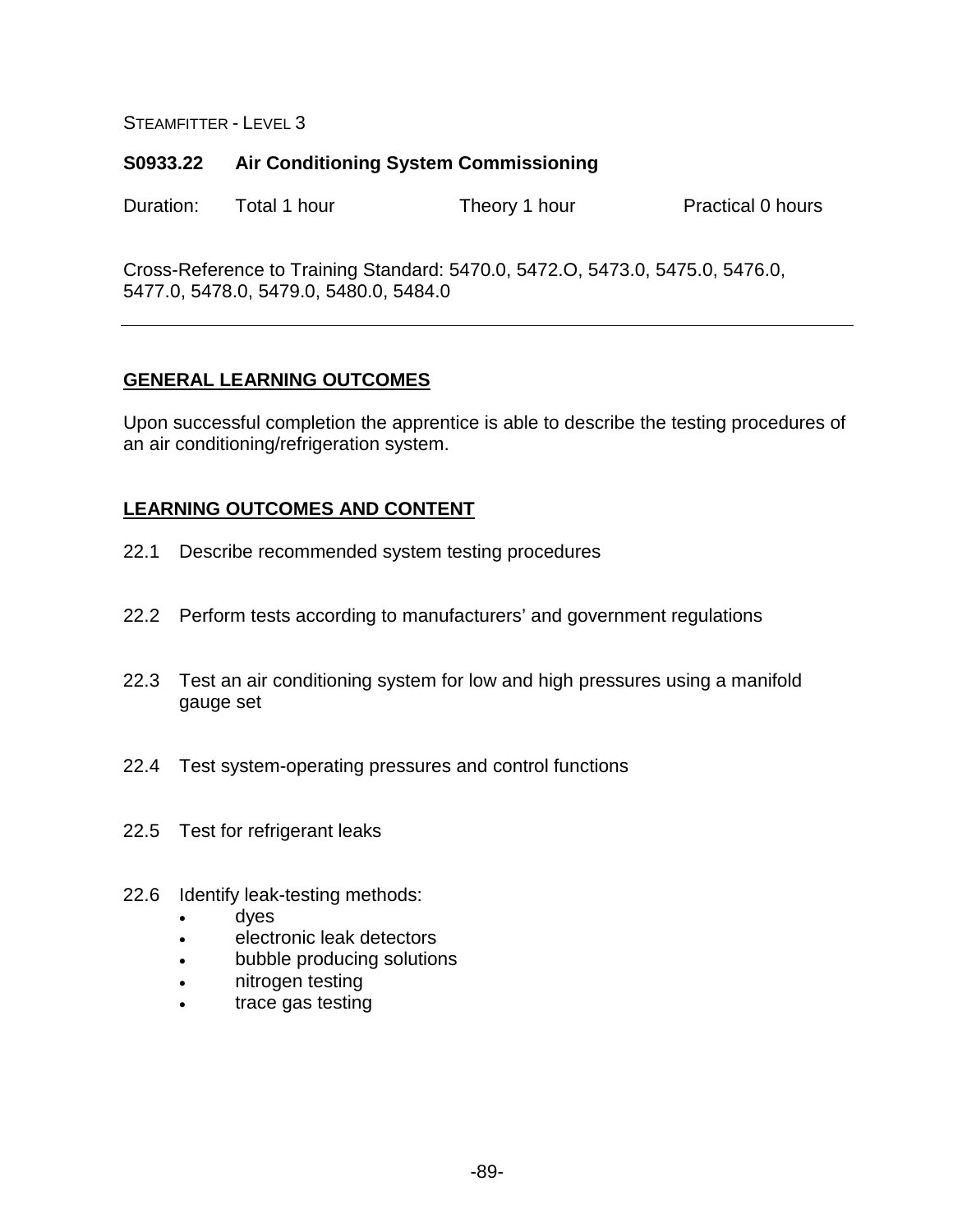- 22.7 Identify potential location of leaks:
	- fittings
	- lines
	- seals
	- compressor
	- evaporator
	- condenser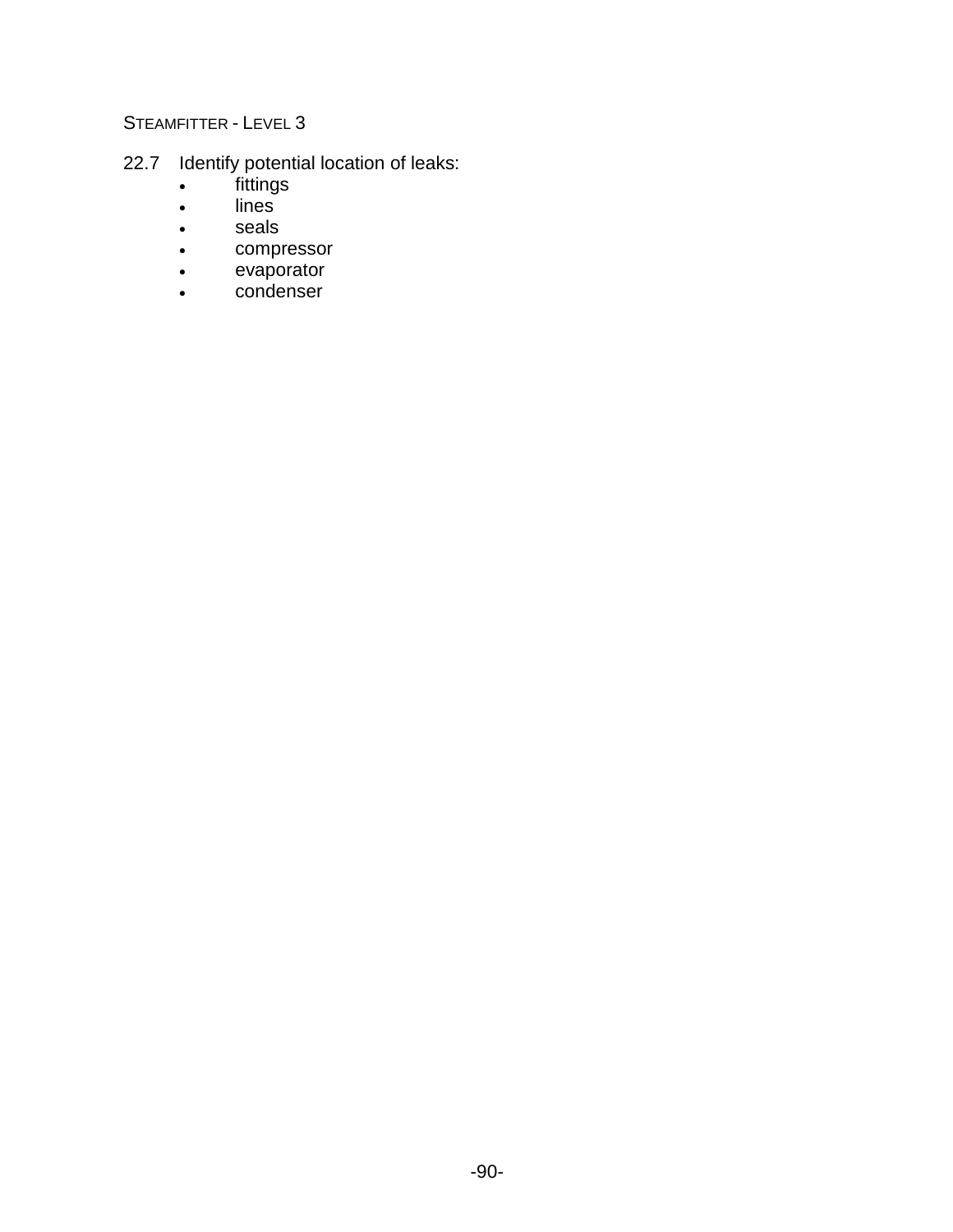#### **S0933.23 Heat Pump Principles and Applications**

Duration: Total 8 hours Theory 7 hours Practical 1 hour

Cross-Reference to Training Standard: 5470.0, 5472.O, 5473.0, 5475.0, 5476.0, 5477.0, 5478.0, 5479.0, 5480.0, 5484.0

### **GENERAL LEARNING OUTCOMES**

Upon successful completion the apprentice is able to describe the fundamentals, types, principles and applications of heat pumps.

- 23.1 Describe heat pump fundamentals
- 23.2 List three advantages of using a heat pump system to condition a building
- 23.3 State the number of BTUs produced by an electric resistance heater using 1 kilowatt
- 23.4 State why a kilowatt of electrical energy used by a heat pump will produce approximately three to four times more BTUs than the same kilowatt used in a resistance heater
- 23.5 Define the meaning of the abbreviation "cop"
- 23.6 State the general cop for conventional heating systems using natural gas, coal, or other fossil fuels
- 23.7 State the cop for electric resistance heaters
- 23.8 List five heat sources which can be utilized by the heat pump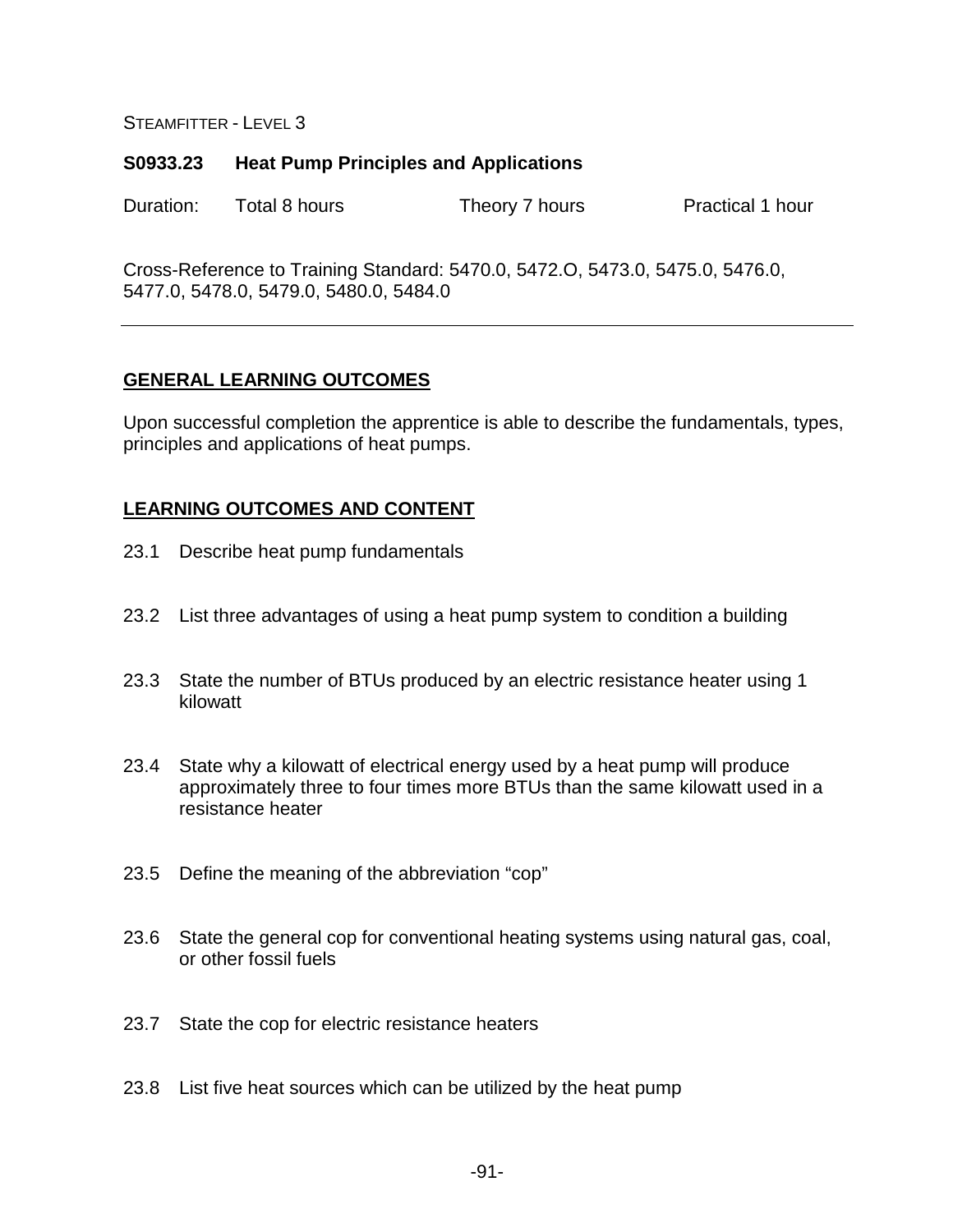23.9 State another name for a heat source

23.10 Describe the fundamentals of a deep lake cooling system

23.11 Describe the fundamentals of a ground source heating system

23.12 State why water source heat pumps are considered the most dependable

23.13 State the two sources for a water source heat pump

23.14 State the best water source to use if it is available

23.15 State why ground coils are not predominantly used

23.16 Name the two types of solar systems used for heat pumps

23.17 Name the source of heat for internal heat source heat pumps

23.18 List four common types of heat pump cycles

23.19 List the three methods by which heat pumps are classified

23.20 Describe the construction features of a ground source heating system

23.21 Describe heat pump principles and applications

23.22 State what happens to the operation of the heat pump as the outside air temperature drops

23.23 State the most commonly used heat source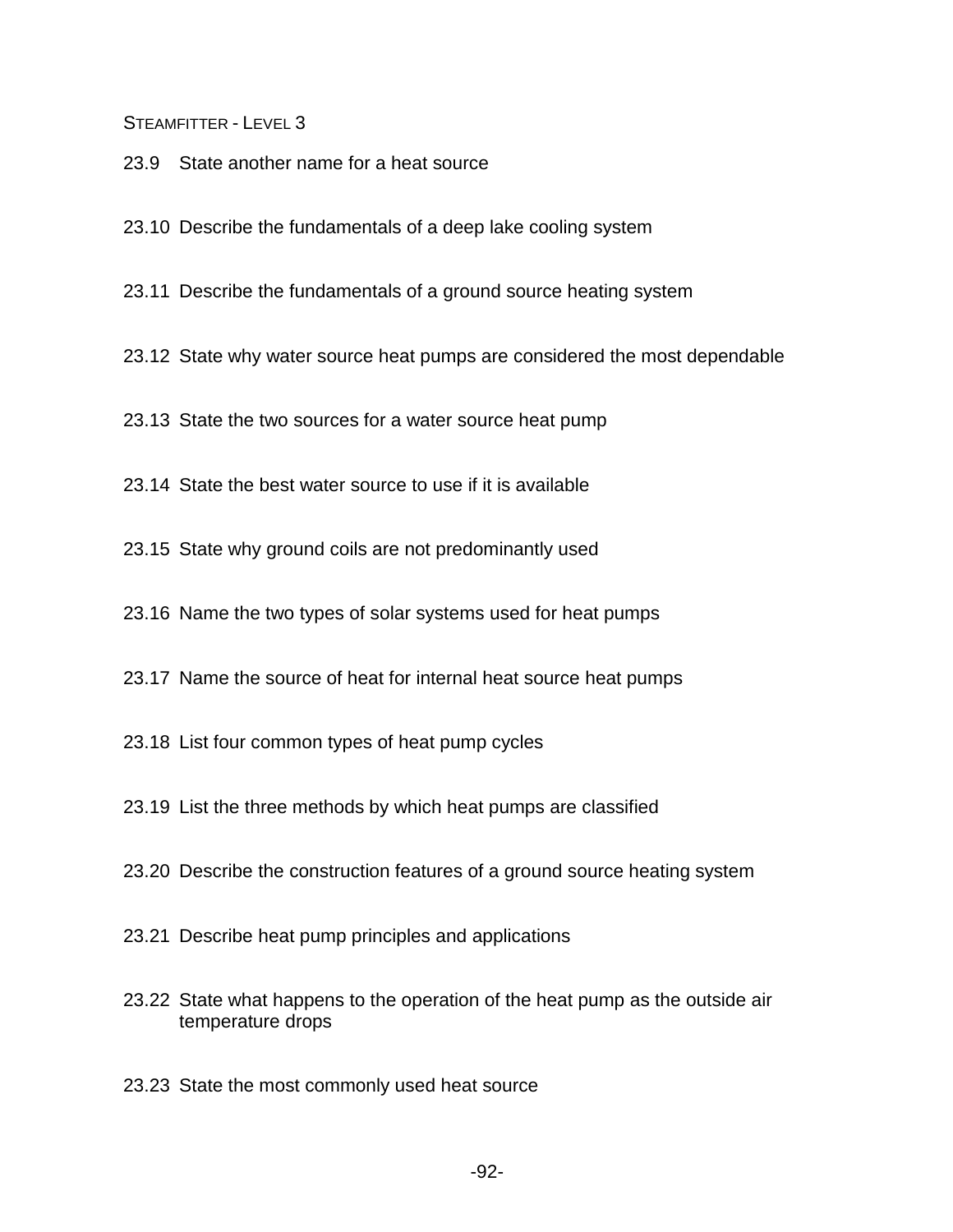- 23.24 State the recommended depth for ground coils
- 23.25 State why an air source heat pump should be selected according to its cooling load and not its heating load
- 23.26 Name the two methods used to change the heat pump cycle from heating to cooling and vice versa
- 23.27 Name the two metering devices commonly used by heat pump systems
- 23.28 Identify where the metering device is located in the heat pump system
- 23.29 Name the valve that reverses the flow of refrigerant in the heat pump system
- 23.30 State why the lines from the compressor to the evaporator and condenser are the same size
- 23.31 State type of connections used for jointing copper piping of heat pump systems
- 23.32 State the type of compressor usually used for large heat pump systems
- 23.33 State the type of unit used for small heat pump systems
- 23.34 State the main reason for using a liquid receiver in the heat pump system
- 23.35 State the most common method of providing supplementary heating for heat pump systems
- 23.36 State why frosting occurs on the outdoor air coil of a heat pump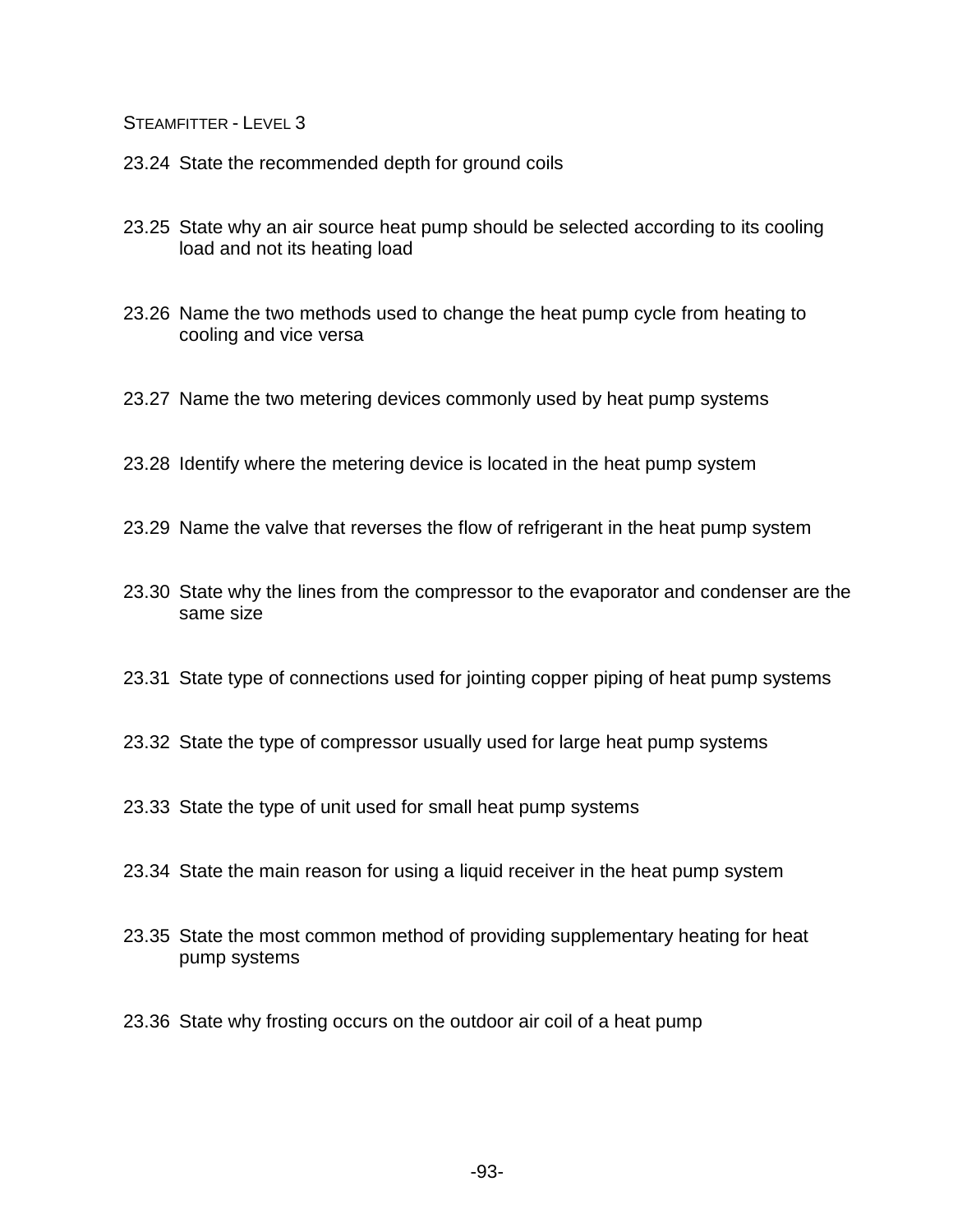23.37 List the three basic functions automatically performed by the heat pump to solve the problem of frosting

23.38 Explain the operation of a ground source heating system

23.39 Name the two different methods used to detect frost buildup on the outdoor coil

- 23.40 State the common substance used for heat storage by a heat pump system
- 23.41 List the three main groups or classification of heat pumps available
- 23.42 State the usual range of sizes for unitary heat pumps
- 23.43 State the maximum size of heat pumps
- 23.44 Draw and label diagrammatic illustrations of two typical four-way valve patterns
- 23.45 Draw and label diagrammatic illustrations of thermostatic expansion valves correctly located in the heat pump system, indicating the direction of flow for both the heating and cooling cycles
- 23.46 Draw and label a diagrammatic illustration of an air heat pump on a cooling cycle
- 23.47 Draw and label a diagrammatic illustration of a water to air heat pump on a heating cycle
- 23.48 State the installation requirements for a ground source heat pump
- 23.49 State the installation requirements for a deep lake cooling system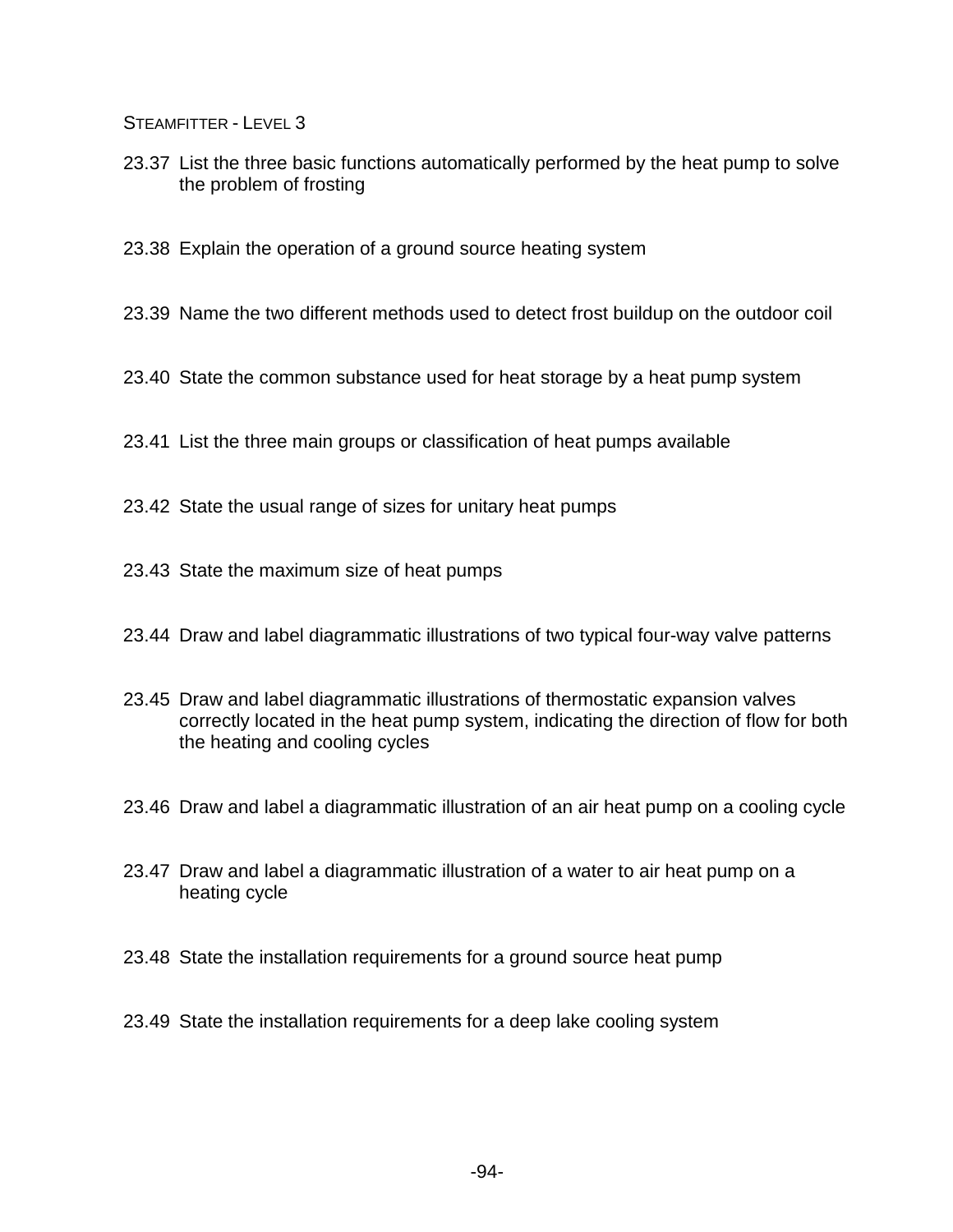#### **S0933.24 Solar Heat**

Duration: Total 3 hours Theory 3 hours Practical 0 hours

Cross-Reference to Training Standard: 5470.0, 5472.O, 5473.0, 5475.0, 5476.0, 5477.0, 5478.0, 5479.0, 5480.0, 5484.0

# **GENERAL LEARNING OUTCOMES**

Upon successful completion the apprentice is able to describe the fundamentals, construction features and operation of a solar heating system.

- 24.1 Describe the fundamental types of solar heating systems:
	- direct systems
	- indirect systems
	- thermo siphons
	- drain down systems
	- swimming pool systems
- 24.2 Describe the various construction features of different solar collectors"
	- flat plate collectors
	- evacuated tube collectors
	- concentrating collectors
	- transpired collectors
	- batch collectors
- 24.3 Explain the applications of a solar heating system:
	- solar process heat
	- active solar cooling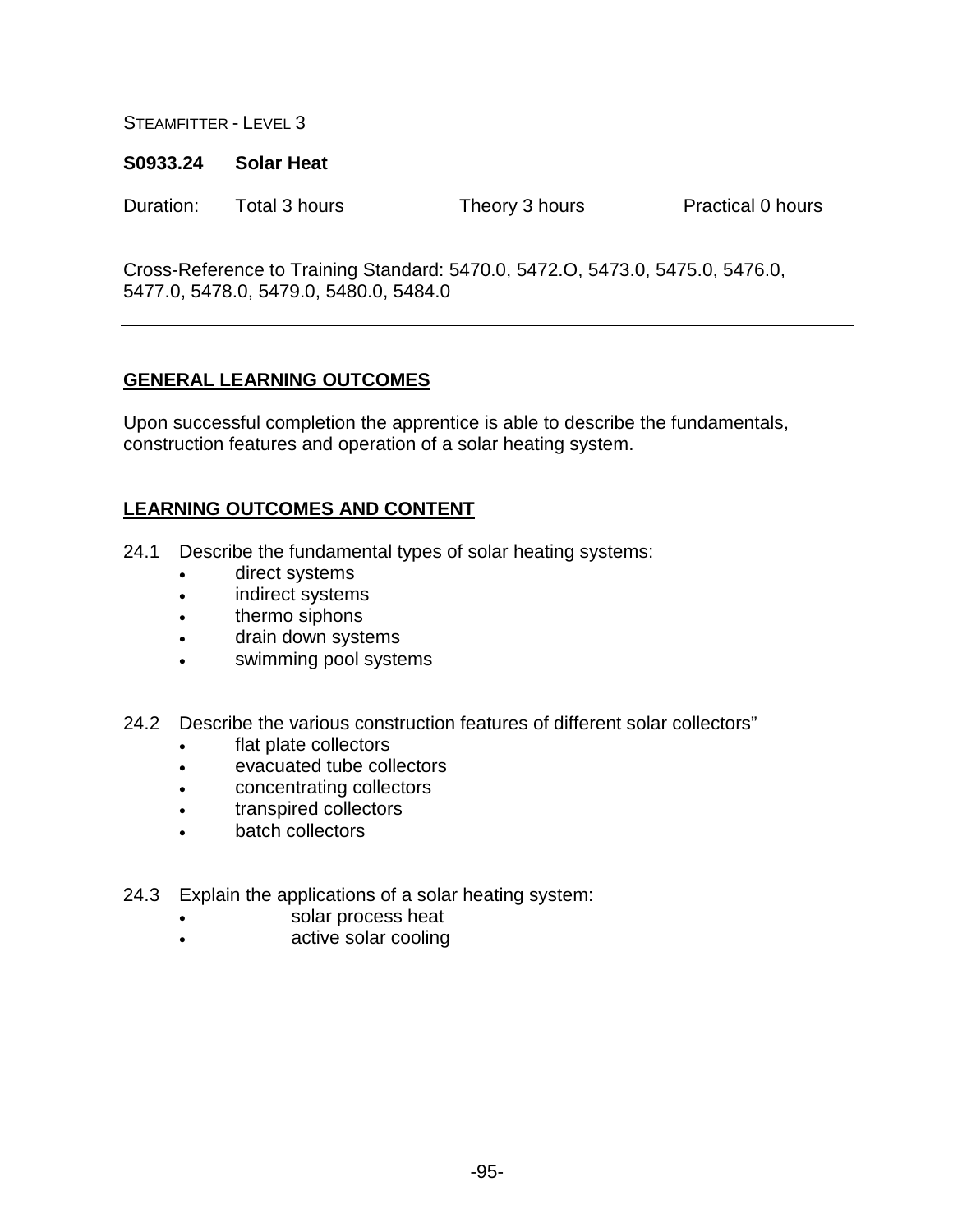#### **S0933.25 Introduction to High Temperature Hot Water Systems**

Duration: Total 3 hours Theory 3 hours Practical 0 hours

Cross-Reference to Training Standard: 5470.0, 5472.O, 5473.0, 5475.0, 5476.0, 5477.0, 5478.0, 5479.0, 5480.0, 5484.0

### **GENERAL LEARNING OUTCOMES**

Upon successful completion the apprentice is able to describe the fundamentals of high temperature hot water systems.

- 25.1 Describe the fundamentals of a high temperature hot water (HTHW) system
- 25.2 State the type of indirect heat transfer unit usually used by HTHW systems
- 25.3 State the reason for operating circulating pumps continuously
- 25.4 State the principal difference between high temperature and low temperature hot water systems
- 25.5 Define the term "saturation temperature"
- 25.6 State what happens to the heat content of water as the water temperature increases
- 25.7 State what happens to water in the HTHW system if the pressure is suddenly reduced to atmospheric conditions
- 25.8 State what happens to the water volume as the temperature is increased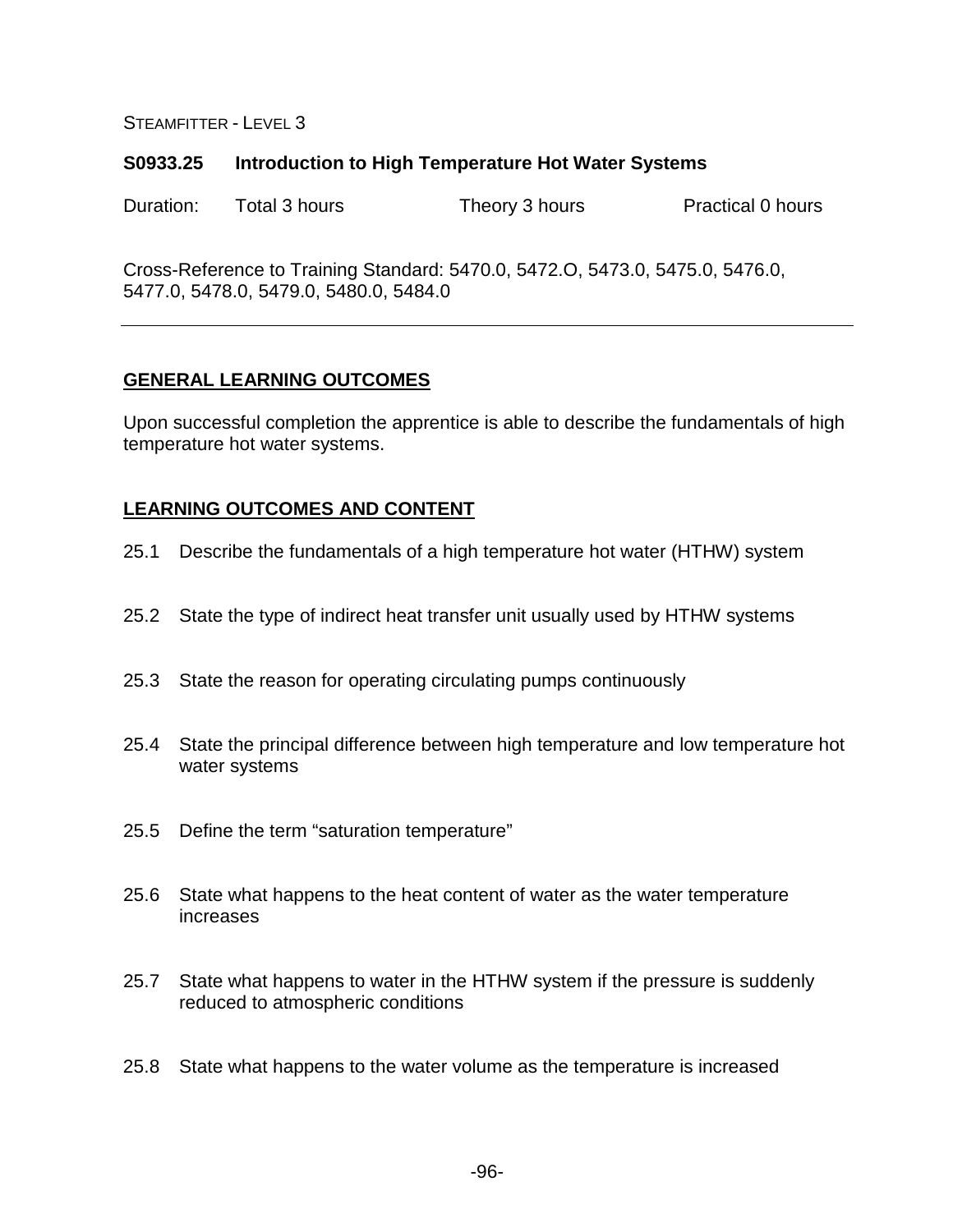- 25.9 State the specific heat of water
- 25.10 State the comparison between the heat-carrying capacities of equal weights of air and water
- 25.11 State the type of heat used by steam for heating purposes
- 25.12 State the type of heat used by water in transporting heat from one place to another
- 25.13 State the number of BTUs released in cooling a given amount of water a given temperature
- 25.14 List the advantages of installing a HTHW system as compared to a high pressure steam system
- 25.15 Explain the thermal flywheel effect experienced in the operation of a HTHW system
- 25.16 List the disadvantages experienced with the installation of a HTHW system
- 25.17 State the temperature and pressure ranges associated with low temperature hot water systems
- 25.18 State the temperature and pressure ranges associated with medium temperature hot water systems
- 25.19 State the temperature and pressure ranges associated with HTHW systems
- 25.20 State the residential applications for HTHW systems used in district heating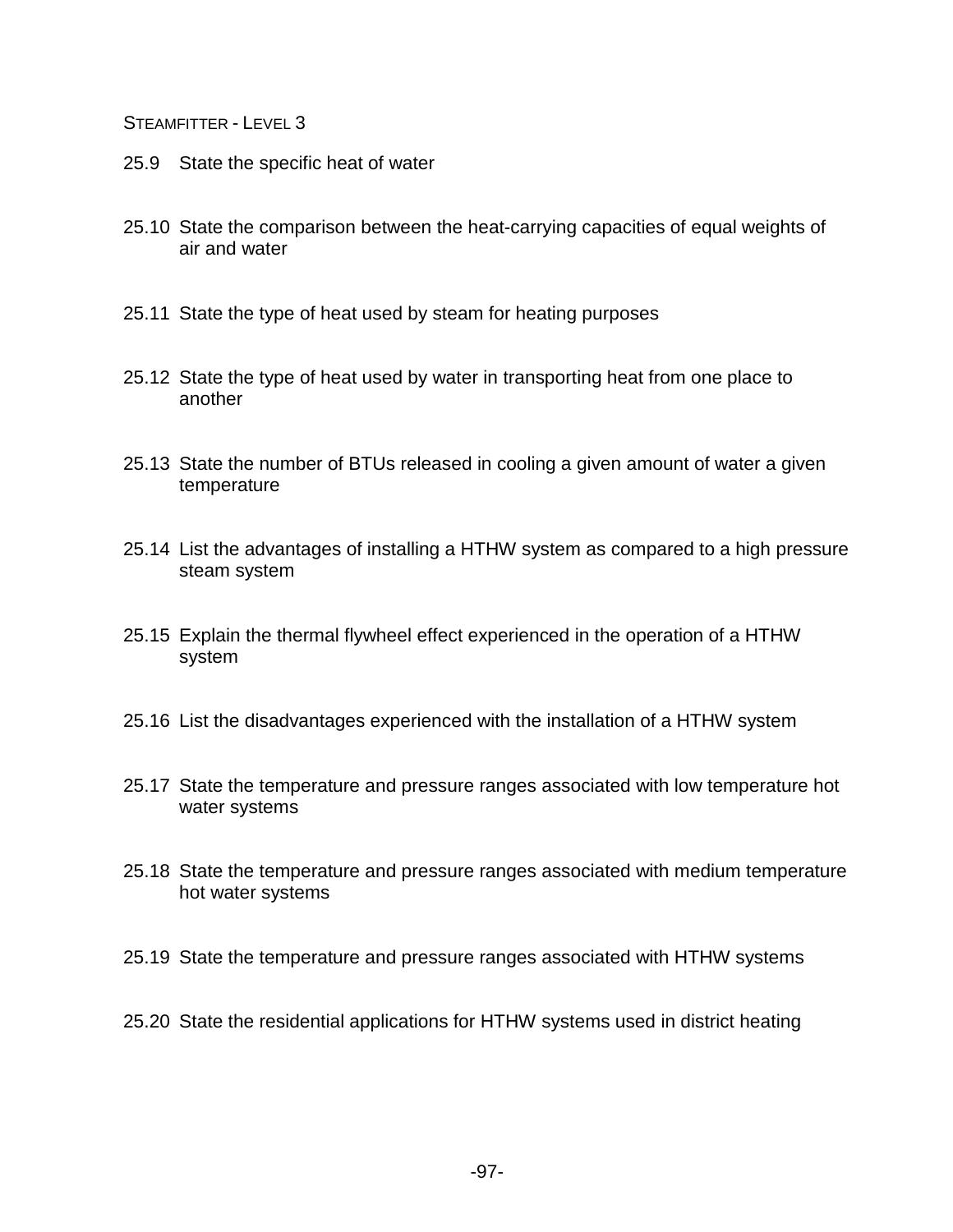#### **S0933.26 Direct Return High Temperature Hot Water Systems**

Duration: Total 3 hours Theory 2 hours Practical 1 hour

Cross-Reference to Training Standard: 5470.0, 5472.O, 5473.0, 5475.0, 5476.0, 5477.0, 5478.0, 5479.0, 5480.0, 5484.0

### **GENERAL LEARNING OUTCOMES**

Upon successful completion the apprentice is able to illustrate a direct return high temperature hot water system:

- 26.1 Explain why very little make-up water is required in a HTHW system
- 26.2 Explain why provision must be made for drainage at any low points in the system
- 26.3 State the range of temperature drop normally used in the design of the HTHW system
- 26.4 Explain why the pressure on the system must be kept above the pressure corresponding to the saturation temperature of water in the system
- 26.5 Explain why the high heat content of the water in a HTHW system acts as a "thermal flywheel" by evening out load fluctuations
- 26.6 List the components of a HTHW system
- 26.7 State the principal difference between high and low temperature hot water systems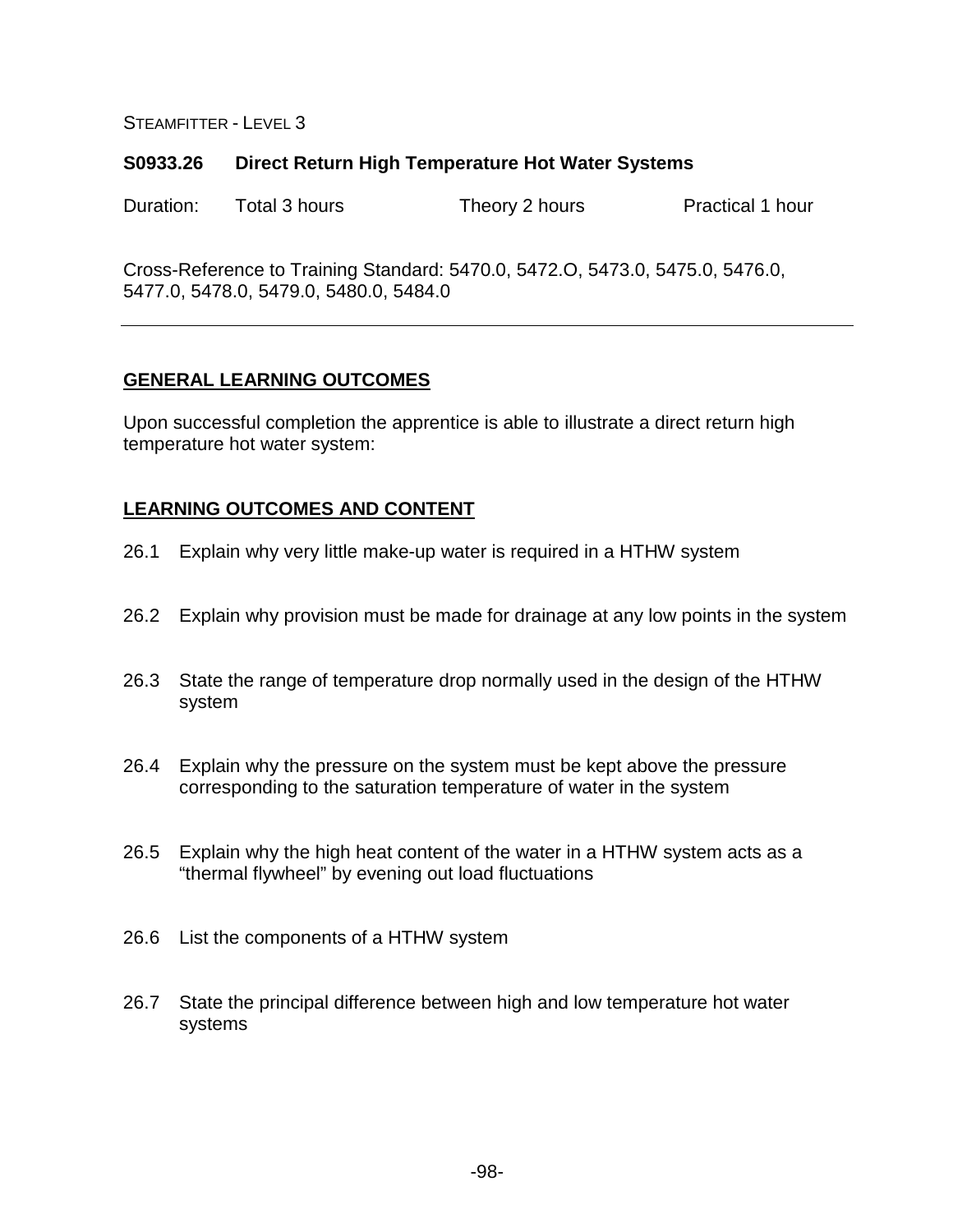- 26.8 State the purpose of converters in a HTHW system
- 26.9 State the uses of heat exchangers in a HTHW system
- 26.30 State which type of piping arrangement would be more suitable for district heating or institutional buildings
- 26.31 Draw and label a typical illustration of a heat exchanger located in a HTHW system supplying heat to a lower-temperature hot water system (using a two-way valve)
- 26.32 Draw and label a single line illustration of a direct return HTHW system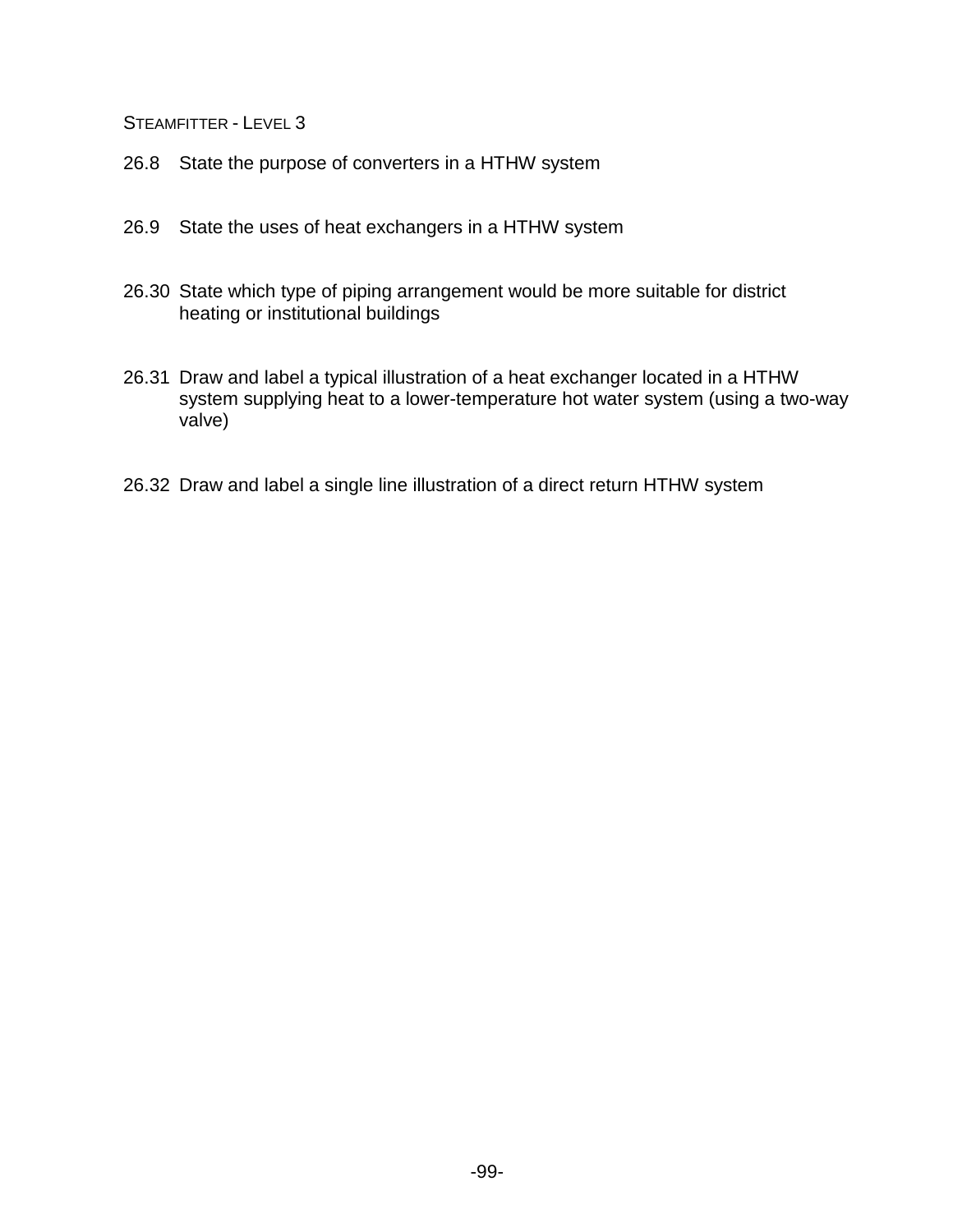### **S0933.27 Pressurization of High Temperature Hot Water Systems**

Duration: Total 4 hours Theory 3 hours Practical 1 hour

Cross-Reference to Training Standard: 5470.0, 5472.O, 5473.0, 5475.0, 5476.0, 5477.0, 5478.0, 5479.0, 5480.0, 5484.0

### **GENERAL LEARNING OUTCOMES**

Upon successful completion the apprentice is able to state the pressurization of a high temperature hot water system.

- 27.1 State the reason for pressurizing a HTHW system
- 27.2 Explain why low temperature water systems usually require smaller compression tanks than high temperature systems
- 27.3 Identify the methods of pressurizing HTHW systems
- 27.4 State the problem when pressurizing large HTHW systems with steam
- 27.5 State another name given to the compression tank
- 27.6 State what happens to the pressure of the inert gas in the top of the compression tank when the volume of water in the system increases
- 27.7 State how the compression tank is connected to piping in the system
- 27.8 State what happens to excess water after a predetermined pressure has been reached in systems using a compression tank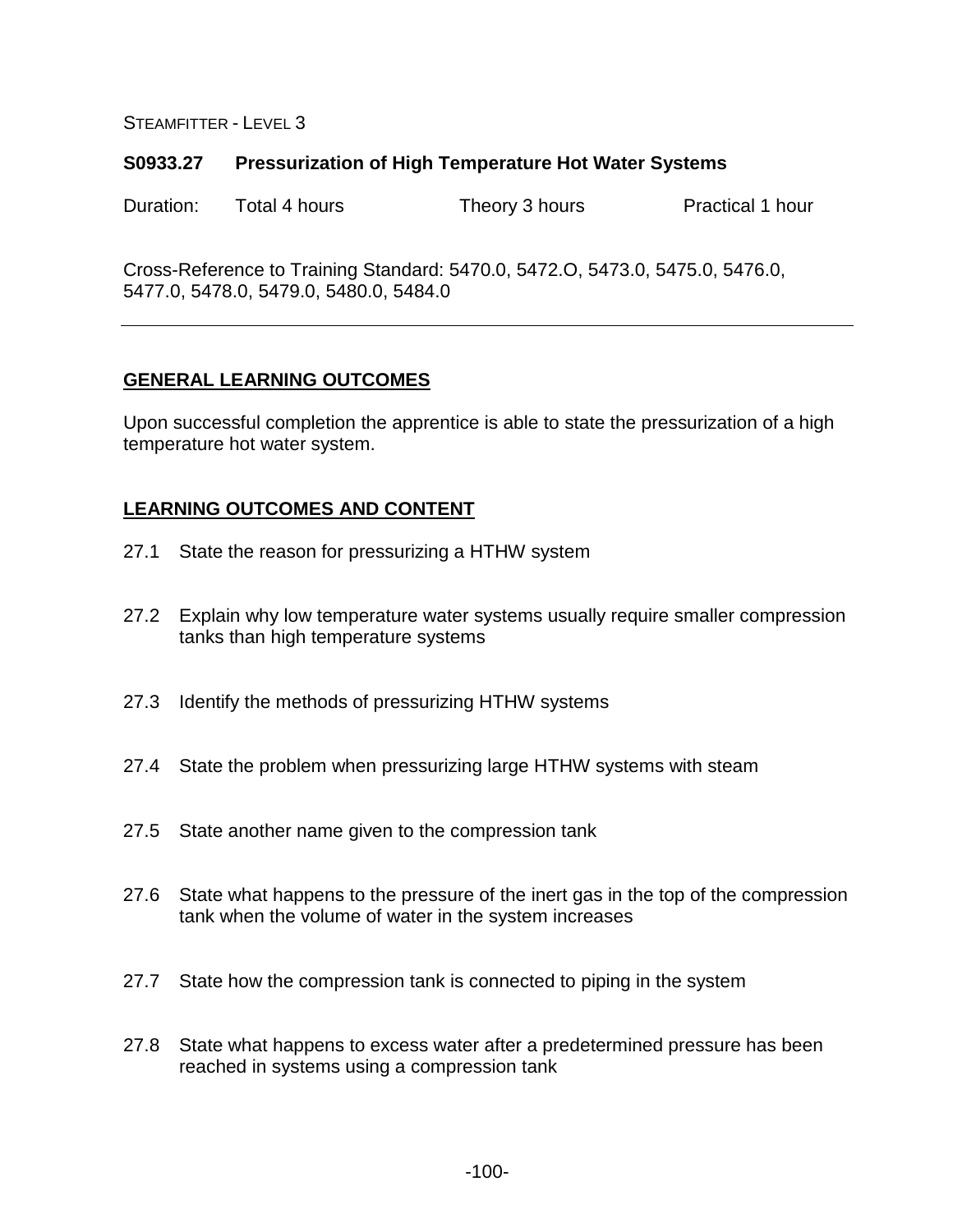- 27.9 Explain why air is not recommended for pressurizing HTHW systems
- 27.30 State why nitrogen is used to pressurize HTHW systems
- 27.31 Draw and label a single-line illustration of a steam boiler and compression tank complete with connecting piping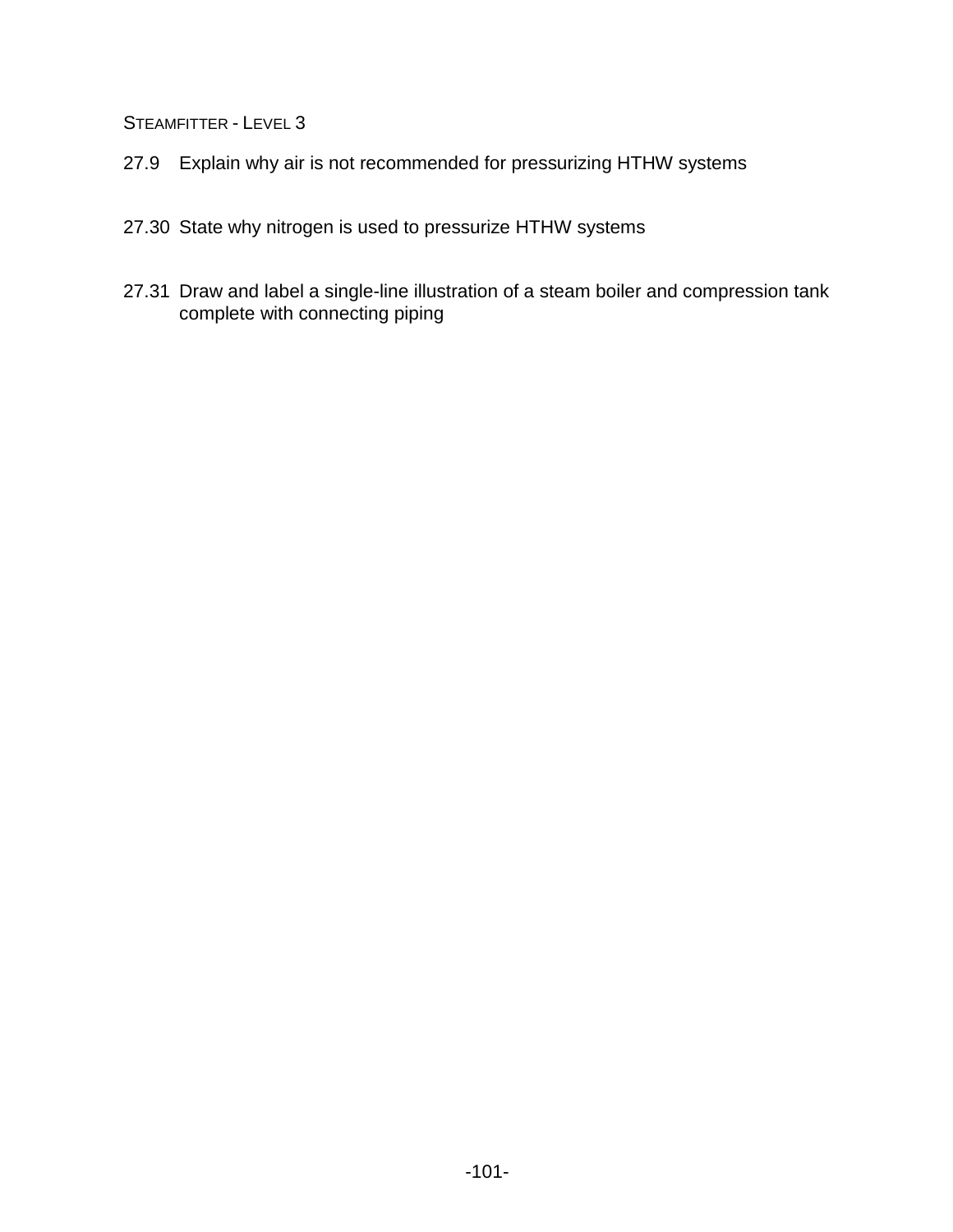#### **S0933.28 High Temperature Hot Water System Components**

Duration: Total 6 hours Theory 5 hours Practical 1 hour

Cross-Reference to Training Standard: 5470.0, 5472.O, 5473.0, 5475.0, 5476.0, 5477.0, 5478.0, 5479.0, 5480.0, 5484.0

### **GENERAL LEARNING OUTCOMES**

Upon successful completion the apprentice is able to describe the function of components of high temperature hot water systems.

- 28.1 Identify the types of boilers and generators used in HTHW systems
- 28.2 Describe how the boiler or generator is selected
- 28.3 State how the load is usually determined
- 28.4 Describe the basic function of the boiler or generator
- 28.5 State how the hot water is heated in the heat exchanger type expansion drum
- 28.6 State to where the system water is returned when a steam boiler is used for the HTHW system
- 28.7 Describe how return water is returned to the expansion drum
- 28.8 State the water source for boiler feedwater pumps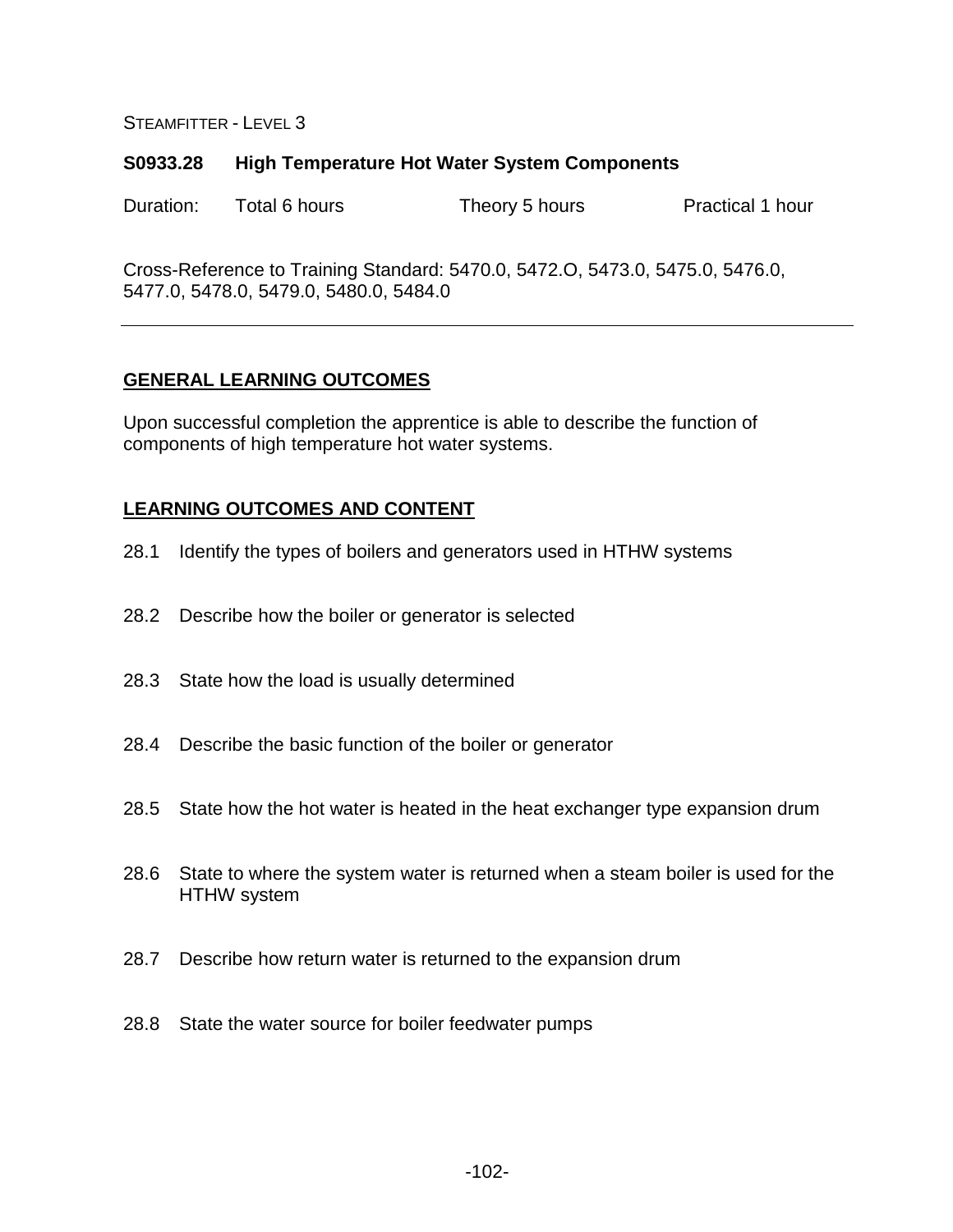28.9 Describe the type of steam boiler used for HTHW installations

28.10 Explain how a hot water generator differs from a steam boiler

- 28.11 State what causes circulation in a HTHW generator
- 28.12 State the location on the generator where water from the system is returned
- 28.13 Explain how equal pressures and water levels are maintained in multiple-boiler installations
- 28.14 Explain why boiler or generator accessories used on high-pressure steam systems are not necessarily suitable for HTHW
- 28.15 Describe the function of circulation pumps used on HTHW systems
- 28.16 State the difference between pumps used for low temperature and HTHW systems
- 28.17 State why stand-by circulating pumps are used for HTHW systems
- 28.18 State the purpose of the mixing connection
- 28.19 State the ideal location for the circulating pump in a HTHW system
- 28.20 Explain what could happen if the circulating pump were located on the return line
- 28.21 State where the pump should be installed in relation to the boiler or generator outlet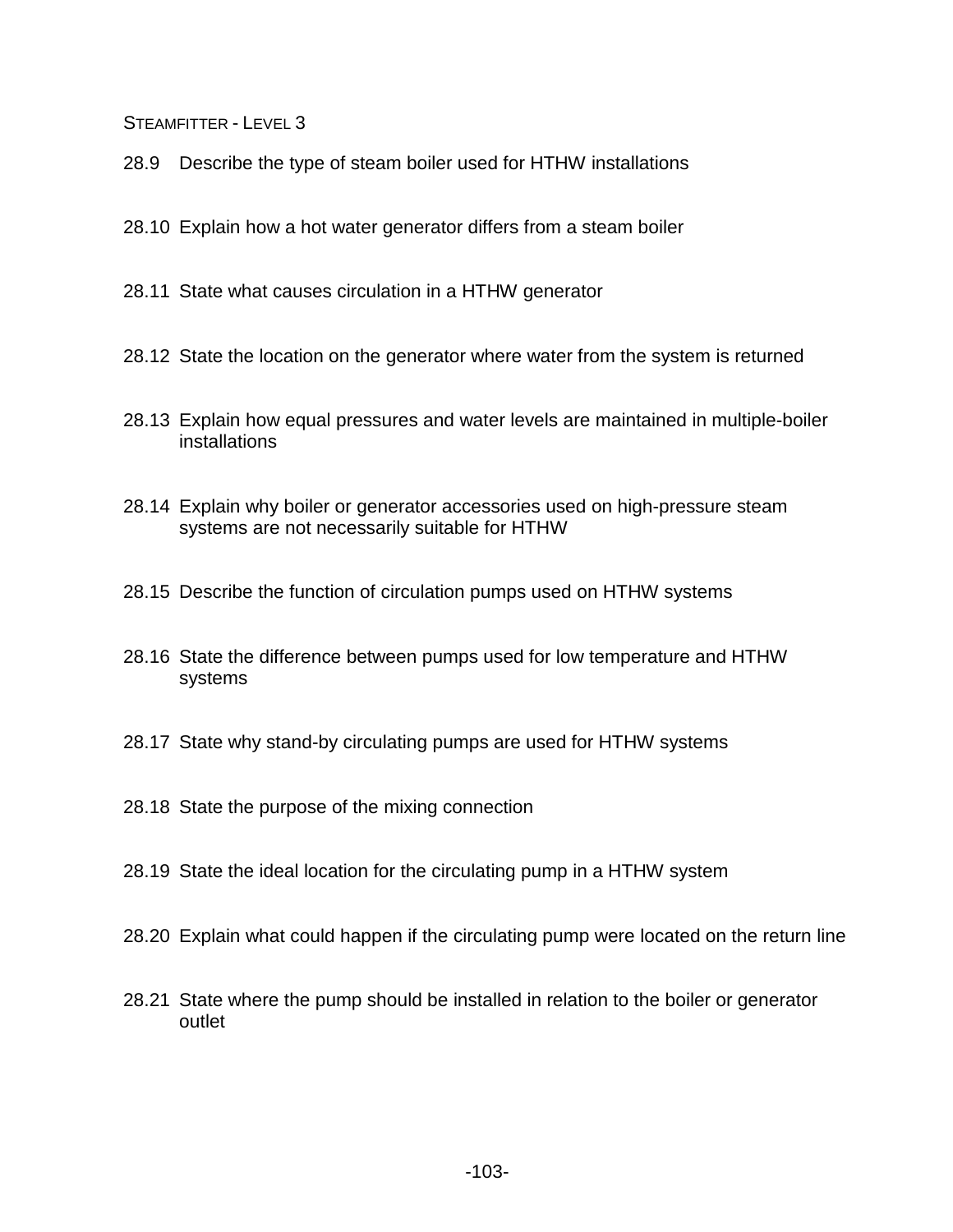- 28.22 Define the term "cavitation"
- 28.23 State another name for "cavitation"
- 28.24 Describe the results of cavitation
- 28.25 List the factors to be considered in the installation of a circulation pump
- 28.26 Explain the initial operations performed on the circulating pump in the starting procedure for a HTHW system
- 28.27 State the final operating condition of the circulating pump in the starting procedure before the discharge valve to the system is opened
- 28.28 Draw and label a single-line illustration of a steam boiler, pump, and connecting piping for a HTHW system
- 28.29 List the pipe and components used on HTHW systems
- 28.30 List the combination of pressures that determines the total operating pressure on which the selection of pipe, valves and fittings is based
- 28.31 List the factors that determine the piping arrangement for the HTHW system
- 28.32 State where most distribution mains are run
- 28.33 State the methods used when installing mains underground
- 28.34 State the pressure rating of pipe, valves and fittings used for systems operating for given ranges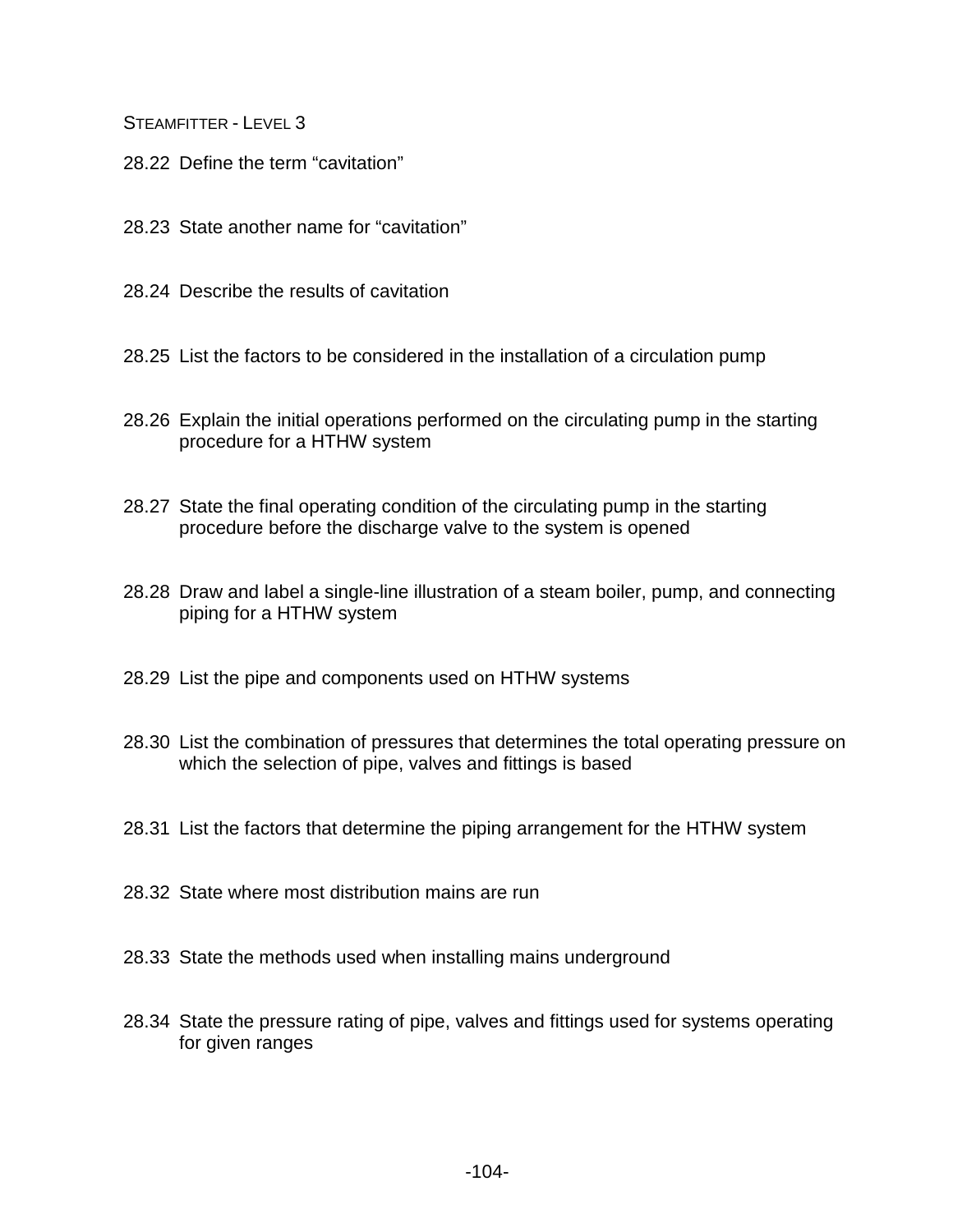- 28.35 State the type of joints used on medium or HTHW systems
- 28.36 State the type of expansion devices used to alleviate the thermal expansion of pipe
- 28.37 State the type of valves used in HTHW mains
- 28.38 List the materials of which valves used in HTHW systems are made
- 28.39 Describe the type of valves used to connect individual heat transfer equipment
- 28.40 Describe where control valves for heat transfer equipment should be located
- 28.41 Draw and label an illustration of the piping arrangement for venting air and blowing down sludge as used in HTHW systems
- 28.42 Draw and label an illustration of two expansion bends used on HTHW systems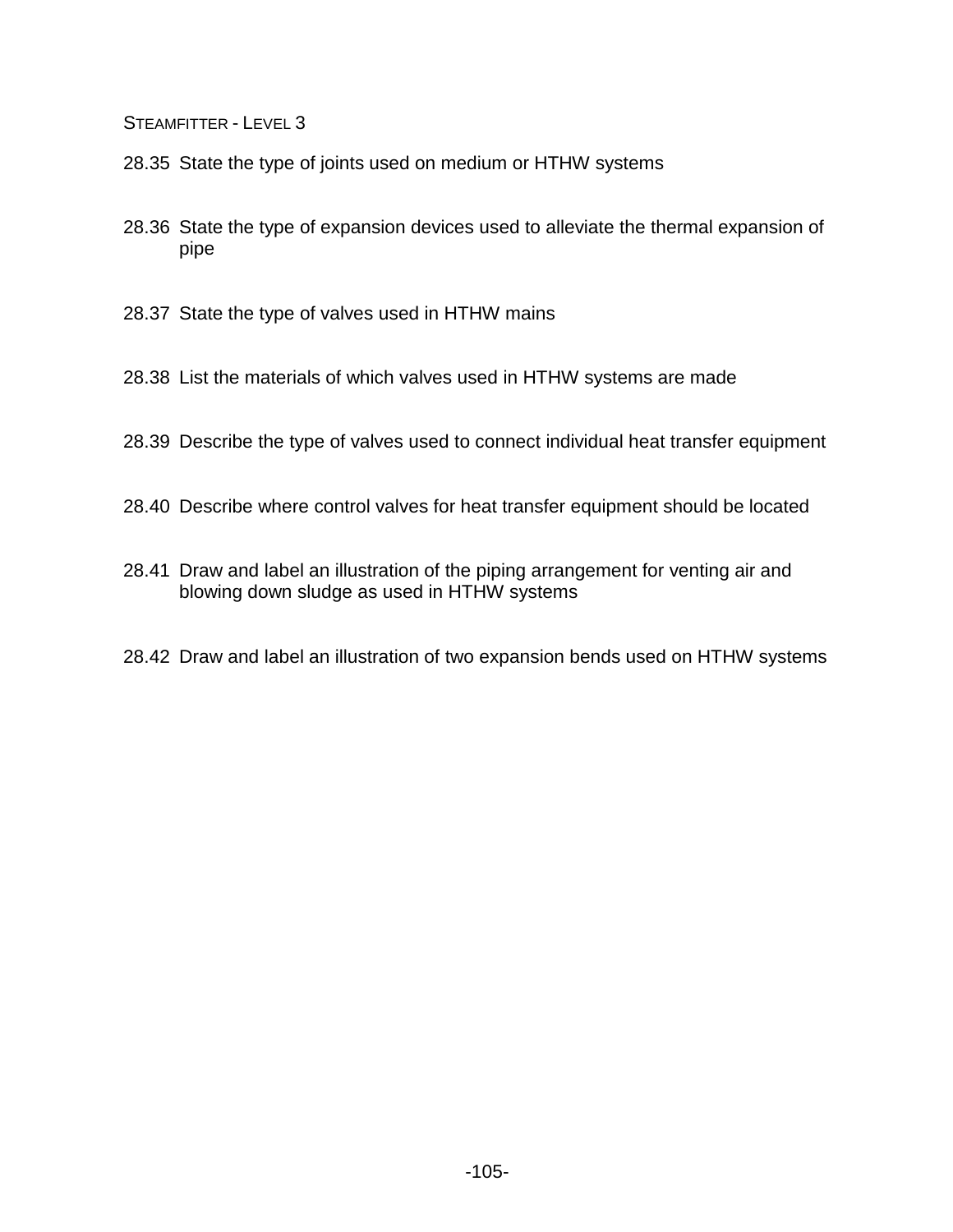#### **S0933.29 Commissioning High Temperature Hot Water Systems**

Duration: Total 1 hour Theory 1 hour Practical 0 hours

Cross-Reference to Training Standard: 5470.0, 5472.O, 5473.0, 5475.0, 5476.0, 5477.0, 5478.0, 5479.0, 5480.0, 5484.0

## **GENERAL LEARNING OUTCOMES**

Upon successful completion the apprentice is able to describe the commissioning procedures of a high temperature hot water system.

- 29.1 Describe the recommended system testing procedures for HTHW Systems
- 29.2 Explain how to set HTHW system operating pressures
- 29.3 Explain how to test HTHW system control functions
- 29.4 Explain how to test HTHW systems for leaks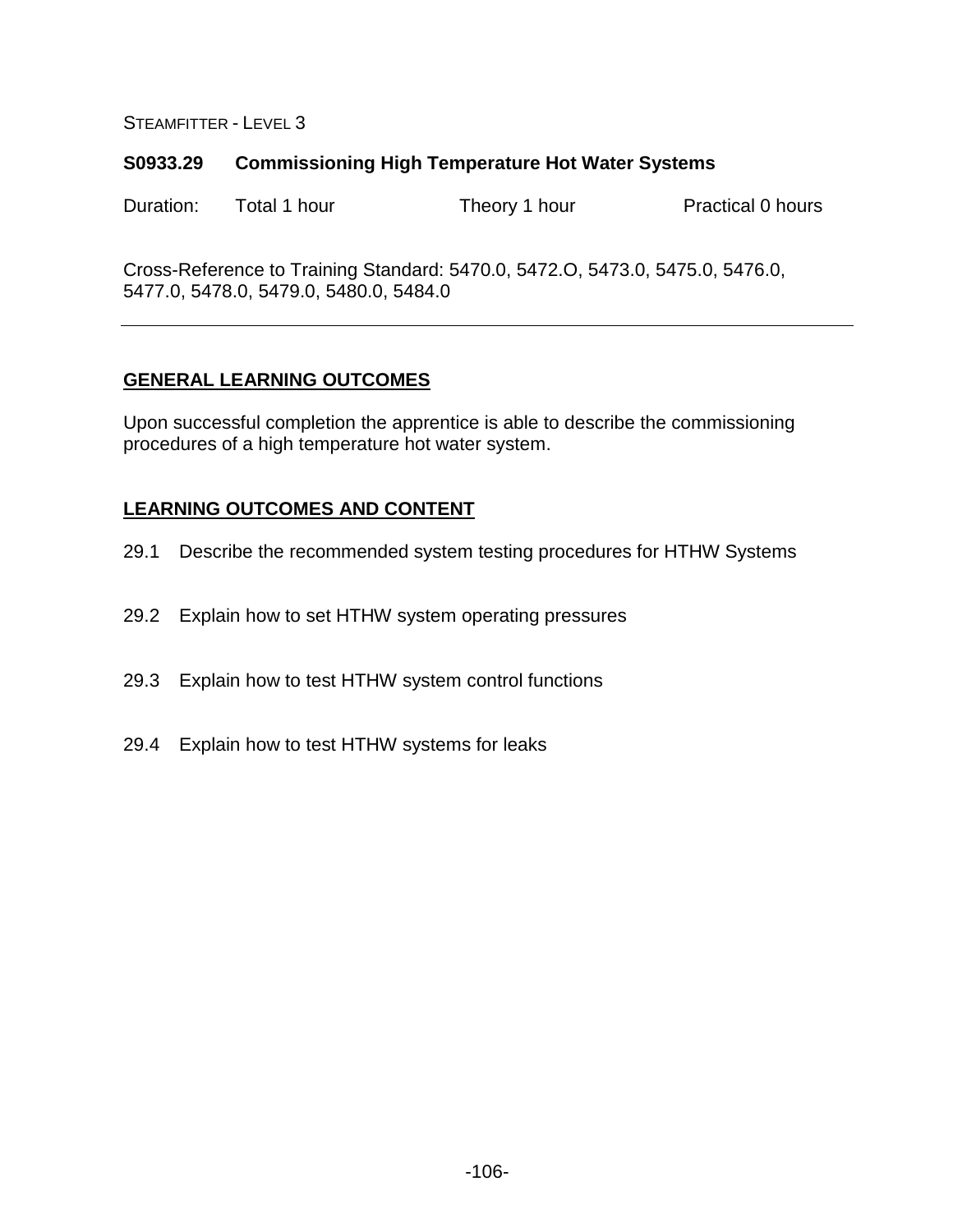#### **S0933.30 Cross Connection and Backflow Prevention**

Duration: Total 6 hours Theory 6 hours Practical 0 hours

Cross-Reference to Training Standard: 5470.0, 5472.O, 5473.0, 5475.0, 5476.0, 5477.0, 5478.0, 5479.0, 5480.0, 5484.0

## **GENERAL LEARNING OUTCOMES**

Upon successful completion the apprentice is able to recognize and explain cross connections and backflow prevention.

- 30.1 Define the following terms:
	- backflow preventer
	- cross connection
	- **backflow**
	- back siphonage backflow
	- back-pressure backflow
	- pollutant
	- critical level
	- contaminant
	- minor hazard
	- moderate hazard
	- severe hazard
	- individual isolation
	- area or zone isolation
	- premise isolation
- 30.2 Identify the ten different ways to control backflow conditions including:
	- barometric loops
	- air gaps
	- hose connection vacuum breakers
	- laboratory faucet vacuum breakers
	- atmospheric vacuum breakers
	- pressure vacuum breakers
	- dual check with intermediate port (vending machine backflow preventer)
	- dual check with atmospheric port
	- double check valve assembly
	- reduced pressure assembly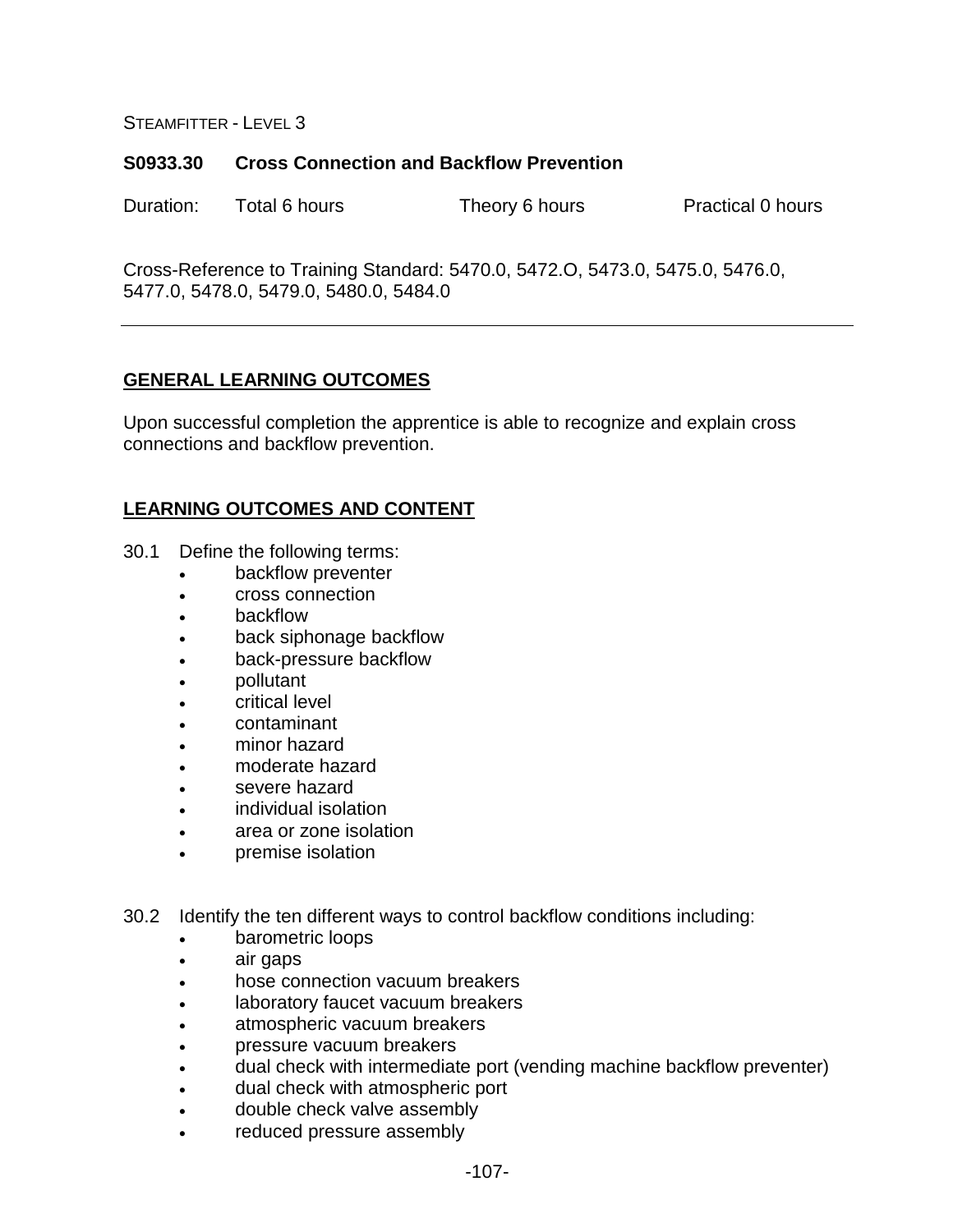- 30.3 Explain how to select a backflow prevention device
- 30.4 Identify the type of building that requires premise isolation
- 30.5 List five cross connections that constitute minor hazards
- 30.6 List five cross connections that constitute moderate hazards
- 30.7 List five cross connections that constitute severe hazards
- 30.8 Identify the minimum height of an air gap
- 30.9 Explain the concern in the installation of air gaps in areas with toxic or hazardous atmospheres
- 30.10 Describe the installation requirements for atmospheric vacuum breakers including the height above the critical level at which the device must be installed
- 30.11 Describe the installation requirements for pressure vacuum breakers including the height above the critical level at which the device must be installed
- 30.12 Explain why shut off valves must be supplied with all testable backflow prevention devices
- 30.13 Identify the backflow preventer that cannot be operated under continuous pressure
- 30.14 Identify the backflow prevention devices that may be used to isolate minor hazards only
- 30.15 Identify the backflow prevention devices that may be used to isolate minor and moderate hazards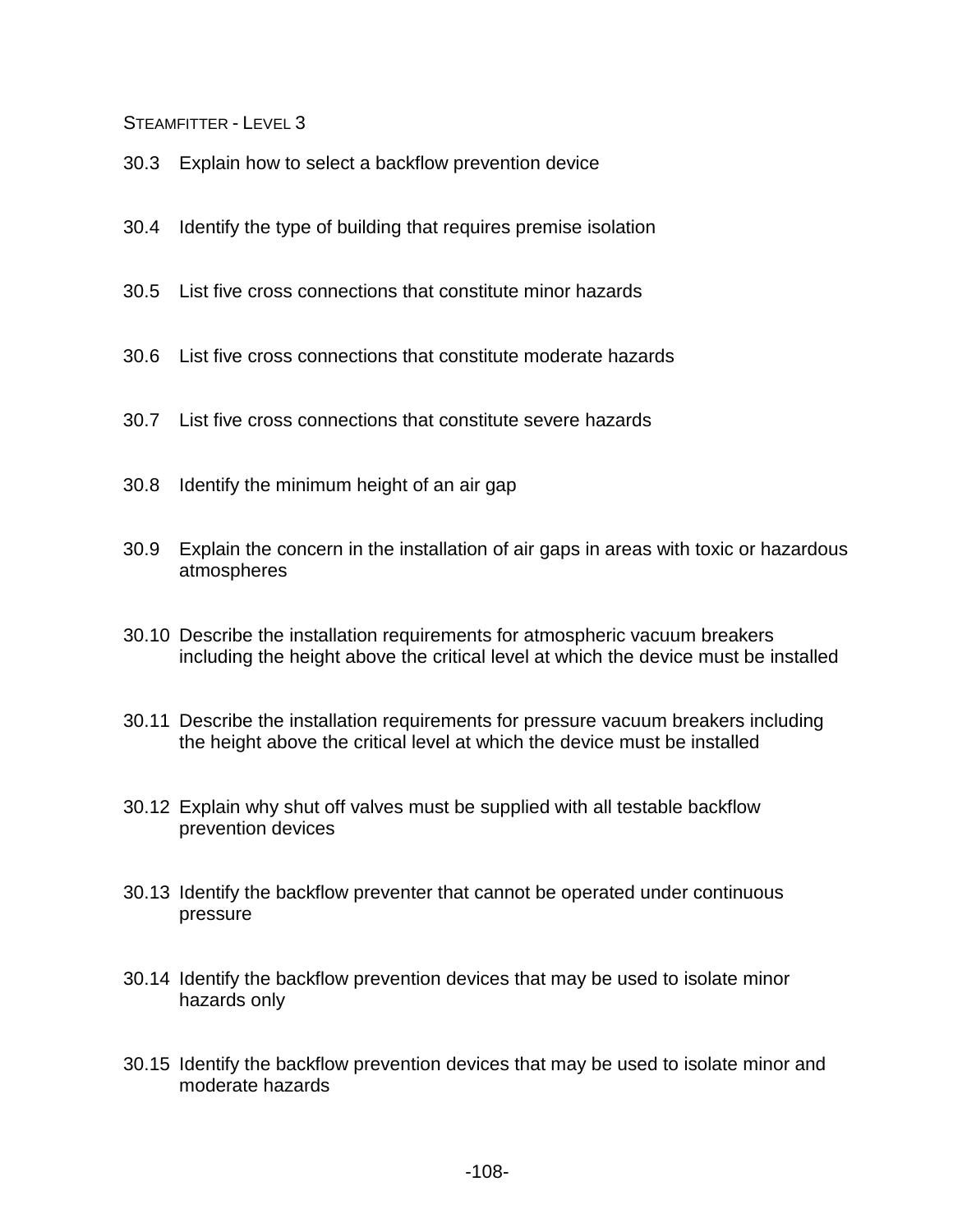- 30.16 Identify the backflow prevention devices that may be used to isolate minor, moderate and severe hazards
- 30.17 Identify the backflow prevention devices that may be used to protect against back-siphonage backflow conditions only
- 30.18 Identify the backflow prevention devices that may be used to protect against both back-siphonage and backpressure backflow conditions
- 30.19 Explain the installation recommendations for backflow prevention devices
- 30.20 Identify when backflow prevention devices must be tested
- 30.21 Identify who may test backflow prevention devices in Ontario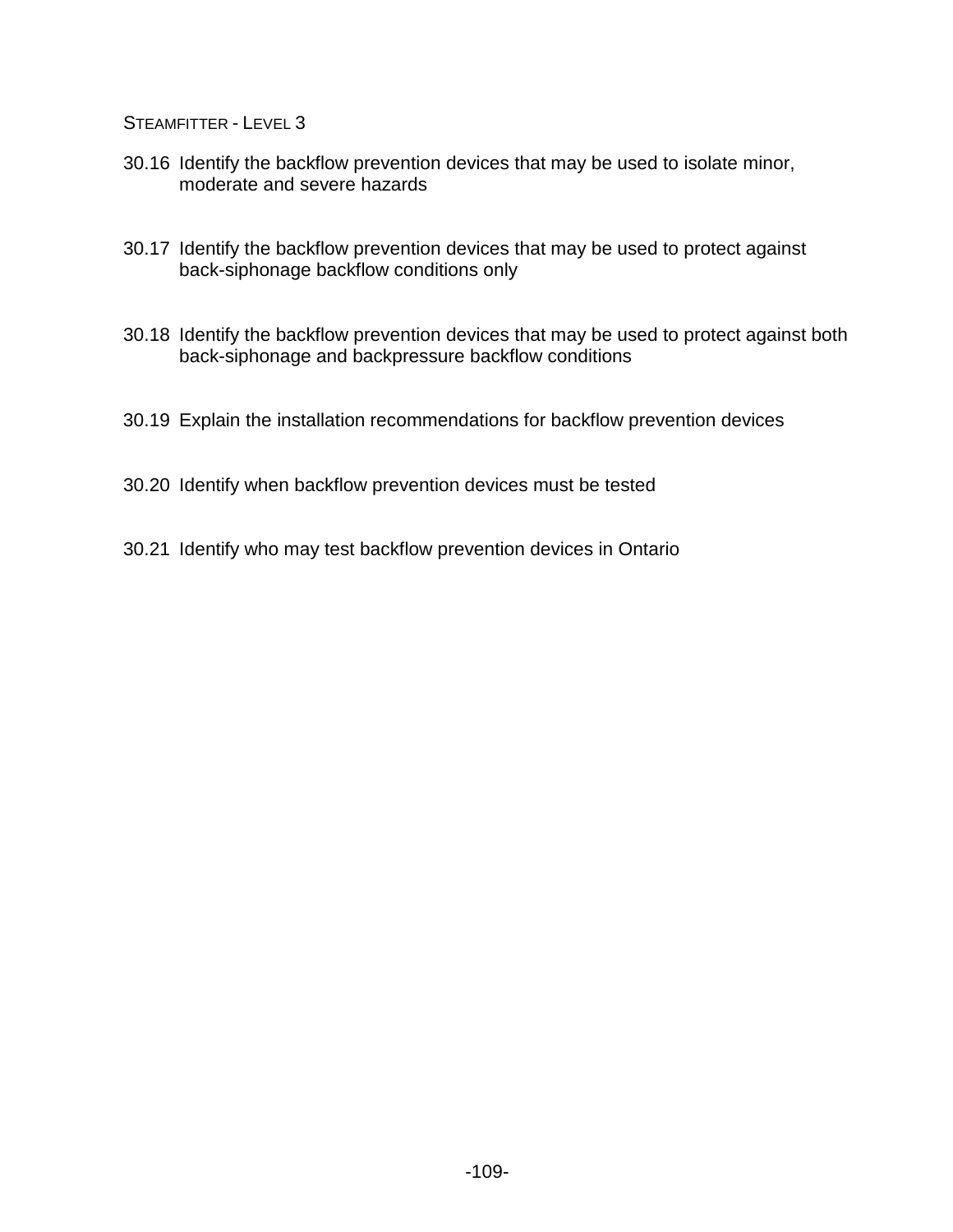| Number:               | S0934                                                                                                                                                                           |  |                                                                                                                                                                                                                                                                  |                                                                                       |
|-----------------------|---------------------------------------------------------------------------------------------------------------------------------------------------------------------------------|--|------------------------------------------------------------------------------------------------------------------------------------------------------------------------------------------------------------------------------------------------------------------|---------------------------------------------------------------------------------------|
| Reportable Subject:   | <b>TRADE DOCUMENTATION III</b>                                                                                                                                                  |  |                                                                                                                                                                                                                                                                  |                                                                                       |
| Duration:             | Total 48 hours                                                                                                                                                                  |  | Theory 18 hours                                                                                                                                                                                                                                                  | <b>Practical 30 hours</b>                                                             |
| Prerequisites:        | Level II                                                                                                                                                                        |  |                                                                                                                                                                                                                                                                  |                                                                                       |
| Content:              | S0934.1<br>S0934.2<br>S0934.3<br>S0934.4<br>S0934.5<br>S0934.6<br>S0934.7<br>S0934.8<br>S0934.9<br>S0934.10<br>S0934.11                                                         |  | <b>Computer Aided Design</b><br><b>Process Flow Diagrams</b><br><b>Spool Sheets</b><br><b>Plan Drawings</b><br>Manufacturers' Diagrams<br><b>Job Specifications</b><br><b>Labour and Material Estimates</b><br><b>Meeting Organization</b><br><b>Job Resumes</b> | Job Schedules and Critical Path Planning<br>Memorandums, Reports, Estimates and Forms |
| Evaluation & Testing: | Assignments related to theory and appropriate application<br>skills.<br>Minimum of one mid-term test during the 8-week term.<br>Final exam at end of term.<br>Periodic quizzes. |  |                                                                                                                                                                                                                                                                  |                                                                                       |

Mark Distribution:

| Theory     | Practical                  | Final      |
|------------|----------------------------|------------|
| $T$ esting | <b>Application Testing</b> | Assessment |
| 35%        | 35%                        | 30%        |

Instructional and Delivery Strategies: The use of a computer-aided design program is encouraged throughout this reportable subject

Reference Materials: **IPT Pipe Trades Handbook** Alberta steamfitting modules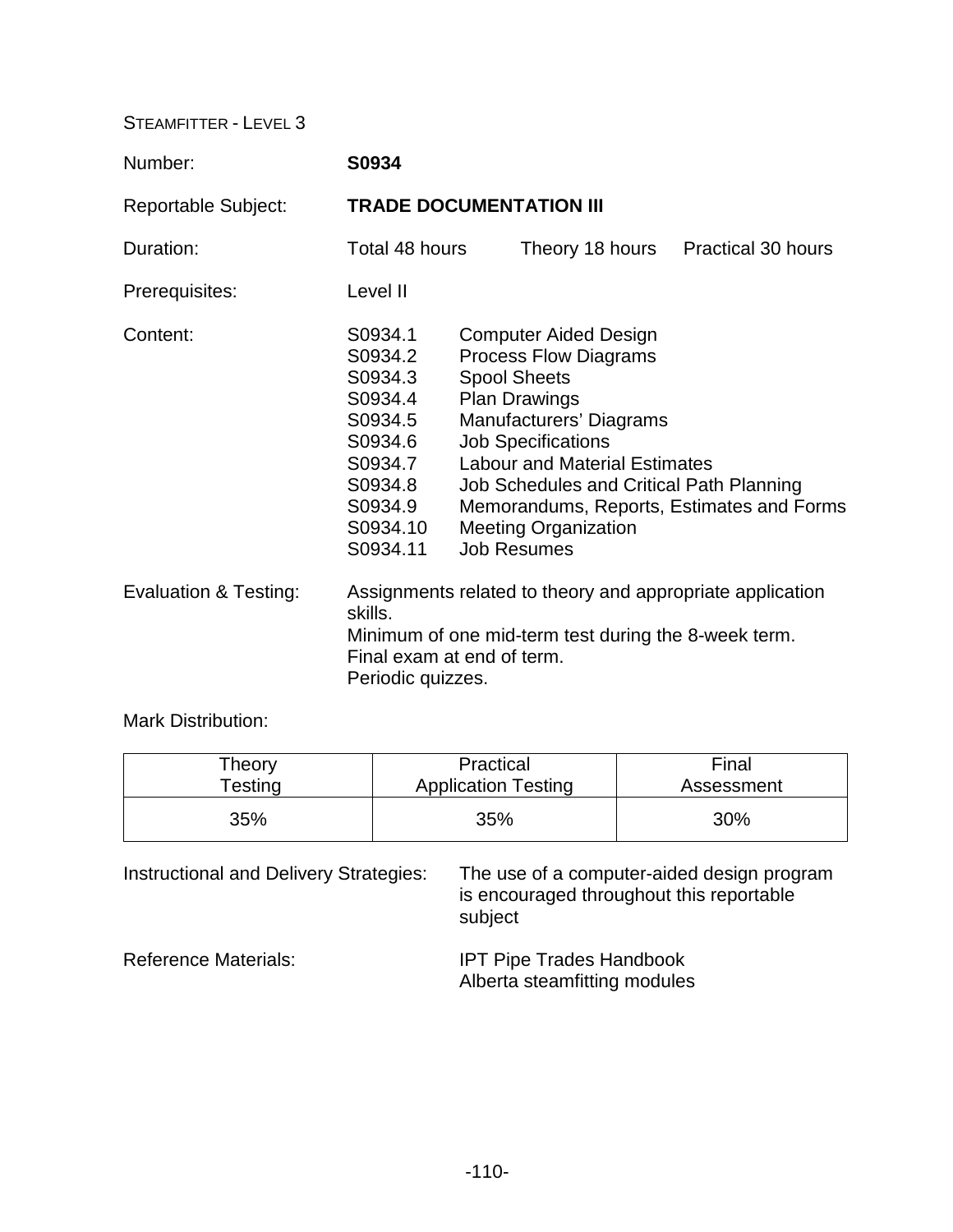Recommended Equipment List: drafting tables

job specification books set of blueprints for architectural and mechanical applications scale rules "T" squares compass 30°, 60° and 45° set squares protractor computer with CAD program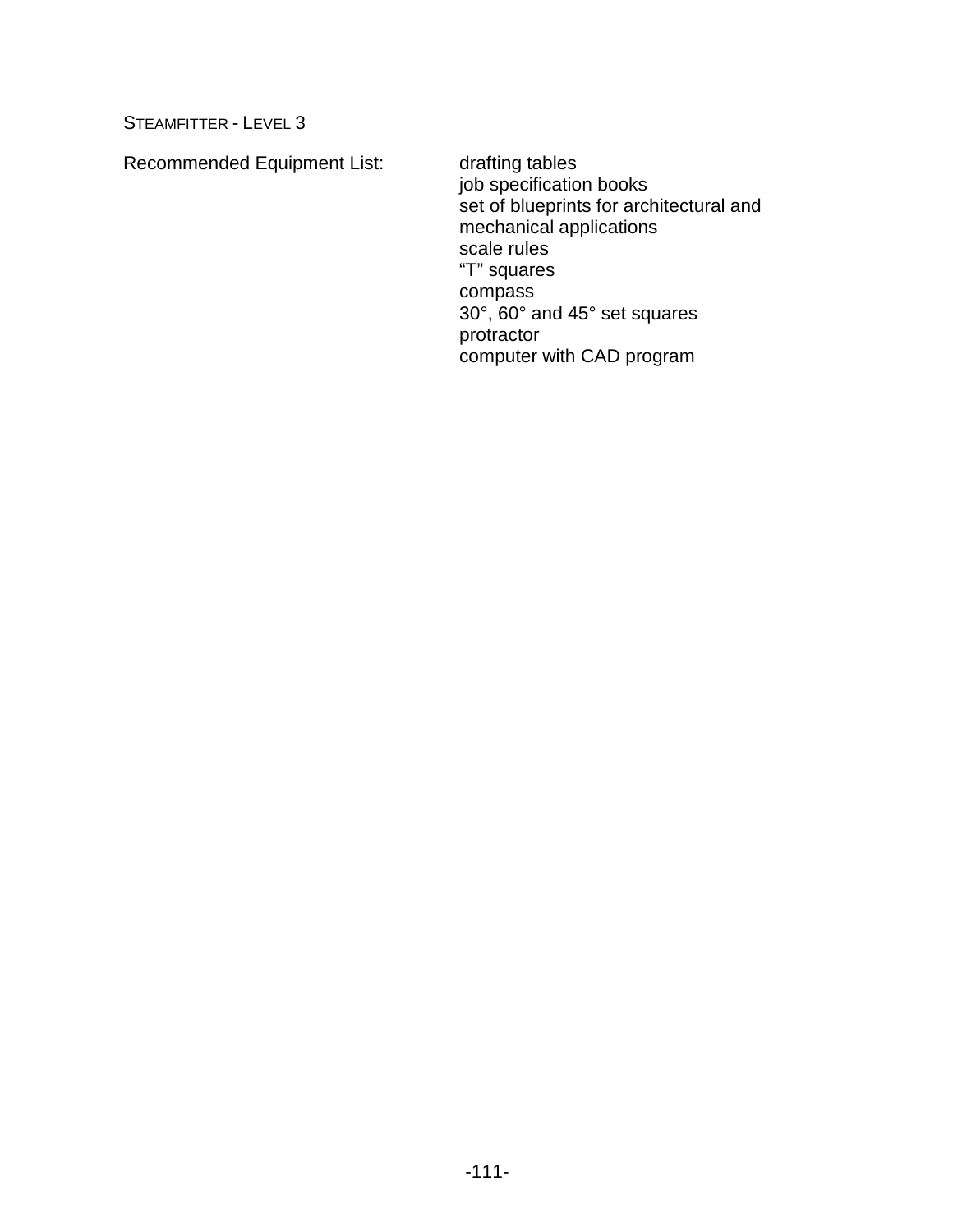# **S0934.1 Computer-Aided Design**

Duration: Total 6 hours Theory 2 hours Practical 4 hours

Cross-Reference to Training Standard: 5472.0, 5473.0, 5474.0, 5475.0, 5476.0, 5480.0

# **GENERAL LEARNING OUTCOMES**

Upon successful completion the apprentice is able to navigate a computer-aided design program to read construction drawings.

- 1.1 Turn on a computer
- 1.2 Load an operating system
- 1.3 Load a computer-aided design (CAD) program
- 1.4 Navigate CAD software
- 1.5 Read CAD generated drawings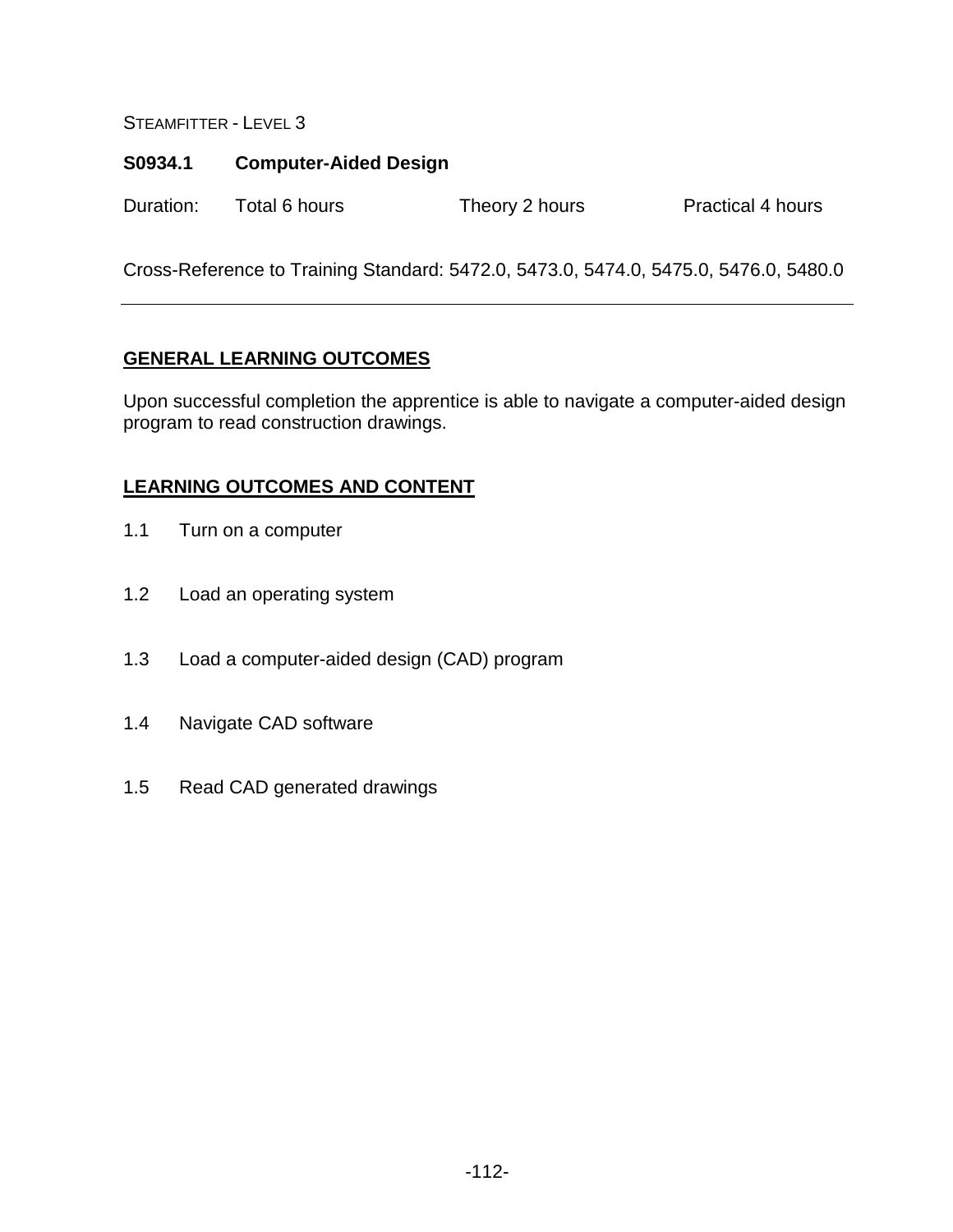### **S0934.2 Process Flow Diagrams**

Duration: Total 3 hours Theory 2 hours Practical 1 hour

Cross-Reference to Training Standard: 5472.0, 5473.0, 5474.0, 5475.0, 5476.0, 5480.0

## **GENERAL LEARNING OUTCOMES**

Upon successful completion the apprentice is able to read of process flow diagrams.

- 2.1 Identify the types of process flow diagrams
- 2.2 Define the term "P&ID"
- 2.3 Read P&ID drawings to understand equipment and piping functions
- 2.4 Identify the major equipment piping and valves
- 2.5 Identify the process lines and pipe sizes for each pipeline
- 2.6 Identify line numbers
- 2.7 Identify flow direction
- 2.8 Identify instrumentation and control devices
- 2.9 Develop a drawing in a P&ID format given relevant information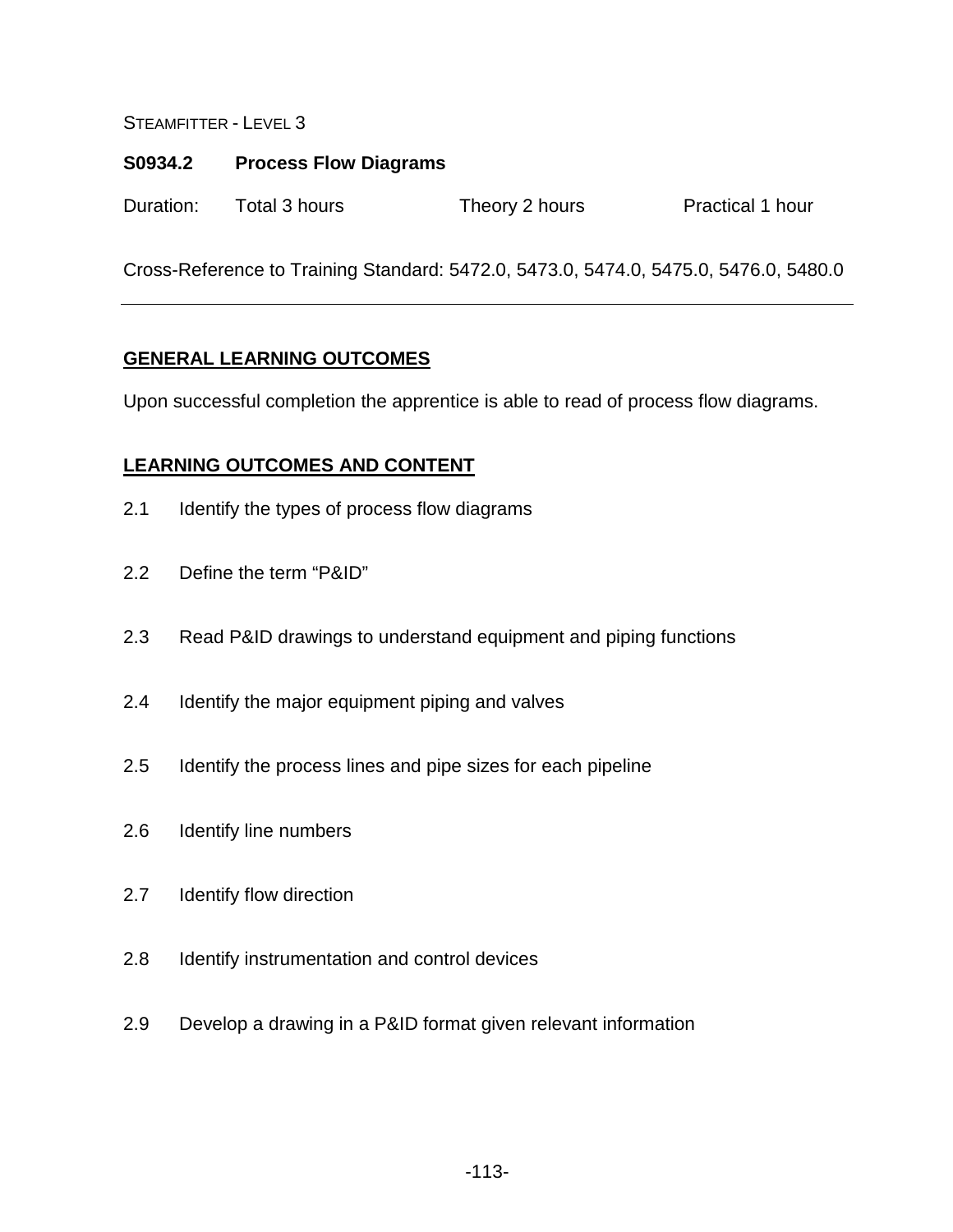### **S0934.3 Spool Sheets**

| Duration:<br>Total 3 hours<br>Theory 1 hour | <b>Practical 2 hours</b> |
|---------------------------------------------|--------------------------|
|---------------------------------------------|--------------------------|

Cross-Reference to Training Standard: 5472.0, 5473.0, 5474.0, 5475.0, 5476.0, 5480.0

## **GENERAL LEARNING OUTCOMES**

Upon successful completion the apprentice is able to read spool sheets.

- 3.1 Identify a double line orthographic spool drawing
- 3.2 Identify a single line orthographic spool drawing
- 3.3 Identify a single line isometric spool drawing
- 3.4 Describe the spool numbering process
- 3.5 Create a spool drawing in isometric
- 3.6 Create a bill of materials from a spool drawing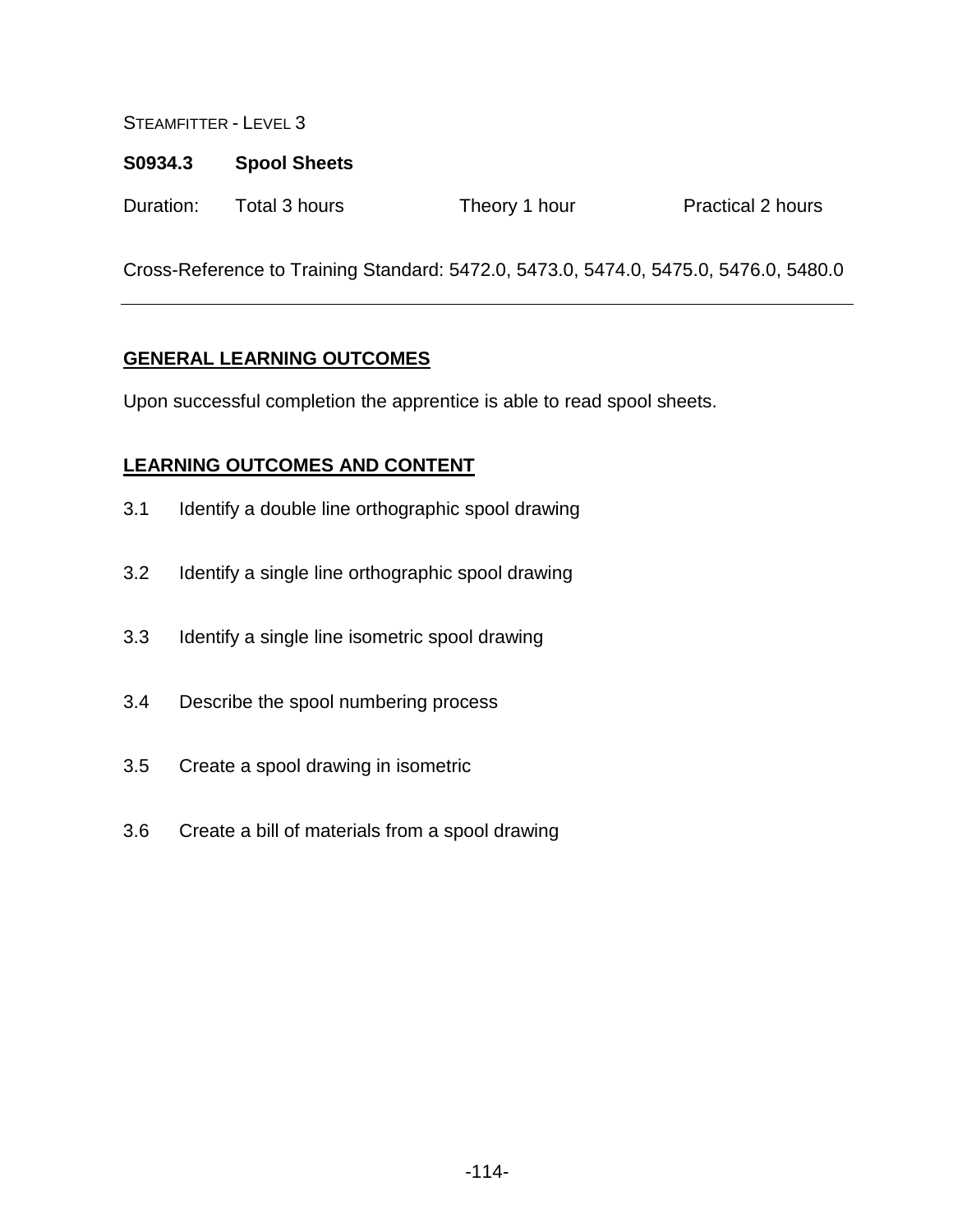#### **S0934.4 Plan Drawings**

Duration: Total 12 hours Theory 3 hours Practical 9 hours

Cross-Reference to Training Standard: 5472.0, 5473.0, 5474.0, 5475.0, 5476.0, 5480.0

#### **GENERAL LEARNING OUTCOMES**

Upon successful completion the apprentice is able to read architectural and mechanical plan drawings.

- 4.1 Identify a site plan
- 4.2 Locate dimensions on architectural drawings that relate to pipe drawings and installation
- 4.3 Find schedules for ceiling height and wall construction
- 4.4 Locate the building orientation and elevation
- 4.5 Locate structural steel drawings to determine hanger points
- 4.6 Identify the site serving drawing
- 4.7 Identify mechanical drawings by their trade grouping
- 4.8 Identify electrical light fixture locations
- 4.9 Locate electrical rooms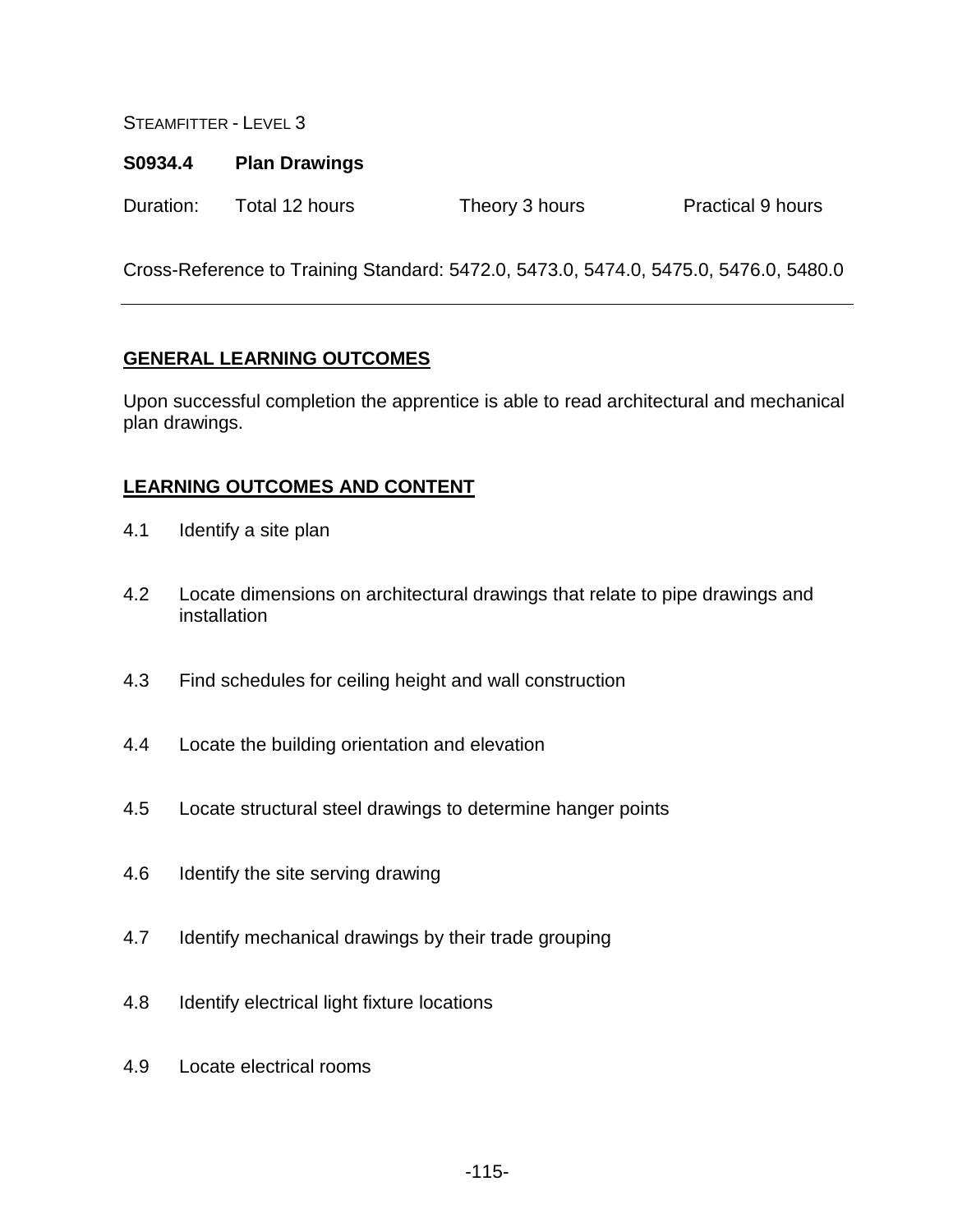- 4.10 Locate sprinkler standpipe
- 4.11 Find the building water main entry points
- 4.12 Locate sheet metal routes and sizes
- 4.13 Locate piping schematic drawings
- 4.14 Locate mechanical rooms
- 4.15 Locate the radiator schedule
- 4.16 Identify the drawings required to check for piping system interferences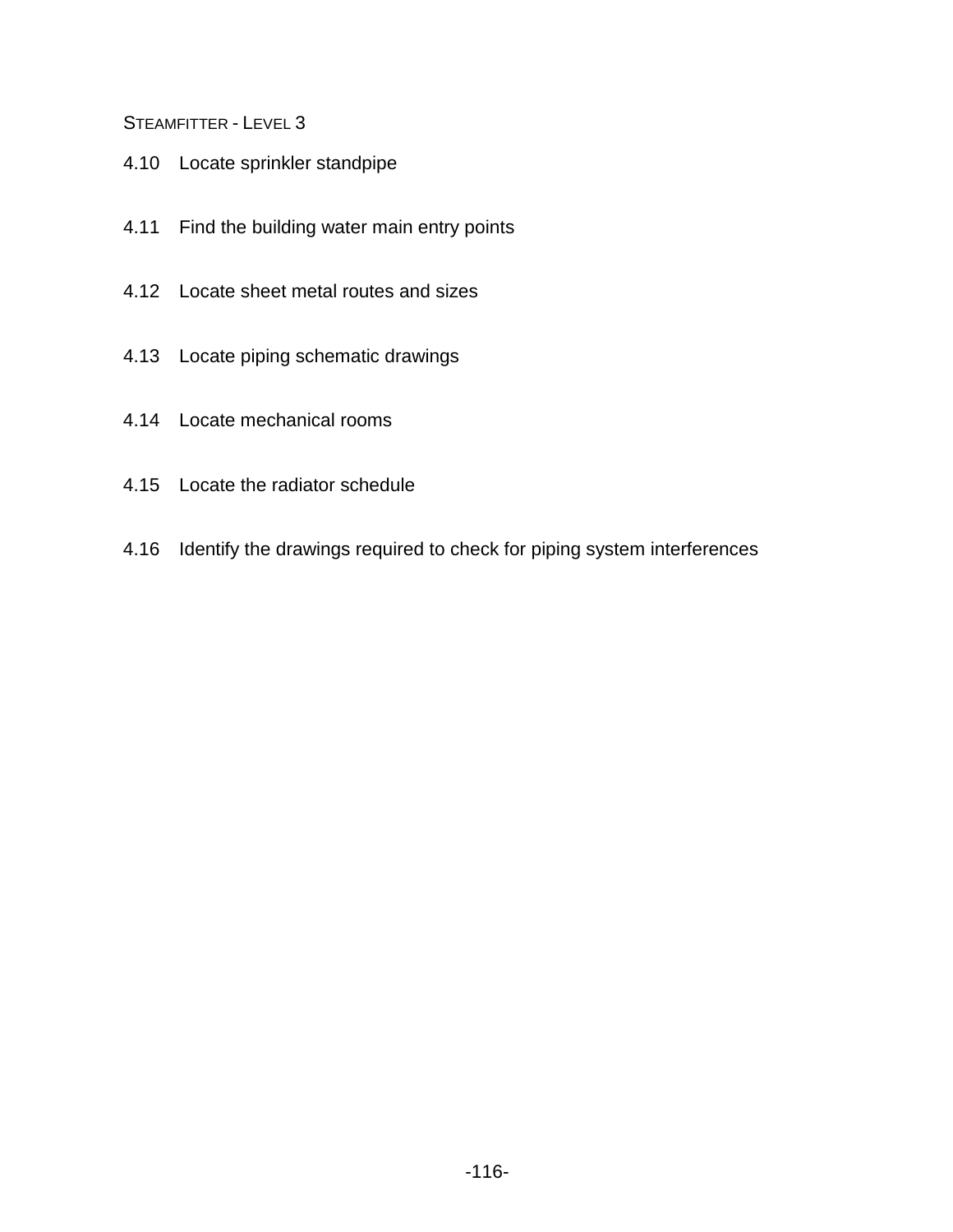## **S0934.5 Manufacturers' Diagrams**

Duration: Total 3 hours Theory 1 hour Practical 2 hours

Cross-Reference to Training Standard: 5472.0, 5473.0, 5474.0, 5475.0, 5476.0, 5480.0

## **GENERAL LEARNING OUTCOMES**

Upon successful completion the apprentice is able to locate and read manufacturers' diagrams.

- 5.1 Describe the features of manufacturers' diagrams
- 5.2 Identify a shop drawing
- 5.3 Locate pertinent dimensions on a shop drawing
- 5.4 Identify connecting sizes on a shop drawing
- 5.5 Search the internet for specified manufacturers' drawings and report findings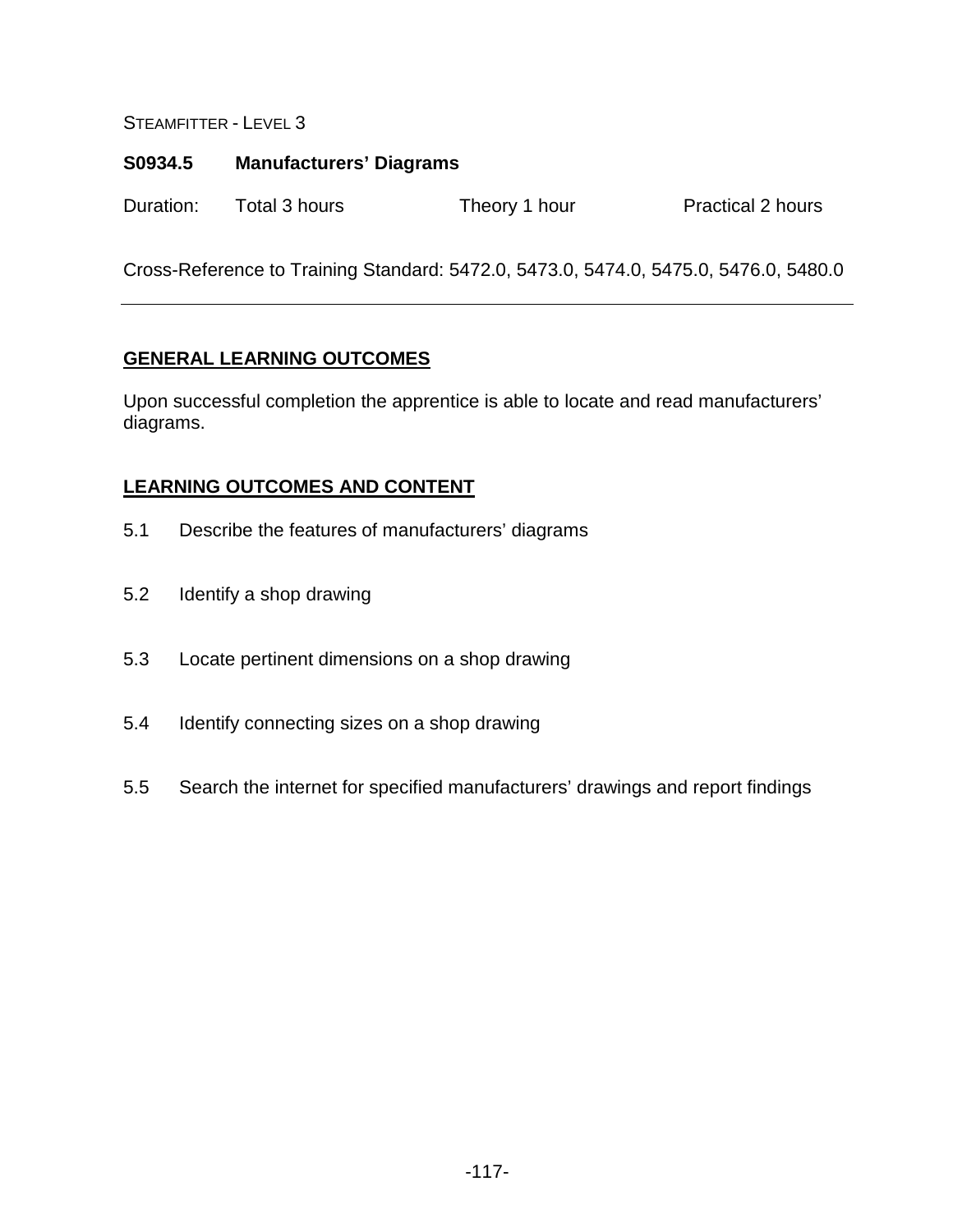#### **S0934.6 Job Specifications**

Duration: Total 6 hours Theory 3 hours Practical 3 hours

Cross-Reference to Training Standard: 5472.0, 5473.0, 5474.0, 5475.0, 5476.0, 5480.0

#### **GENERAL LEARNING OUTCOMES**

Upon successful completion the apprentice is able to read job specifications.

- 6.1 Interpret job specifications
- 6.2 State the number of sections to a job specification, and how they relate to the steamfitting trade
- 6.3 Answer a number of detailed questions, given a set of job specifications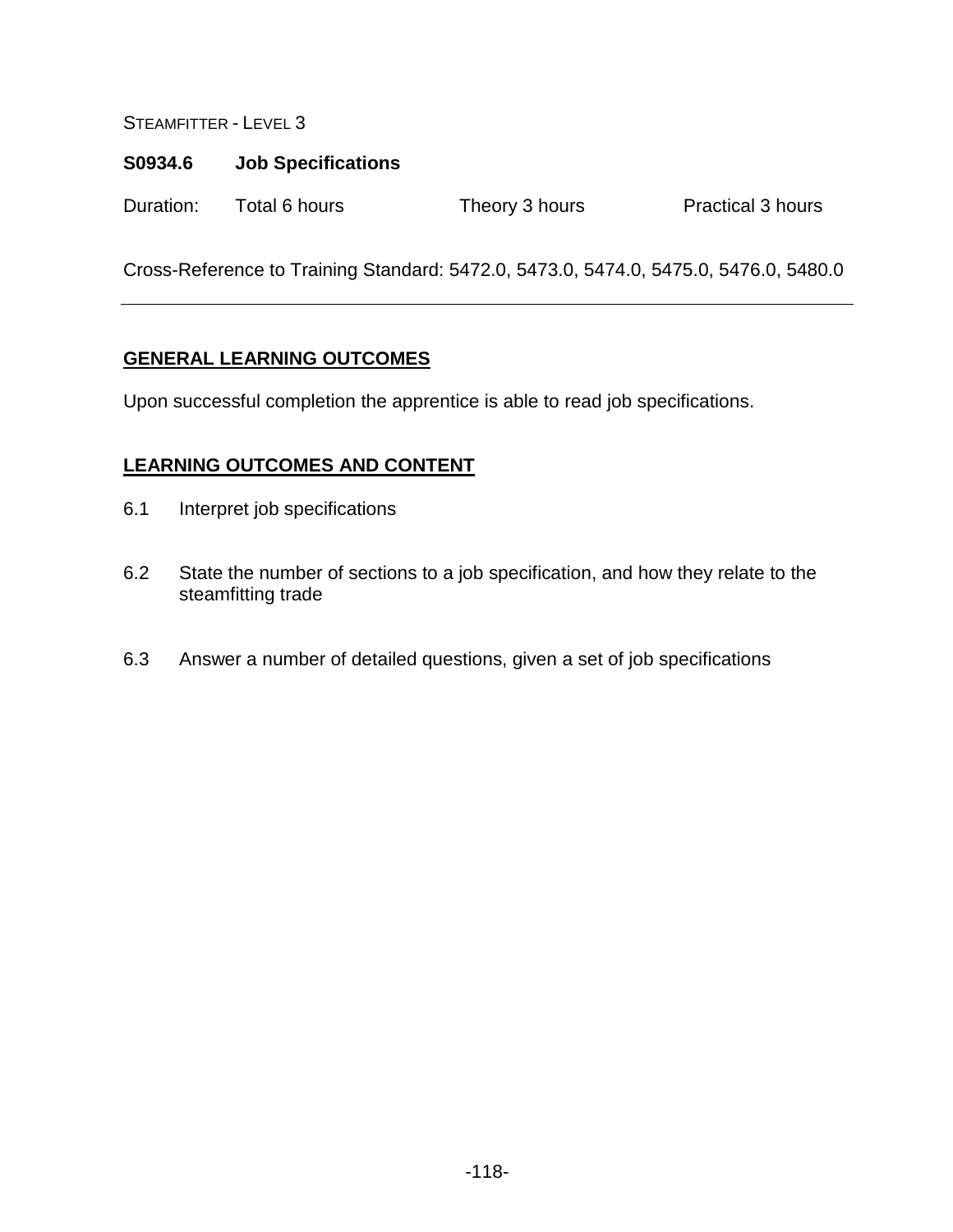# **S09347 Labour and Material Estimates**

Duration: Total 9 hours Theory 3 hours Practical 6 hours

Cross-Reference to Training Standard: 5472.0, 5473.0, 5474.0, 5475.0, 5476.0, 5480.0

## **GENERAL LEARNING OUTCOMES**

Upon successful completion the apprentice is able to read material take-offs from mechanical drawings and estimate installation labour costs.

- 7.1 Describe the various rules of thumb for labour and material estimates
- 7.2 Use a CAD program to view a material take-off list for a specified drawing
- 7.3 Produce a detailed labour and material estimate from a given set of mechanical drawings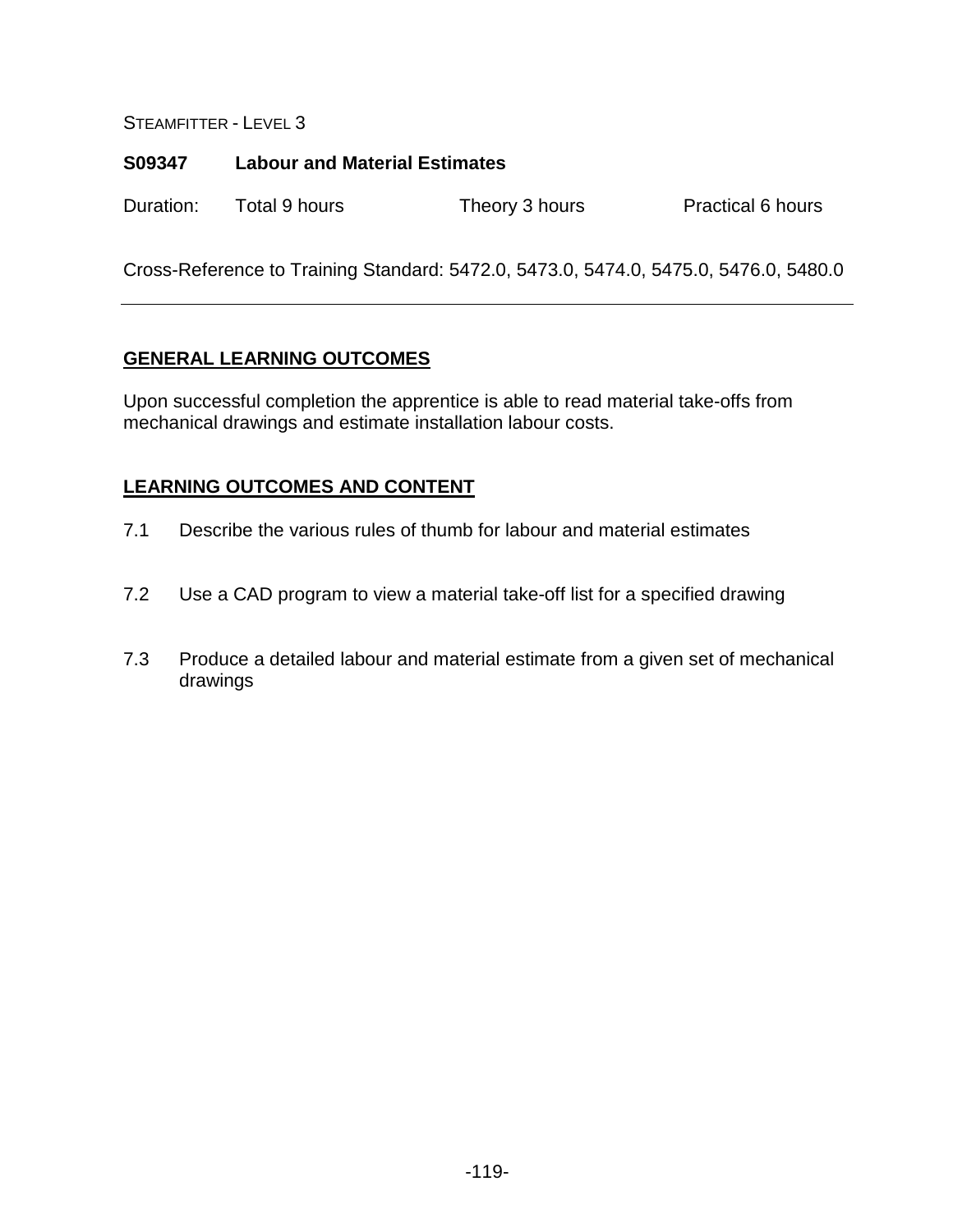## **S0934.8 Job Schedules and Critical Path Planning**

| Duration: | Total 3 hours | Theory 1.5 hours | Practical 1.5 hours |
|-----------|---------------|------------------|---------------------|
|-----------|---------------|------------------|---------------------|

Cross-Reference to Training Standard: 5472.0, 5473.0, 5474.0, 5475.0, 5476.0, 5480.0

## **GENERAL LEARNING OUTCOMES**

Upon successful completion the apprentice is able to prepare steamfitter related piping job schedules

- 8.1 State the principles of critical path planning
- 8.2 Illustrate the functions of a critical path chart
- 8.3 List the requirements for dealing with inspectors and other trades on-site
- 8.4 List the information required to produce a job schedule
- 8.5 Prepare a job schedule based on given related information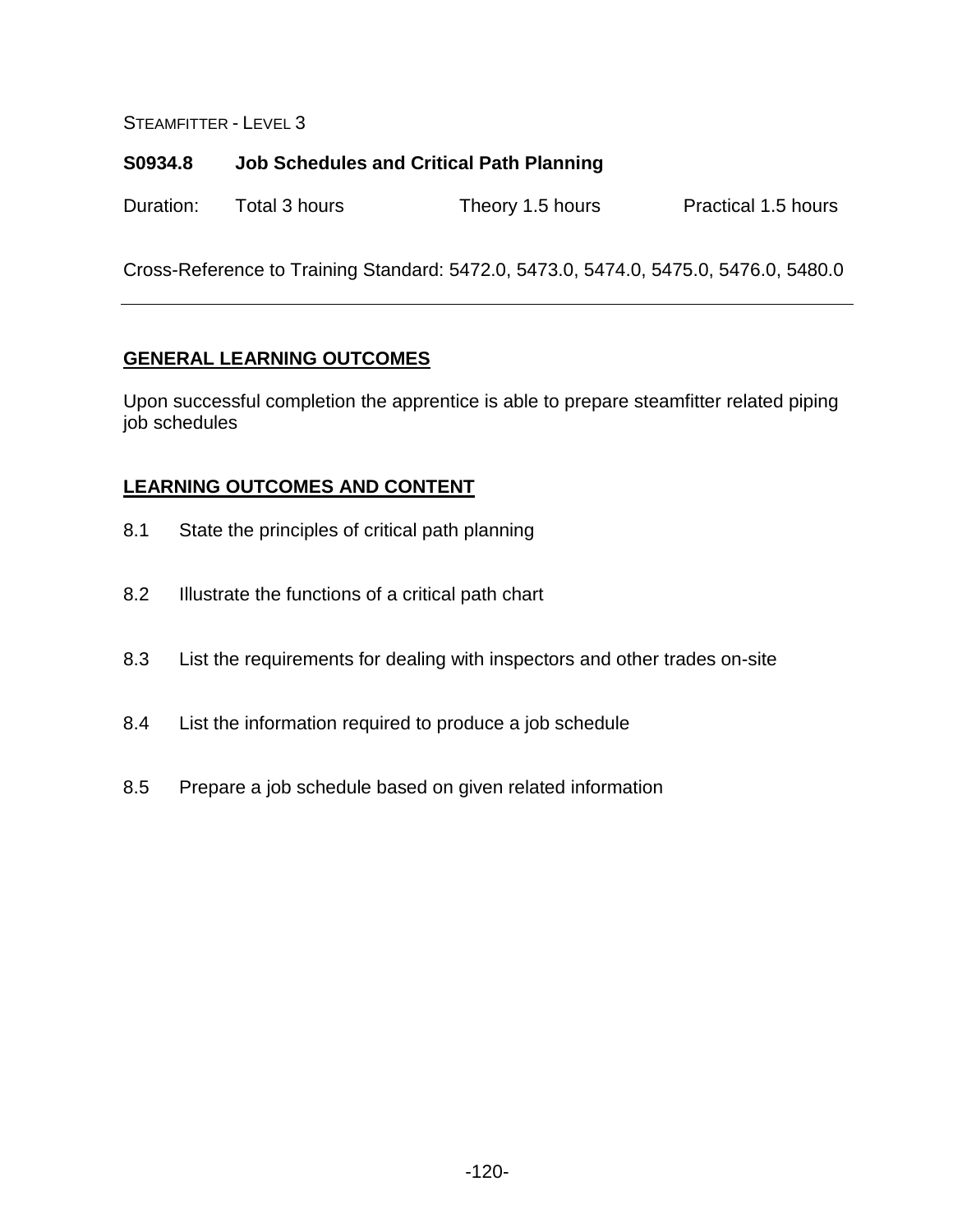#### **S0934.9 Memorandums, Reports, Estimates and Forms**

| Practical 0.5 hours<br>Duration:<br>Total 1 hour<br>Theory 0.5 hours |  |
|----------------------------------------------------------------------|--|
|----------------------------------------------------------------------|--|

Cross-Reference to Training Standard: 5472.0, 5473.0, 5474.0, 5475.0, 5476.0, 5480.0

#### **GENERAL LEARNING OUTCOMES**

Upon successful completion the apprentice is able to prepare trade related memos, reports, estimates and forms.

- 9.1 Identify memorandums, reports and forms
- 9.2 Prepare a memorandum
- 9.3 Prepare a job progress report
- 9.4 Prepare a customer job cost estimate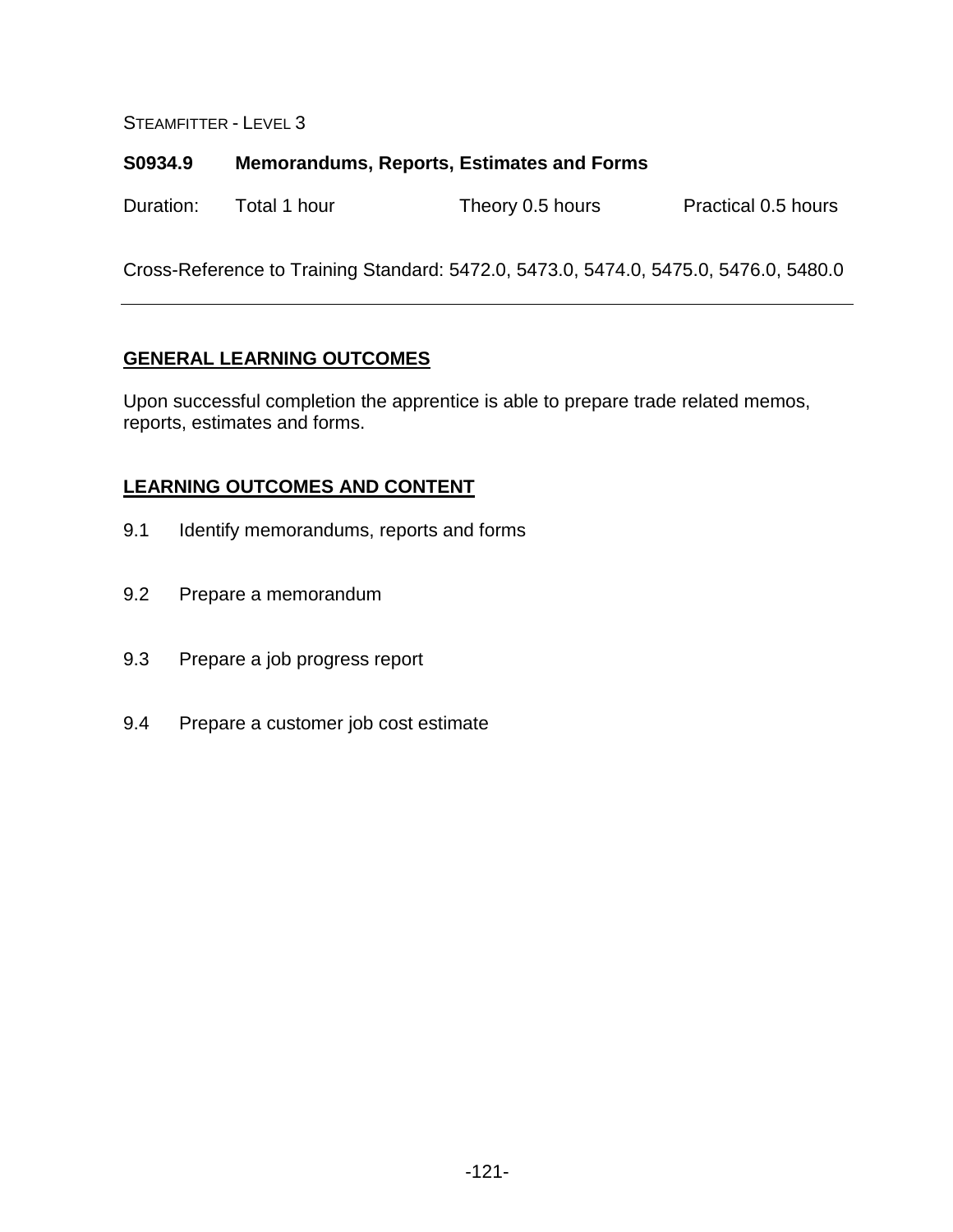### **S0934.10 Meeting Organization**

Duration: Total 1 hour Theory 0.5 hours Practical 0.5 hours

Cross-Reference to Training Standard: 5472.0, 5473.0, 5474.0, 5475.0, 5476.0, 5480.0

## **GENERAL LEARNING OUTCOMES**

Upon successful completion the apprentice is able to plan and prepare for a job meeting.

- 10.1 Define "job meeting"
- 10.2 Define "agenda"
- 10.3 List the commonly used rules of order for a meeting
- 10.4 Prepare for a simulated job meeting
- 10.5 Prepare a motion for the meeting
- 10.6 Participate in a simulated job meeting in the classroom
- 10.7 Take notes on main points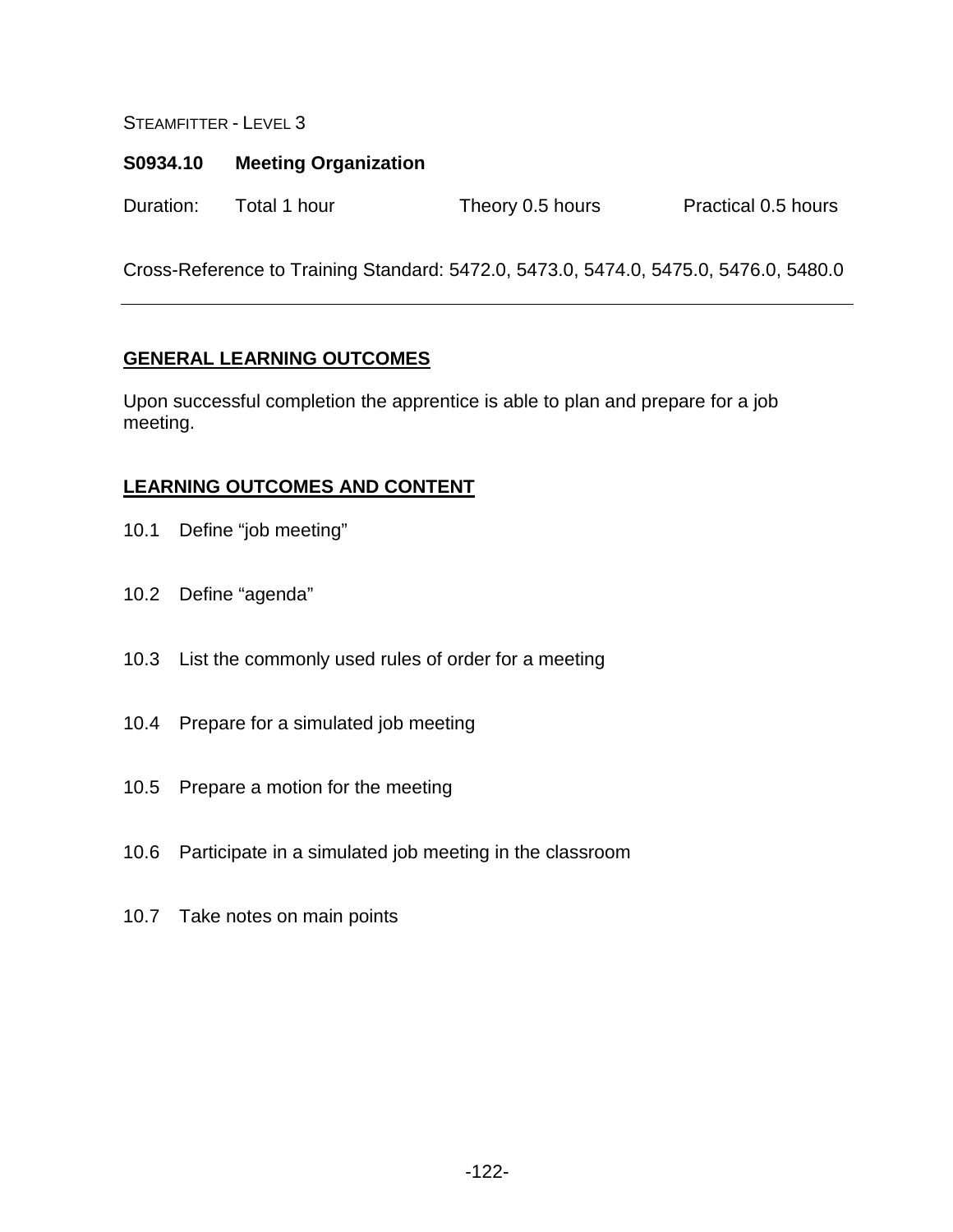#### **S0934.11 Job Resumes**

| Duration: | Total 1 hour | Theory 0.5 hours | Practical 0.5 hours |
|-----------|--------------|------------------|---------------------|
|-----------|--------------|------------------|---------------------|

Cross-Reference to Training Standard: 5472.0, 5473.0, 5474.0, 5475.0, 5476.0, 5480.0

## **GENERAL LEARNING OUTCOMES**

Upon successful completion the apprentice is able to prepare a job resume.

# **LEARNING OUTCOMES AND CONTENT**

11.1 Prepare a job resume in a specified format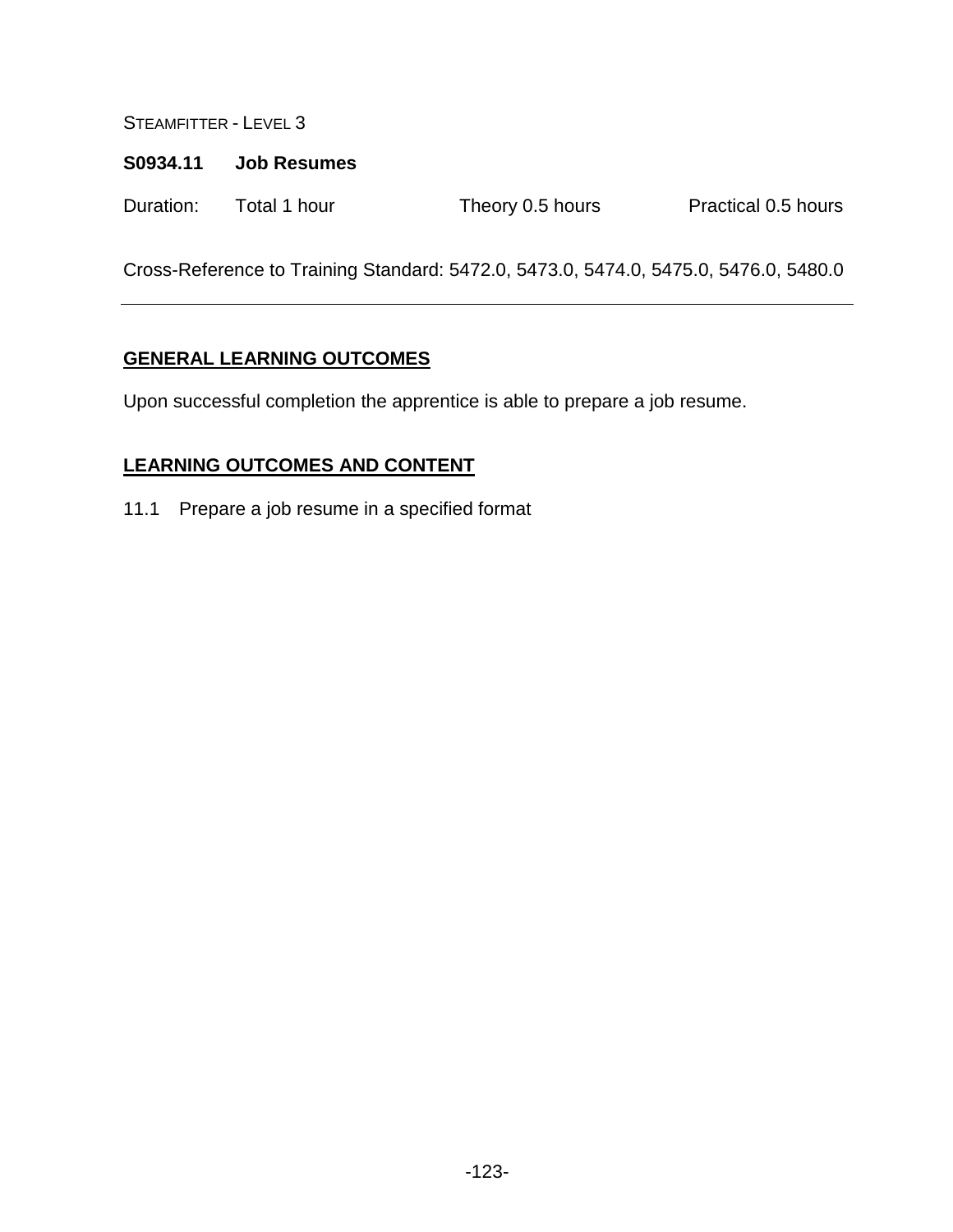| Number:                    | S0935                                                                                                                                                                           |  |                                                                                                                                                                                                 |  |                          |
|----------------------------|---------------------------------------------------------------------------------------------------------------------------------------------------------------------------------|--|-------------------------------------------------------------------------------------------------------------------------------------------------------------------------------------------------|--|--------------------------|
| <b>Reportable Subject:</b> | <b>WELDING III</b>                                                                                                                                                              |  |                                                                                                                                                                                                 |  |                          |
| Duration:                  | Total 24 hours                                                                                                                                                                  |  | Theory 15 hours                                                                                                                                                                                 |  | <b>Practical 9 hours</b> |
| Prerequisites:             | <b>Welding Level II</b>                                                                                                                                                         |  |                                                                                                                                                                                                 |  |                          |
| Content:                   | S0934.1<br>S0934.2<br>S0934.3<br>S0934.4<br>S0934.5                                                                                                                             |  | <b>Welding Codes and Standards</b><br><b>Welding Metallurgy and Quality Control</b><br><b>Shielded Metal Arc Welding</b><br><b>Metal Inert Gas Welding</b><br><b>Tungsten Inert Gas Welding</b> |  |                          |
| Evaluation & Testing:      | Assignments related to theory and appropriate application<br>skills.<br>Minimum of one mid-term test during the 8-week term.<br>Final exam at end of term.<br>Periodic quizzes. |  |                                                                                                                                                                                                 |  |                          |

Mark Distribution:

| Theory        | Practical                  | Final      |
|---------------|----------------------------|------------|
| $\tau$ esting | <b>Application Testing</b> | Assessment |
| 55%           | 15%                        | 30%        |

| Instructional and Delivery Strategies: | Welding theory will be emphasized to help the<br>apprentice learning the metallurgy, codes,<br>standards, quality control and to work well with<br>a welder-partner on the job. |
|----------------------------------------|---------------------------------------------------------------------------------------------------------------------------------------------------------------------------------|
| <b>Reference Materials:</b>            | <b>IPT Pipe Trades Handbook</b><br><b>IPT Metal Trades Handbook</b><br>Alberta steamfitting modules                                                                             |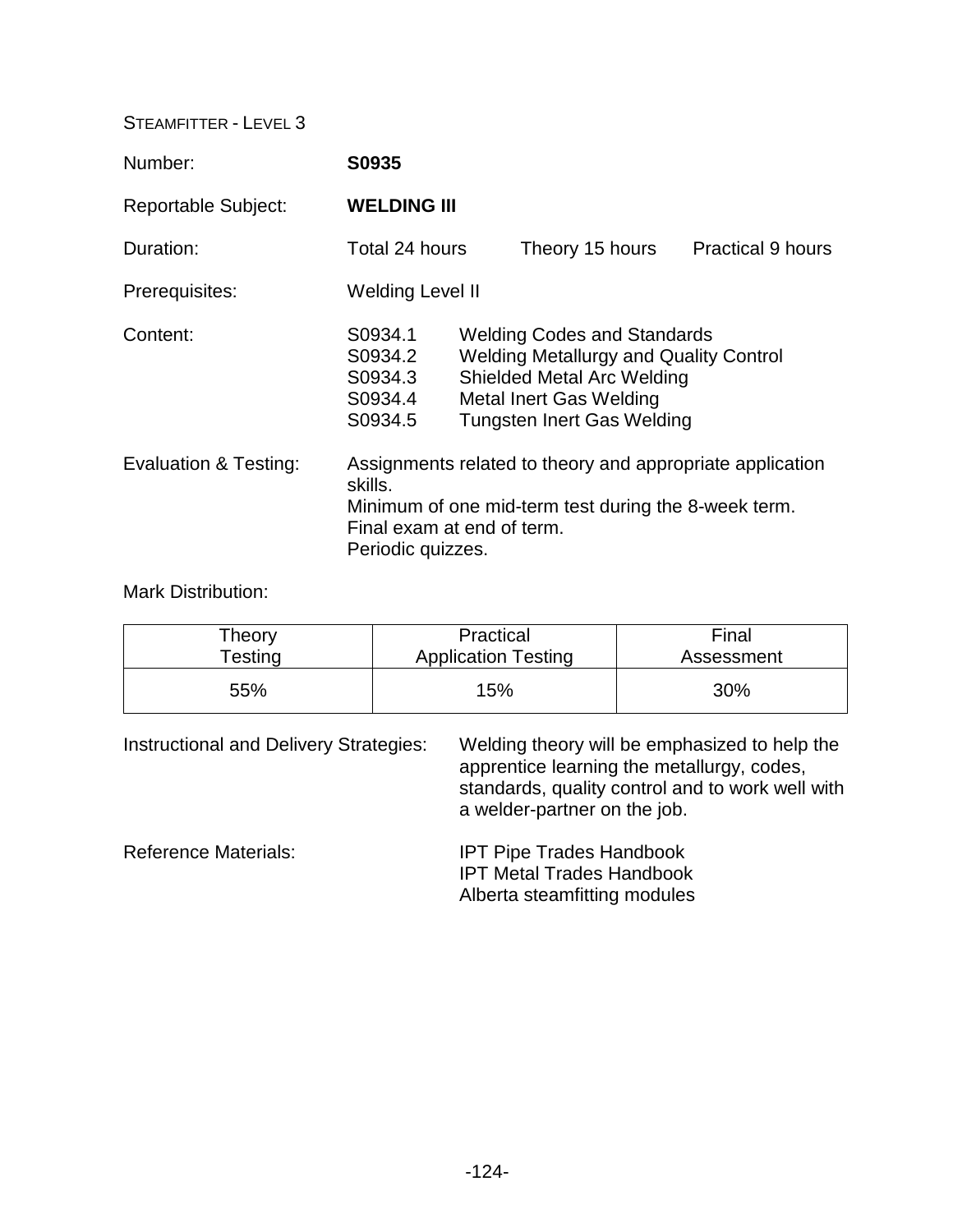Recommended Equipment List: prescribed welding safety equipment

shielded metal arc welding (SMAW) equipment metal inert gas welding (MIG) equipment tungsten inert gas welding (TIG) equipment protective safety equipment including goggles, hearing and breathing protection approved ventilated welding area welding booths grinders files wire brushes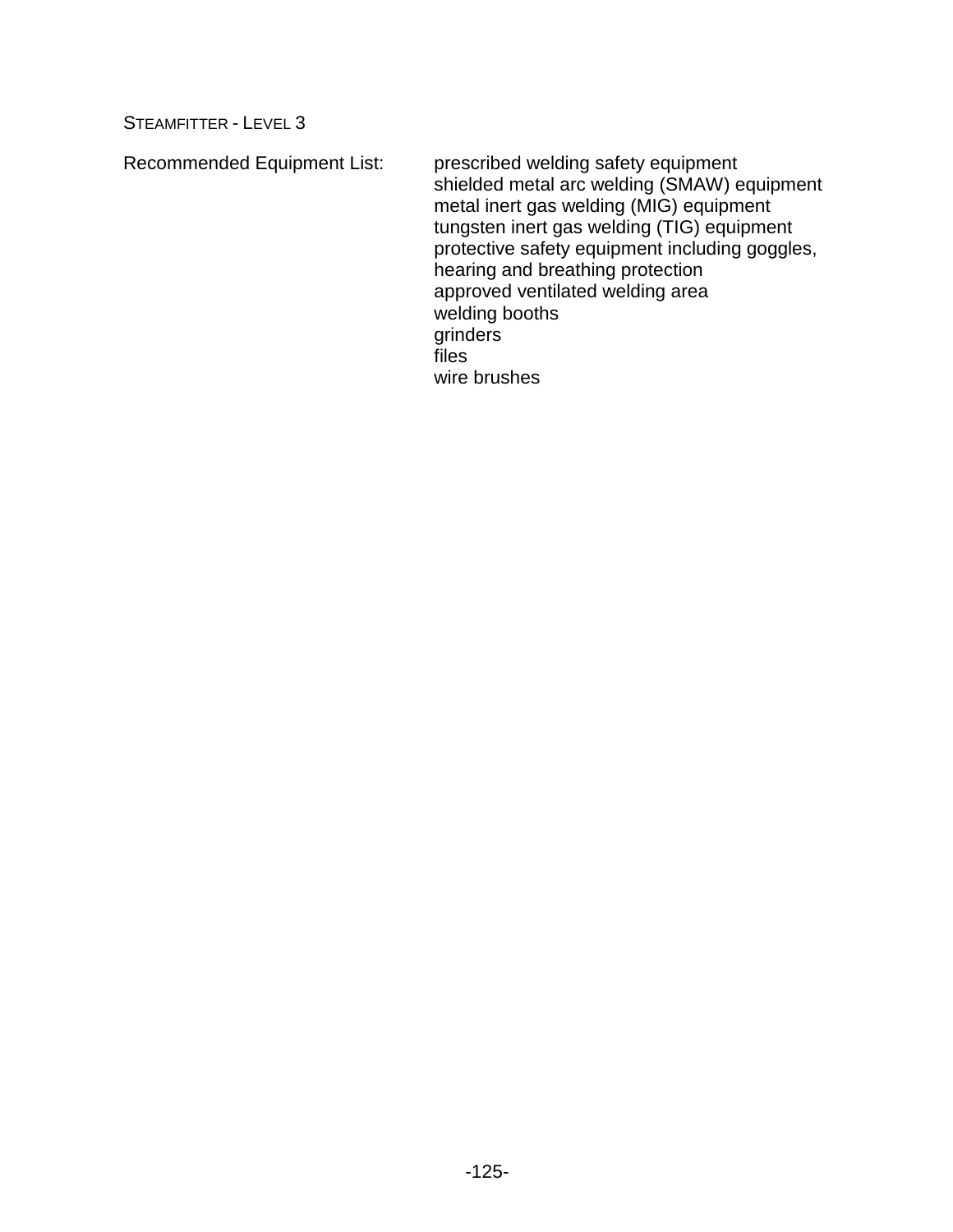### **S0935.1 Welding Codes and Standards**

Duration: Total 3 hours Theory 3 hours Practical 0 hours

Cross-Reference to Training Standard: 5472.0, 5473.0, 5474.0, 5475.0, 5476.0, 5478.0, 5479.0, 5480.0, 5484.0

## **GENERAL LEARNING OUTCOMES**

Upon successful completion the apprentice is able to state the various code requirements

- 1.1 Identify the applicable section of the Ontario Boilers and Pressure Vessels Act which contains requirements for steamfitting-related welding operations
- 1.2 Identify applicable sections of the ASME and CWB codes from a given welding procedure qualification form
- 1.3 Describe the requirements of welding codes and standards for:
	- pressure welding applications to the ASME Boiler and Pressure Vessel Code
	- base and filler metal requirements to Section II
	- product design and manufacture requirements to Section III or VIII
	- welding procedure and performance qualification requirements to Section IX
	- structural welding applications to the CSA Structural Welding Standards
	- filler metal requirements to CSA W48
	- company and personnel requirements to CSA W47.1
	- product design and manufacture requirements to CSA W59
	- material test reports
	- other codes and standards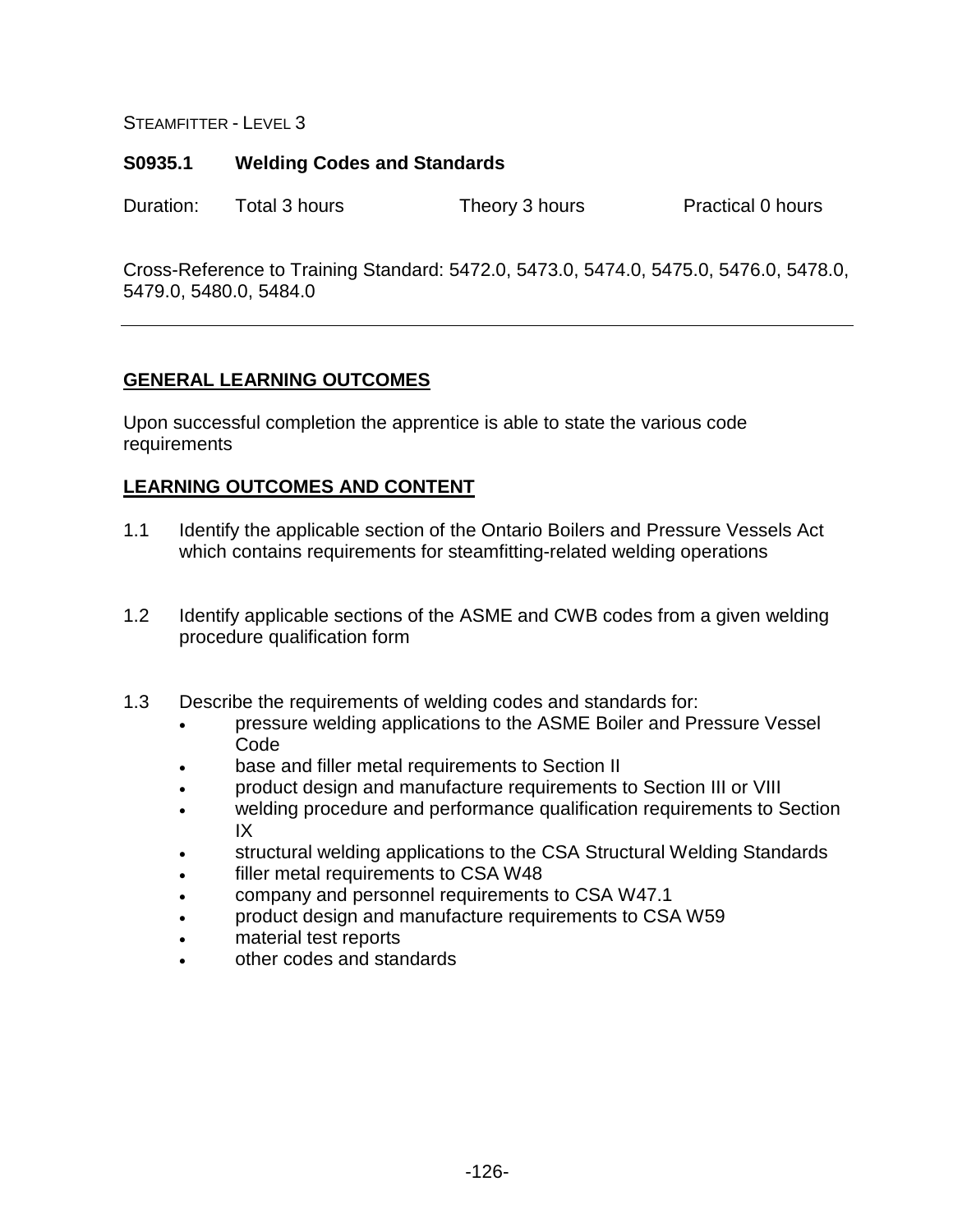## **S0935.2 Welding Metallurgy and Quality Control**

Duration: Total 3 hours Theory 3 hours Practical 0 hours

Cross-Reference to Training Standard: 5472.0, 5473.0, 5474.0, 5475.0, 5476.0, 5478.0, 5479.0, 5480.0, 5484.0

## **GENERAL LEARNING OUTCOMES**

Upon successful completion the apprentice is able to explain welding metallurgy and quality control.

- 2.1 Identify the fundamentals of metallurgy required for the production of quality welds including:
	- mechanical properties
		- tensile strength
		- impact strength
		- hardness
			- ductility
	- chemical properties
	- corrosion resistance
- 2.2 Describe the following procedures:
	- preheating
	- post heating
	- stress relief
- 2.3 Define the fundamentals of distortion control
	- selection of preventative method
	- distortion allowances
	- preheating
	- back step
	- weld progression
	- vertical up vs. vertical down
	- continuous vs. intermittent welding
	- pre-setting joints
	- jigs and fixtures
	- effects of travel speed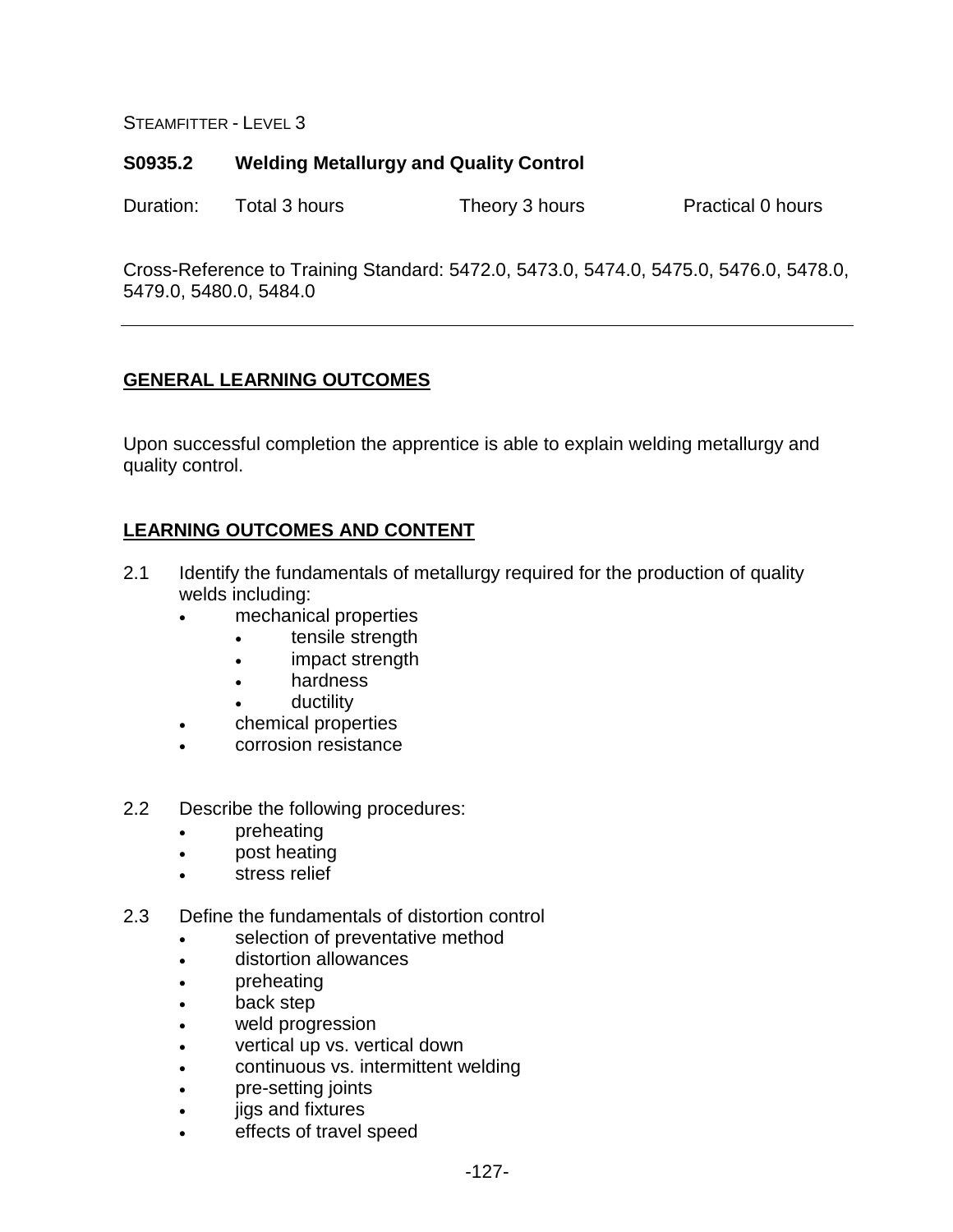- effects of weld size
- effects of bead size
- effects of over welding
- multiple pass vs. single pass
- 2.4 Describe the recommended quality controls measures for welds
- 2.5 Explain inspection and testing methods for the following:
	- hardness testing
		- rockwell method
		- brinell method
		- vickers method
	- metallography
	- weld joint cross-sections
	- polishing
	- etching
	- analyzing
	- macro-examination
	- micro-examination
	- hydrostatic testing
	- leak testing
	- vacuum testing
	- fracture testing
	- chemical analysis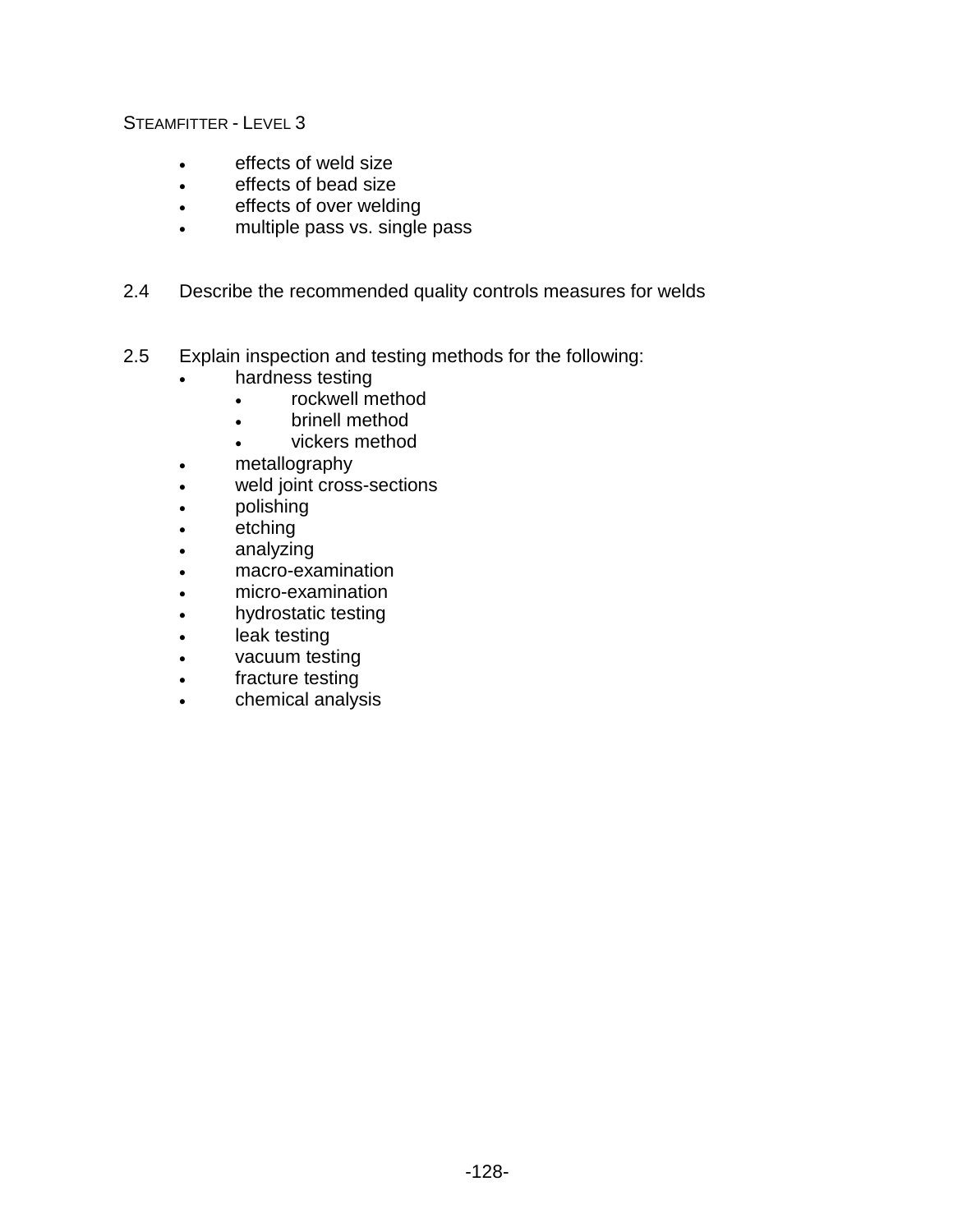### **S0935.3 Shielded Metal Arc Welding**

Duration: Total 12 hours Theory 3 hours Practical 9 hours

Cross-Reference to Training Standard: 5472.0, 5473.0, 5474.0, 5475.0, 5476.0, 5478.0, 5479.0, 5480.0, 5484.0

## **GENERAL LEARNING OUTCOMES**

Upon successful completion the apprentice is able to perform Shielded Metal Arc Welding (SMAW) butt welds on mild steel.

- 3.1 Describe the Shielded Metal Arc Welding procedure variables and their effect on quality and productivity:
	- pre-selected variables
		- joint design and fit-up
		- consumables
	- primary variables (conducted prior to welding)
		- current type and polarity
		- amperage
		- pre-heat
		- electrode size
		- secondary variables (conducted during welding)
			- **travel speed**
			- arc length
			- work angle
			- electrode angle
			- technique
			- whipping
			- weaving
			- stringer
			- multiple passes
			- drag
- 3.2 Perform Shielded Metal Arc Welding procedures to produce butt welds in pipe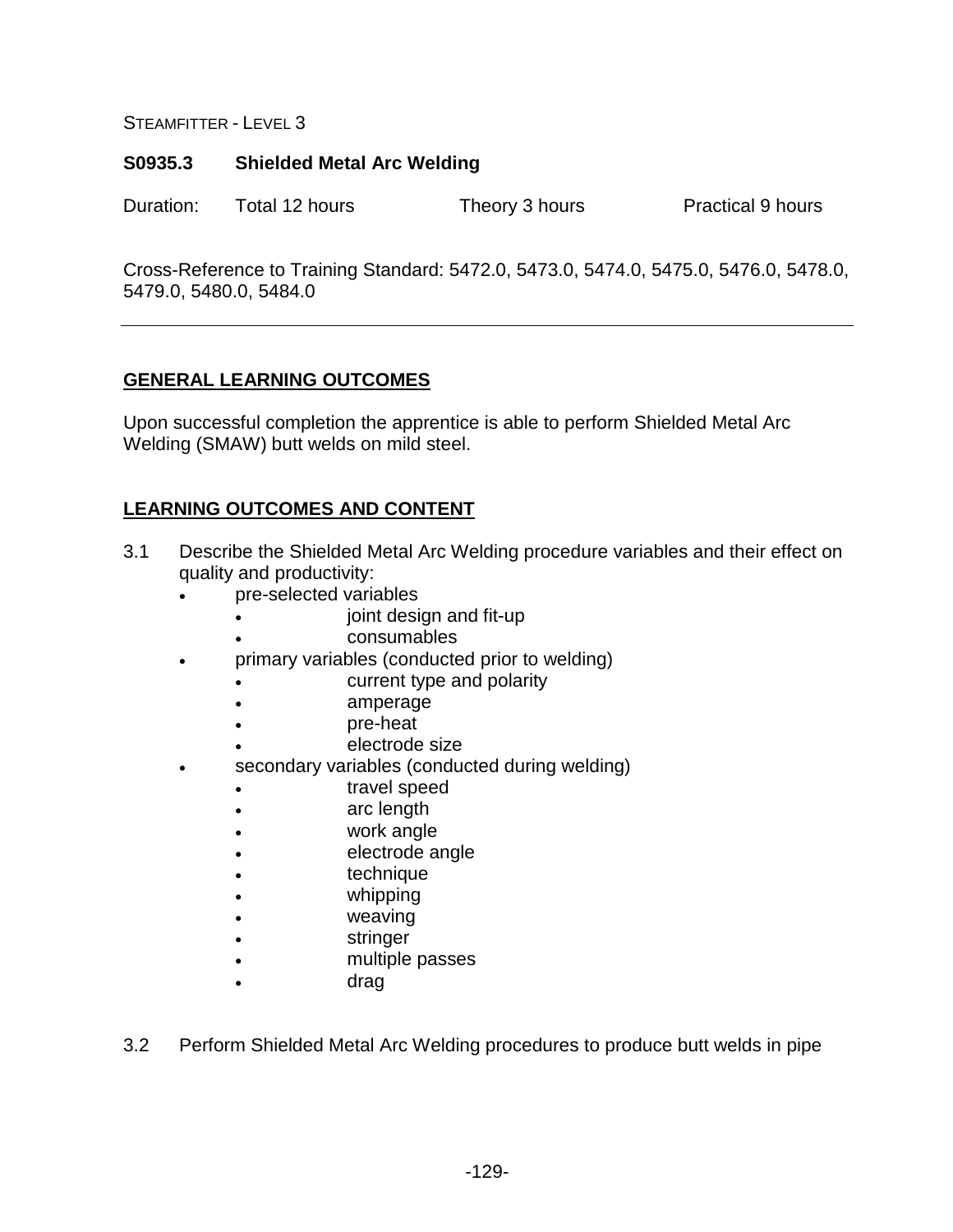#### **S0935.4 Metal Inert Gas Welding**

Duration: Total 3 hours Theory 3 hours Practical 0 hours

Cross-Reference to Training Standard: 5472.0, 5473.0, 5474.0, 5475.0, 5476.0, 5478.0, 5479.0, 5480.0, 5484.0

## **GENERAL LEARNING OUTCOMES**

Upon successful completion the apprentice is able to explain Metal Inert Gas (M.I.G.) welding.

- 4.1 Define the fundamentals of the Metal Inert Gas Welding process:
	- modes of metal transfer
	- short-circuiting transfer
		- spray arc transfer
		- globular
		- pulsed
	- gas shielding
	- purpose
	- types
		- Argon / Helium
		- $\bullet$  CO<sub>2</sub>
		- mixed gases
		- triple mix gas
- 4.2 Explain safety concerns applicable to the Metal Inert Gas Welding process:
	- UV radiation
	- appropriate helmet and filter plate
	- spatter and proper safety clothing
	- storage and handling of high pressure cylinders
	- flow meters
	- fumes and gases
	- oxygen depletion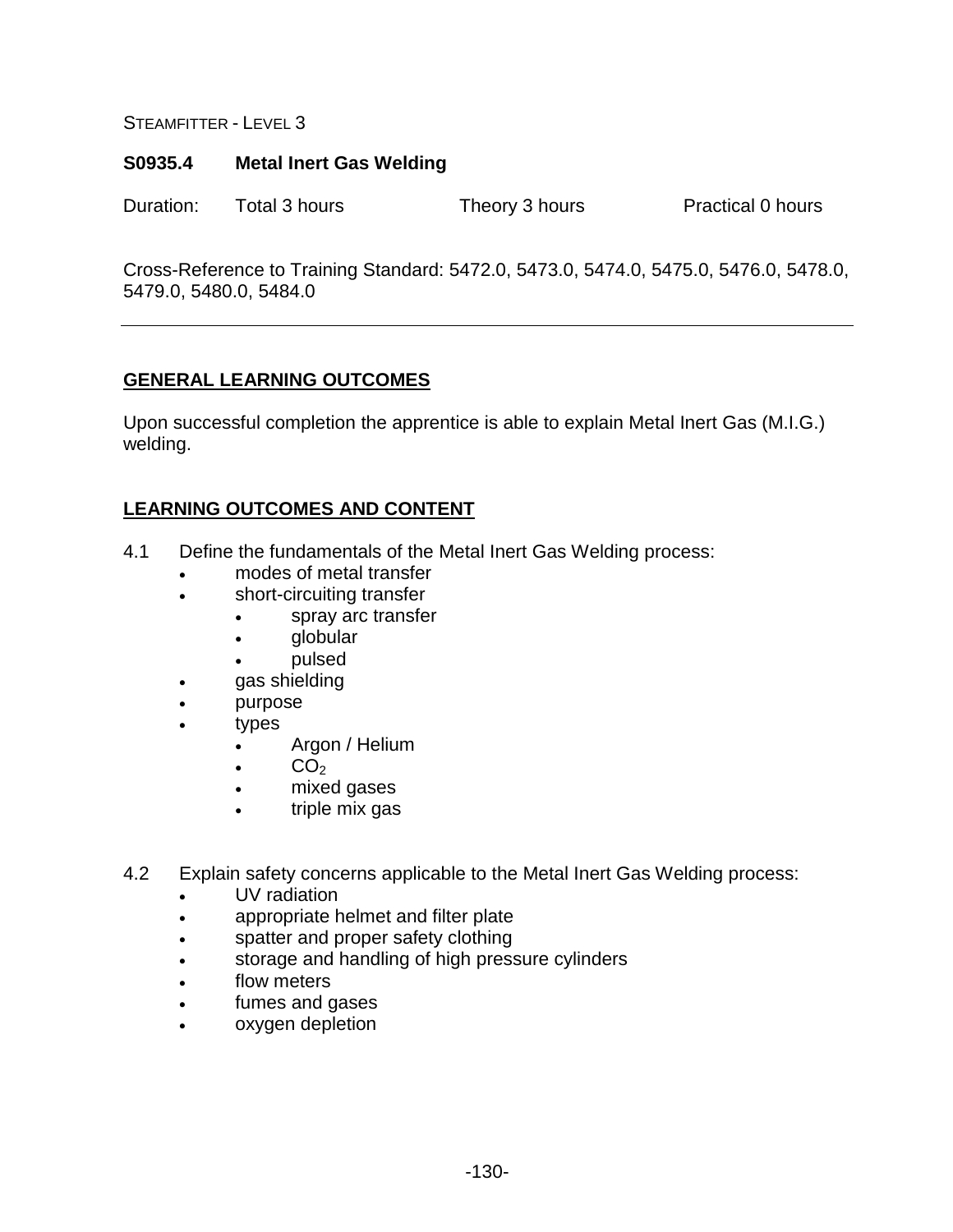- 4.3 Explain the function of the components of the Metal Inert Gas Welding process:
	- fundamentals and characteristics of the constant voltage power source self-correcting arc gap
	- application of constant current power sources
	- wire feeders
	- spool guns
		- push type
		- push pull type
	- drive rolls
	- **liners**
	- metallic
	- non-metallic
	- gas diffusers
	- contact tips / contact tubes
	- nozzles
	- water cooled guns
- 4.4 Explain the selection and characteristics of consumables necessary for Metal Inert Gas Welding for:
	- short-circuit transfer
	- spray-arc transfer
	- optimal wire type and size (diameter)
	- filler metal classification system
	- low alloy
	- steels
	- stainless steels
	- aluminum
	- types and sizes
	- purpose of copper plating
	- shielding gas
	- types
	- flow rate
- 4.5 Describe the procedure variables for Metal Inert Gas Welding and their effect on quality and productivity:
	- pre-selected variables
	- joint design and fit-up
	- consumables
	- wire
	- shielding gas
	- primary variables
		- current type and polarity
		- amperage
		- wire feed speed
		- wire diameter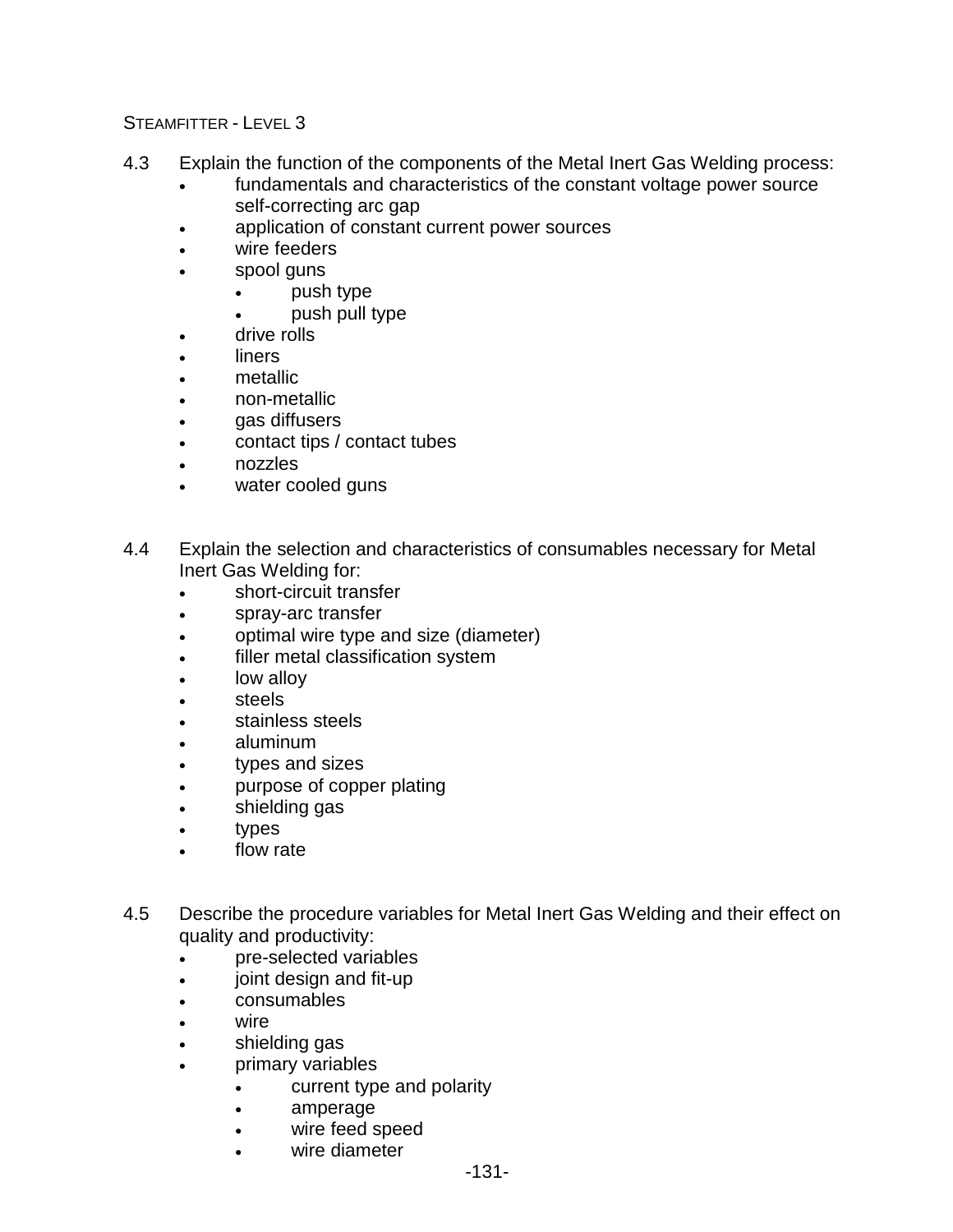- voltage
- preheat
- secondary variables (conducted during welding)
	- travel speed
	- nozzle to work distance
	- work angle
	- gun angle to work
	- technique
	- stringer
	- multi-passes
	- weaving
	- forehand
	- backhand
- 4.6 Explain the use of the term Gas Metal Arc Welding (GMAW)
- 4.7 View a demonstration of Metal Inert Gas Welding in various positions:
	- horizontal
	- vertical
	- overhead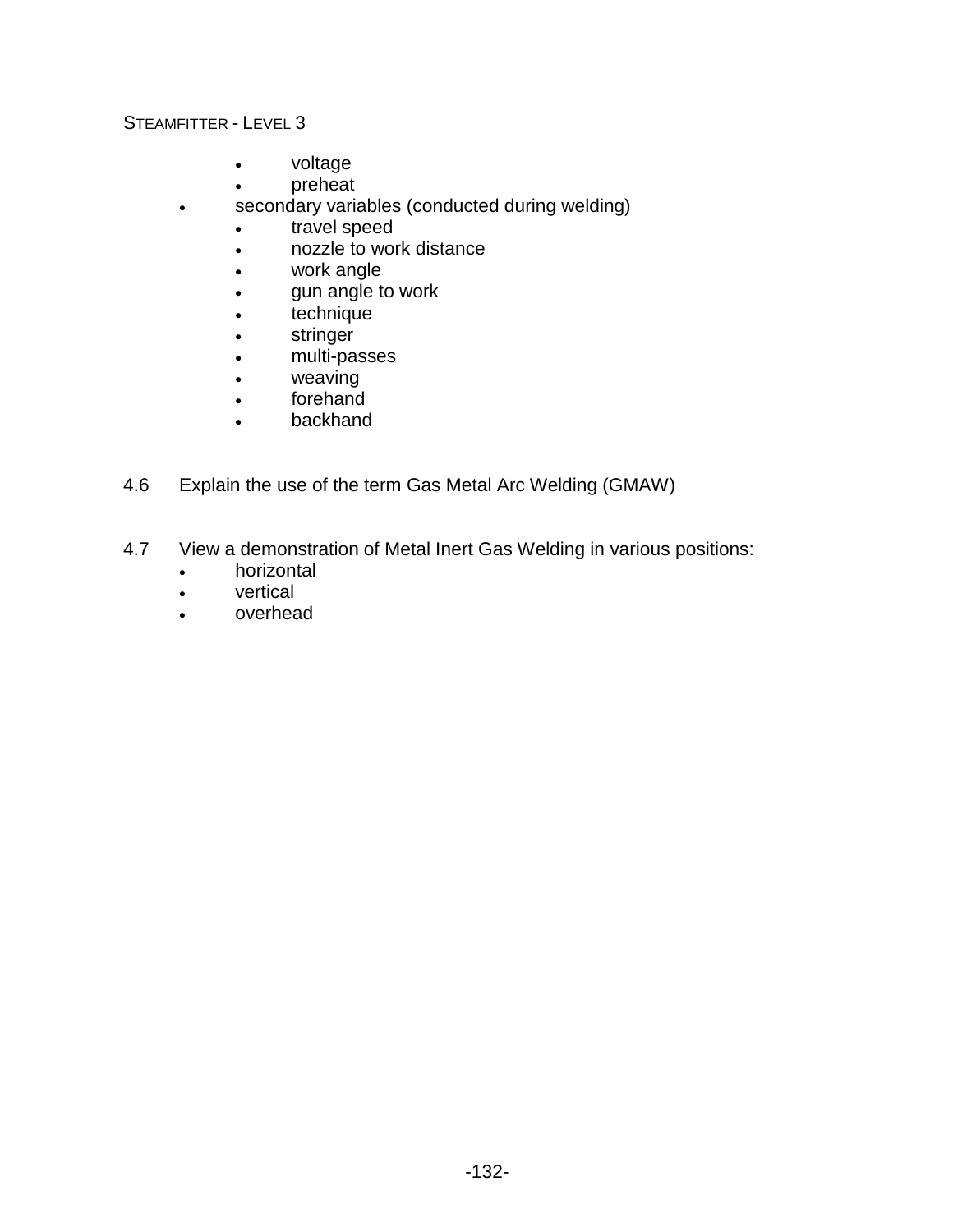## **S0935.5 Tungsten Inert Gas Welding**

Duration: Total 3 hours Theory 3 hours Practical 0 hours

Cross-Reference to Training Standard: 5472.0, 5473.0, 5474.0, 5475.0, 5476.0, 5478.0, 5479.0, 5480.0, 5484.0

## **GENERAL LEARNING OUTCOMES**

Upon successful completion the apprentice is able to explain Tungsten Inert Gas (TIG) Welding.

- 5.1 Define the fundamentals of the Tungsten Inert Gas Welding process:
	- non-consumable tungsten electrode
	- gas shielding of weld
	- advantages of the Tungsten Inert Gas Welding process
		- no spatter
		- all position capable
		- precision
		- weld light gauge materials
		- high quality welds
		- concentrated high-temperature arc
		- wide variety of applications and alloys
	- limitations of the Tungsten Inert Gas Welding process
		- deposition rates
		- pre-cleaning required
- 5.2 Explain the safety concerns applicable to the Tungsten Inert Gas Welding process:
	- arc radiation
	- heat
	- air quality
	- fumes
	- gases
	- oxygen depletion
	- electrical
	- high frequency
	- thorium
	- high pressure cylinders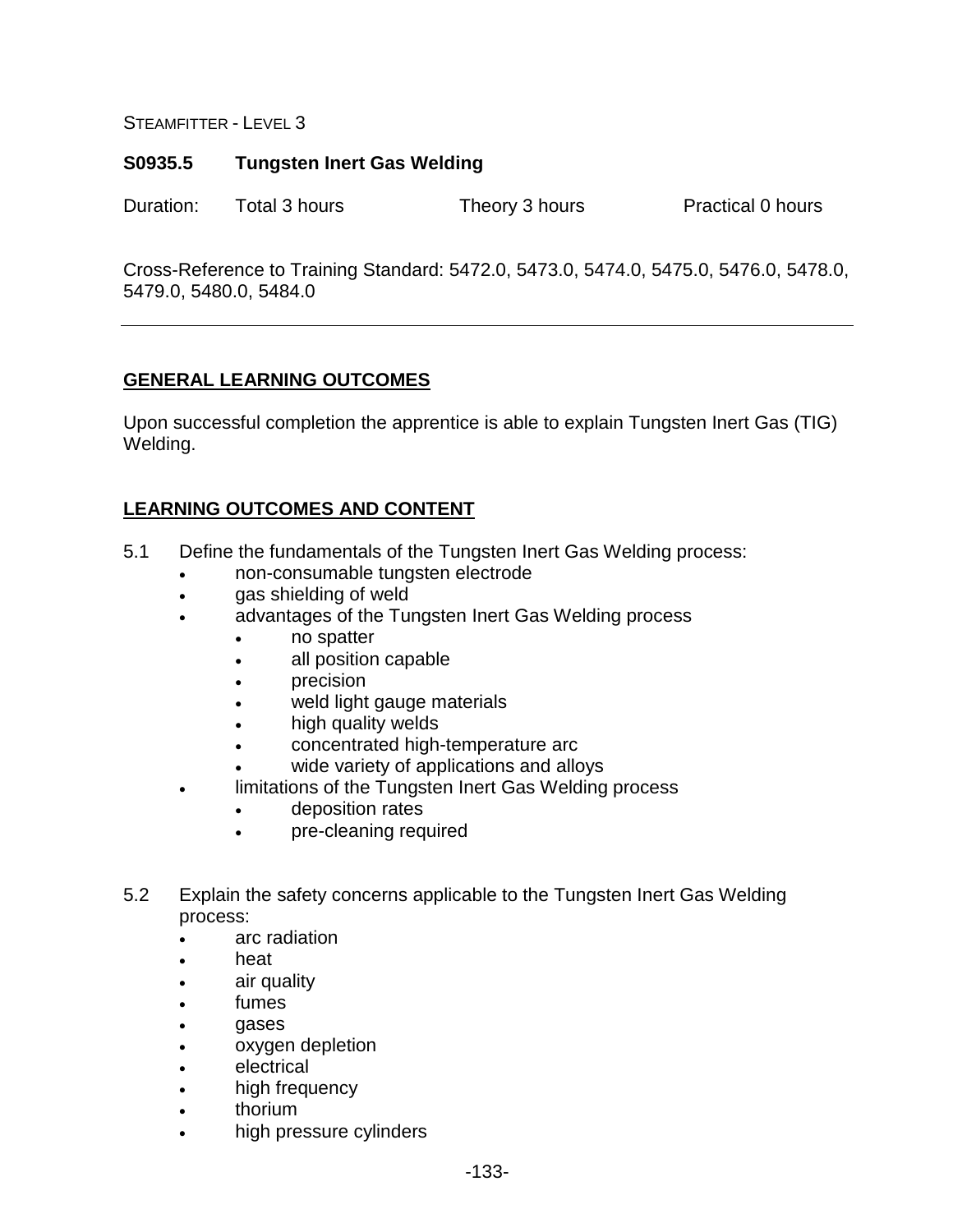- 5.3 Explain the required equipment and components for the Tungsten Inert Gas Welding process including:
	- power source

• fundamentals and characteristics of the constant current power source

- equipment controls
- welding currents
	- AC
	- DC electrode negative
	- DC electrode positive
	- high frequency (HF) circuit
- contractor and current control methods
	- manual control
	- remote controls
	- foot control
	- torch thumbwheel
- shielding gas supply system
	- cylinders or bulk systems
	- regulator
	- flow meter
	- hoses
	- torches
	- air and water cooled
	- amperage rating
	- coolant circulators
	- collet and body
	- nozzle
	- gas lens
- 5.4 Explain the characteristics and selection considerations for consumables used for Tungsten Inert Gas Welding on steel:
	- shielding gas
	- type
	- flow rate (Imperial and metric)
	- filler material
	- type (alloy) and classification
	- size
	- tungsten electrode
	- type and grade
	- size
	- conditioning and contamination control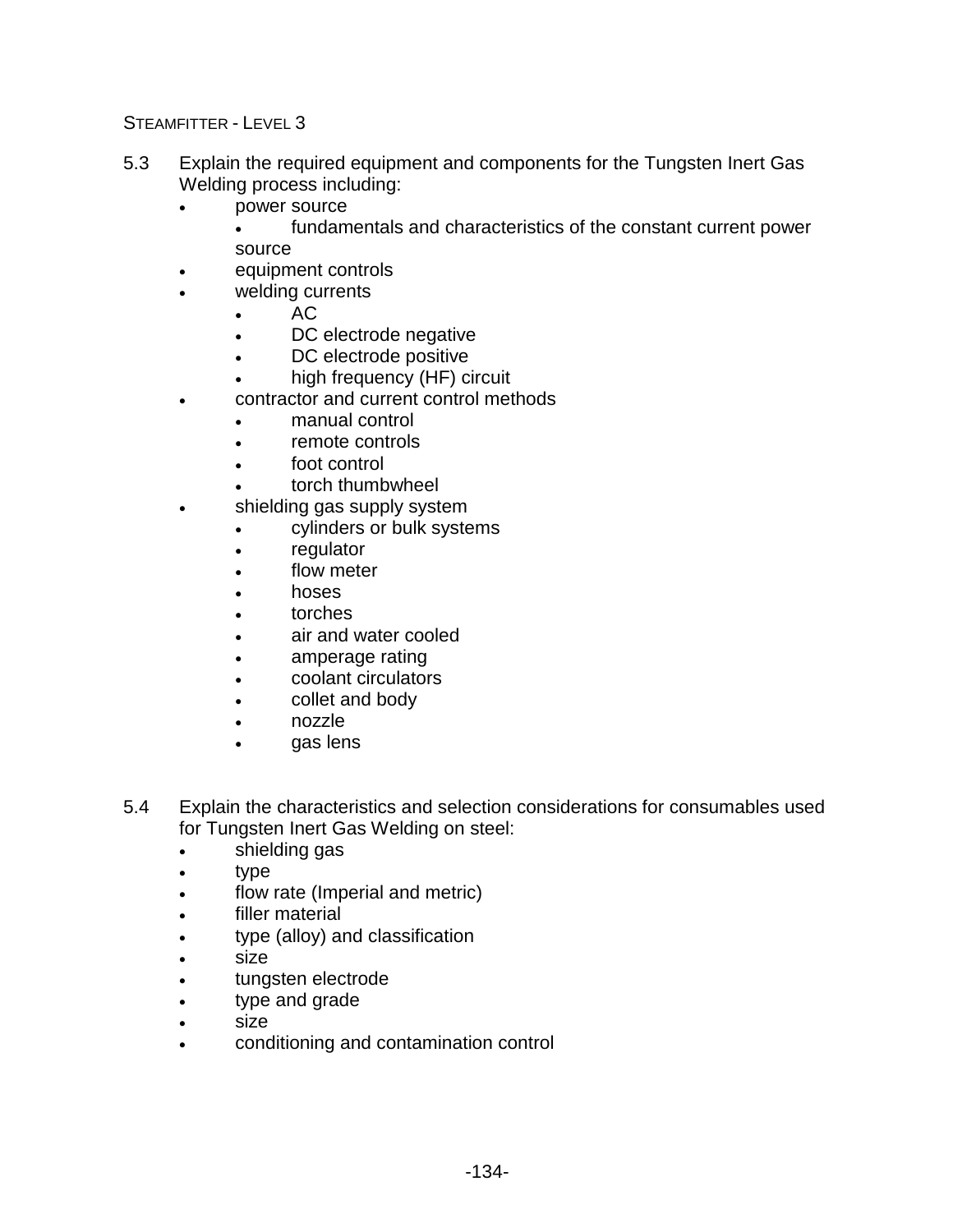- 5.5 Explain the set-up and control of the process variables for the Tungsten Inert Gas Welding process:
	- electrical
		- current type and polarity
		- amperage adjustment
	- shielding gas
		- flow rate
			- backing gas and purging
	- filler rod selection
		- diameter
	- arc initiation methods
		- scratch start
		- lift start
			- high frequency start
	- technique
		- torch and filler rod angles
		- arc length
		- travel speed
		- filler rod addition method
- 5.6 Explain the use of the term Gas Tungsten Arc Welding (GTAW)
- 5.7 View a demonstration of Tungsten Inert Gas Welding to produce butt welds in the following positions:
	- horizontal
	- **vertical**
	- overhead